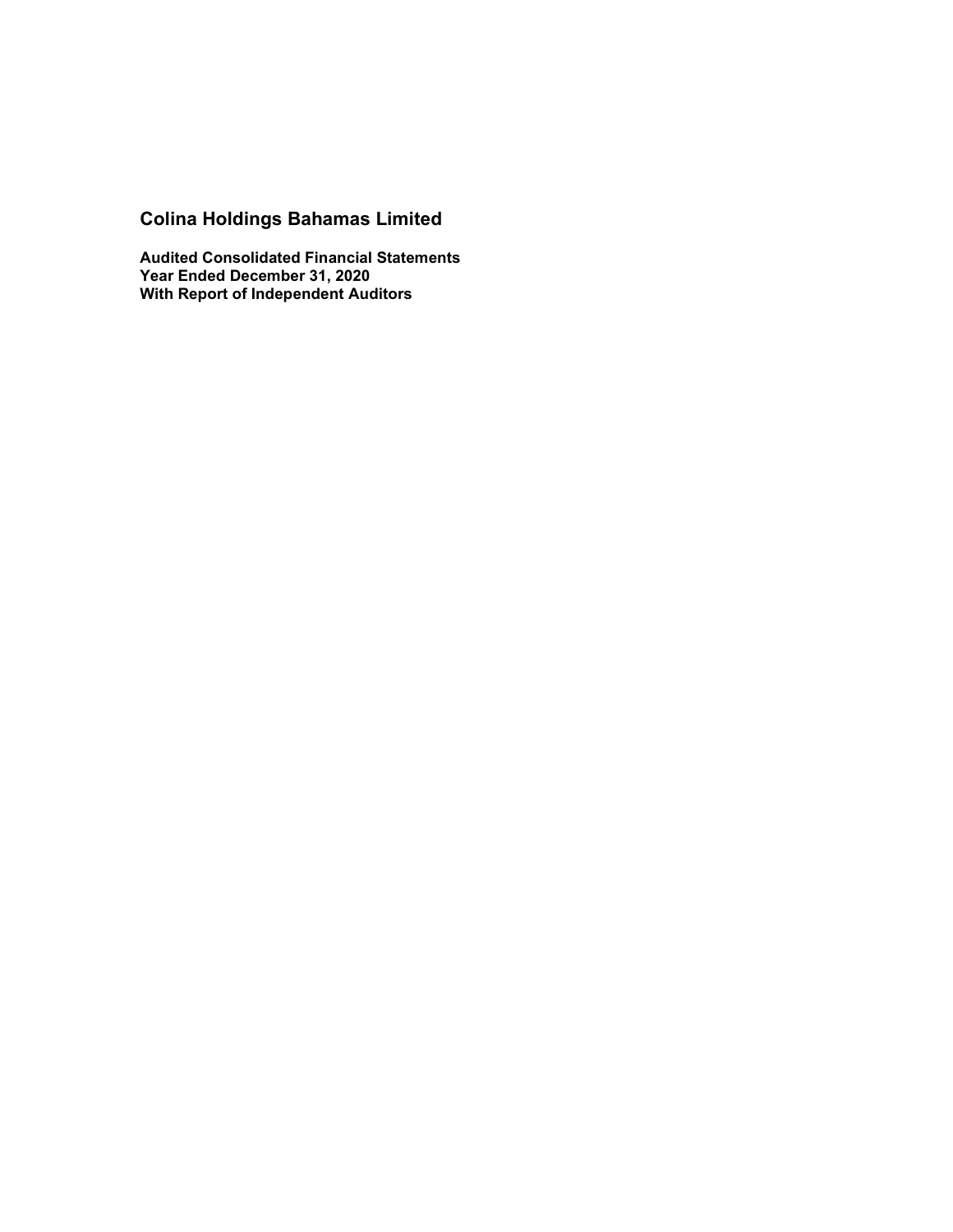

KPMG PO Box N-123 Montague Sterling Centre 13 East Bay Street Nassau, Bahamas

#### **Independent Auditors' Report**

To the Shareholders of Colina Holdings Bahamas Limited

#### *Opinion*

We have audited the consolidated financial statements of Colina Holdings Bahamas Limited and its subsidiaries (the "Group"), which comprise the consolidated statement of financial position as at December 31, 2020, the consolidated statements of profit or loss, profit or loss and other comprehensive income, changes in equity and cash flows for the year then ended, and notes, comprising significant accounting policies and other explanatory information on pages 7 to 71.

In our opinion, the accompanying consolidated financial statements present fairly, in all material respects, the consolidated financial position of the Group as at December 31, 2020, and its consolidated financial performance and its consolidated cash flows for the year then ended in accordance with International Financial Reporting Standards ("IFRS").

#### *Basis for Opinion*

We conducted our audit in accordance with International Standards on Auditing ("ISAs"). Our responsibilities under those standards are further described in the *Auditors' Responsibilities for the Audit of the Consolidated Financial Statements* section of our report. We are independent of the Group in accordance with the International Ethics Standards Board for Accountants International Code of Ethics for Professional Accountants (including International Independence Standards) (the "IESBA Code") and we have fulfilled our other ethical responsibilities in accordance with the IESBA Code. We believe that the audit evidence we have obtained is sufficient and appropriate to provide a basis for our opinion.

#### *Emphasis of Matter - comparative information*

We draw attention to Note 5 to the consolidated financial statements which indicates that the comparative information presented as at and for the year ended December 31, 2019 has been restated. Our opinion is not modified in respect of this matter.

#### *Key Audit Matters*

Key audit matters are those matters that, in our professional judgment, were of most significance in our audit of the consolidated financial statements of the current period. These matters were addressed in the context of our audit of the consolidated financial statements as a whole, and in forming our opinion thereon, and we do not provide a separate opinion on these matters.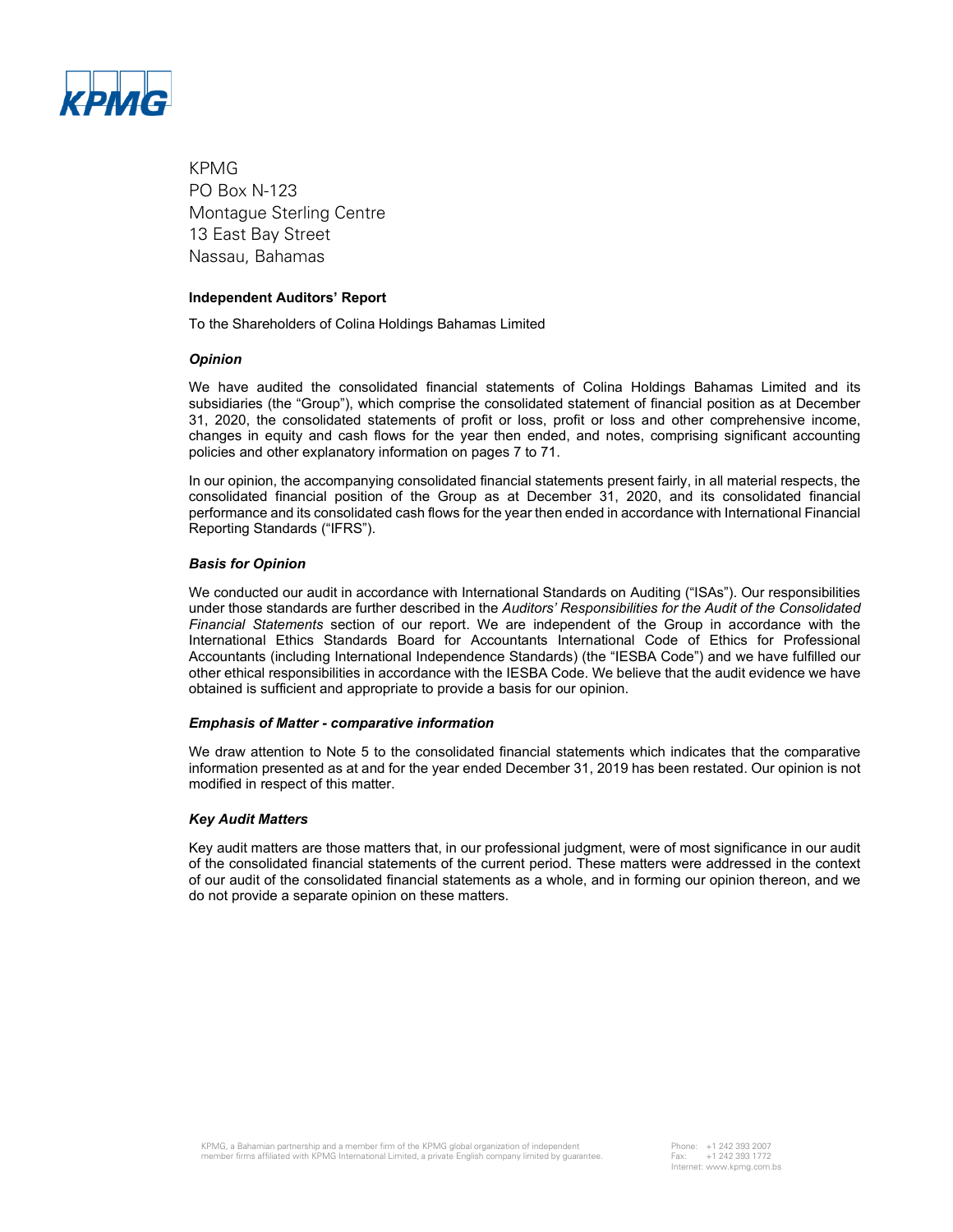

# *Key Audit Matters (continued)*

| Valuation of provision for future policy benefits (refer to Note 19)                                                                                                                                                                                                                                                                                                                                        |                                                                                                                                                                                                                                                                                                                                                                                                                                                                                                         |  |  |  |  |  |
|-------------------------------------------------------------------------------------------------------------------------------------------------------------------------------------------------------------------------------------------------------------------------------------------------------------------------------------------------------------------------------------------------------------|---------------------------------------------------------------------------------------------------------------------------------------------------------------------------------------------------------------------------------------------------------------------------------------------------------------------------------------------------------------------------------------------------------------------------------------------------------------------------------------------------------|--|--|--|--|--|
| Description of key audit matter                                                                                                                                                                                                                                                                                                                                                                             | How the matter was addressed in our audit                                                                                                                                                                                                                                                                                                                                                                                                                                                               |  |  |  |  |  |
| The valuation of the Group's<br>provision for future policy benefits is<br>complex as it is<br>based<br>on<br>assumptions that require subjective<br>judgment and uncertainties about<br>future events. This requires special<br>audit consideration because of the<br>of<br>judgmental<br>nature<br>the<br>assumptions, as small changes in<br>assumptions may have a material<br>impact on the provision. | Our procedures over valuation of the Group's provision<br>for future policy benefits included, but were not limited to:<br>Understanding and evaluating the process and controls<br>in place to determine the provision for future policy<br>benefits:<br>With assistance from our actuarial specialists, applying<br>our industry knowledge and experience and assessing<br>management's methodology for calculating the reserve<br>for future policy benefits against standard actuarial<br>practice: |  |  |  |  |  |
|                                                                                                                                                                                                                                                                                                                                                                                                             | Reviewing the key assumptions made in the estimation<br>of the provision for future policy benefits and assessing<br>whether these had been implemented in management's<br>valuation models, including mortality, lapse, discounting,<br>loss development, withdrawal, investment return and<br>expense assumptions;                                                                                                                                                                                    |  |  |  |  |  |
|                                                                                                                                                                                                                                                                                                                                                                                                             | Testing the completeness and accuracy of the data used<br>in the calculation of the provision for future policy<br>benefits; and                                                                                                                                                                                                                                                                                                                                                                        |  |  |  |  |  |
|                                                                                                                                                                                                                                                                                                                                                                                                             | Assessing the adequacy of the disclosures in the<br>consolidated financial statements.                                                                                                                                                                                                                                                                                                                                                                                                                  |  |  |  |  |  |

| Valuation of investment properties (refer to Note 14)                                                                                                                                                                                                              |                                                                                                                                                                                                                                                                                                                                                                                                                                                                                            |  |  |  |  |  |  |
|--------------------------------------------------------------------------------------------------------------------------------------------------------------------------------------------------------------------------------------------------------------------|--------------------------------------------------------------------------------------------------------------------------------------------------------------------------------------------------------------------------------------------------------------------------------------------------------------------------------------------------------------------------------------------------------------------------------------------------------------------------------------------|--|--|--|--|--|--|
| Description of key audit matter                                                                                                                                                                                                                                    | How the matter was addressed in our audit                                                                                                                                                                                                                                                                                                                                                                                                                                                  |  |  |  |  |  |  |
| The valuation of the Group's<br>investment properties, which are<br>held at fair value, is subject to<br>fluctuation and is based<br>on<br>valuation models which include<br>significant unobservable inputs and<br>future<br>assumptions<br>about<br>performance. | Our procedures over valuation of the Group's investment<br>properties included, but were not limited to:<br>Reviewing the valuation reports and models prepared by<br>management to support the fair value of the investment<br>properties;<br>assistance from our valuation<br>With<br>specialists.<br>evaluating the valuation methodologies and<br>the<br>assumptions made by management; and<br>Assessing the adequacy of the disclosures in the<br>consolidated financial statements. |  |  |  |  |  |  |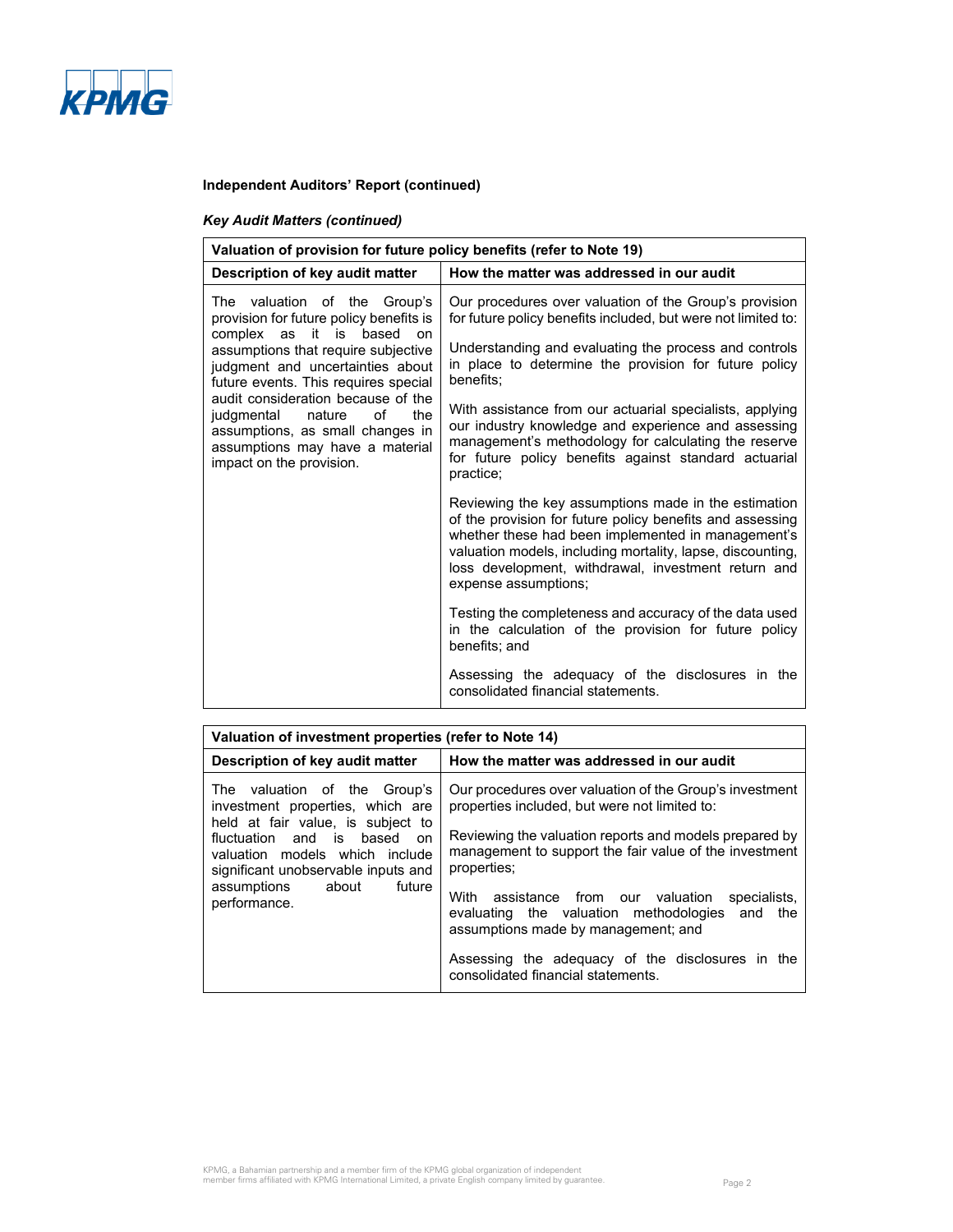

#### *Key Audit Matters (continued)*

| Valuation of investment securities (refer to Note 10)                                                                                                                                                                                               |                                                                                                                                                                                                                                                                                                                                                                                                                                                                                                                      |  |  |  |  |  |
|-----------------------------------------------------------------------------------------------------------------------------------------------------------------------------------------------------------------------------------------------------|----------------------------------------------------------------------------------------------------------------------------------------------------------------------------------------------------------------------------------------------------------------------------------------------------------------------------------------------------------------------------------------------------------------------------------------------------------------------------------------------------------------------|--|--|--|--|--|
| Description of key audit matter                                                                                                                                                                                                                     | How the matter was addressed in our audit                                                                                                                                                                                                                                                                                                                                                                                                                                                                            |  |  |  |  |  |
| The valuation of investment<br>securities is a key area of audit<br>focus due to the judgment involved<br>in valuing the Group's investment<br>securities and because of their<br>significance to the Group's<br>consolidated financial statements. | Our procedures over valuation of the Group's<br>investment securities included, but were not limited to:<br>Understanding management's process for the<br>valuation of investment securities:<br>Obtaining external confirmations from investment<br>managers and custodians of the investments held<br>by the Group:<br>With assistance from our valuation specialists,<br>evaluating management's valuation methodology;<br>Assessing the adequacy of the disclosures in the<br>consolidated financial statements. |  |  |  |  |  |

| Valuation of goodwill (refer to Note 17)                                                                                                                                                                                                                                                      |                                                                                                                                                                                                                                                                                                                                                                                                                                                                                                                                                                                |  |  |  |  |  |
|-----------------------------------------------------------------------------------------------------------------------------------------------------------------------------------------------------------------------------------------------------------------------------------------------|--------------------------------------------------------------------------------------------------------------------------------------------------------------------------------------------------------------------------------------------------------------------------------------------------------------------------------------------------------------------------------------------------------------------------------------------------------------------------------------------------------------------------------------------------------------------------------|--|--|--|--|--|
| Description of key audit matter                                                                                                                                                                                                                                                               | How the matter was addressed in our audit                                                                                                                                                                                                                                                                                                                                                                                                                                                                                                                                      |  |  |  |  |  |
| The Group's goodwill is subject to<br>annual impairment testing by<br>assessing the recoverable amount<br>of the cash-generating units<br>("CGU") to which the goodwill has<br>been assigned. This requires<br>judgment about future performance<br>and relies on significant<br>assumptions. | Our procedures over valuation of the Group's goodwill<br>included, but were not limited to:<br>Assessing the appropriateness of management's<br>impairment models, including the identification of<br>CGUs, assessment of discounted cash flows, and<br>the significant assumptions used in the impairment<br>tests;<br>With assistance from our valuation specialists,<br>challenging management's future cash flow<br>projections, discount rate and long-term growth<br>rate; and<br>Assessing the adequacy of the disclosures in the<br>consolidated financial statements. |  |  |  |  |  |

#### *Other Information*

Management is responsible for the other information. The other information comprises the information included in the annual report but does not include the consolidated financial statements and our auditors' report thereon. The other information is expected to be made available to us after the date of this auditors' report.

Our opinion on the consolidated financial statements does not cover the other information and we will not express any form of assurance conclusion thereon.

In connection with our audit of the consolidated financial statements, our responsibility is to read the other information identified above when it becomes available and, in doing so, consider whether the other information is materially inconsistent with the consolidated financial statements or our knowledge obtained in the audit, or otherwise appears to be materially misstated.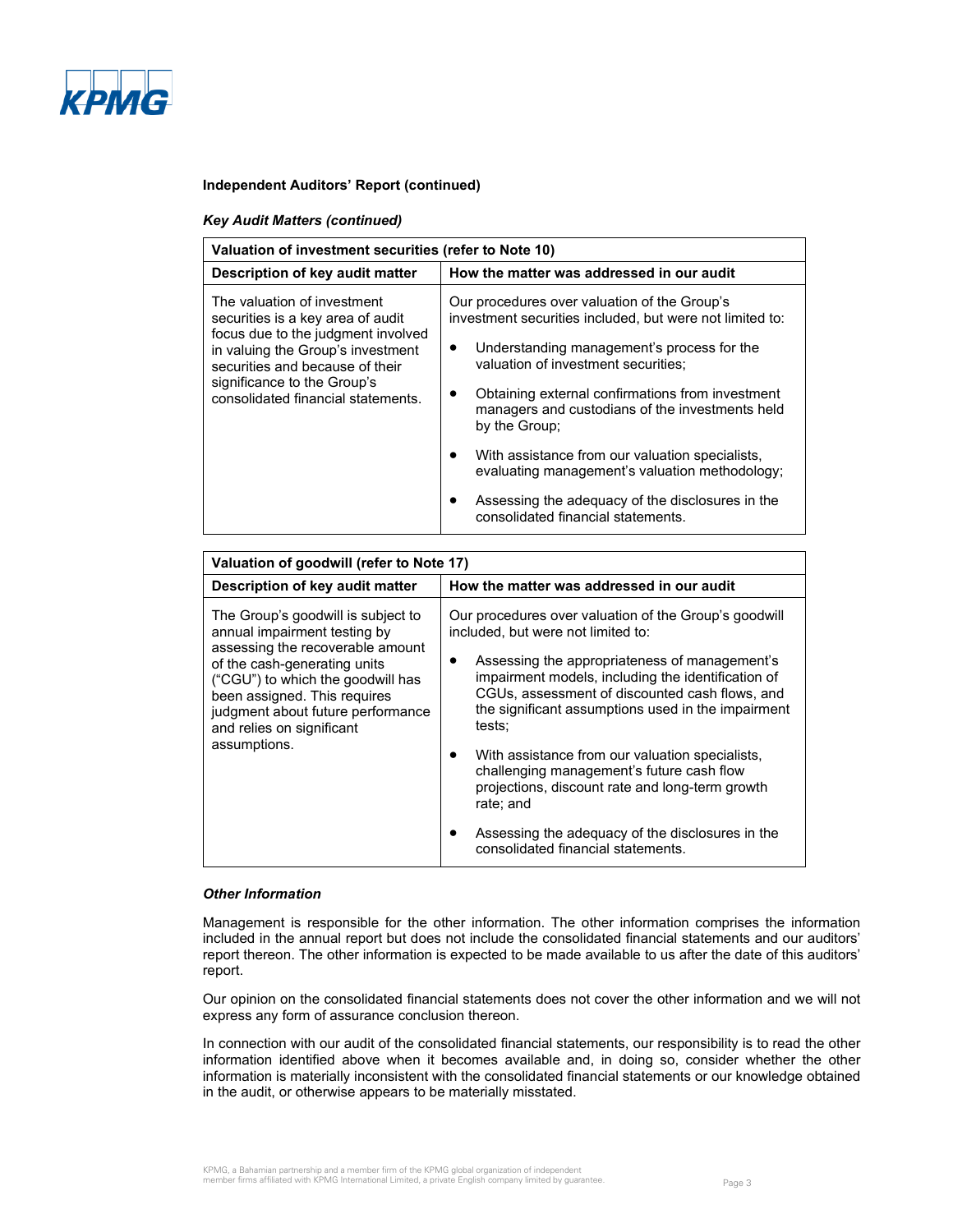

#### *Other Information (continued)*

When we read the annual report, if we conclude that there is a material misstatement therein, we are required to communicate the matter to those charged with governance.

#### *Responsibilities of Management and Those Charged with Governance for the Consolidated Financial Statements*

Management is responsible for the preparation and fair presentation of the consolidated financial statements in accordance with IFRS, and for such internal control as management determines is necessary to enable the preparation of consolidated financial statements that are free from material misstatement, whether due to fraud or error.

In preparing the consolidated financial statements, management is responsible for assessing the Group's ability to continue as a going concern, disclosing, as applicable, matters related to going concern and using the going concern basis of accounting unless management either intends to liquidate the Group or to cease operations, or has no realistic alternative but to do so.

Those charged with governance are responsible for overseeing the Group's financial reporting process.

#### *Auditors' Responsibilities for the Audit of the Consolidated Financial Statements*

Our objectives are to obtain reasonable assurance about whether the consolidated financial statements as a whole are free from material misstatement, whether due to fraud or error, and to issue an auditors' report that includes our opinion. Reasonable assurance is a high level of assurance, but is not a guarantee that an audit conducted in accordance with ISAs will always detect a material misstatement when it exists. Misstatements can arise from fraud or error and are considered material if, individually or in the aggregate, they could reasonably be expected to influence the economic decisions of users taken on the basis of these consolidated financial statements.

As part of an audit in accordance with ISAs, we exercise professional judgment and maintain professional scepticism throughout the audit. We also:

- Identify and assess the risks of material misstatement of the consolidated financial statements, whether due to fraud or error, design and perform audit procedures responsive to those risks, and obtain audit evidence that is sufficient and appropriate to provide a basis for our opinion. The risk of not detecting a material misstatement resulting from fraud is higher than for one resulting from error, as fraud may involve collusion, forgery, intentional omissions, misrepresentations, or the override of internal control.
- Obtain an understanding of internal control relevant to the audit in order to design audit procedures that are appropriate in the circumstances, but not for the purpose of expressing an opinion on the effectiveness of the Group's internal control.
- Evaluate the appropriateness of accounting policies used and the reasonableness of accounting estimates and related disclosures made by management.
- Conclude on the appropriateness of management's use of the going concern basis of accounting and, based on the audit evidence obtained, whether a material uncertainty exists related to events or conditions that may cast significant doubt on the Group's ability to continue as a going concern. If we conclude that a material uncertainty exists, we are required to draw attention in our auditors' report to the related disclosures in the consolidated financial statements or, if such disclosures are inadequate, to modify our opinion. Our conclusions are based on the audit evidence obtained up to the date of our auditors' report. However, future events or conditions may cause the Group to cease to continue as a going concern.
- Evaluate the overall presentation, structure and content of the consolidated financial statements, including the disclosures, and whether the consolidated financial statements represent the underlying transactions and events in a manner that achieves fair presentation.
- Obtain sufficient appropriate audit evidence regarding the financial information of the entities or business activities within the Group to express an opinion on the consolidated financial statements. We are responsible for the direction, supervision and performance of the group audit. We remain solely responsible for our audit opinion.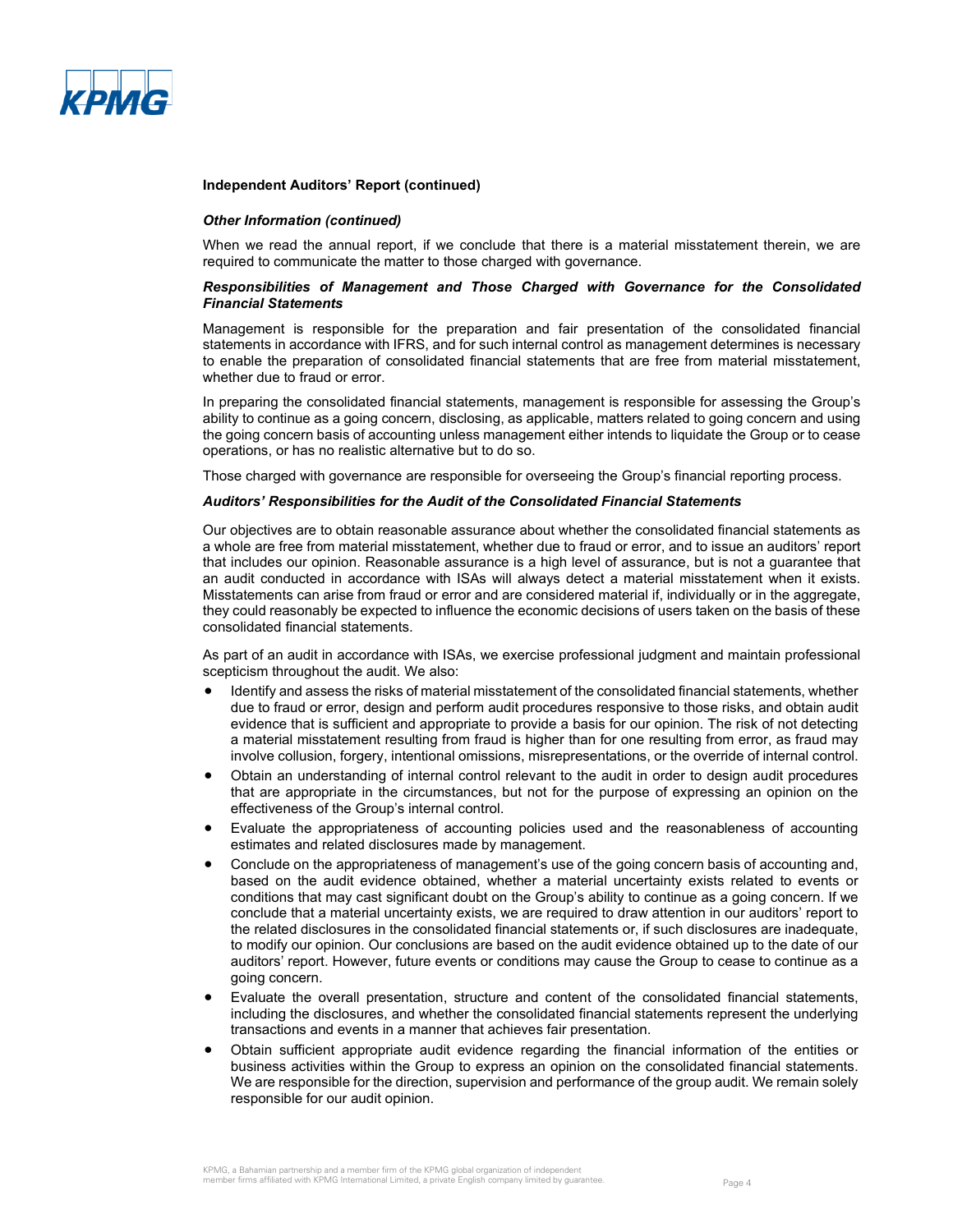

#### *Auditors' Responsibilities for the Audit of the Consolidated Financial Statements (continued)*

We communicate with those charged with governance regarding, among other matters, the planned scope and timing of the audit and significant audit findings, including any significant deficiencies in internal control that we identify during our audit.

We also provide those charged with governance with a statement that we have complied with relevant ethical requirements regarding independence and communicate with them all relationships and other matters that may reasonably be thought to bear on our independence, and where applicable, related safeguards.

From the matters communicated with those charged with governance, we determine those matters that were of most significance in the audit of the financial statements of the current period and are therefore the key audit matters. We describe these matters in our auditors' report unless law or regulation precludes public disclosure about the matter or when, in extremely rare circumstances, we determine that a matter should not be communicated in our report because the adverse consequences of doing so would reasonably be expected to outweigh the public interest benefits of such communication.

The engagement partner on the audit resulting in this independent auditors' report is John Lopez.

 $kPMG$ 

May 31, 2021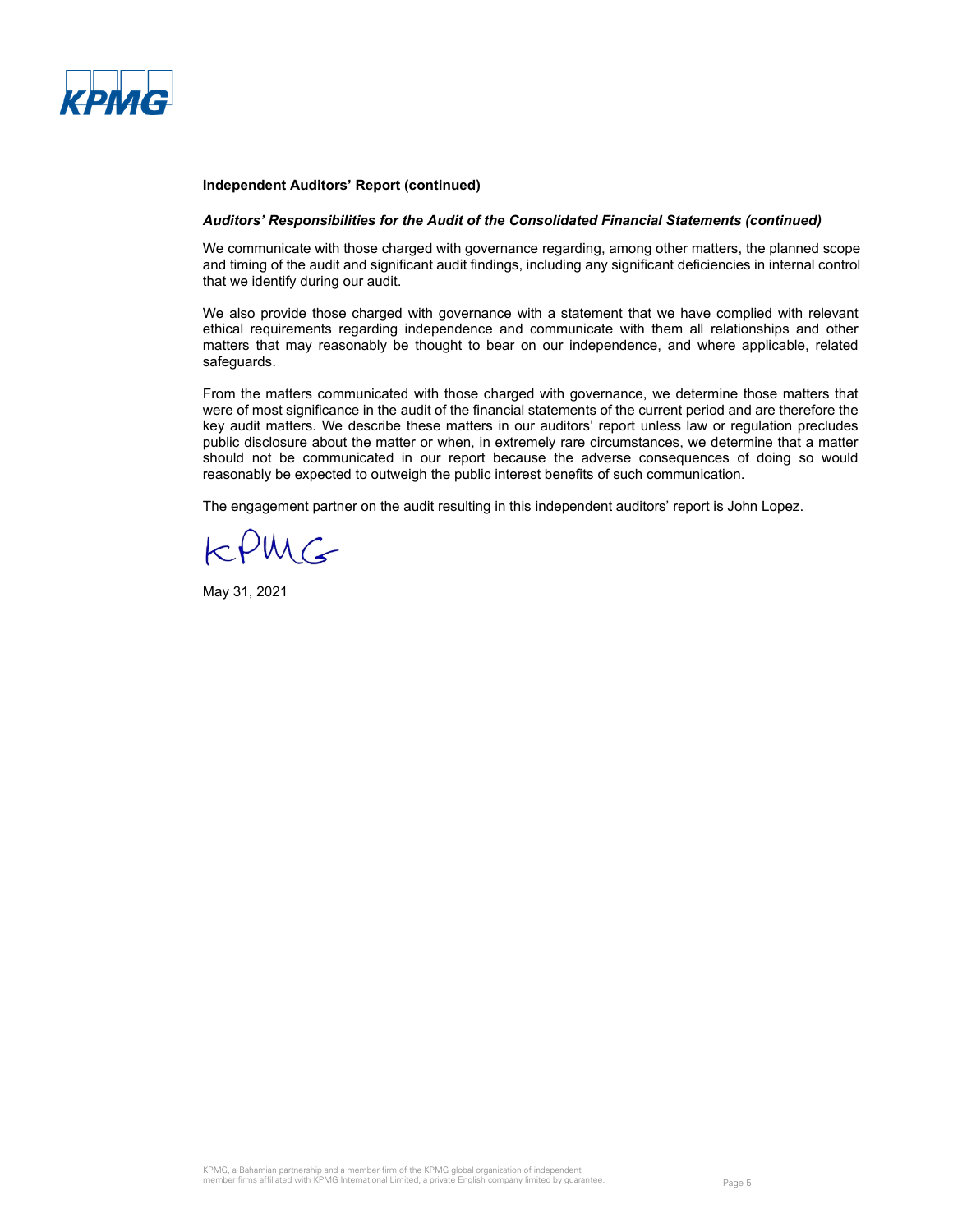

**Jacques Tremblay FCIA, MAAA, FSA** Partner

Oliver Wyman 120 Bremner Boulevard Suite 800 Toronto, ON M5J 0A8 Canada

Tel: +1 416 868 7071 jacques.tremblay@oliverwyman.com

May 31, 2021

# Subject: **2020 certification of actuarial liabilities**

I have valued the actuarial liabilities of Colina Holdings Bahamas Limited for its consolidated balance sheet as of December 31, 2020, for a total amount of \$454,898,359 and their change in the consolidated statement of operations for the year then ended in accordance with accepted actuarial practice, the Canadian Institute of Actuaries' Standards of Practice (for Life companies), and the Canadian valuation method ("CALM"), all of which are accepted in The Bahamas, including selection of appropriate assumptions and methods.

The total actuarial liabilities reflects the gross actuarial liabilities of \$471,585,838 adjusted for the reinsurance asset of \$16,687,479.

In my opinion, the amount of the actuarial liabilities reported above makes appropriate provision for all future policyholder obligations, and the consolidated financial statements of Colina Holdings Bahamas Limited present fairly the results of the valuation.

Respectfully submitted,

cqves Innsdag

Jacques Tremblay FCIA, MAAA, FSA,

Fellow of Canadian Institute of Actuaries, Member of the American Academy of Actuaries, Fellow of Society of Actuaries

Appointed Actuary for Colina Insurance Limited

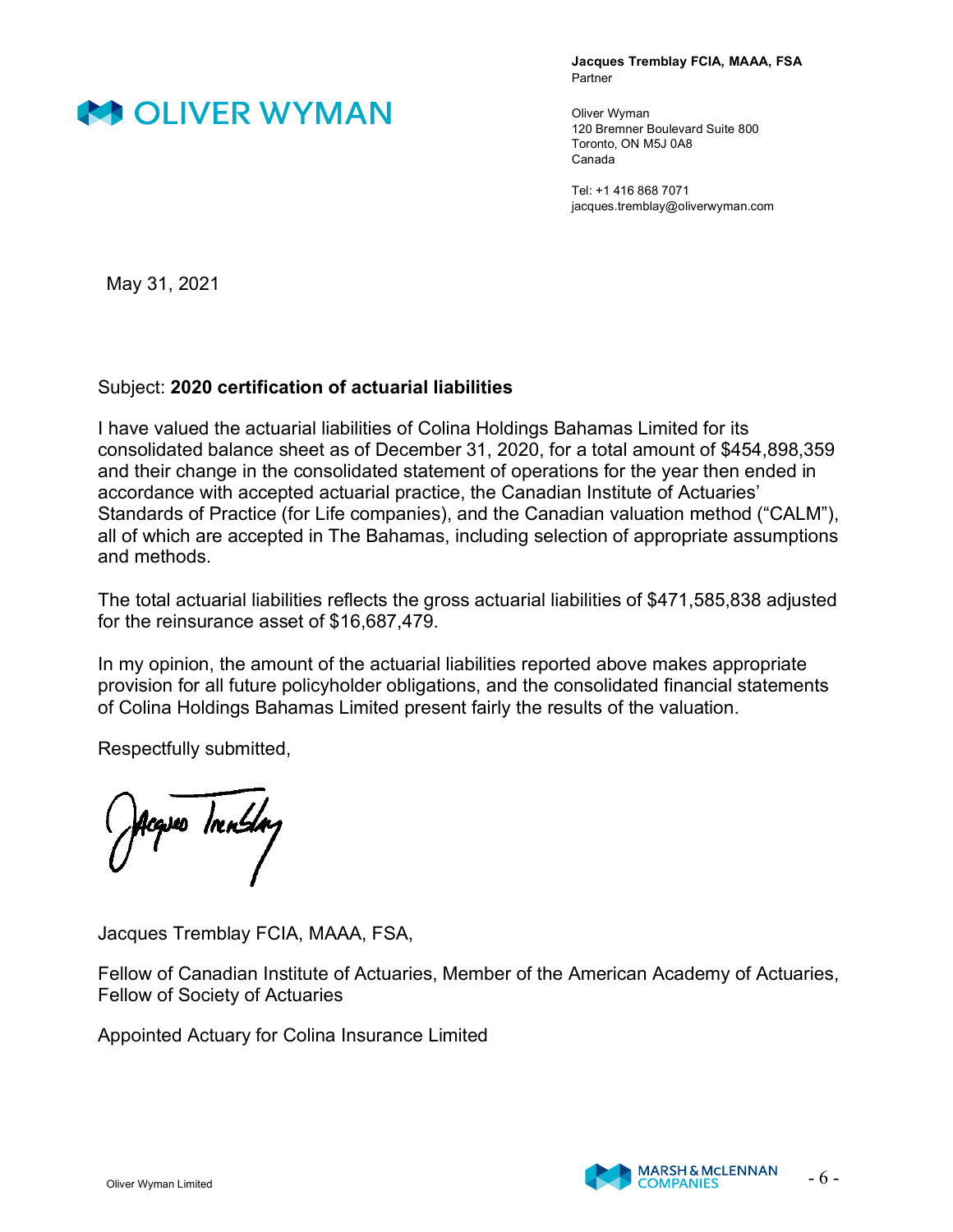# **COLINA HOLDINGS BAHAMAS LIMITED Consolidated Statement of Financial Position**

At December 31, 2020 with corresponding figures at December 31, 2019 and January 1, 2019 (Expressed in Bahamian dollars)

| <b>ASSETS</b>                                    | <b>Notes</b> | 2020              | 2019<br>(Restated)<br>(See Note 5) | <b>January 1, 2019</b><br>(Restated)<br>(See Note 5) |
|--------------------------------------------------|--------------|-------------------|------------------------------------|------------------------------------------------------|
| Cash and demand balances                         | 9            | \$<br>31,271,815  | \$<br>43,963,172                   | \$<br>38,571,619                                     |
| Term deposits                                    | 8,9          | 15,660,104        | 5,170,577                          | 17,568,907                                           |
| Investment securities and other financial assets | 8,10         | 443,758,594       | 437,431,892                        | 427,333,639                                          |
| Receivables and other assets                     | 11           | 76,410,597        | 86,024,451                         | 55,424,521                                           |
| Reinsurance receivables                          |              | 14,962,537        | 8,461,647                          | 10,811,938                                           |
| Reinsurance assets                               | 19           | 16,687,479        | 16,608,929                         | 17,136,853                                           |
| Policy loans                                     | 8,12         | 67,471,882        | 69,614,153                         | 69,443,735                                           |
| Mortgages and commercial loans                   | 8,13         | 23,493,544        | 25,330,141                         | 28,480,688                                           |
| Investment properties                            | 8,14         | 56,609,849        | 59,036,402                         | 59,461,743                                           |
| Equity-accounted investees                       | 8,15         | 14,997,768        | 17,532,501                         | 16,619,083                                           |
| Property and equipment                           | 16           | 15,888,712        | 17,028,963                         | 18,510,305                                           |
| Goodwill                                         | 17           | 6,418,337         | 6,418,337                          | 6,418,337                                            |
| Other intangible assets                          | 18           | 1,764,472         | 1,881,027                          | 2,344,722                                            |
| <b>Total assets</b>                              |              | 785,395,690       | 794,502,192                        | 768,126,090                                          |
| <b>LIABILITIES</b>                               |              |                   |                                    |                                                      |
| Provision for future policy benefits             | 19           | \$<br>471,585,838 | \$<br>475,223,871                  | \$<br>452,098,434                                    |
| Policy dividends on deposit                      |              | 28,323,445        | 28,035,994                         | 27,901,230                                           |
| Total policy liabilities                         |              | 499,909,283       | 503,259,865                        | 479,999,664                                          |
| Repurchase agreement                             | 20           |                   | 7,000,000                          | 14,000,000                                           |
| Lease liabilities                                | 21           | 4,048,056         | 4,167,356                          | 4,936,962                                            |
| Other borrowings                                 |              |                   |                                    | 5,840,331                                            |
| <b>Other liabilities</b>                         | 22           | 81,601,269        | 82,693,723                         | 77,755,321                                           |
| <b>Total liabilities</b>                         |              | 585,558,608       | 597,120,944                        | 582,532,278                                          |
| <b>EQUITY</b>                                    |              |                   |                                    |                                                      |
| Ordinary shares                                  | 24           | 24,729,613        | 24,729,613                         | 24,729,613                                           |
| Contributed capital                              |              | 5,960,299         | 5,960,299                          | 5,960,299                                            |
| Revaluation reserve                              | 25           | 3,765,161         | 14,317,456                         | 13,913,302                                           |
| Retained earnings                                |              | 102,530,695       | 90,209,720                         | 80,946,601                                           |
| Total ordinary shareholders' equity              |              | 136,985,768       | 135,217,088                        | 125,549,815                                          |
| Preference shares                                | 24           | 42,500,000        | 42,500,000                         | 42,500,000                                           |
| Total shareholders' equity                       |              | 179,485,768       | 177,717,088                        | 168,049,815                                          |
| Non-controlling interests                        | 23           | 20,351,314        | 19,664,160                         | 17,543,997                                           |
| <b>Total equity</b>                              |              | 199,837,082       | 197,381,248                        | 185,593,812                                          |
| <b>Total liabilities and equity</b>              |              | 785,395,690       | \$<br>794,502,192                  | \$<br>768,126,090                                    |

The accompanying notes on pages 13-71 are an integral part of these consolidated financial statements.

The financial statements were approved by the Board of Directors on May 31, 2021 and signed on its behalf by:

\_\_\_\_\_\_\_\_\_\_\_\_\_\_\_\_\_\_\_\_\_\_\_\_\_\_\_\_\_\_\_\_\_ \_\_\_\_\_\_\_\_\_\_\_\_\_\_\_\_\_\_\_\_\_\_\_\_\_\_\_\_\_\_\_\_\_\_\_\_\_

mus<sup>-</sup>

 $\mathbb{Z}$ 

T. Hilts - Chairman **E. M. Alexiou – Executive Vice-Chairman**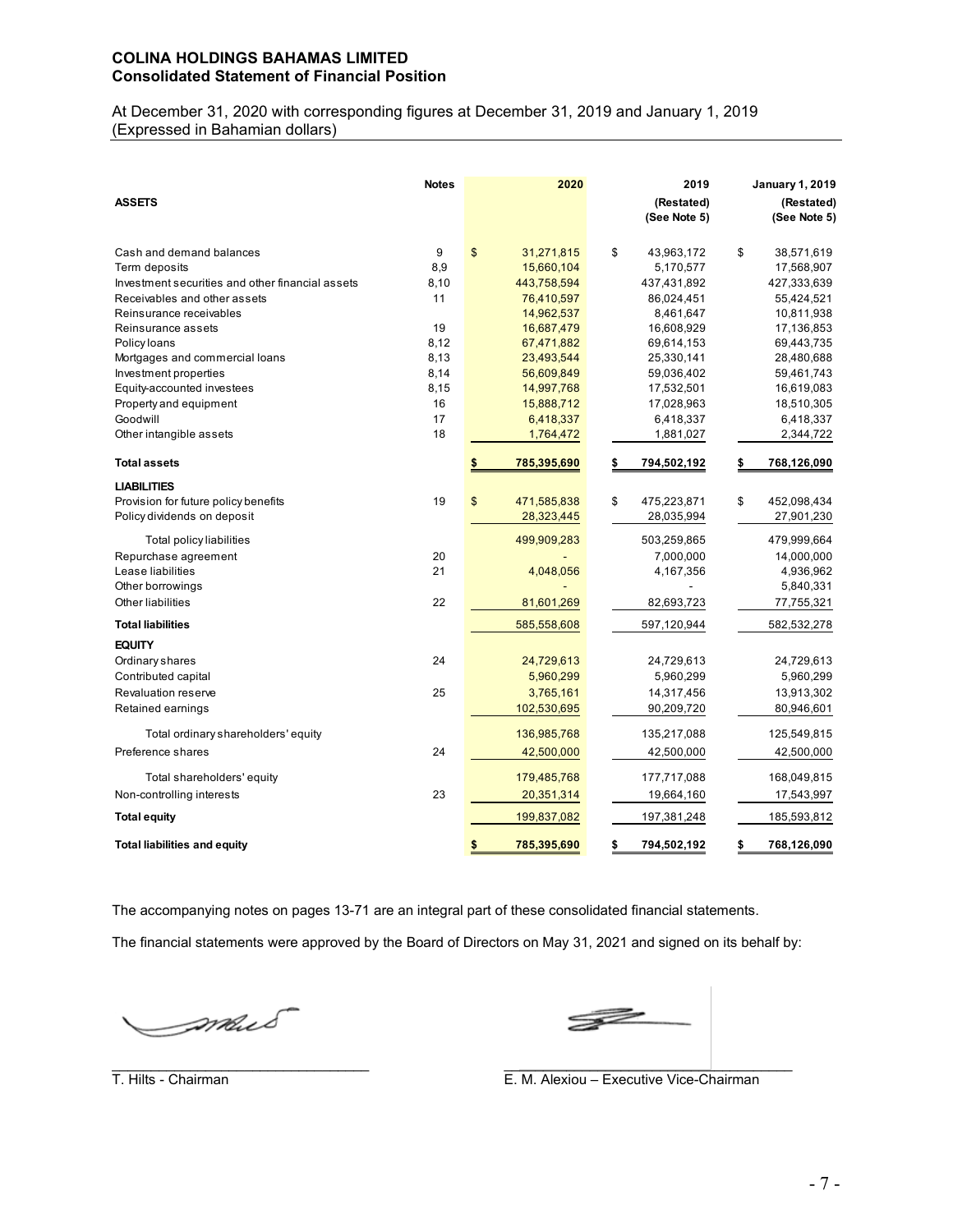# **COLINA HOLDINGS BAHAMAS LIMITED Consolidated Statement of Profit or Loss**

For the Year Ended December 31, 2020 with corresponding figures for the Year Ended December 31, 2019 (Expressed in Bahamian dollars)

|                                                      | <b>Notes</b> | 2020              | 2019<br>(Restated)<br>(See Note 5) |
|------------------------------------------------------|--------------|-------------------|------------------------------------|
| <b>Revenues:</b>                                     |              |                   |                                    |
| Premium revenue                                      | 28           | \$<br>123,488,947 | \$<br>134,295,011                  |
| Less: Reinsurance premiums                           | 28           | (15,745,298)      | (15,260,141)                       |
| Net premium revenue                                  | 28           | 107,743,649       | 119,034,870                        |
| Net investment income                                | 14,29        | 16,495,617        | 37,955,996                         |
| Share of profit/(loss) of equity-accounted investees | 15           | (2,103,416)       | 447,692                            |
| Net commission income                                |              | 3,648,966         | 3,803,765                          |
| Investment management and other fees                 |              | 15,434,604        | 14,671,588                         |
| Other income and fees                                |              | 4,995,773         | 4,320,534                          |
| Total revenues                                       |              | 146,215,193       | 180,234,445                        |
| <b>Benefits and expenses:</b>                        |              |                   |                                    |
| Policyholders' benefits                              |              | 91,606,123        | 99,896,079                         |
| Less: Reinsurance recoveries                         | 30           | (12,522,738)      | (11, 100, 680)                     |
| Net policyholders' benefits                          | 30           | 79,083,385        | 88,795,399                         |
| Changes in provision for future policy benefits      | 19           | (3,716,583)       | 23,653,361                         |
| General and administrative expenses                  | 14,31        | 37,772,449        | 35,642,836                         |
| Commission expense                                   |              | 6,857,947         | 8,205,611                          |
| Premium and other tax expense                        |              | 3,484,587         | 3,618,129                          |
| Finance costs and interest                           | 32           | 2,141,271         | 2,215,090                          |
| Total benefits and expenses                          |              | 125,623,056       | 162,130,426                        |
| Net income for the year                              |              | 20,592,137<br>\$  | \$<br>18,104,019                   |
| Net income attributable to:                          |              |                   |                                    |
| Equity shareholders of the Company                   | 33           | \$<br>20,095,290  | \$<br>17, 147, 384                 |
| Non-controlling interests                            | 23           | 496,847           | 956,635                            |
| Net income for the year                              |              | 20,592,137        | 18,104,019                         |
| Basic earnings per ordinary share                    | 33           | 0.71<br>\$        | \$<br>0.59                         |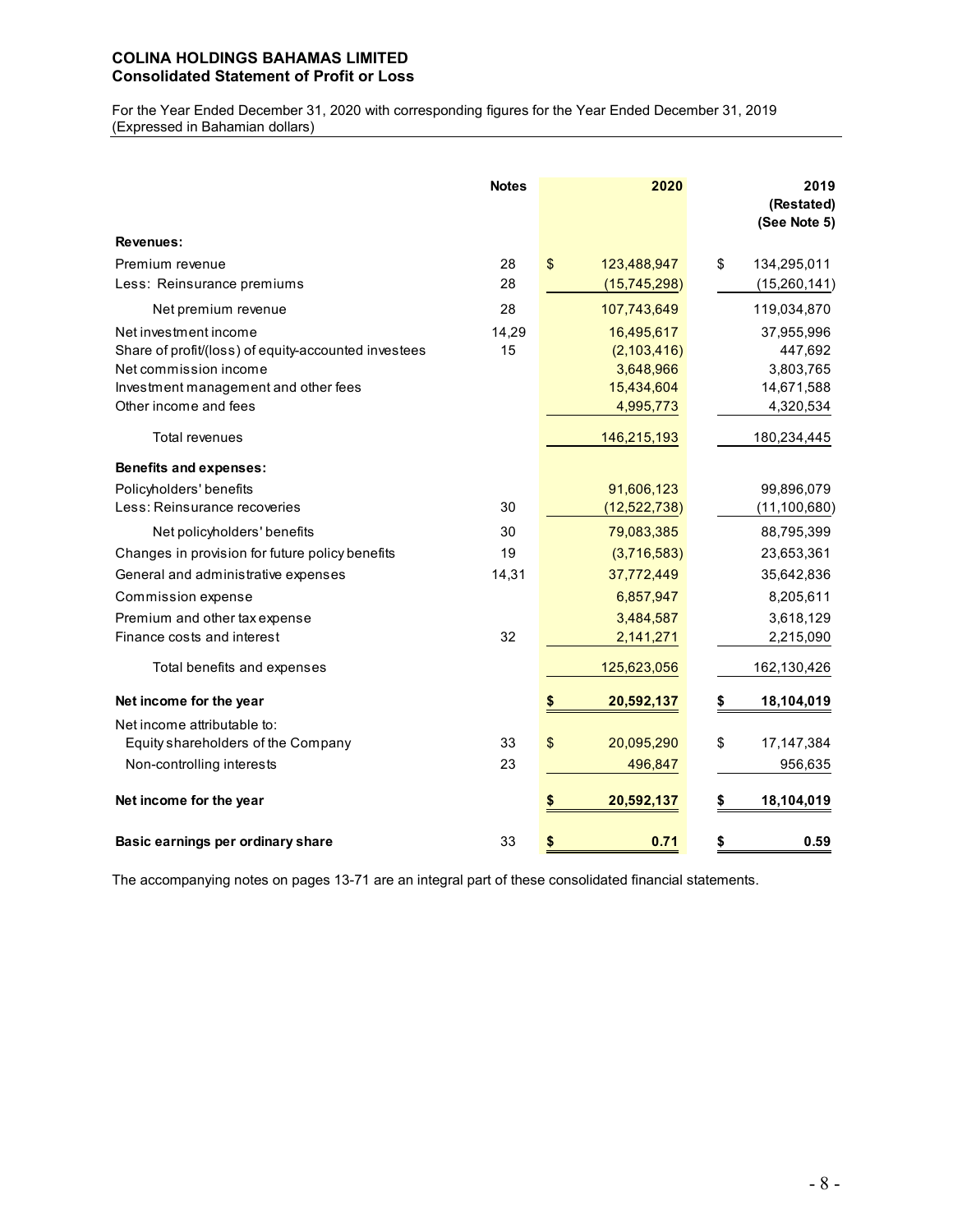# **COLINA HOLDINGS BAHAMAS LIMITED Consolidated Statement of Profit or Loss and Other Comprehensive Income**

For the Year Ended December 31, 2020 with corresponding figures for the Year Ended December 31, 2019 (Expressed in Bahamian dollars)

|                                                                                     | <b>Notes</b> | 2020                       | 2019<br>(Restated)<br>(See Note 5) |
|-------------------------------------------------------------------------------------|--------------|----------------------------|------------------------------------|
| Net income for the year                                                             |              | \$<br>20,592,137           | \$<br>18,104,019                   |
| Other comprehensive income/(loss):                                                  |              |                            |                                    |
| Items that will not be reclassified to profit or loss                               |              |                            |                                    |
| Revaluation of land and building                                                    | 14           | 1,057,086                  |                                    |
| Items that are or will subsequently be<br>reclassified to profit or loss            |              |                            |                                    |
| Reclassification during the year to profit or loss                                  | 25           | (692, 645)                 | 168,898                            |
| Share of OCI of Equity-Accounted Investees                                          | 25           | (431, 317)                 | 465,726                            |
| Revaluation adjustment                                                              | 25           | (109, 950)                 |                                    |
| Change in available-for-sale financial assets                                       | 25,29        | (10, 375, 469)             | (230, 470)                         |
| Other comprehensive (loss)/gain for the year                                        |              | (10, 552, 295)             | 404,154                            |
| Total comprehensive income for the year                                             |              | 10,039,842                 | 18,508,173                         |
| Attributable to:<br>Equity shareholders of the Company<br>Non-controlling interests | 23           | \$<br>9,542,995<br>496,847 | \$<br>17,551,538<br>956,635        |
| Total comprehensive income for the year                                             |              | 10,039,842                 | 18,508,173                         |
| Comprehensive earnings per ordinary share                                           | 33           | 0.29                       | 0.61                               |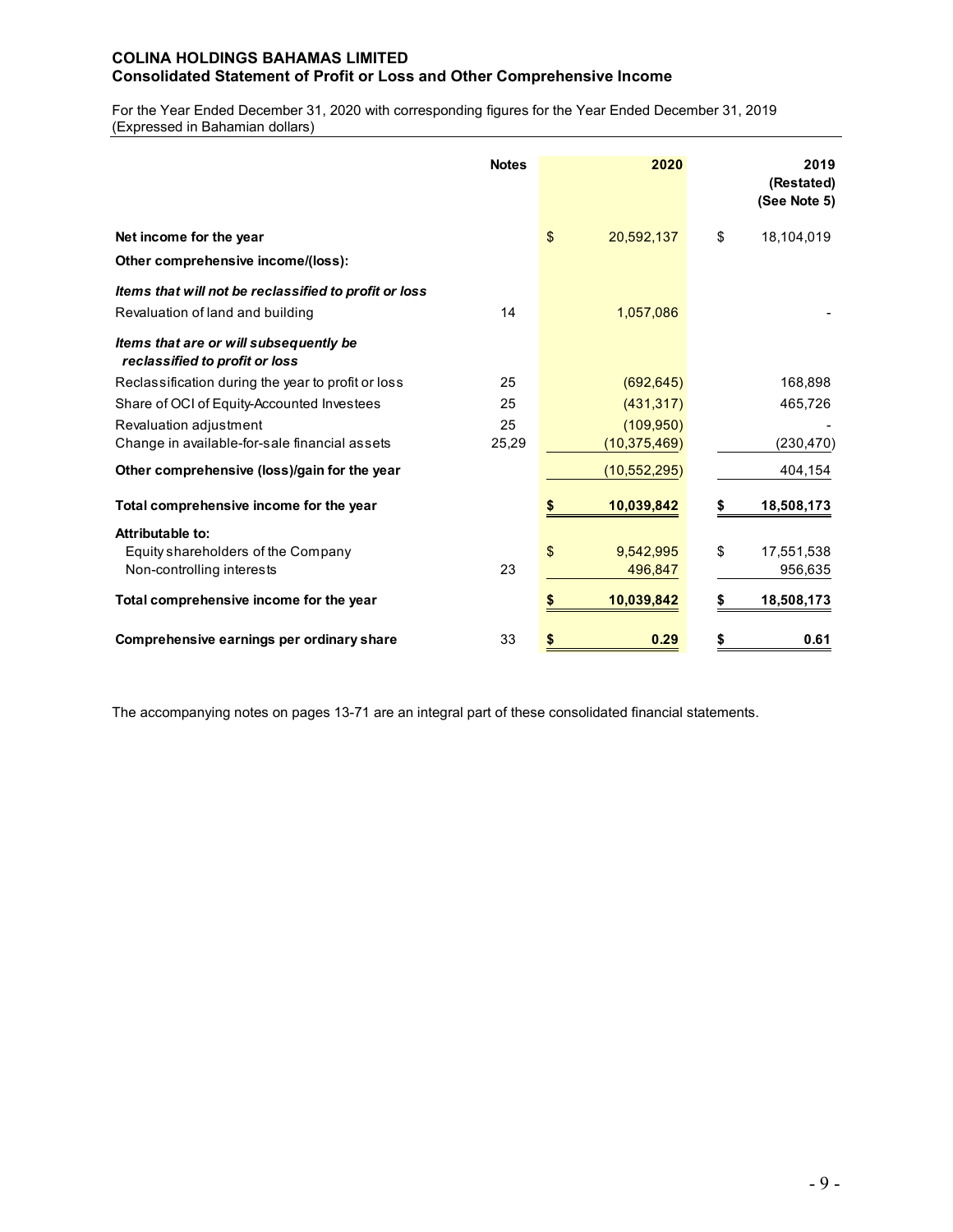# **COLINA HOLDINGS BAHAMAS LIMITED Consolidated Statement of Changes in Equity**

For the Year Ended December 31, 2020 with corresponding figures for the Year Ended December 31, 2019 (Expressed in Bahamian dollars)

|                                                                                   | <b>Notes</b> |                | Ordinary<br>Share<br>Capital |     | <b>Contributed</b><br>Capital | <b>Revaluation</b><br><b>Reserve</b> | <b>Retained</b><br><b>Earnings</b> | Preference<br><b>Share</b><br>Capital |     | Non-<br>controlling<br><b>Interests</b> | <b>Total</b><br><b>Equity</b> |
|-----------------------------------------------------------------------------------|--------------|----------------|------------------------------|-----|-------------------------------|--------------------------------------|------------------------------------|---------------------------------------|-----|-----------------------------------------|-------------------------------|
| Balance, January 1, 2019 as previously reported<br>Impact of correction of errors | 5            | \$             | 24,729,613                   | -\$ | 5,960,299                     | \$<br>13,964,081 \$<br>(50, 779)     | 87,543,304<br>(6,596,703)          | \$<br>42,500,000 \$                   |     | 23,733,667 \$<br>(6, 189, 670)          | 198,430,964<br>(12, 837, 152) |
| Restated balance at January 1, 2019                                               |              |                | 24,729,613                   |     | 5,960,299                     | 13,913,302                           | 80,946,601                         | 42,500,000                            |     | 17,543,997                              | 185,593,812                   |
| Net income for the year, restated                                                 | 5            |                |                              |     |                               |                                      | 17,147,384                         |                                       |     | 956,635                                 | 18,104,019                    |
| Share of OCI of Equity-Accounted Investees<br>Net loss on remeasurement of        | 15           |                |                              |     |                               | 465,726                              |                                    |                                       |     |                                         | 465,726                       |
| available-for-sale securities to fair value                                       | 25           |                |                              |     |                               | (230, 470)                           |                                    |                                       |     |                                         | (230, 470)                    |
| Reclassification during the year to profit or loss                                | 25           |                |                              |     |                               | 168,898                              |                                    |                                       |     |                                         | 168,898                       |
| Changes in non-controlling interests                                              | 23           |                |                              |     |                               |                                      |                                    |                                       |     | 1,163,528                               | 1,163,528                     |
| Dividends paid to ordinary shareholders                                           | 33           |                |                              |     |                               |                                      | (5,440,515)                        |                                       |     |                                         | (5,440,515)                   |
| Preference share dividends                                                        | 33           |                |                              |     |                               |                                      | (2,443,750)                        |                                       |     |                                         | (2,443,750)                   |
| Restated balance at December 31, 2019<br>Net income for the year                  |              | $\mathfrak{L}$ | 24,729,613                   |     | 5,960,299                     | \$<br>14,317,456 \$                  | 90,209,720 \$<br>20,095,290        | 42,500,000                            | -\$ | 19,664,160 \$<br>496,847                | 197,381,248<br>20,592,137     |
| Share of OCI of Equity-Accounted Investees<br>Net loss on remeasurement of        | 15           |                |                              |     |                               | (431, 317)                           |                                    |                                       |     |                                         | (431, 317)                    |
| available-for-sale securities to fair value                                       | 25           |                |                              |     |                               | (10, 375, 469)                       |                                    |                                       |     |                                         | (10, 375, 469)                |
| <b>Revaluation adjustment</b>                                                     | 25           |                |                              |     |                               | (109, 950)                           | 109,950                            |                                       |     |                                         |                               |
| Reclassification during the year to profit or loss                                | 25           |                |                              |     |                               | (692, 645)                           |                                    |                                       |     |                                         | (692, 645)                    |
| Revaluation of investment property                                                | 14           |                |                              |     |                               | 1,057,086                            |                                    |                                       |     |                                         | 1,057,086                     |
| Changes in non-controlling interests                                              | 23           |                |                              |     |                               |                                      |                                    |                                       |     | 190,307                                 | 190,307                       |
| Dividends paid to ordinary shareholders                                           | 33           |                |                              |     |                               |                                      | (5,440,515)                        |                                       |     |                                         | (5,440,515)                   |
| Preference share dividends                                                        | 33           |                |                              |     |                               |                                      | (2,443,750)                        |                                       |     |                                         | (2,443,750)                   |
| Balance, December 31, 2020                                                        |              |                | 24,729,613                   |     | 5,960,299                     | 3,765,161                            | 102,530,695                        | 42,500,000                            |     | 20,351,314                              | 199,837,082                   |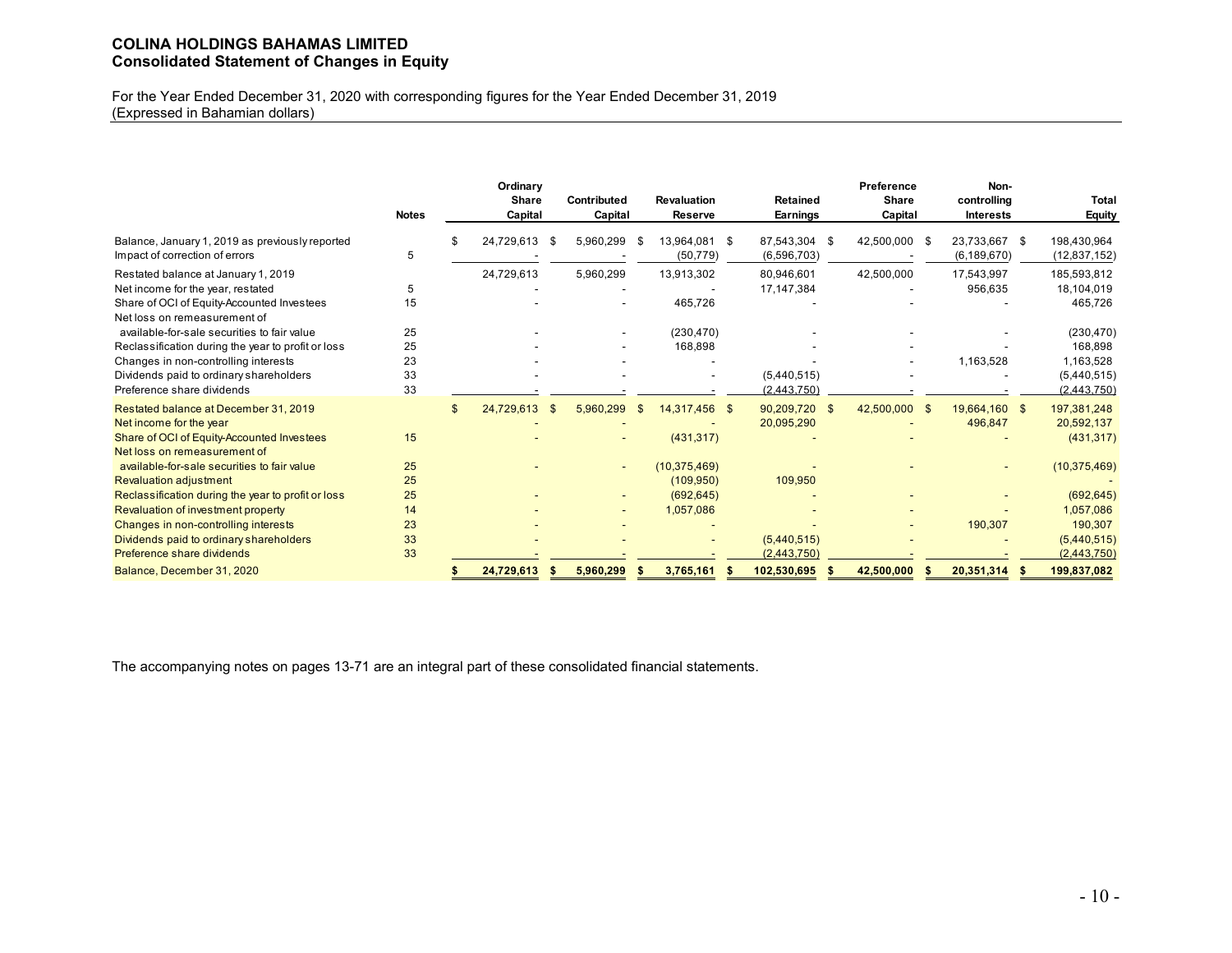# **COLINA HOLDINGS BAHAMAS LIMITED Consolidated Statement of Cash Flows**

For the Year Ended December 31, 2020 with corresponding figures for the Year Ended December 31, 2019 (Expressed in Bahamian dollars)

|                                                             | <b>Notes</b> | 2020             | 2019<br>(Restated)<br>(See Note 5) |
|-------------------------------------------------------------|--------------|------------------|------------------------------------|
| Cash flows from operating activities:                       |              |                  |                                    |
| Net income                                                  |              | \$<br>20,592,137 | 18,104,019<br>\$                   |
| Adjustments to reconcile net income to net cash             |              |                  |                                    |
| provided by/(used in) operating activities:                 |              |                  |                                    |
| Change in unrealized losses/(gains) on fair value           |              |                  |                                    |
| through profit or loss securities                           | 29           | 11,034,629       | (6, 557, 058)                      |
| (Decrease)/increase in provision for future policy benefits |              |                  |                                    |
| net of reinsurance assets                                   |              | (3,716,583)      | 23,653,361                         |
| Changes in loss provisions for loans and receivables        |              | 2,024,544        | 1,208,558                          |
| Depreciation and impairment/amortization charges            |              | 2,174,630        | 2,140,756                          |
| Net realized (gains)/losses on fair value through           |              |                  |                                    |
| profit or loss securities                                   | 29           | 1,302,697        | (1,844,065)                        |
| Net realized (gains)/losses on sale of available-for-sale   |              |                  |                                    |
| securities                                                  |              | (556, 865)       | 1,690,673                          |
| Interest income                                             |              | (31, 261, 614)   | (31,008,536)                       |
| Dividend income                                             |              | (1, 275, 222)    | (2, 212, 107)                      |
| Net fair value losses on investment properties              |              | 3,642,388        | 985,000                            |
| Finance costs and interest                                  |              | 2,376,889        | 2,487,533                          |
| Operating cash flows before changes in operating            |              |                  |                                    |
| assets and liabilities                                      |              | 6,337,630        | 8,648,134                          |
| Changes in operating assets and liabilities:                |              |                  |                                    |
| (Decrease)/increase in other assets                         |              | 4,613,858        | (32,789,132)                       |
| (Increase)/decrease in other liabilities                    |              | (805,003)        | 5,073,166                          |
| Net cash provided by/(used in) operating activities         |              | 10,146,485       | (19,067,832)                       |

*(Continued)*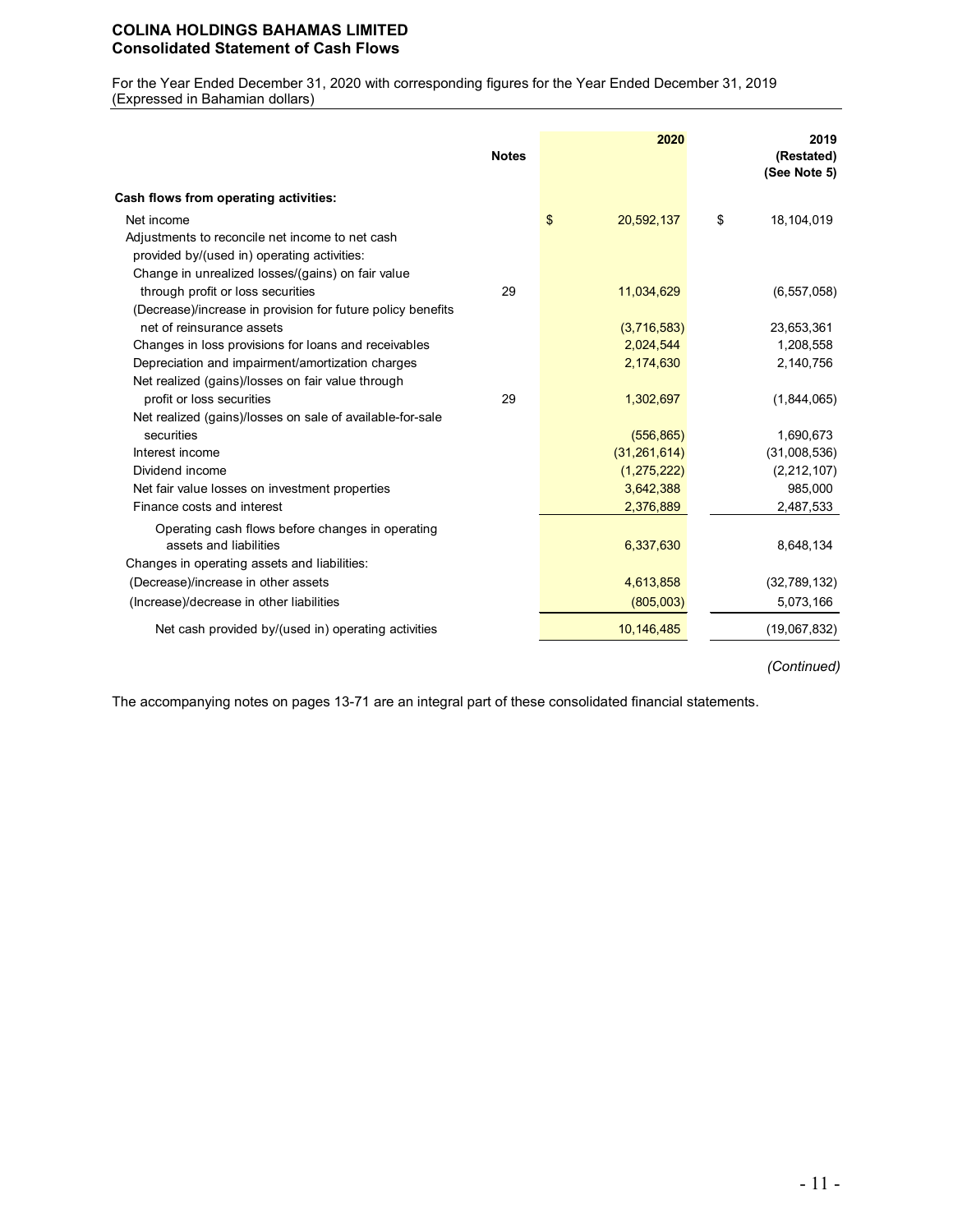# **COLINA HOLDINGS BAHAMAS LIMITED Consolidated Statement of Cash Flows**

For the Year Ended December 31, 2020 with corresponding figures for the Year Ended December 31, 2019 (Expressed in Bahamian dollars)

|                                                        | <b>Notes</b> | 2020             | (See Note 5)     | 2019<br>(Restated) |
|--------------------------------------------------------|--------------|------------------|------------------|--------------------|
| Cash flows from investing activities:                  |              |                  |                  |                    |
| (Increase/decrease) in term deposits with original     |              |                  |                  |                    |
| maturities greater than 90 days                        |              | (7,776,689)      | 12,125,573       |                    |
| Fair value through profit or loss securities purchased |              | (24, 110, 393)   | (35, 492, 648)   |                    |
| Proceeds on disposal of fair value through profit      |              |                  |                  |                    |
| or loss securities                                     |              | 22,309,034       | 27,933,651       |                    |
| Available-for-sale securities purchased                |              | (63,054,620)     | (48, 308, 348)   |                    |
| Proceeds on disposal of available-for-sale securities  |              | 36,373,347       | 52,249,072       |                    |
| Reclassification during the year to profit or loss     | 25           | (692, 645)       |                  | 168,898            |
| Net change in loans to policyholders                   |              | 2,058,084        |                  | (112,998)          |
| Repayments from loan to SBL Ltd.                       |              | 1,611,642        |                  | 4,417,509          |
| Net decrease in mortgages and commercial loans         |              | 1,076,456        |                  | 2,187,972          |
| Additions to investment property                       |              | (158, 749)       |                  | (729, 661)         |
| Proceeds from sale of investment property              |              |                  |                  | 170,002            |
| Additions to other intangibles                         |              | (347, 140)       |                  |                    |
| Interest received                                      |              | 29,072,278       | 30,379,426       |                    |
| Dividends received                                     |              | 1,275,222        |                  | 2,212,107          |
| Proceeds on disposal of property and equipment, net    |              | 220,493          |                  | 534,062            |
| Additions to property and equipment                    |              | (791, 177)       |                  | (729, 781)         |
| Net cash (used in)/provided by investing activities    |              | (2,934,857)      | 47,004,836       |                    |
| Cash flows from financing activities:                  |              |                  |                  |                    |
| Changes in non-controlling interests                   |              | 190,307          |                  | 1,163,528          |
| Interest paid on other contracts                       |              | (1,905,653)      |                  | (1,942,647)        |
| Payments on repurchase agreement                       |              | (7,000,000)      |                  | (7,000,000)        |
| Payments on borrowings                                 |              | (235, 618)       |                  | (4,353,665)        |
| Increase in lease liabilities                          |              | 605,977          |                  | 41,588             |
| Payment of lease liabilities                           |              | (960, 895)       |                  | (1,083,637)        |
| Dividends paid to ordinary shareholders                |              | (5,440,515)      |                  | (5,440,515)        |
| Dividends paid to preference shareholders              |              | (2,443,750)      |                  | (2,443,750)        |
| Net cash used in financing activities                  |              | (17, 190, 147)   | (21,059,098)     |                    |
| Net (decrease)/increase in cash and cash equivalents   |              | (9,978,519)      |                  | 6,877,905          |
| Cash and cash equivalents, beginning of year           |              | 43,963,172       | 37,085,267       |                    |
| Cash and cash equivalents, end of year                 | 9            | \$<br>33,984,653 | \$<br>43,963,172 |                    |

*(Concluded)*

Premium and other taxes paid during the period totaled \$3,480,336 (2019: \$3,618,129).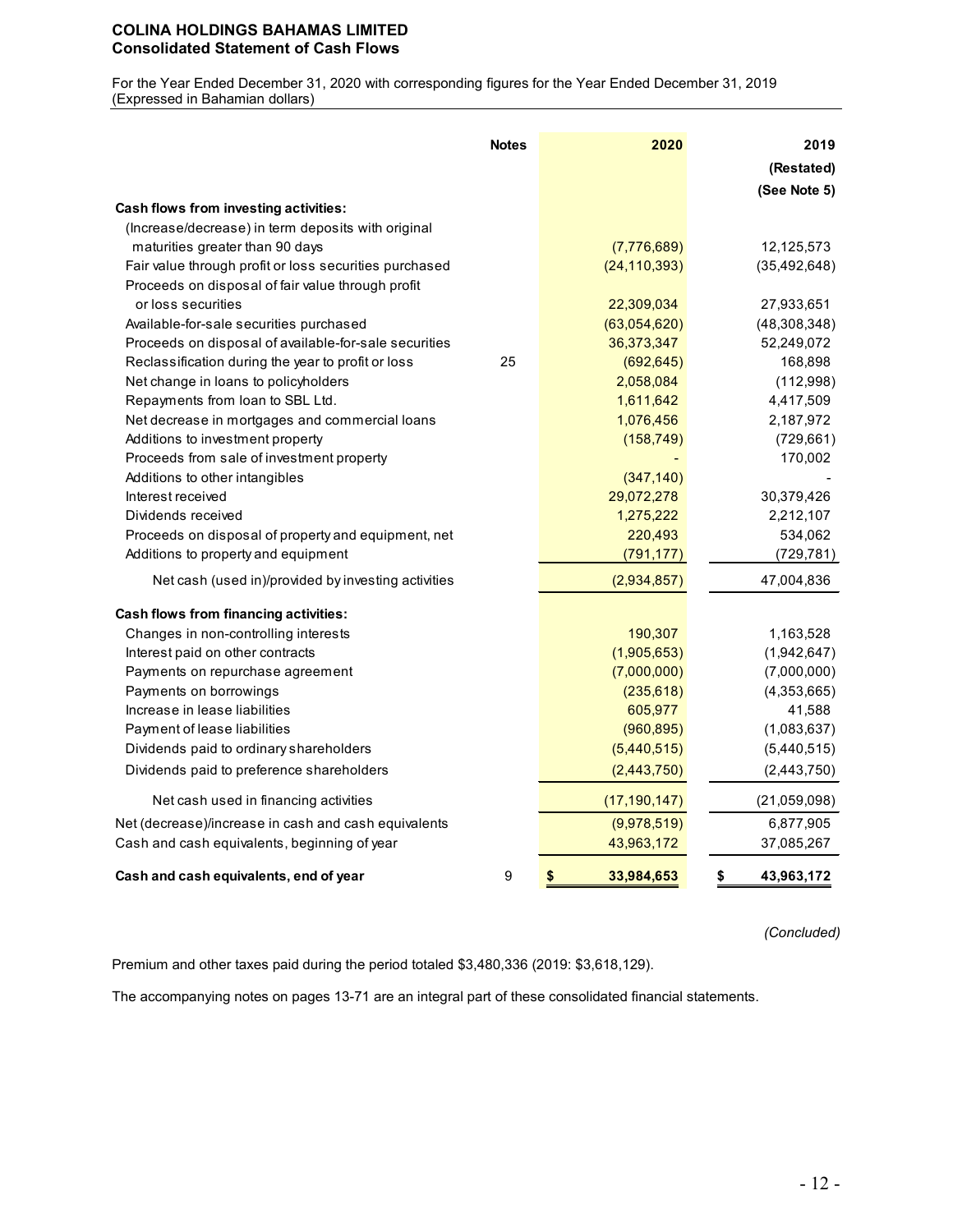For the Year Ended December 31, 2020 with corresponding figures for the Year Ended December 31, 2019 (Expressed in Bahamian dollars)

### **1. Reporting Entity**

Colina Holdings Bahamas Limited ("the Company") was incorporated under the laws of the Commonwealth of The Bahamas on July 6, 1993.

The Company acts principally as a holding company of its principal subsidiaries, Colina Insurance Limited ("Colina"), a wholly-owned life and health insurer incorporated in The Bahamas; Colina General Insurance Agency & Brokers Limited ("CGIA"), a wholly-owned general insurance agent and broker; and Colina Financial Advisors Ltd. ("CFAL"), a wholly-owned financial services company.

Colina is registered to operate as a life and health insurer in The Bahamas, The Cayman Islands, and The Turks and Caicos Islands. CGIA holds a dual registration as a general insurance broker and agent for operations in The Bahamas. CFAL is licensed as a broker dealer in The Bahamas.

The ordinary shares of the Company are listed on the Bahamas International Securities Exchange. At December 31, 2020, approximately 58.1% (2019: 58.1%) of the Company's issued ordinary shares were owned by AF Holdings Ltd. ("AFH") and 41.9% (2019: 41.9%) by the Bahamian public. All significant balances and transactions with AFH and parties related to AFH are disclosed as related party transactions in these consolidated financial statements (See Note 36).

The registered office of the Company is located at Trinity Place Annex, Frederick and Shirley Streets, P.O. Box N-4805, Nassau, The Bahamas and its principal place of business is located at 308 East Bay Street, P.O. Box N-4728, Nassau, The Bahamas.

The consolidated financial statements of the Company and its subsidiaries (collectively, "the Group") for the year ended December 31, 2020 were authorized for issue in accordance with a resolution of the Company's Board of Directors on May 31, 2021.

### **2. Basis of Preparation**

#### *2.1 Statement of compliance*

The consolidated financial statements of the Group have been prepared in accordance with IFRS as issued by the International Accounting Standards Board ("IASB").

The Group presents its consolidated statement of financial position broadly in order of liquidity. An analysis regarding recovery or settlement within twelve months after the reporting date (current) and more than 12 months after the reporting date (non-current) is presented in Note 37.

# *2.2 Basis of accounting*

The consolidated financial statements of the Group have been prepared under the historical cost convention, as modified by the revaluation of certain financial assets and liabilities and investment properties that are required to be remeasured at fair value. The Company, with the concurrence of The Insurance Commission of The Bahamas, uses actuarial practices generally accepted in Canada for the valuation of its provision for future policyholder benefits as no specific guidance is provided by IFRS for determining such provisions. The adoption of IFRS 4 – Insurance Contracts, permits the Group to continue with this valuation policy.

Financial assets and liabilities are offset and the net amount reported in the consolidated statement of financial position only when there is a legally enforceable right to offset the recognized amounts and there is an intention to settle on a net basis, or to realize the assets and settle the liability simultaneously. Income and expense will not be offset in the consolidated statement of profit or loss unless required or permitted by any accounting standard or interpretation, as specifically disclosed in the accounting policies of the Group.

The consolidated financial statements provide comparative information in respect of the previous period. In addition, the Group presents an additional statement of financial position at the beginning of the preceding period where there has been a retrospective application of an accounting policy, a retrospective restatement, or a reclassification of items in the consolidated financial statements.

#### *2.3 Functional currency and foreign currency transactions*

The Group's functional and presentation currency is the Bahamian dollar. Monetary assets and liabilities denominated in currencies other than the Bahamian dollar are translated to Bahamian dollars using the rates of exchange prevailing at the reporting date. Non-monetary assets and liabilities that are measured at fair value in a foreign currency are translated into the functional currency at the exchange rate when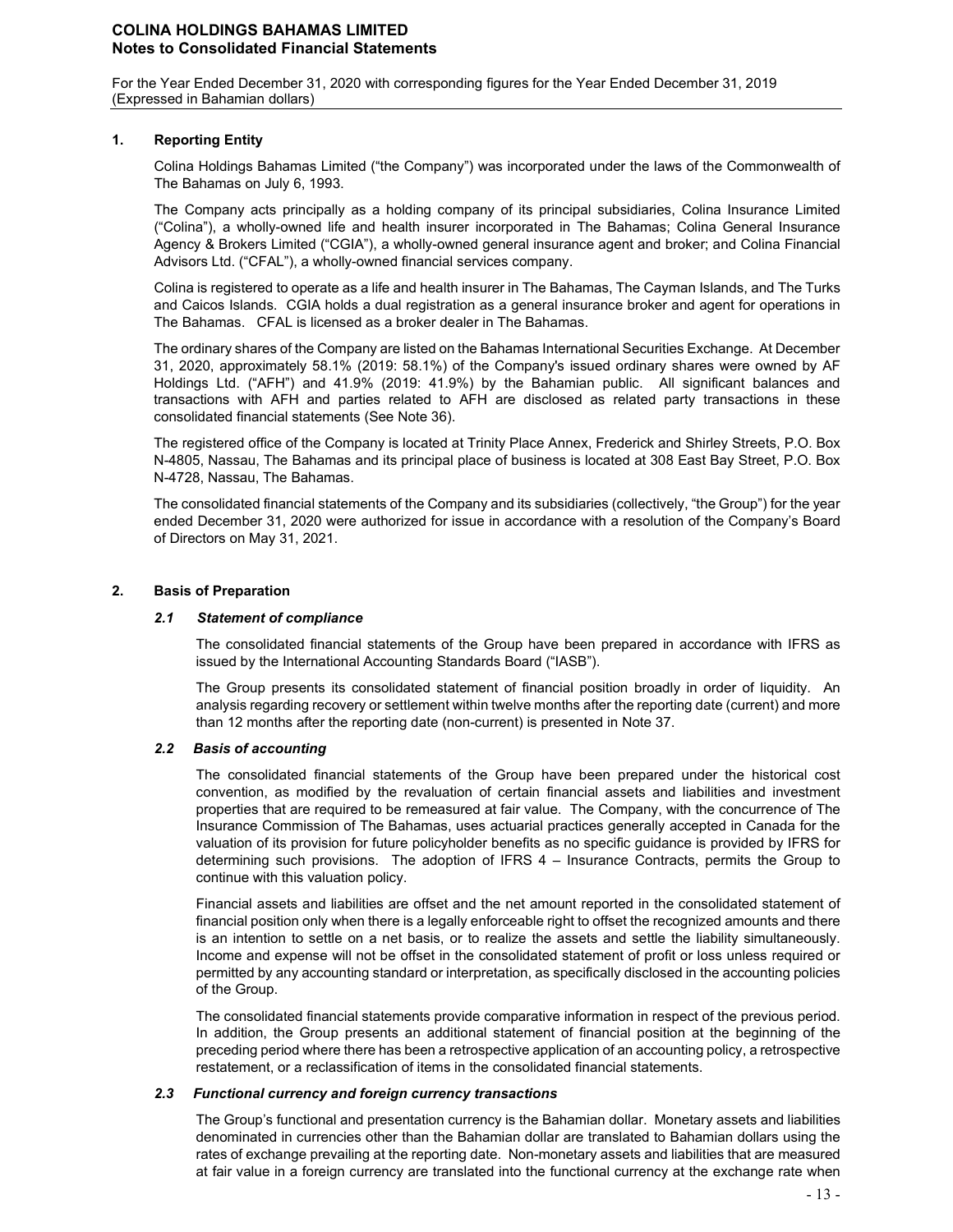For the Year Ended December 31, 2020 with corresponding figures for the Year Ended December 31, 2019 (Expressed in Bahamian dollars)

> the fair value was determined. Income and expense items denominated in foreign currencies are translated at a rate of exchange that approximates the actual rate prevailing at the time of the transaction. Resulting differences are recognized in profit or loss in the reporting period in which they arise.

#### *2.4 Use of judgement and estimates*

The preparation of the consolidated financial statements in conformity with IFRS requires management to make judgments, estimates and assumptions that affect the reported amounts of assets and liabilities, and the accompanying disclosures and the disclosures of contingent assets and liabilities at the date of the consolidated financial statements, and the reported amounts of revenues and expenses during the reporting period. However, uncertainty about these assumptions and estimates could result in outcomes that could require a material adjustment to the carrying amount of the asset or liability affected in the future.

*(a) Valuation of long-term insurance contract liabilities and investment contract liabilities with a Discretionary Participation Feature ("DPF") and Reinsurance Assets*

The liability for life insurance contracts and investment contracts with DPF is either based on current assumptions or on assumptions established at inception of the contract, reflecting the best estimate at the time increased with a margin for risk and adverse deviation. All contracts are subject to a liability adequacy test, which reflect management's best current estimate of future cash flows.

The main assumptions used relate to mortality, morbidity, longevity, investment returns, expenses, lapse and surrender rates, and discount rates. The Group bases mortality and morbidity rates on standard industry Canadian mortality tables which reflect historical experiences, adjusted when appropriate to reflect the Group's unique risk exposure, product characteristics, target markets and own claims severity and frequency experiences. For those contracts that insure risk related to longevity, prudent allowance is made for expected future mortality improvements as well as wide ranging changes to life style, which could result in significant changes to the expected future mortality exposure.

Estimates are also made as to future investment income arising from the assets backing life insurance contracts. These estimates are based on current market returns as well as expectations about future economic and financial developments.

Assumptions on future expense are based on current expense levels, adjusted for expected expense inflation if appropriate.

Lapse and surrender rates are based on the Group's historical experience of lapses and surrenders.

Discount rates are based on current industry risk rates, adjusted for the Group's own risk exposure.

The net carrying value at December 31, 2020 of long-term insurance contract liabilities with DPF is \$222,266,024 (2019: \$224,076,257) and of investment contract liabilities with DPF is \$3,735,632 (2019: \$5,496,173) (See Note 19).

*(b) Accident and health insurance contract liabilities*

For medical insurance contracts, estimates have to be made for the expected ultimate cost of claims reported at the consolidated statement of financial position date and for the expected ultimate cost of claims incurred but not yet reported ("IBNR") at the reporting date. It can take a significant period of time before the ultimate claims cost can be established with certainty and for certain types of policies, IBNR claims form the majority of the consolidated statement of financial position liability for accident and health insurance.

The ultimate cost of outstanding claims is estimated by using a range of standard actuarial claims projection techniques.

The main assumption underlying these techniques is that a company's past claims development experience can be used to project future claims development and hence, ultimate claims costs.

The net carrying value at the reporting date of accident & health insurance contract liabilities is \$13,364,519 (2019: \$16,596,638) (See Note 19).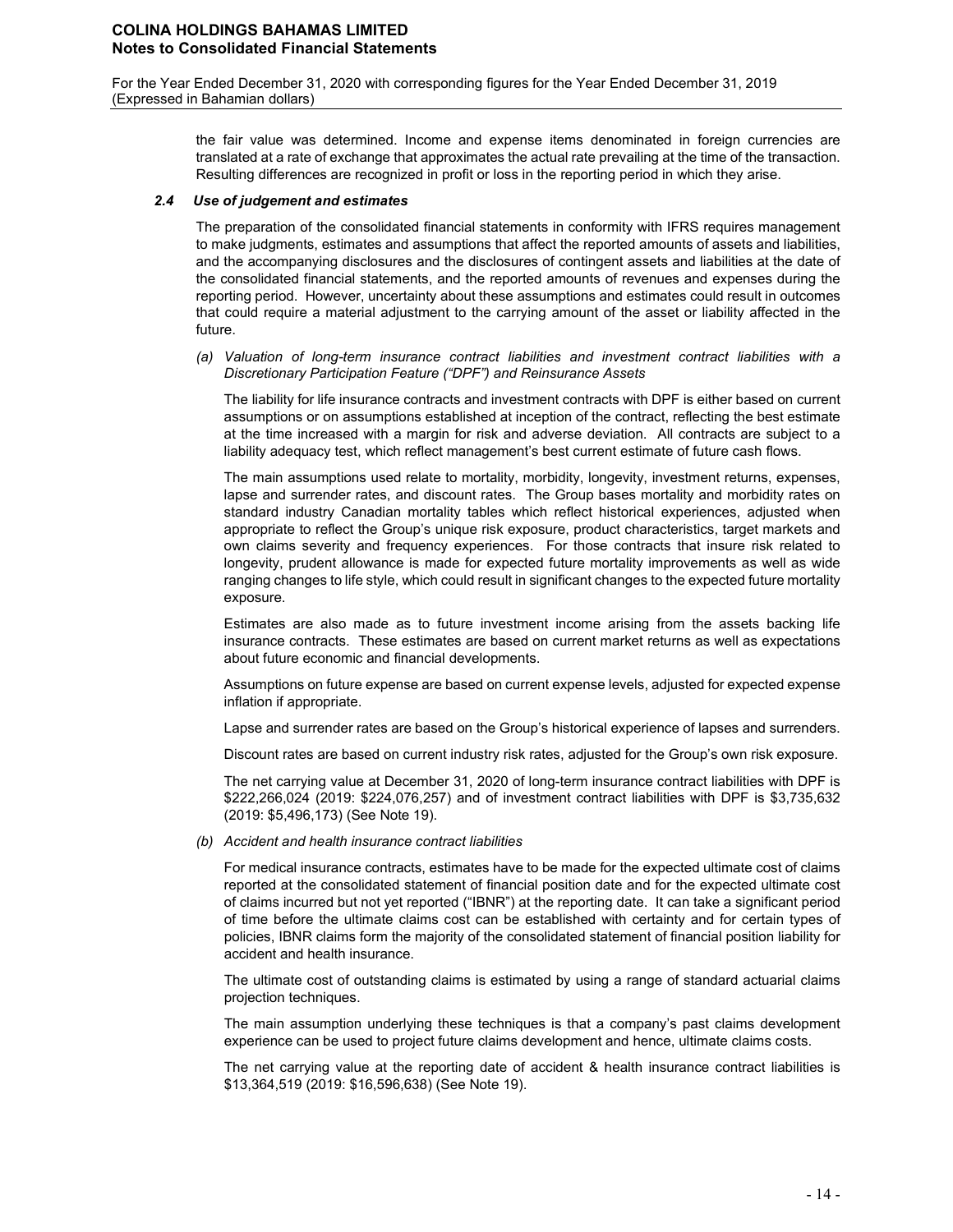#### *(c) Goodwill impairment testing*

Goodwill is tested for impairment annually and when circumstances indicate that the carrying value may be impaired. Impairment is determined for goodwill by assessing the recoverable amount of the cash-generating units to which the goodwill relates. Where the recoverable amount of the cashgenerating units is less than their carrying amount, an impairment loss is recognized. Impairment losses relating to goodwill cannot be reversed in future periods.

The carrying value of goodwill is \$6,418,337 (2019: \$6,418,337) (See Note 17).

*(d) Revaluation of property and equipment and investment properties*

The Group carries its investment properties at fair value, with changes in fair value being recognized in the consolidated statement of profit or loss. In addition, it measures certain land and buildings at revalued amounts with changes in fair value being recognized in the revaluation reserve. The Group assesses its property holdings through the use of independent valuation specialists on a periodic basis, performing management assessments in the intervening years. For investment properties, a valuation methodology based on a discounted cash flow ("DCF") model was used, as there is a lack of comparable market data due to the nature of the properties. Land and buildings were valued by reference to market-based evidence, using comparable prices adjusted for specific market factors such as nature, location, and the condition of the respective property. Key assumptions used to determine the fair value of the properties and sensitivity analysis are discussed in Note 14.

#### *2.5 Changes in accounting policies*

A number of new standards are effective from January 1, 2020 but none has a material effect on the Group's consolidated financial statements. They include: a) Amendments to IAS 1, Presentation of Financial Statements, b) IAS 8, Accounting Policies, Changes in Accounting Estimates and Errors, Definition of Material and c) Amendments to IFRS 3, 'Business combinations' – Definition of a business and d) Interest rate benchmark reform amendments to IFRS 9, IAS 39 and IFRS 7.

#### *2.6 New standards and interpretations not yet effective*

The standards and interpretations that are issued, but not yet effective, up to the date of issuance of the Group's financial statements are disclosed below. The Group intends to adopt these standards, if applicable, when they become effective.

- COVID-19-Related Rent Concessions (Amendment to IFRS 16)
- Interest Rate Benchmark Reform Phase 2 (Amendments to IFRS 9, IAS 39, IFRS 7, IFRS 4 and IFRS 16)
- Onerous Contracts Cost of Fulfilling a Contract (Amendments to IAS 37)
- Annual Improvements to IFRS Standards 2018-2020
- Property, Plant and Equipment: Proceeds before Intended Use (Amendments to IAS 16)
- Reference to the Conceptual Framework (Amendments to IFRS 3)
- Classification of Liabilities as Current or Non-current (Amendments to IAS 1)
- IFRS 17 Insurance Contracts and amendments to IFRS 17 Insurance Contracts
- IFRS 9 Financial Instruments
- Amendments to IFRS 9 Prepayment Features with Negative Compensation

IFRS 17 establishes the principles for the recognition, measurement, presentation and disclosure of Insurance contracts within the scope of the Standard and requires entities to identify and account for portfolios of insurance contracts, which comprise contracts that are subject to similar risks and are managed together. The IASB has issued a temporary exemption for the effective date of implementation of IFRS 9 for insurance companies which meet certain qualifying criteria. This exemption allows the application of IFRS 9 to be deferred until the adoption of IFRS 17 – Insurance Contracts, which is effective for periods commencing on or after January 1, 2023. At December 31, 2020, the Group's and its major subsidiary, Colina Insurance Limited, meet these qualifying criteria based on the following and have therefore deferred implementation of IFRS 9.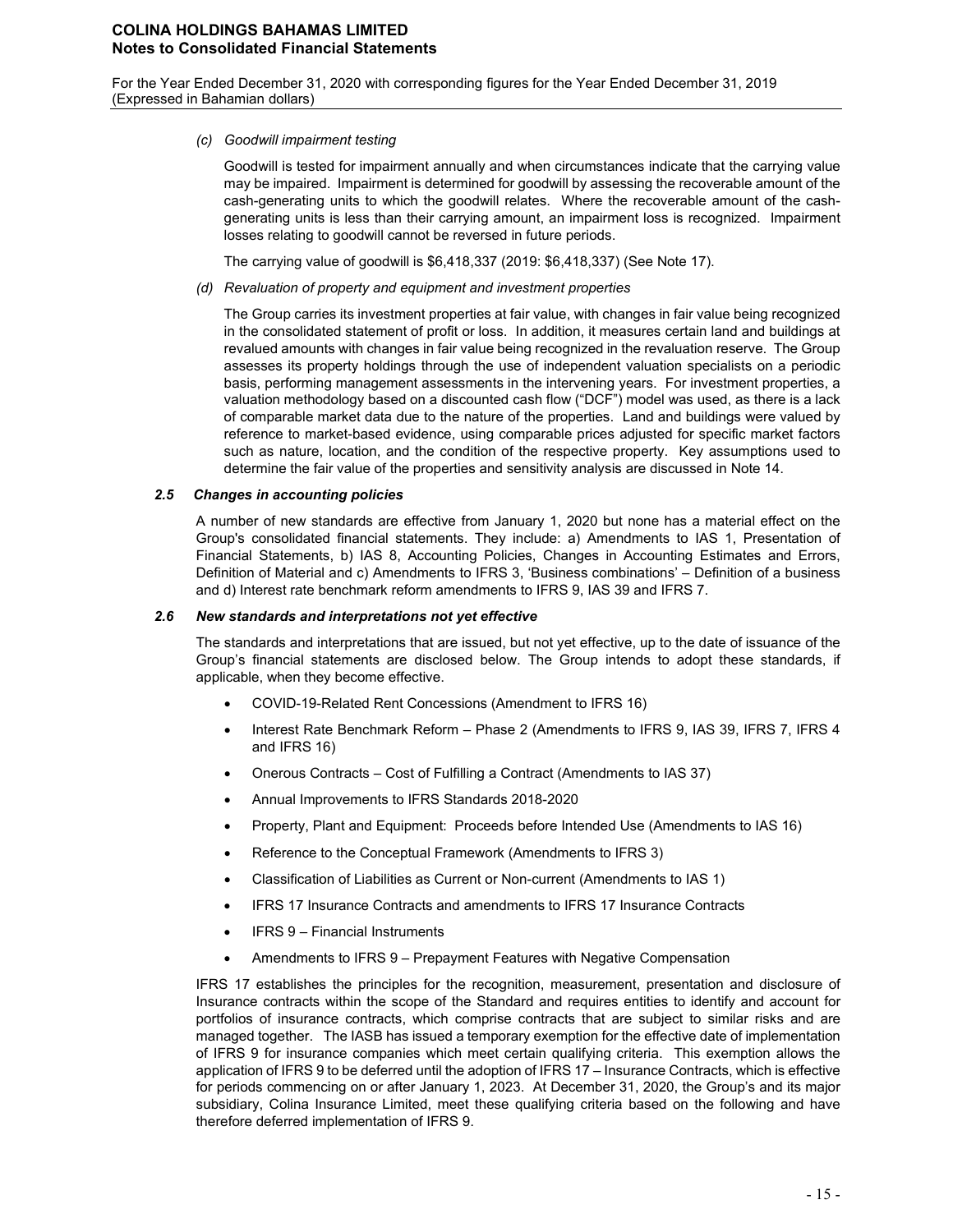For the Year Ended December 31, 2020 with corresponding figures for the Year Ended December 31, 2019 (Expressed in Bahamian dollars)

> Effective January 1, 2018, the Group has adopted the amendments to IFRS 4. The detail, nature and effects of the changes are explained below:

> Amendments to IFRS 4 – Insurance Contracts provide two optional solutions to reduce the impact of the differing effective dates of IFRS 9, Financial Instruments (effective January 1, 2018), and IFRS 17 – Insurance Contracts (effective January 1, 2023).

> IFRS 9 is generally effective for annual reporting periods beginning on or after January 1, 2018. In September 2016, the International Accounting Standards Board ("IASB") issued amendments to IFRS 4 - Insurance contracts ("IFRS 4"), which provide optional relief to eligible insurers in respect of IFRS 9. The options permit (a) entities whose predominant activity is issuing insurance contracts within the scope of IFRS 17 – Insurance contracts ("IFRS 17") a temporary exemption to defer the implementation of IFRS 9, or alternatively (b) give entities issuing insurance contracts the option to remove from profit or loss the incremental volatility caused by changes in the measurement of specified financial assets upon application of IFRS 9. Entities that apply either of the options will be required to adopt IFRS 9 on January 1, 2023, which aligns with the effective date of IFRS 17.

> The Group evaluated its liabilities at December 31, 2015, the prescribed date of assessment under the temporary exemption provisions and concluded that all of the liabilities were predominantly connected with insurance. At December 31, 2015, the provision for future policy benefits totaled \$387,181,176. Of this amount, 98% were liabilities that arose from contracts within the scope of IFRS 4. Total liabilities at December 31, 2015 amounted to \$541,082,433 and 93% of these liabilities arose because the Group issues insurance contracts and fulfil obligations arising from insurance contracts. The Group has determined that it does not engage in significant activity unconnected with insurance as over 90% of its revenues are derived from insurance-related activity.

> Additionally, the Group has not previously applied any version of IFRS 9. Therefore, the Group is an eligible insurer that qualifies for optional relief from the application of IFRS 9. As at January 1, 2018 (IFRS 9 effective date), the Group has elected to apply the optional transitional relief under IFRS 4 that permits the deferral of the adoption of IFRS 9 for eligible insurers. The Group will continue to apply IAS 39 – Financial instruments: Recognition and measurement ("IAS 39") until January 1, 2023. See Note 10, Investment securities and other financial assets for additional disclosures which enable comparison between the Group and entities that applied IFRS 9 at January 1, 2018.

> At December 31, 2020, the Group's corporate bonds, mutual funds, unquoted and quoted investments are classified as Available-for-Sale ("AFS") in accordance with IAS 39. The AFS financial assets are recorded at fair value on the Group's statements of financial position with changes in their fair value recorded in other comprehensive income.

> Management has not yet assessed the full impact of the relevant adoption of these standards and interpretations in future periods against the consolidated financial statements of the Group.

> The accounting policies adopted are consistent with those of the previous financial year except as discussed below. The Group has not early adopted any other standard, interpretation or amendment that has been issued but is not yet effective.

#### **3. Summary of Significant Accounting Policies**

The principal accounting policies applied in the preparation of these consolidated financial statements are set out below. These policies have been consistently applied to the years presented, unless otherwise stated.

#### *3.1 Principles of consolidation*

The consolidated financial statements include the accounts of the Company and subsidiaries. Control is achieved when the Company is exposed, or has rights, to variable returns from its involvement with the investee and has the ability to affect those returns through its power over the investee. Specifically, the Company controls an investee if and only if the Company has:

- Power over the investee (i.e. existing rights that give it the current ability to direct the relevant activities of the investee);
- Exposure, or rights, to variable returns from its involvement with the investee; and
- The ability to use its power over the investee to affect its returns.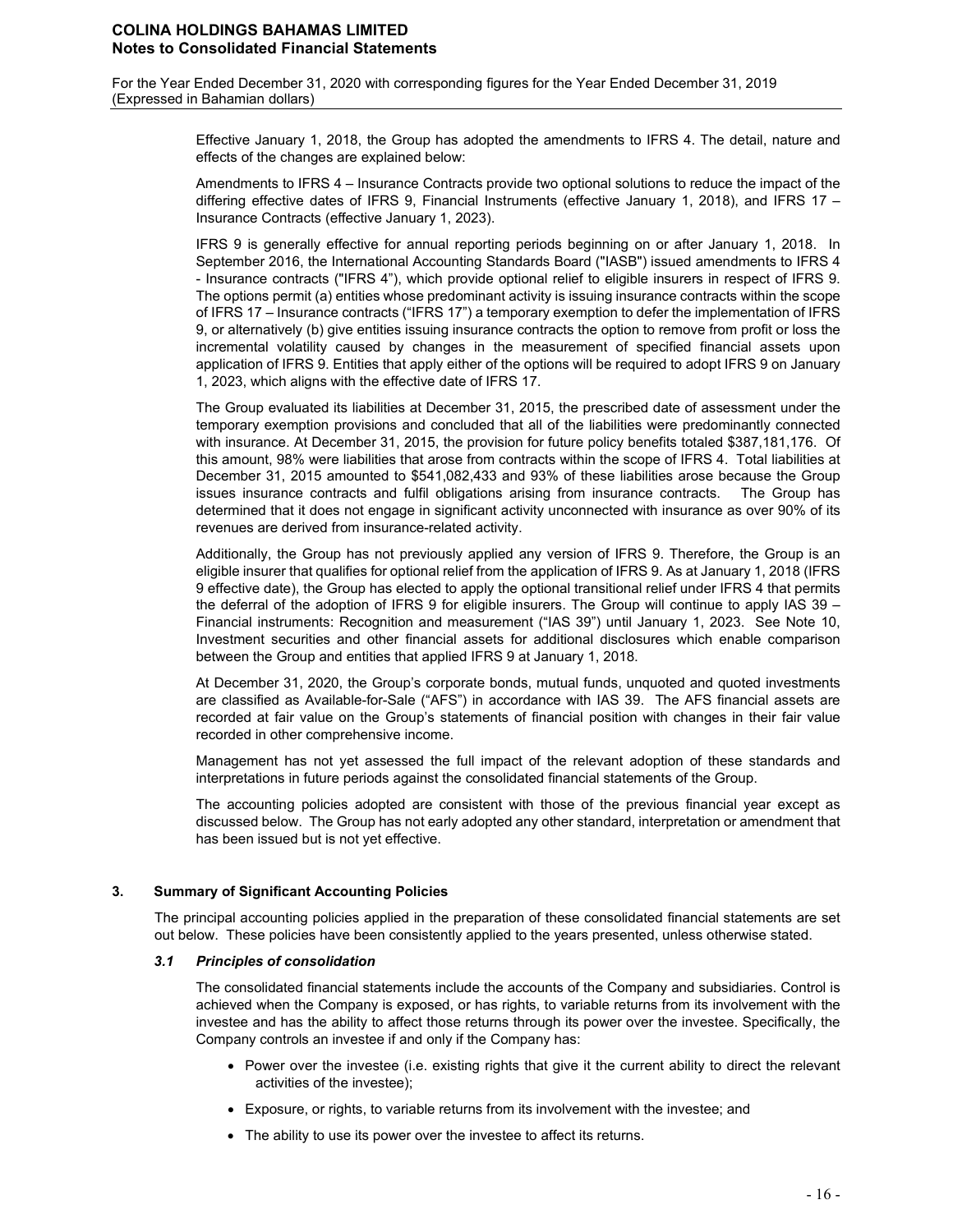For the Year Ended December 31, 2020 with corresponding figures for the Year Ended December 31, 2019 (Expressed in Bahamian dollars)

> When the Company has less than a majority of the voting or similar rights of an investee, the Company considers all relevant facts and circumstances in assessing whether it has power over an investee, including:

- The contractual arrangements with the other vote holders of equity in the investee;
- Rights arising from other contractual arrangements; and
- The Company's voting rights and potential voting rights.

Where the Company has control, subsidiaries are fully consolidated from the date on which control is transferred to the Company and are de-consolidated from the date on which control ceases. The financial statements of subsidiaries are prepared for the same reporting period as the Company, using consistent accounting policies.

Non-controlling interests in the net assets of consolidated subsidiaries are identified separately from the Company's equity. Non-controlling interests are measured at their proportionate share of the acquiree's identifiable net assets at the date of acquisition. Non-controlling interests consist of the amount of those interests at the date of the original business combination (See Note 3.2) and the non-controlling interest's share of changes in equity since the date of the combination. Changes in the Group's ownership interest of consolidated subsidiaries that don't result in loss of control are accounted for directly in equity.

All material inter-company balances and transactions are eliminated on consolidation. The accounting policies of subsidiaries have been changed where necessary to ensure consistency with the policies adopted by the Group.

#### *3.2 Business combinations*

Business combinations are accounted for using the acquisition method. The Group accounts for business combinations using the acquisition method when the acquired set of activities and assets meets the definition of a business and control is transferred to the Group. In determining whether a particular set of activities and assets is a business, the Group assesses whether the set of assets and activities acquired includes, at a minimum, an input and substantive process and whether the acquired set has the ability to produce outputs.

The Group has an option to apply a "concentration test" that permits a simplified assessment of whether an acquired set of activities and assets is not a business. The optional concentration test is met if substantially all of the fair value of the gross assets acquired is concentrated in a single identifiable asset or group of similar identifiable assets.

The cost of an acquisition is measured as the aggregate of the consideration transferred, measured at acquisition date fair value and the amount of any non-controlling interest in the acquiree. For each business combination, the Group has an option to measure any non-controlling interests in the acquiree either at fair value or at the non-controlling interest's proportionate share of the acquiree's identifiable net assets. Acquisition related costs are expensed as incurred and included in administrative expenses.

When the Group acquires a business, it assesses the financial assets and liabilities assumed for appropriate classification and designation in accordance with the contractual terms, economic circumstances and pertinent conditions at the acquisition date. This includes separation of embedded derivatives in host contracts by the acquiree.

If the business combination is achieved in stages, any previously held equity interest in the acquiree is remeasured to fair value as at the acquisition date and any resulting gain or loss is recognized through profit or loss. It is then considered in the determination of goodwill.

Changes in the Group's interest in a subsidiary that do not result in a loss of control are accounted for as equity transactions.

Any contingent consideration to be transferred by the acquirer will be recognized at fair value at the acquisition date. Subsequent changes to the fair value of the contingent consideration which is deemed to be an asset or a liability will be recognized as measurement period adjustments in accordance with the applicable IFRS. If the contingent consideration is classified as equity, it will not be remeasured and its subsequent settlement will be accounted for within equity.

Goodwill is initially measured at cost, being the excess of the aggregate of the consideration transferred and the amount recognized for non-controlling interests, and any previous interest held, over the fair value of net identifiable assets acquired and liabilities assumed. If the fair value of the net assets acquired is in excess of the aggregate consideration transferred, the Group re-assesses whether it has correctly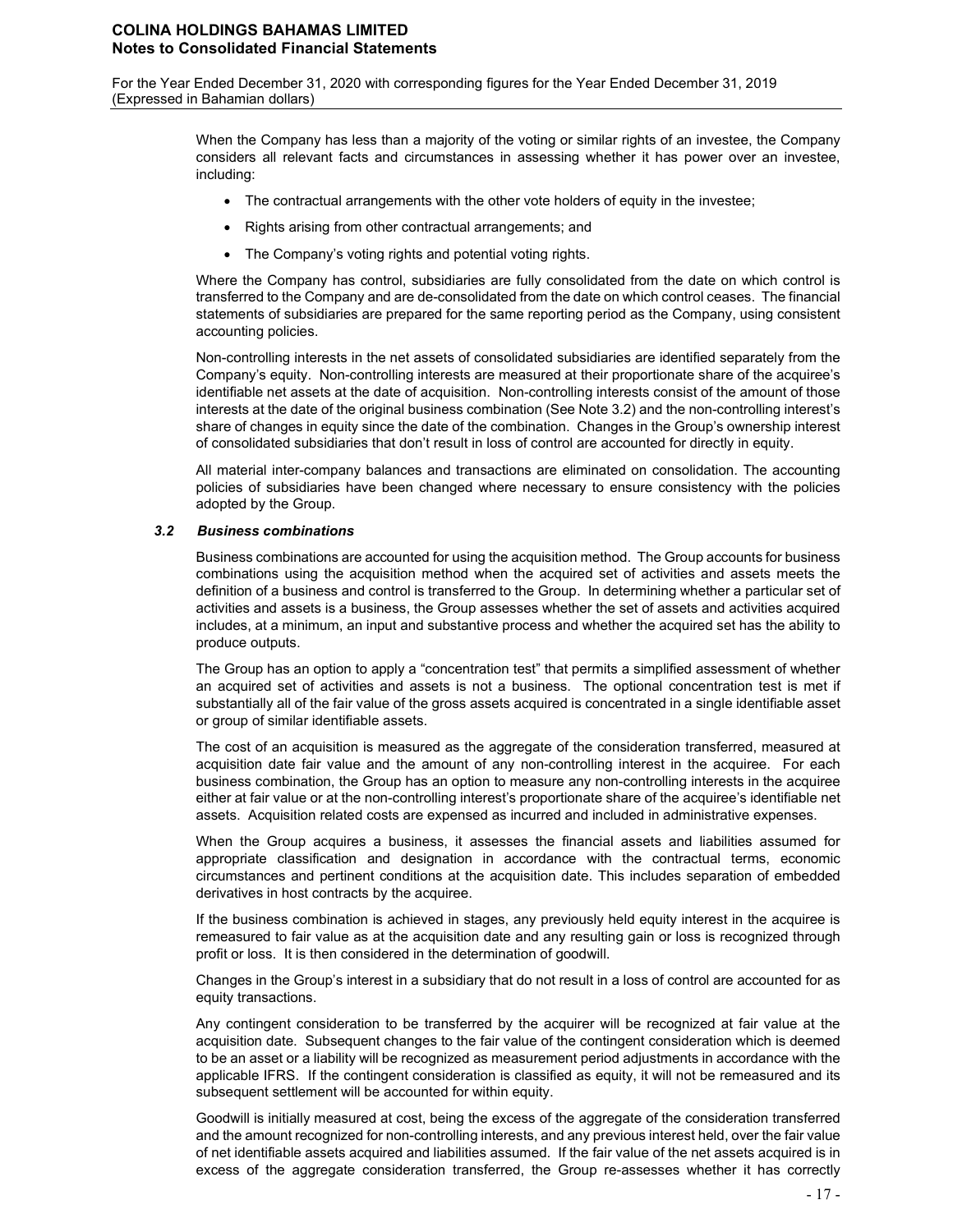> identified all of the assets acquired and all of the liabilities assumed and reviews the procedures used to measure the amounts to be recognized at the acquisition date. If the re-assessment still results in an excess of the fair value of the net assets acquired over the aggregate consideration transferred, then the gain is recognized in profit or loss. After initial recognition, goodwill is measured at cost less any accumulated impairment losses. For the purposes of impairment testing, goodwill acquired in a business combination is, from the acquisition date, allocated to an appropriate cash-generating unit that is expected to benefit from the combination, irrespective of whether other assets or liabilities of the acquiree are assigned to those units.

> Where goodwill forms part of a cash-generating unit and part of the operation within that unit is disposed of, the goodwill associated with the operation disposed of is included in the carrying amount of the operation when determining the gain or loss on disposal of the operation. Goodwill disposed of in this circumstance is measured based on the relative values of the operation disposed of and the portion of the cash-generating unit retained.

#### *3.3 Equity-accounted investees*

The Group's equity-accounted investees are accounted for using the equity method of accounting. An associate is an entity over which the Group has significant influence and that is neither a subsidiary nor an interest in a joint venture. Significant influence is the power to participate in the financial and operating policy decisions of the investee but is not control or joint control over those policies. The considerations made in determining significant influence are similar to those necessary to determine control over subsidiaries.

Under the equity method, investments in associates are carried in the consolidated statement of financial position at cost plus post-acquisition changes in the Group's share of the net assets of the associate. Any excess of the cost of acquisition over the Group's share of the net fair value of the identifiable assets, liabilities and contingent liabilities of the associate recognized at the date of acquisition is recognized as goodwill. As goodwill relating to an associate forms part of the carrying amount of an equity-accounted investee and is not separately recognized, it is neither amortized nor individually tested for impairment.

After application of the equity method, the Group assesses at each reporting date whether there is any objective evidence that the entire carrying amount of the equity-accounted investee is impaired by comparing its carrying value to its recoverable amount. Any impairment losses are recognized immediately in the consolidated statement of profit or loss.

The consolidated statement of profit or loss and the consolidated statement of profit or loss and other comprehensive income reflect the share of the profit or loss and OCI of associates, respectively. Where there has been a change recognized directly in the equity of the associate, the Group recognizes its share of any changes and discloses this, when applicable, in the statement of changes in equity. Profits or losses resulting from transactions between the Group and the associate are eliminated to the extent of the Group's interest in the relevant associate.

Upon loss of significant influence over an associate, the Group measures and recognizes any remaining investment at its fair value. Any difference between the carrying amount of the associate upon loss of significant influence and the fair value of the remaining investment and proceeds from disposal is recognized in profit or loss.

#### *3.4 Cash and cash equivalents*

For the purposes of the consolidated statement of cash flows, cash and cash equivalents comprise: cash on hand; demand deposits; term deposits with original maturities of 90 days or less; net of bank overdrafts.

#### *3.5 Financial assets*

#### *Classification*

The Group classifies its financial assets into the following categories: financial assets at fair value through profit or loss, loans and receivables, and available-for-sale financial assets. The classification depends on the purpose for which the investments were acquired. Management determines the classification of its investments at initial recognition and re-evaluates the classification at every reporting date.

#### *Financial assets at fair value through profit or loss ("FVPL")*

Financial assets at FVPL has two sub categories - namely, financial assets held for trading, and those designated at fair value through profit or loss at inception. Investments typically purchased with the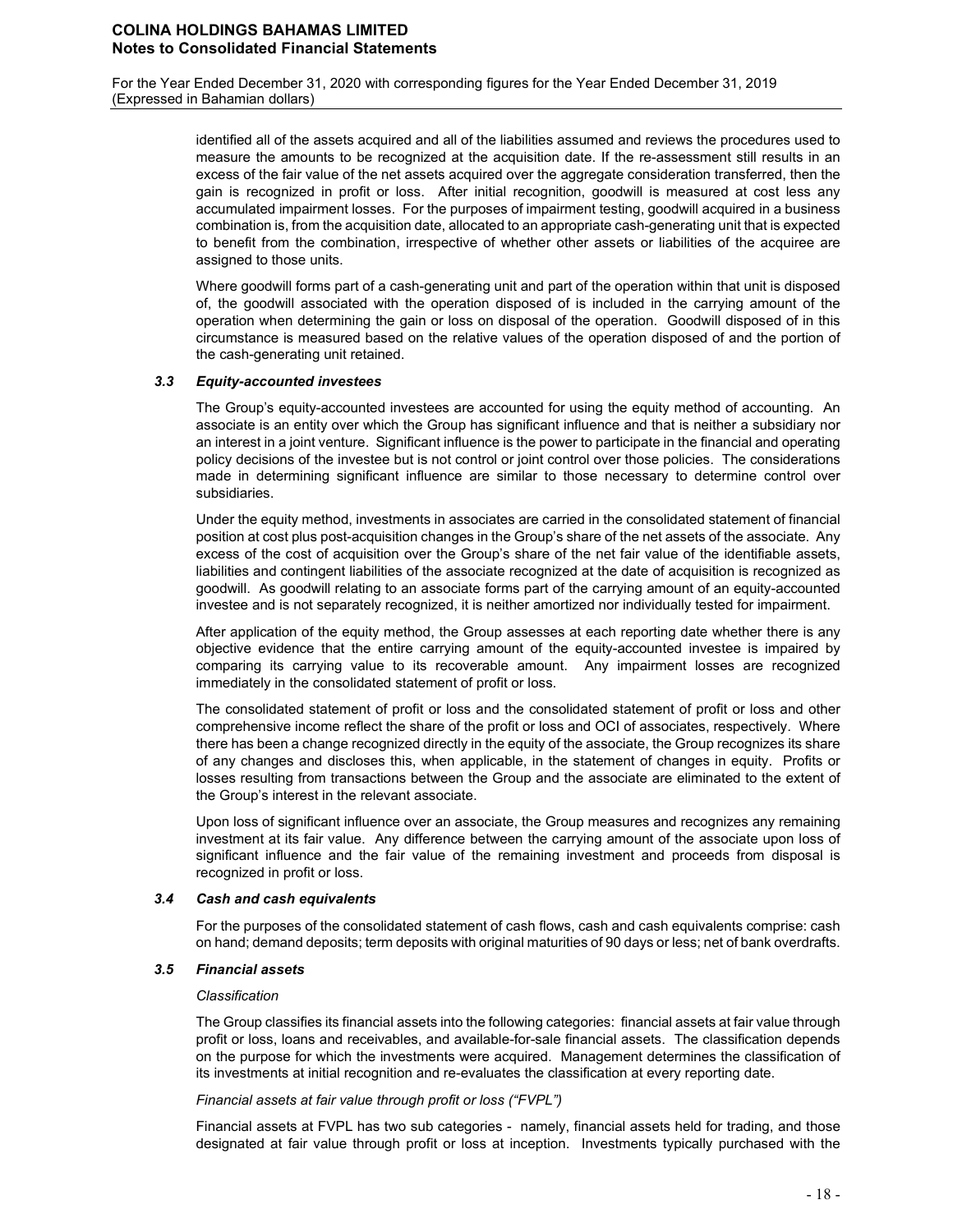For the Year Ended December 31, 2020 with corresponding figures for the Year Ended December 31, 2019 (Expressed in Bahamian dollars)

> intention to sell in the near future are classified as held for trading. For investments designated at initial recognition as at FVPL, the following criteria must be met:

> The designation eliminates or significantly reduces the inconsistent treatment that would otherwise arise from measuring the assets and liabilities or recognizing gains and losses on a different basis; or

> The assets are part of a group of financial assets which are managed and their performance evaluated on a fair value basis, in accordance with a documented risk management or investment strategy.

#### *Loans and receivables*

Loans and receivables are non-derivative financial assets with fixed or determinable payments that are not quoted in an active market other than those that the Group intends to sell in the short term or that it has designated as at FVPL or available-for-sale. Balances that are included in this classification include: certain investment securities designated as loans and receivables at initial recognition, mortgages and commercial loans, policy loans, receivables arising from insurance contracts, and term deposits with maturities of greater than 90 days.

# *Available-for-sale ("AFS") financial assets*

AFS financial assets are non-derivative financial assets that are either designated in this category or not classified in any of the other categories.

#### *Recognition*

Regular way purchases and sales of financial assets are recognized on the trade date – the date on which the Group commits to purchase or sell the asset. Investments are initially recognized at fair value plus, in the case of all financial assets not carried at FVPL, transaction costs that are directly attributable to their acquisition.

#### *Derecognition*

Financial assets are derecognized when the rights to receive cash flows from the investments have expired or where they have been transferred and the Group has also transferred substantially all risks and rewards of ownership.

#### *Measurement*

AFS financial assets and financial assets at FVPL are carried at fair value. Realized and unrealized gains and losses arising from changes in the fair value of the financial assets classified in the FVPL category are included in the consolidated statement of profit or loss in the period in which they arise. Unrealized gains and losses arising from changes in the fair value of financial assets classified as AFS are recognized in the revaluation reserve in the consolidated statement of changes in equity. When financial assets classified as AFS are sold or impaired, the difference between cost or amortized cost and estimated fair value is removed from the revaluation reserve and charged to the consolidated statement of profit or loss.

Loans and receivables are measured at amortised cost.

#### *3.6 Fair value measurement*

The Group measures financial instruments and non-financial assets such as investment properties and certain items of property and equipment at fair value at each reporting date. Fair value is defined under accounting guidance currently applicable to the Group to be the prices that would be received upon the sale of an asset or paid to transfer a liability in an orderly transaction between open market participants at the measurement date. The fair value measurement is based on the presumption that the transaction to sell the asset or transfer the liability takes place either:

- In the principal market for the asset or liability, or;
- In the absence of a principal market, in the most advantageous and accessible market for the asset or liability.

A fair value measurement of a non-financial asset takes into account a market participant's ability to generate economic benefits by using the asset in its highest and best use or by selling it to another market participant that would use the asset in its highest and best use.

The Group uses valuation techniques that are appropriate in the circumstances and for which sufficient data are available to measure fair value, maximizing the use of relevant observable inputs and minimizing the use of unobservable inputs.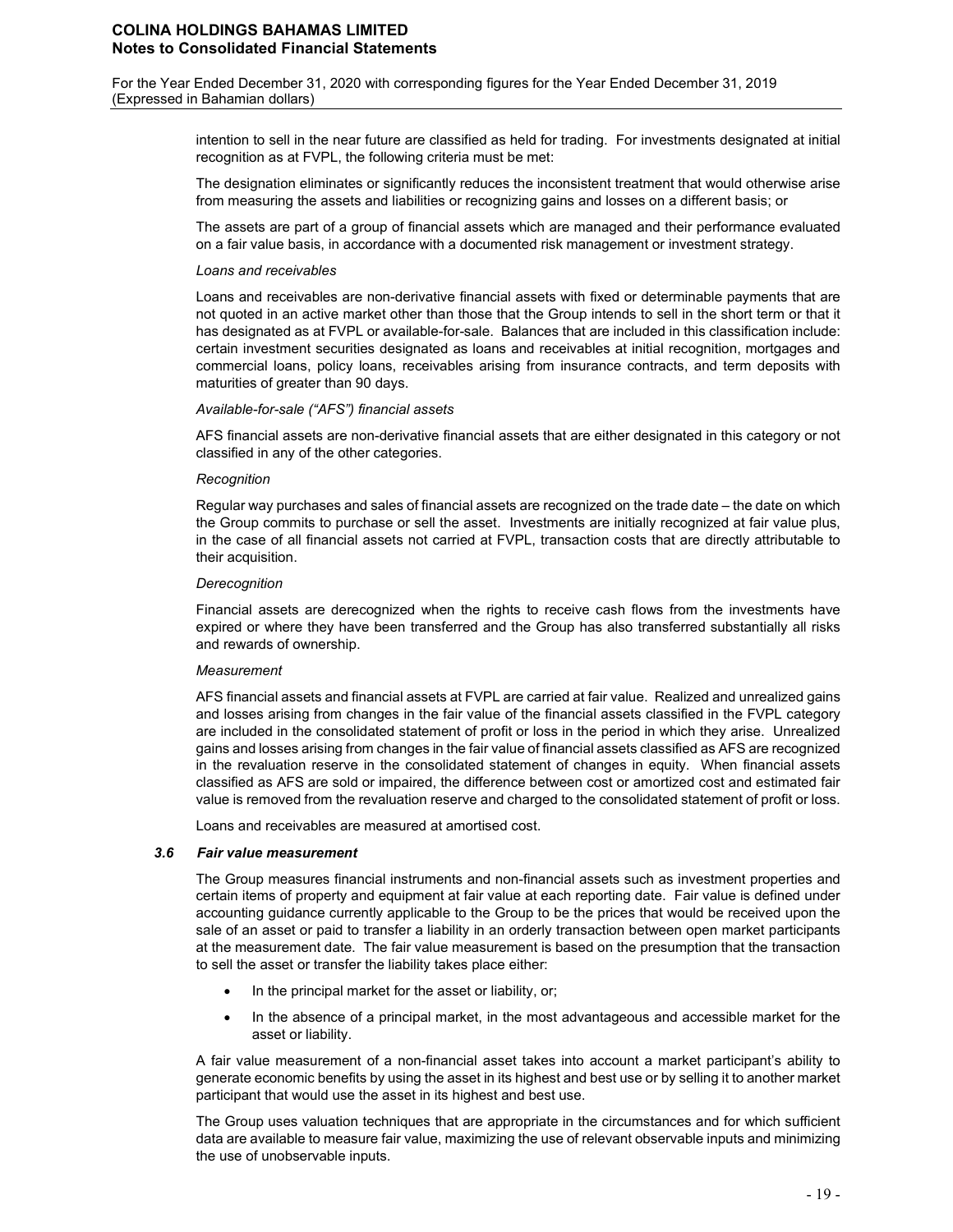For the Year Ended December 31, 2020 with corresponding figures for the Year Ended December 31, 2019 (Expressed in Bahamian dollars)

> All assets and liabilities for which fair value is measured or disclosed in the consolidated financial statements are categorized within the fair value hierarchy, described as follows, based on the lowest level input that is significant to the fair value measurement as a whole:

- Level 1 quoted (unadjusted) market prices in active markets for identical assets or liabilities
- Level 2 valuation techniques for which the lowest level input that is significant to the fair value measurement is directly or indirectly observable
- Level 3 valuation techniques for which the lowest level input that is significant to the fair value measurement is unobservable

For assets and liabilities that are recognized in the consolidated financial statements on a recurring basis, the Group determines whether transfers have occurred between Levels in the hierarchy by re-assessing categorization (based on the lowest level input that is significant to the fair value measurement as a whole) at the end of each reporting period.

There have been no material changes in the Group's valuation techniques in the period represented in these consolidated financial statements.

#### *3.7 Impairment of financial assets*

# *Financial assets carried at amortized cost*

The Group assesses at each reporting date whether there is objective evidence that a financial asset or group of financial assets is impaired. A financial asset or group of financial assets is impaired and impairment losses are incurred only if there is objective evidence of impairment as a result of one or more events that have occurred after the initial recognition of the asset ('a loss event') and that loss event (or events) has an impact on the estimated future cash flows of the financial asset or group of financial assets that can be reliably estimated. Objective evidence that a financial asset or group of assets is impaired includes observable data that comes to the attention of the Group about the following events:

- significant financial difficulty of the issuer or debtor**;**
- a breach of contract, such as a default or delinquency in payments;
- it becoming probable that the issuer or debtor will enter bankruptcy or other financial reorganization;
- the restructuring of a loan or advance by the Group on terms that the Group would not consider otherwise;
- the disappearance of an active market for that financial asset because of financial difficulties; or
- observable data indicating that there is a measurable decrease in the estimated future cash flows from a group of financial assets since the initial recognition of those assets, though the decrease cannot yet be identified with the individual financial assets in the group, including:
	- adverse changes in the payment status of issuers or debtors in the group; or
	- local economic conditions that correlate with defaults on the assets in the group.

If there is objective evidence that an impairment loss has been incurred on loans and receivables carried at amortized cost, the amount of the loss is measured as the difference between the asset's carrying amount and the present value of estimated future cash flows (excluding future credit losses that have not been incurred) discounted at the financial asset's original effective interest rate. The calculation of the present value of the estimated future cash flows of a collateralized financial asset reflects the cash flows that may result from foreclosure less costs for obtaining and selling the collateral, whether or not foreclosure is probable. If, in a subsequent year, the amount of the estimated impairment loss increases or decreases because of an event occurring after the impairment was recognised, the previously recognised impairment loss is increased or reduced by adjusting the allowance account. If a write-off is later recovered, the recovery is credited to finance costs in the consolidated statement of profit or loss.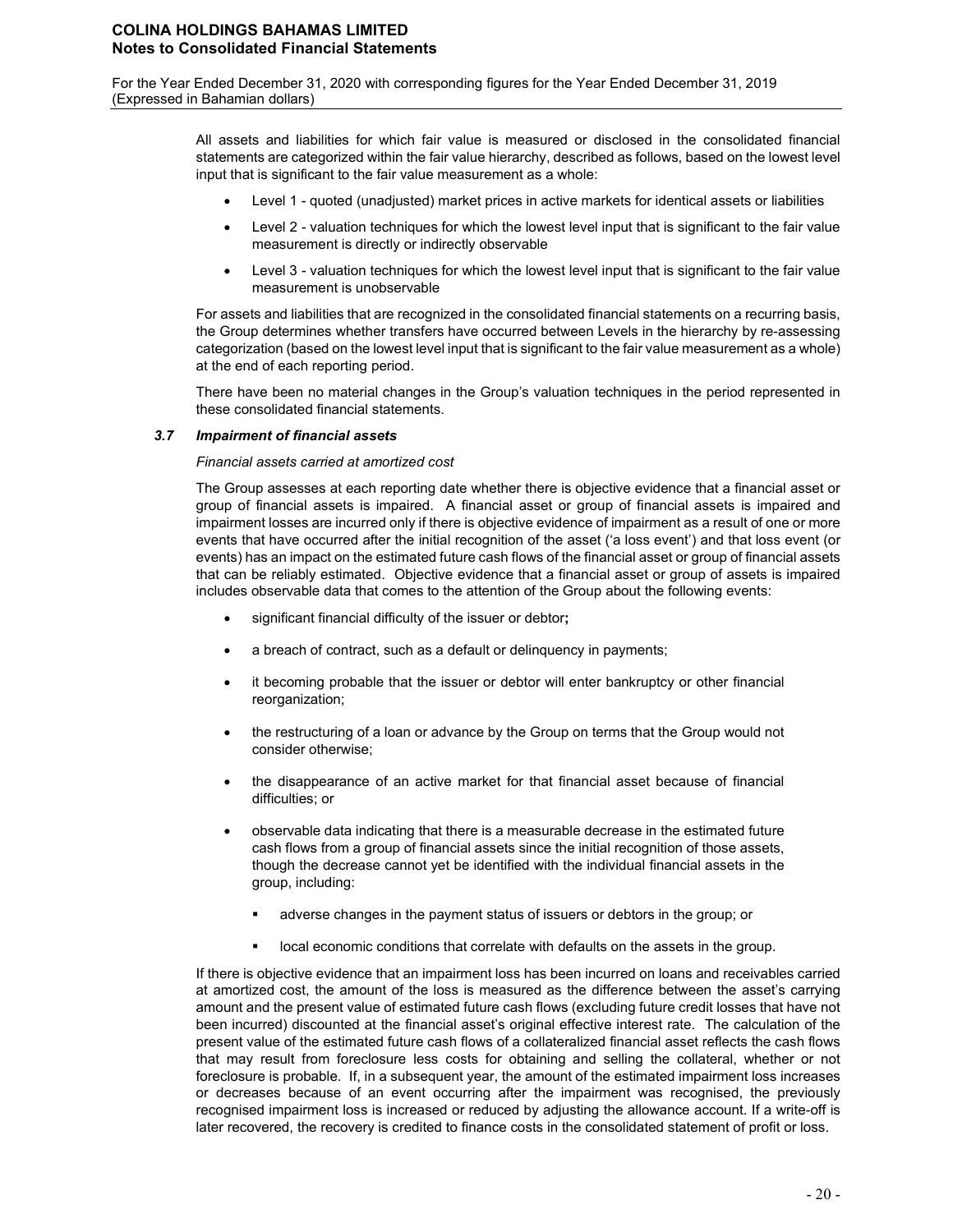For the Year Ended December 31, 2020 with corresponding figures for the Year Ended December 31, 2019 (Expressed in Bahamian dollars)

#### *Financial assets carried at fair value*

The Group assesses at each reporting date whether there is objective evidence that an AFS financial asset is impaired, including in the case of equity investments classified as AFS, a significant or prolonged decline in the fair value of the security below its cost. If any evidence exists for AFS financial assets, the cumulative loss – measured as the difference between the acquisition cost and current fair value, less any impairment loss on the financial asset previously recognized in profit or loss – is removed from equity and recognized in the consolidated statement of profit or loss. The impairment loss is reversed through the consolidated statement of profit or loss if in a subsequent period the fair value of a debt instrument classified as AFS increases and the increase can be objectively related to an event occurring after the impairment loss was recognized in profit or loss.

For unlisted shares classified as AFS, a significant or prolonged decline in the fair value of the security below its cost is considered to be objective evidence of impairment.

#### *3.8 Investment properties*

Investment properties comprise freehold land and buildings, residential rental properties, and commercial properties that are held for long-term yields and capital appreciation. Investment properties are initially measured at cost, including transaction costs. The carrying amount includes the cost of replacing part of an existing investment property at the time that cost is incurred if the recognition criteria are met; and exclude the costs of day-to-day servicing of an investment property.

Subsequent to initial recognition, such properties are measured at estimated fair value based on open market value determined periodically by external appraisers with management valuations in intervening periods. Gains or losses arising from changes in the fair values of investment properties are included in the consolidated statement of profit or loss in the year in which they arise.

Investment properties are derecognized either when they have been disposed of, or when the investment property is permanently withdrawn from use and no future economic benefit is expected from its disposal. Any gains or losses on the retirement or disposal of an investment property are recognized in the consolidated statement of profit or loss in the year of retirement or disposal.

Transfers are made to or from investment property only when there is a change in use evidenced by the end of owner-occupation, commencement of an operating lease to another party, or completion of construction or development. For a transfer from investment property to owner occupied property, the deemed cost for subsequent accounting is the fair value at the date of change in use. If owner-occupied property becomes an investment property, the Group accounts for such property in accordance with the policy stated under property and equipment up to the date of the change in use.

When the Group completes the construction or development of a self-constructed investment property, any difference between the fair value of the property at that date and its previous carrying amount is recognized in the consolidated statement of profit or loss.

Rental income from investment property is recognized in net investment income on a straight-line basis over the term of the lease.

#### *3.9 Property and equipment*

Property and equipment, with the exception of certain Land improvements and Buildings, are carried at cost less accumulated depreciation and any accumulated impairment losses. Land improvements and buildings are carried at their revalued amounts, as assessed by qualified independent property appraisers or management valuation in intervening periods. Depreciation is charged using the straight-line method to allocate the cost of the assets over their estimated useful lives, as follows:

| $\bullet$ | Furniture, fixtures and equipment | 5 to 10 years                        |
|-----------|-----------------------------------|--------------------------------------|
| $\bullet$ | Computer hardware                 | 3 to 5 years                         |
| $\bullet$ | Motor vehicles                    | 4 to 5 years                         |
| $\bullet$ | Leasehold improvements            | 5 to 15 years, or shorter lease term |
| $\bullet$ | Land improvements and buildings   | 5 to 40 years                        |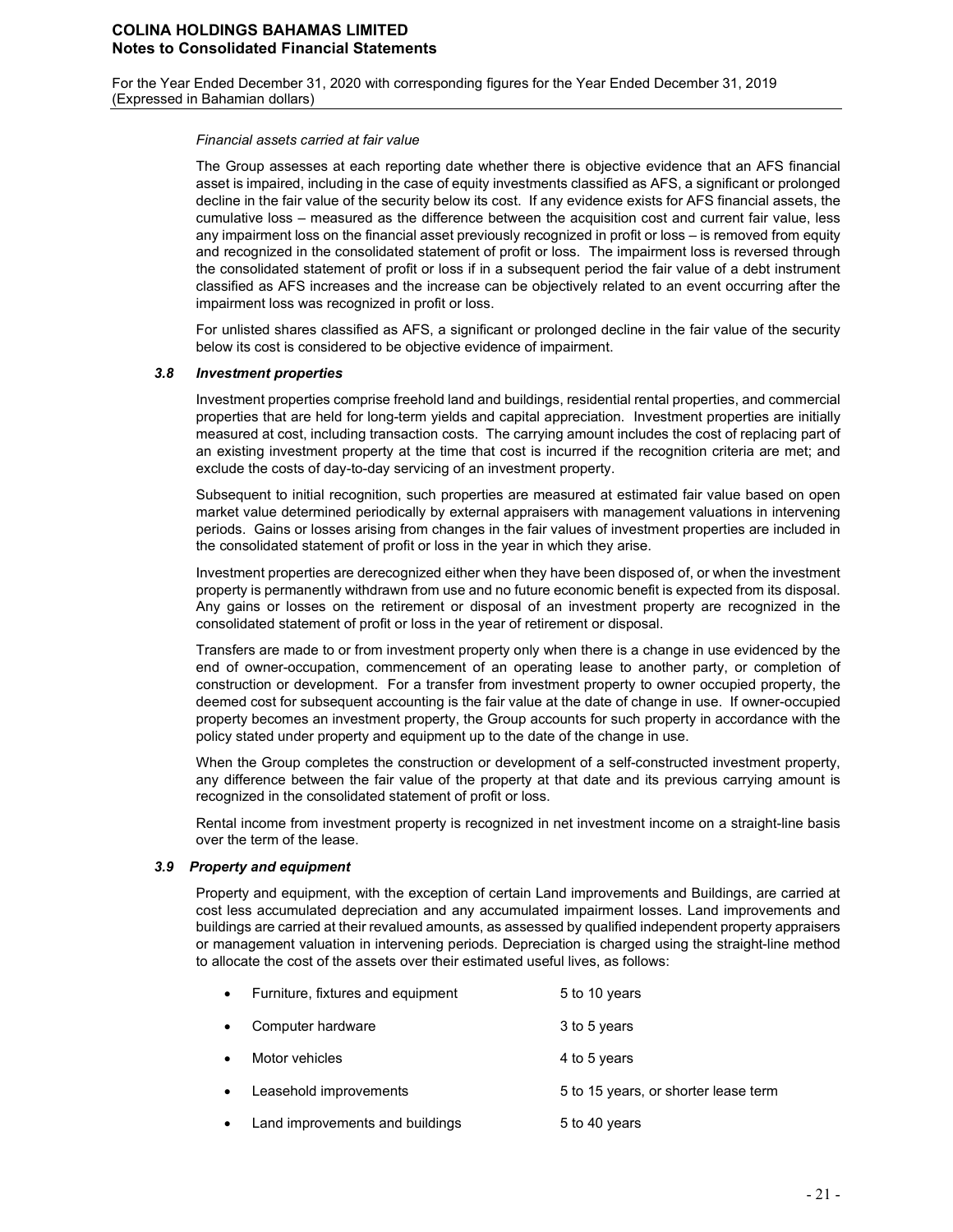For the Year Ended December 31, 2020 with corresponding figures for the Year Ended December 31, 2019 (Expressed in Bahamian dollars)

> Land is not depreciated. The assets' useful lives are reviewed at each reporting date and adjusted if appropriate. An asset's carrying amount is written down immediately to its recoverable amount if the asset's carrying amount is greater than its estimated recoverable amount.

> Gains and losses on disposals are determined by comparing proceeds with carrying amounts. These are included in the consolidated statement of profit or loss.

> Increases in the carrying amount arising on revaluation of land and buildings are credited to the revaluation reserve in equity. After revaluation the depreciable amount of revalued buildings is based on its revalued amount.

> Decreases that offset previous increases of the same asset are charged against the revaluation reserve directly in equity; all other decreases are charged to the consolidated statement of profit or loss and depreciation based on the asset's original cost is transferred from the revaluation reserve to retained earnings.

#### *3.10 Goodwill and other intangible assets*

#### Goodwill

Goodwill represents the excess of the cost of an acquisition over the fair value of the Group's share of the net identifiable assets of the acquiree at the acquisition date. Goodwill is tested annually for impairment and carried at cost less accumulated impairment losses. Impairment losses related to goodwill cannot be reversed in future periods. Goodwill is allocated to Cash Generating Units ("CGUs") for the purpose of impairment testing. Gains and losses on the disposal of an entity include the carrying amount of goodwill relating to the entity sold.

For goodwill arising from the purchase of insurance related business, goodwill is allocated to CGUs identified according to the nature and type of insurance contract by major block of business.

For each CGU, the impairment charge is calculated by comparing the present value of the in force and projected new business at time of purchase and currently to determine how much the value has decreased relative to the original amount of goodwill recorded.

The Group's policy for goodwill arising on the acquisition of an associate is described in Note 3.2.

#### *Other intangible assets*

Other intangible assets include acquired computer software licenses which are capitalized on the basis of the costs incurred to acquire and implement the specific software. These costs are amortized using the straight-line method over the estimated useful life, not exceeding a period of three years and are included in general and administrative expenses in the consolidated statement of profit or loss. At each reporting date, the Group reviews the carrying amounts of its intangible assets to determine whether there is any indication that those assets have suffered an impairment loss. If any such indication exists, the recoverable amount of the asset is estimated in order to determine the extent of the impairment loss.

#### *Other intangible assets included in equity-accounted investees*

These intangible assets include customer relationships, non-competitive agreement, trade name, and software and are carried at cost less accumulated amortization. Intangible assets included in equityaccounted investees are amortized on a straight-line basis as follows:

| Customer relationships    | 10 years     |
|---------------------------|--------------|
| Non-competitive agreement | 2 years      |
| Trade name                | 5 to 9 years |
| Software                  | 3 years      |

The carrying amount of intangible assets included in equity-accounted investees is reviewed at each reporting date to assess whether it is recorded in excess of its recoverable amount. Where the carrying value exceeds this estimated value the asset is written down to the recoverable amount.

### *3.11 Insurance contracts*

The Group issues contracts that transfer insurance risk or financial risk or both. Insurance contracts are those contracts that transfer significant insurance risk. Such contracts may also transfer financial risk. Significant insurance risk is defined as the probability of paying significantly more on the occurrence of an insured event than if the insured event did not occur.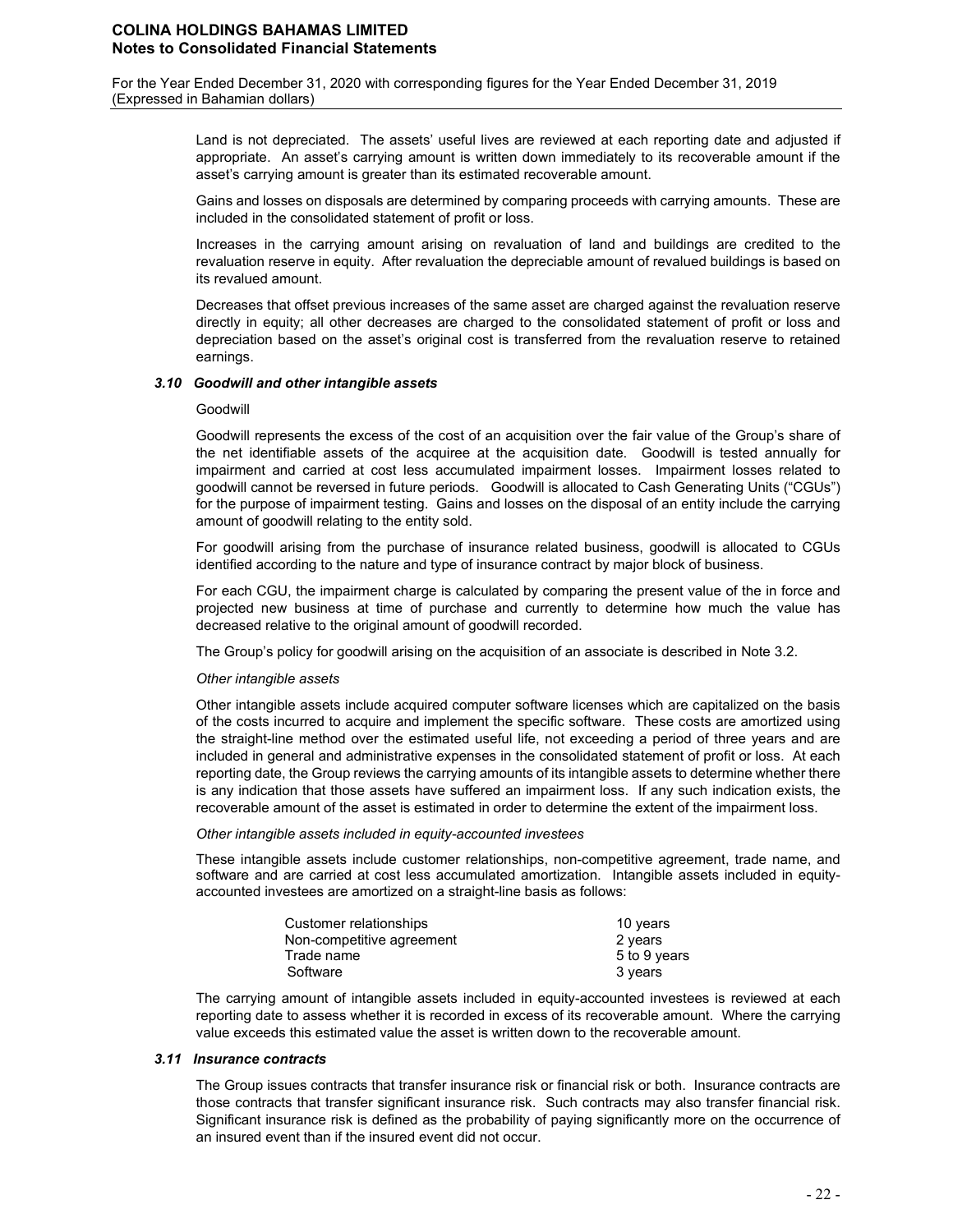For the Year Ended December 31, 2020 with corresponding figures for the Year Ended December 31, 2019 (Expressed in Bahamian dollars)

> Financial risk is the risk of a possible future change in one or more of a specified interest rate, security price, commodity price, foreign exchange rate, index of price or rates, a credit rating or credit index or other variable.

> Once a contract has been classified as an insurance contract, it remains an insurance contract for the remainder of its lifetime, even if the insurance risk reduces significantly during this period, unless all rights and obligations are extinguished or expire. Investment contracts can however be reclassified as insurance contracts after inception if insurance risk becomes significant.

> A number of insurance and investment contracts contain a Discretionary Participation Feature ("DPF"). This feature entitles the contract holder to receive, as a supplement to guaranteed benefits, additional benefits or bonuses:

- that are likely to be a significant portion of the total contractual benefits:
- whose amount or timing is contractually at the discretion of the Group, and;
- that are contractually based on:
	- the performance of a specified pool of contracts or a specified type of contract;
	- realized and/or unrealized investment returns on a specified pool of assets held by the Group; or
	- the profit or loss of the Group, fund or other entity that issues the contract.

The amount and timing of the distribution to individual contract holders is at the discretion of the Group, subject to the advice of the Appointed Actuary.

Insurance contracts and investment contracts with and without DPF are classified into three main categories, depending on the duration of risk and whether or not the terms and conditions are fixed.

#### *Short-term insurance contracts*

Short duration life insurance contracts protect the Group's customers from the financial consequences of events (such as death, sickness, or disability). Benefits paid on occurrence of the specified insurance event are either fixed or linked to the extent of the economic loss suffered by the policyholder. There are no maturity or surrender benefits.

Claims and loss adjustment expenses are charged to profit or loss as incurred based on the estimated liability for compensation owed to contract holders. They include direct and indirect claims settlement costs and arise from events that have occurred up to the reporting date even if they have not yet been reported to the Group. Liabilities for unpaid claims are estimated using the input of assessments for individual cases reported to the Group and statistical analyses for the claims IBNR.

Individual health insurance premiums are recognized as revenue when received. Group life and health insurance premiums are recognized as revenue over the related contract periods.

#### *Long-term insurance and other contracts*

Long-term insurance and other contracts insure events associated with human life (for example death, or survival) over a long duration. Premiums are recognized as revenue when they become payable by the contract holder. Premiums are shown before deduction of commissions. Benefits are recorded as an expense when they are incurred.

A liability for contractual benefits that are expected to be incurred in the future is recorded when the premiums are recognized. The liability is based on assumptions as to mortality, persistency, maintenance expenses and investment income that are reviewed annually. A margin for adverse deviations is included in the assumptions.

Long-term insurance and other contracts are further classified into the following sub-categories:

- with fixed and guaranteed terms;
- with fixed and guaranteed terms and with DPF;
- without fixed and guaranteed terms; and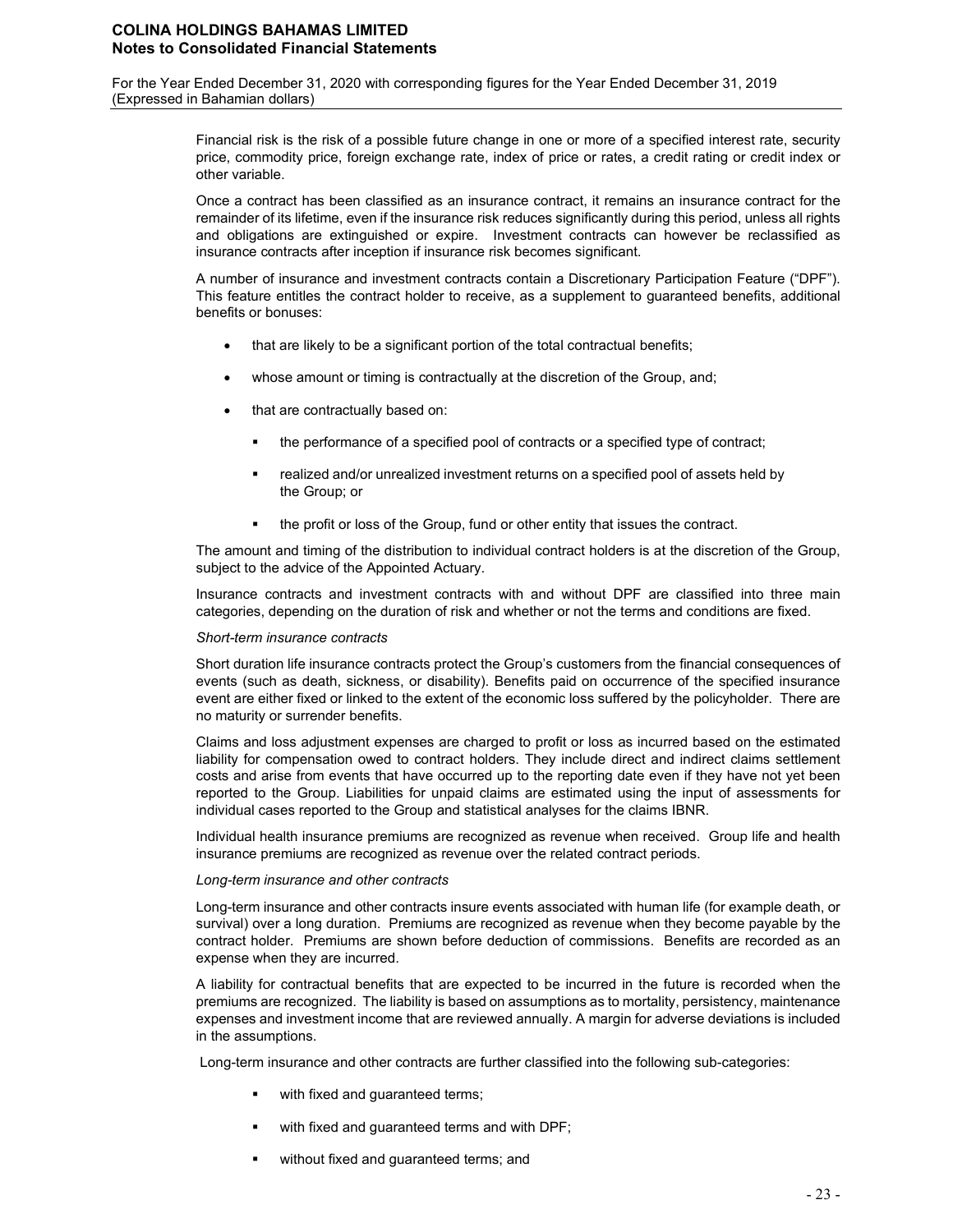without fixed and guaranteed terms and with DPF.

The contracts containing DPF participate in the profits of the Colina. As Colina declares the amount to be paid, it is credited to the individual policyholders and a liability for these declared amounts included in the provision for future policy benefits.

*Long-term investment contracts with DPF*

The fair value of these contracts is determined with reference to the fair value of the underlying financial assets and they are recorded at inception at their fair value.

#### *3.12 Provision for future policy benefits*

The provision for future policy benefits represents the amount required, in addition to future premiums and investment income, to provide for estimated future benefit payments, taxes (other than income taxes), commissions and policy administration expenses for all insurance and annuity policies in force with the Group. The Group's Appointed Actuary is responsible for determining the provision for future policy benefits.

The provision for future policy benefits is determined using accepted actuarial practices established by the Canadian Institute of Actuaries ("CIA"), which are accepted in The Bahamas. In accordance with these standards, the actuarial liabilities have been determined by the Appointed Actuary using the Canadian Asset Liability Method ("CALM") and the CIA Standards of Practice (Practice – Specific Standards For Insurers), Section 2300, Life and Health Insurance ("SOP").

CALM involves the projection of future interest rate scenarios in order to determine the amount of assets needed to provide for all future obligations. The method consists of four basic steps:

- 1. Determination of the period over which these projections are performed.
- 2. Projection of liability cash flows.
- 3. Projection of asset cash flows.
- 4. Performance of interest rate scenario testing under a variety of plausible economic conditions.

The Group maintains specific assets to back the policy liabilities by lines of business. The projection of liability and asset cash flows recognizes these specific assets. The projection period is chosen so as to include all insured events in the valuation process.

The actuarial liabilities for very small blocks of business have been set up as 100% of their annual premiums. IBNR reserves for group life, accident and health are computed as a percentage of related premiums based on experience studies. These bases are in accordance with CALM and SOP.

#### *3.13 Repurchase agreements*

Repurchase agreements are transactions in which the Group sells a security and simultaneously agrees to repurchase it (or an asset that is substantially the same) at a fixed price on a future date. The Group continues to recognize the securities in their entirety in the consolidated statement of financial position because it retains substantially all of the risks and rewards of ownership. The consideration received is recognized as a financial asset and a financial liability is recognized for the obligation to pay the repurchase price. Because the Group sells the contractual rights to the cash flows of the securities, it does not have the ability to use the transferred assets during the term of the arrangement. Such transferred assets are included in "pledged financial assets at fair value through profit or loss" in Investment Securities and Other Financial Assets in Note 10.

#### *3.14 Commission expense*

Commission expenses comprise commissions earned by the Group's salespersons in respect of insurance and investment products sold. Commission expenses are recognized when payable.

#### *3.15 Pension business*

The pension business consists of third party pension plans with fund accumulations at rates of interest determined by the Group. There are no future interest or annuity rate guarantees. The liability established for future pension benefits for each of these plans is equal to the fund balance at the valuation date. Such third party pension liabilities are included in 'other liabilities,' see Note 22.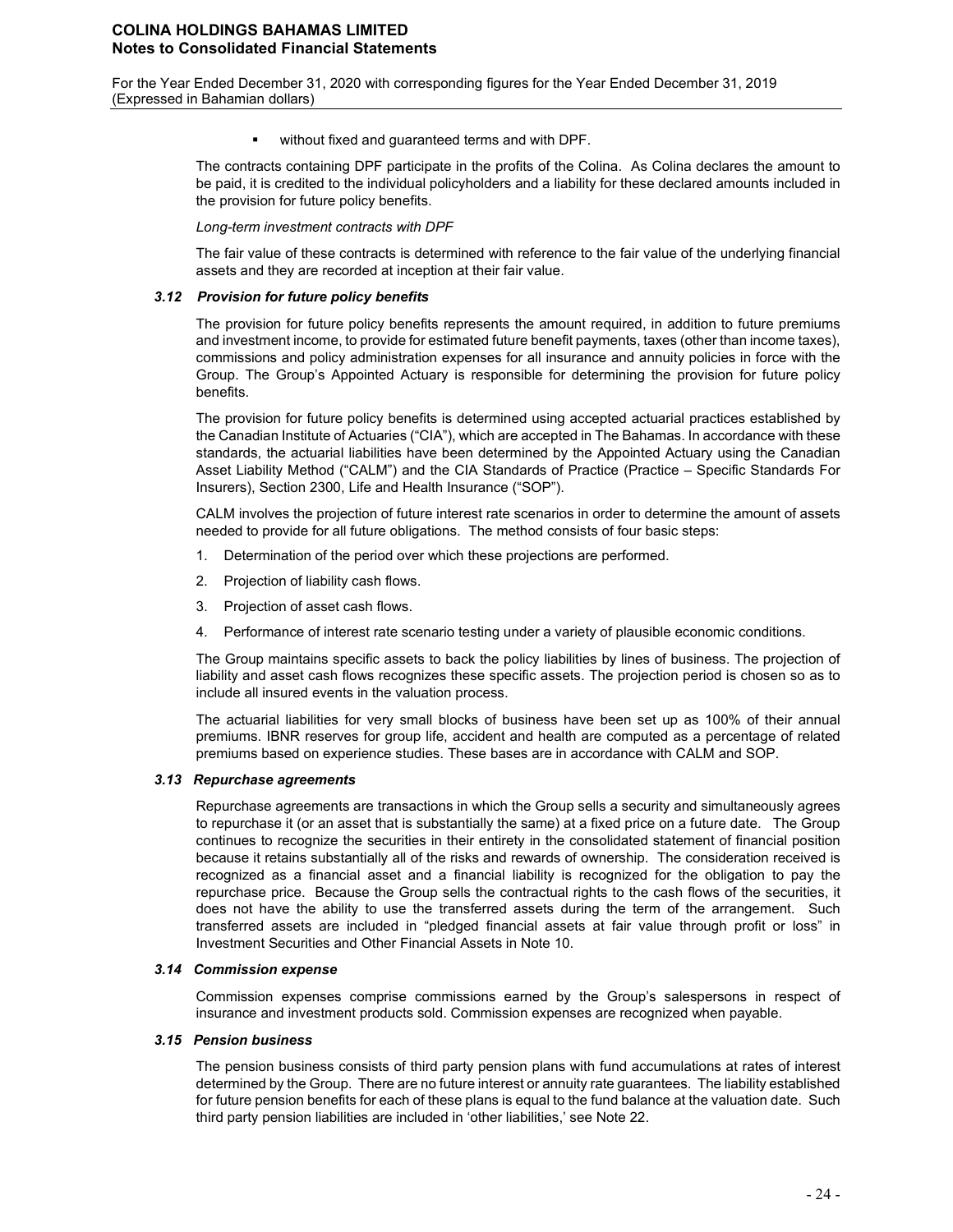#### *3.16 Policy dividends on deposit*

Policy dividends on deposit comprise dividends declared on policies but not withdrawn from the Group, together with accrued interest. Policy dividends are recognized as a liability when declared and are expensed through policyholders' benefits on the consolidated statement of profit or loss.

#### *3.17 Share capital*

Shares are classified as equity when there is no obligation to transfer cash or other assets. Incremental costs directly attributable to the issue of equity instruments are shown in equity as a deduction from the proceeds.

Where any subsidiary purchases the Company's equity share capital (treasury shares), the consideration paid, including any directly attributable incremental costs, is deducted from equity attributable to the Company's equity holders. Where such shares are subsequently sold, reissued or otherwise disposed of, any consideration received is included in equity attributable to the Company's equity holders, net of any directly attributable incremental transaction costs.

Dividends on ordinary and preference shares are recognized as a liability and deducted from equity when they are approved by the Company's Board of Directors. Dividends for the year that are approved after the reporting date are dealt with as an event after the reporting date.

#### *3.18 Revenue recognition*

Non-insurance revenue comprises net investment income, commission income, investment management and other fees, and other income and fees. Revenue from contracts with customers is recognized when or as the underlying services are provided to the customer in a manner that depicts the Group's satisfaction of the performance obligations in the contract. Revenue is based on the transaction price in the contract with the customer, which is the amount of consideration which the Group is or expects to be entitled to for providing the underlying services.

Interest income for financial assets that are not classified as at FVPL is recognized using the effective interest method. Dividend income is recognized when the Group's right to receive payment is established – this is the ex-dividend date for equity securities. Commission income is earned on the completion of the sale and is recognized at a point in time, being the effective date of writing the policy. Interest income on financing of premiums to customers is recognized using the effective interest method over the financing period. The Group earns revenue from corporate advisory services, investment management services, pension management services, registrar and transfer agent services, and administrative services only ("ASO") insurance contracts. These other income and fees are recognized based on the consideration specified in the contract which is allocated to the performance obligations of the contract. The Group recognizes revenues related to these contracts either at a point in time or over time as the services specified have been transferred or provided. Investment management and other fee income is recorded on an accrual basis when the related trade is executed or over time as the service is provided.

The Group's policy for recognition of revenue from operating leases is described in Note 3.24. For the revenue recognition policies surrounding insurance contracts, see Note 3.11.

#### *3.19 Reinsurance*

In the normal course of business, the Group seeks to limit its exposure to loss on any single insured and to recover benefits paid, by ceding premiums to reinsurers under excess coverage contracts. Contracts entered into that meet the classification requirements of insurance contracts are classified as reinsurance contracts held. Amounts recoverable from reinsurers are estimated in a manner consistent with the policy liability associated with the reinsured and in accordance with the terms of each reinsurance contract and are classified as reinsurance assets on the consolidated balance sheet.

Reinsurance liabilities are primarily premiums due for reinsurance contracts and are recognized as an expense when due.

An impairment review of recoverable amounts is performed at each reporting date or more frequently when an indication of impairment arises during the reporting year. Impairment occurs when objective evidence exists that the Group may not recover outstanding amounts under the terms of the contract and when the impact on the amounts that the Group will receive from the reinsurer can be measured reliably. The impairment loss is recorded in the consolidated statement of profit or loss.

Reinsurance assets or liabilities are derecognized when the contractual rights are extinguished or expire or when the contract is transferred to another party.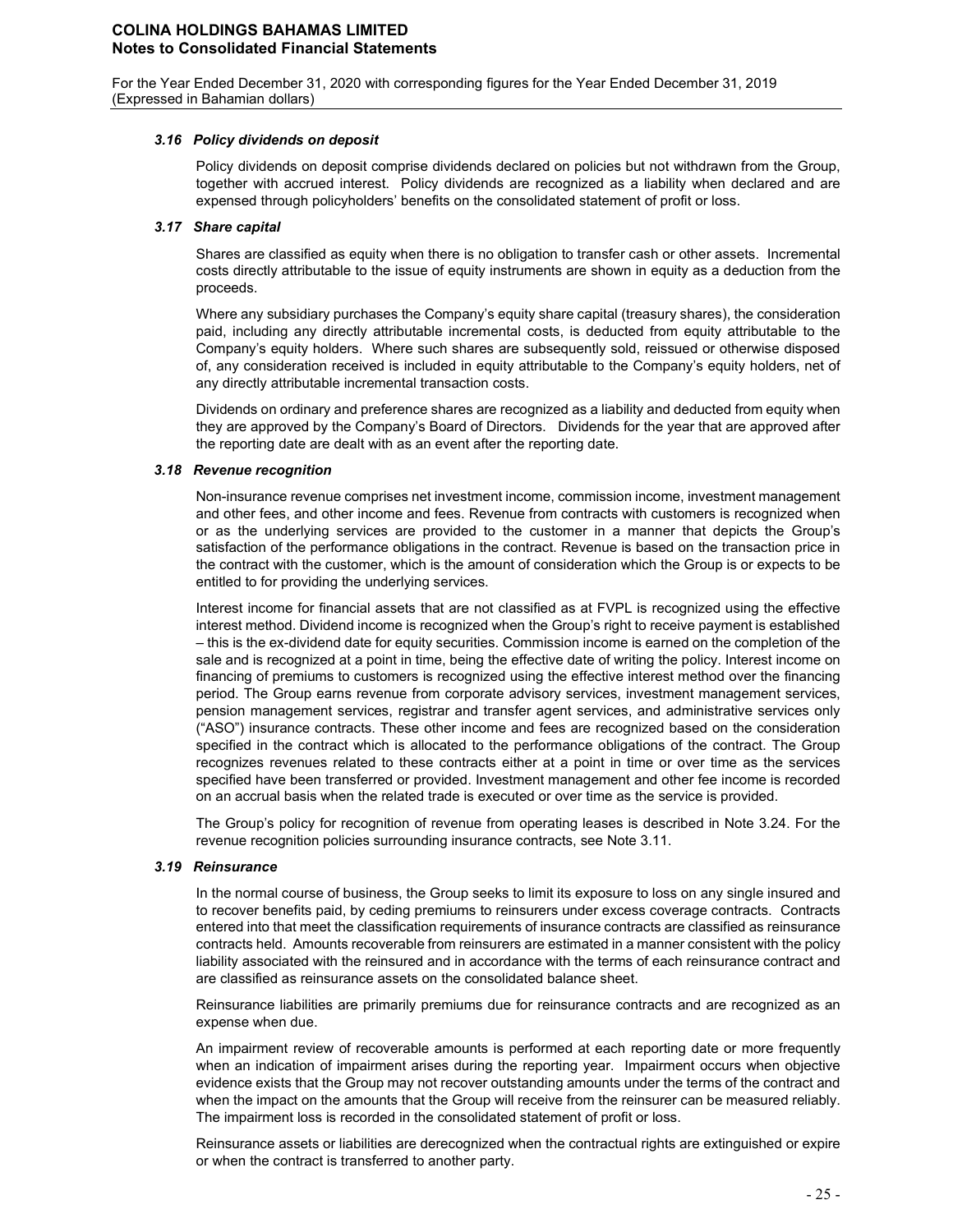Ceded reinsurance arrangements do not relieve the Group from its obligations to policyholders.

The Group also assumes reinsurance risk in the normal course of business for non-life insurance contracts. Premiums and claims on assumed reinsurance are recognized as revenue or expenses in the same manner as they would be if the reinsurance were considered direct business, taking into account the product classification of the reinsured business. Reinsurance liabilities represent balances due to reinsurance companies. Amounts payable are estimated in manner consistent with the related reinsurance contract.

Premiums and claims are presented on a gross basis for both ceded and assumed reinsurance.

#### *3.20 Defined contribution pension plan*

The Group's subsidiaries operate separate defined contribution pension plans. Contributions are made to the plans on a mandatory and voluntary basis. The Company has no further payment obligations once the contributions have been paid. The Company's portion of the contributions is charged to the consolidated statement of profit or loss as employee/salespersons' benefits expense in the year to which they relate.

#### *3.21 Share-based payments*

The Group's subsidiaries operate separate Employee Share Ownership Plans ("ESOP"). Under these plans, eligible employees and salespersons can purchase common shares of the Company on the open market through regular payroll deductions up to a maximum of 10% of eligible earnings. Employee and salespersons' contributions are matched by the Company at rates ranging between 20% to 100% of eligible earnings. The Group's matching contribution fully vests to the employee or salesperson after a period of 1-4 years, subject to the individual plan requirements. These share-based payments to employees and salespersons are measured at the fair value of the equity instruments at the grant date. The cost of matching employee and salespersons' contributions amounted to \$34,186 in 2020 (2019: \$31,343) and is included in employee/salespersons' benefits expense.

#### *3.22 Taxation*

The Group is subject to tax on taxable gross premium income at the flat rate of 3% (2019: 3%). Premium taxes are included in premium and other tax expense in the consolidated statement of profit or loss. The Group is also subject to Value Added Tax ("VAT") on taxable supplies at the standard rate of 12.0%. The Group is eligible, however, for input tax credits to reduce its VAT liability based on an apportionment formula based on its proportion of standard rated taxable supplies to non-taxable supplies. VAT incurred by the Group in excess of input tax credits received are apportioned to the Group's general and administrative expenses. There are no other corporate, income or capital gains taxes levied on the Group in The Bahamas or in any other jurisdictions in which the Group operates. There are no uncertain tax liabilities requiring accrual in the consolidated statement of financial position (2019: Nil).

#### *3.23 Segregated fund*

With the acquisition of Imperial Life in 2005, certain contracts were acquired which allow unit holders to invest in a segregated fund managed by the Group for their benefit. Substantially all risks and rewards of ownership accrue to the unit holders and, consequently, the assets held in the segregated fund account are excluded from the assets in the Group's general funds and are therefore not included in the consolidated statement of financial position. As of December 31, 2020, these assets amounted to \$50.8 million (2019: \$50.5 million). The Group has entered into a sub-investment management agreement with Colina Financial Advisors Ltd. to manage a significant portion of these assets.

#### *3.24 Leases*

#### *Policy applicable from January 1, 2019*

The Group assesses at contract inception whether a contract is, or contains a lease. That is, if the contract conveys the right to control the use of an identified asset for a period of time in exchange for consideration.

#### *Group as a lessee*

The Group applies a single recognition and measurement approach for all leases, except for short-term leases and leases of low-value assets. The Group recognizes lease liabilities to make lease payments and right-of-use assets ("ROU" assets) representing the right to use the underlying assets.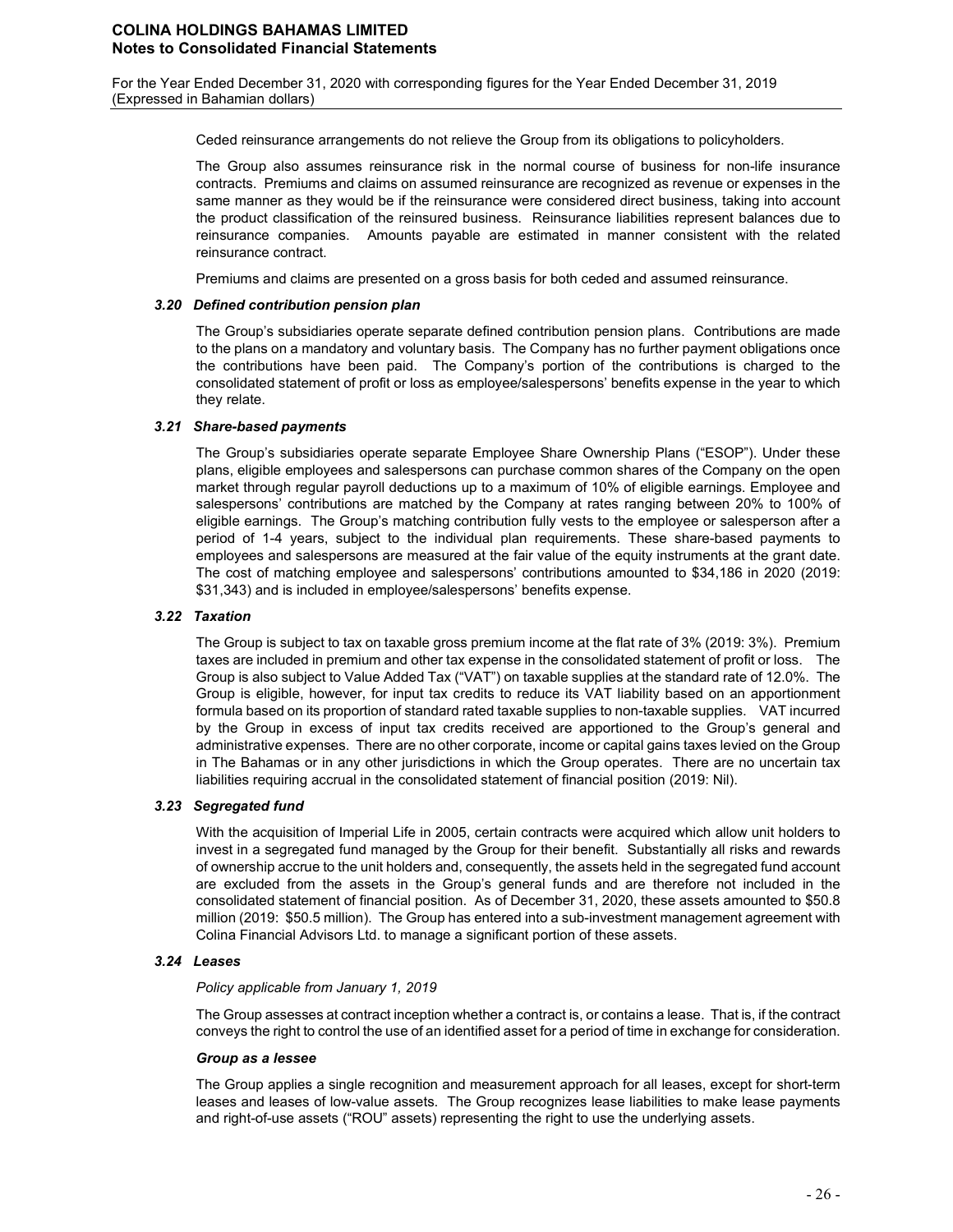#### i) Right-of-use assets

Right-of-use assets are initially measured at cost, comprising the initial amount of the lease liability adjusted for any lease payments made at or before the commencement date, plus any initial direct costs incurred and an estimate of costs to dismantle and remove the underlying asset or to restore the underlying asset or the site on which it is located, less any lease incentives received.

Right-of-use assets are subsequently depreciated using the straight-line method from the commencement date to the earlier of the end of the useful life of the right-of-use asset or the end of the lease term. The estimated useful lives of right-of-use assets are determined on the same basis as those of property and equipment. In addition, the right-of-use asset is periodically reduced by impairment losses, if any, and adjusted for certain remeasurements of the lease liability.

#### ii) Lease liabilities

Lease liabilities are initially measured at the present value of the lease payments that are not paid at the commencement date, discounted using the interest rate implicit in the lease or, if that rate cannot be readily determined, the Group's incremental borrowing rate. Generally, the Group uses its incremental borrowing rate as the discount rate.

The Group determines its incremental borrowing rate by obtaining interest rates from external financial sources and make certain adjustments to reflect the terms of the lease and type of the asset leased.

Lease payments included in the measurement of the lease liability comprise the following:

- fixed payments, including in-substance fixed payments;
- variable lease payments that depend on an index or a rate, initially measured using the index or rate as at the commencement date;
- amounts expected to be payable under a residual value quarantee; and
- the exercise price under a purchase option that the Group is reasonably certain to exercise, lease payments in an optional renewal period if the Group is reasonably certain to exercise and extension option, and penalties for early termination of a lease unless the Group is reasonably certain not to terminate early.

The lease liability is measured at amortized cost using the effective interest rate method. It is remeasured when there is a change in future lease payments arising from a change in an index or rate, if there is a change in the Group's estimate of the amount expected to be payable under a residual value guarantee, or if the Group changes its assessment of whether it will exercise a purchase, extension or termination option.

When the lease liability is remeasured in this way, a corresponding adjustment is made of the carrying amount of the right-of-use asset, or is recorded in profit or loss if the carrying amount of the right-of-use asset has been reduced to zero.

The Group presents right-of-use assets that do not meet the definition of investment property in "property and equipment' and lease liabilities in "loans and borrowing" in the statement of financial position.

iii) Short-term leases and leases of low value assets

The Group applies the short-term lease recognition exemption to short-term leases of assets that have a lease term of 12 months or less and leases of low-value assets. The Group recognizes the lease payments associated with these leases as an expense on a straight-line basis over the lease term.

#### *Group as a lessor*

When the Group acts as a lessor, it determines at lease inception whether each lease is a finance lease or an operating lease.

To classify each lease, the Group makes an overall assessment of whether the lease transfers substantially all of the risks and rewards incidental to ownership of the underlying asset. If this is the case, then the lease is a finance lease; if not, then it is an operating lease. As part of this assessment, the Group considers certain indicators such as whether the lease is for the major part of the economic life of the asset.

When the Group is an intermediate lessor, it accounts for its interests in the main lease and the sub-lease separately. It assesses the lease classification of a sub-lease with reference to the right-of-use asset arising from the main lease, not with reference to the underlying asset. If a main lease is a short-term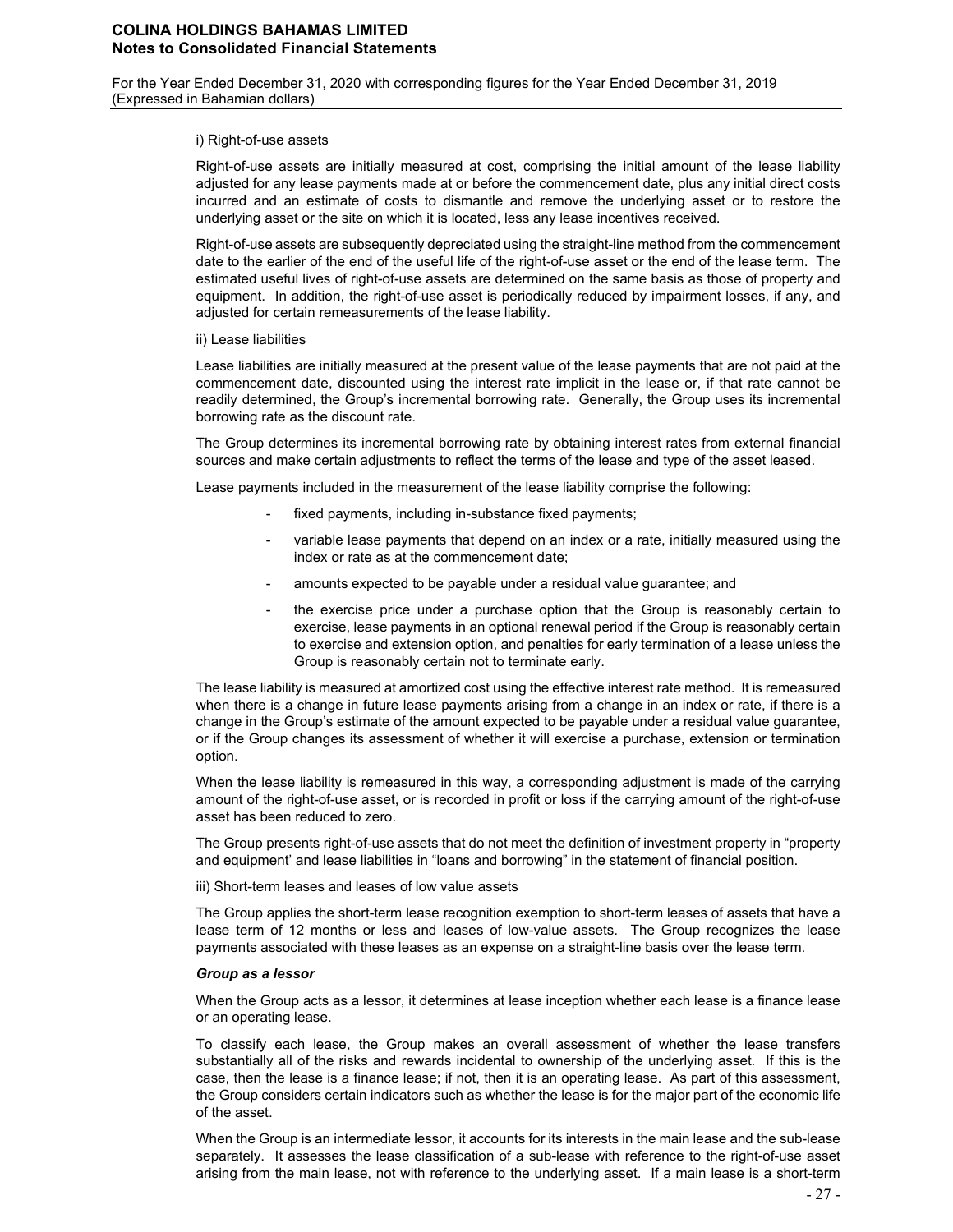For the Year Ended December 31, 2020 with corresponding figures for the Year Ended December 31, 2019 (Expressed in Bahamian dollars)

> lease to which the Group applies the exemption described previously, then it classifies the sub-lease as an operating lease.

> If an arrangement contains lease and non-lease components, then the Group applies IFRS 15 to allocate the consideration in the contract.

> The Group recognizes lease payments received under operating leases as income on a straight-line basis over the lease term as part of "rental income".

> Generally, the accounting policies applicable to the Group as a lessor in the comparative period were not different from IFRS 16.

#### *3.25 Bank borrowings*

Bank borrowings are initially recognized at fair value, which is the cost of the consideration received, net of issue costs and any discount or premium on settlement. Subsequent to initial recognition, they are measured at amortized cost, using the effective interest rate method.

Borrowing costs are recognized as an expense when incurred.

#### *3.26 Other financial liabilities and insurance, trade and other payables*

These items are recognized when due and measured on initial recognition at the fair value of the consideration paid. Subsequent to initial recognition, they are measured at amortized cost using the effective interest rate method.

Financial liabilities and insurance, trade and other payables are derecognized when the obligation under the liability is discharged, cancelled or expired. When the existing liability is replaced by another from the same lender on substantially different terms, or the terms of the existing liability are substantially modified, such an exchange or modification is treated as a derecognition of the original liability and the recognition of a new liability, and the difference in the respective carrying amounts is recognized in the consolidated statement of profit or loss.

#### *3.27 Contingent liabilities*

A contingent liability is a possible obligation that arises from past events whose existence will be confirmed by the occurrence or non-occurrence of one or more uncertain future events beyond the control of the Company or a present obligation that is not recognized because it is not probable that an outflow of resources will be required to settle the obligation. A contingent liability also arises in extremely rare cases where there is a liability that cannot be recognized because it cannot be measured reliably.

Provisions are recognized when the Company has a present obligation (legal or constructive) as a result of a past event; it is probable that the Company will be required to settle that obligation; and a reliable estimate can be made of the amount of the obligation. Provisions are measured at the best estimate of the expenditure required to settle that obligation at the reporting date and are discounted to present value.

#### **4. Responsibilities of the Appointed Actuary and Independent Auditors**

The Appointed Actuary is appointed by the Board of Directors and is responsible for carrying out an annual valuation of the Group's policy liabilities in accordance with accepted actuarial practice and reporting thereon to the Board of Directors. In performing the valuation, the Appointed Actuary makes assumptions as to the future rates of interest, asset default, mortality, claims experience, policy termination, inflation, reinsurance recoveries, expenses and other contingencies taking into consideration the circumstances of the Group and the policies in force. The Appointed Actuary's report outlines the scope of the valuation and the actuary's opinion.

The Independent Auditors have been appointed by the shareholders and are responsible for conducting an independent and objective audit of the consolidated financial statements in accordance with International Standards on Auditing. They report to the shareholders regarding the fairness of the presentation of the Group's consolidated financial statements in accordance with IFRS.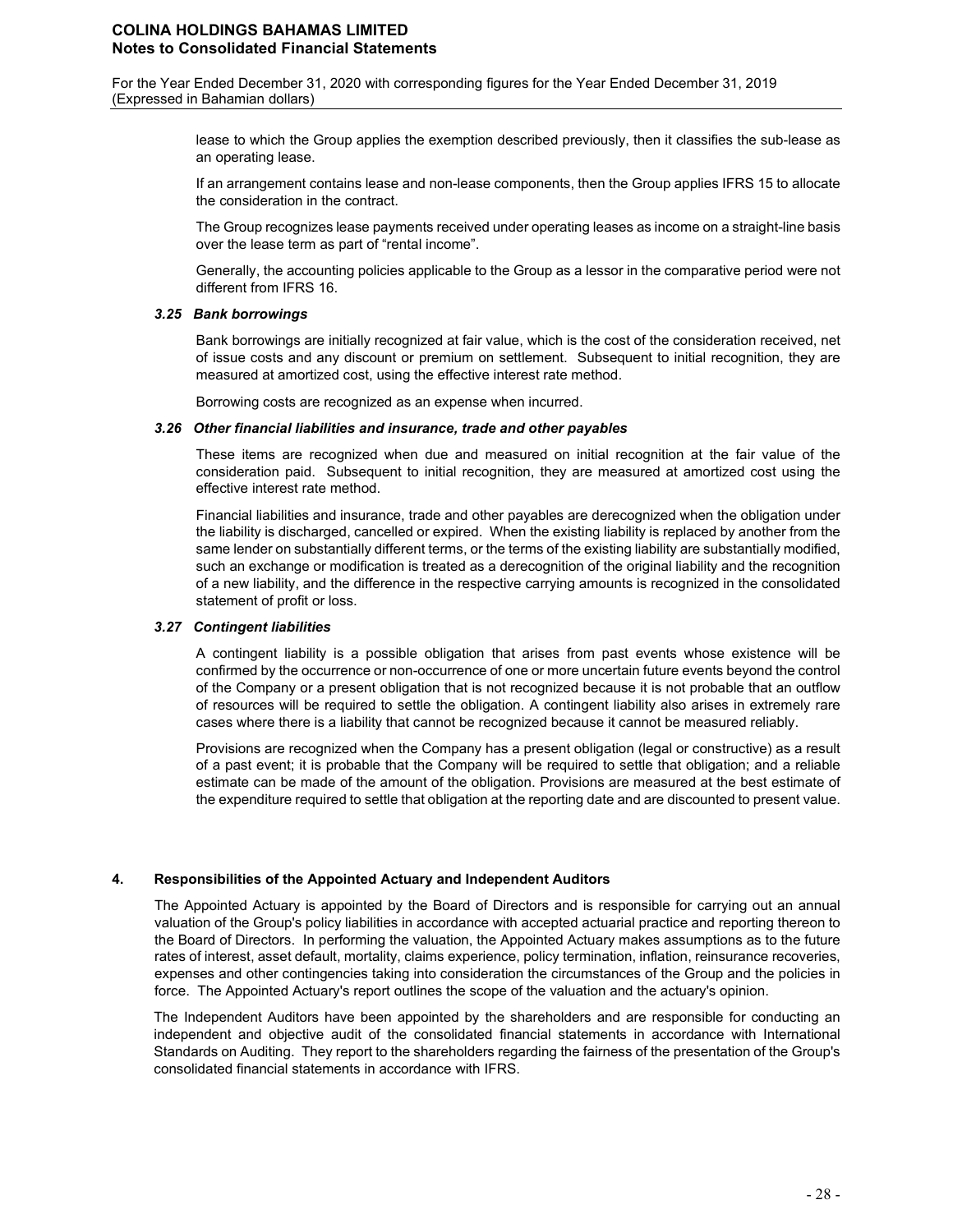For the Year Ended December 31, 2020 with corresponding figures for the Year Ended December 31, 2019 (Expressed in Bahamian dollars)

#### **5. Restatement of Prior Year Balances - Correction of Errors**

During 2020, the Group reviewed its accounting treatment for the matters discussed below which have resulted in a restatement of prior year balances.

### *Investment in CFAL Global Equity Fund ("CGEF")*

The Company initially invested in the CGEF in 2008 and its financial statements were consolidated with those of the Company as the Group determined that it had substantive control over CGEF due to its ownership of the issued and outstanding shares and other substantive rights that gave the Group control. In subsequent years, the Company's ownership interest in the CGEF was diluted as third parties invested in CGEF. Management has determined that since 2010, the Company has not controlled CGEF, and therefore its financial statements should not have been consolidated with those of the Company since that date. As of December 31, 2020, the Company owns 28.3% (2019: 28.0%) of the issued shares of CGEF. The Group has determined that although its holding is over 20%, its investment is passive in nature and the variability of returns resulting from the Group's ownership interest does not result in significant influence over the investee. Further, at no point following the loss of control did the Group have significant influence over the investee. Accordingly, this investment should be accounted for as an equity security and therefore, the consolidated financial statements have been restated to deconsolidate the CGEF and to account for the investment in CGEF as an equity security at fair value through profit and loss. The decision to classify the investment as an equity security at fair value through profit and loss reflects management's intentions at the time the investment was made, rather than application of hindsight in determining the most appropriate classification for the investment.

#### *Revaluation reserve movements in Investment in Associates*

In prior years, the movements in the revaluation reserve in the equity of the underlying entities accounted for as Equity-Invested Associates were being included in the Group's equity pick up in its consolidated statement of profit or loss. This accounting treatment was not in accordance with IFRS, which requires the revaluation reserve in the equity of the underlying associate to be accounted for in equity through other comprehensive income ("OCI") and not in profit or loss. The Group has restated its consolidated financial statements to correctly account for its share of the changes in the OCI of equity-accounted investees through the Group's consolidated revaluation reserve account in equity. These amounts are or will be subsequently reclassified to profit or loss.

#### *Reclassification of assets previously presented on a net basis with the provision for future policy benefits*

In prior years, the reinsurance assets were presented as a net adjustment to the gross liability for the provision for future policy benefits. This accounting treatment was not in accordance with IFRS which requires reinsurance assets to be presented as assets on the consolidated statement of financial position. The Group has restated its consolidated financial statements to reflect the reinsurance asset separately from the provision for future policy benefits.

#### *Reclassification of reinsurance receivables previously presented within receivables and other assets*

In prior years, reinsurance receivables were presented within receivables and other assets. The nature of the reinsurance receivables under IFRS requires presentation as a separate line item. Therefore, the Group has restated its consolidated financial statements to present the reinsurance receivables due from reinsurers as a separate line item on the consolidated statement of financial position.

#### *Reclassification of offsetting adjustments between surrender benefits and premium revenue*

In the 2019 consolidated financial statements, surrender benefits paid on certain policy types were duplicated in error with offsetting credits recorded in premium revenue. As a result, both premium revenue and policyholders' benefits were overstated by the same amount. The Group has restated its consolidated statement of profit or loss to correct this overstatement.

#### *Impairment of Goodwill allocated to Life Insurance business*

In prior years, the Goodwill that resulted from historical life insurance business acquisitions was tested for impairment by comparison of discounted cash flows generated by those acquired blocks of business against the goodwill specifically identified for those acquisitions. This accounting treatment was not in accordance with IFRS, which requires the cash flows of the cash generating unit to which the goodwill can be attributed to be compared to the net assets of the cash generating unit. Management has determined that the goodwill attributable to the life insurance business would have been fully impaired prior to January 1, 2019 based on information available at that date. Accordingly, the goodwill has been restated to account for the impairment of the goodwill attributable to the life cash generating unit with the effect of the impairment adjusting opening retained earnings. This restatement had no impact on the consolidated statement of profit or loss and comprehensive income, or the consolidated statement of cash flows for the year ended December 31, 2019.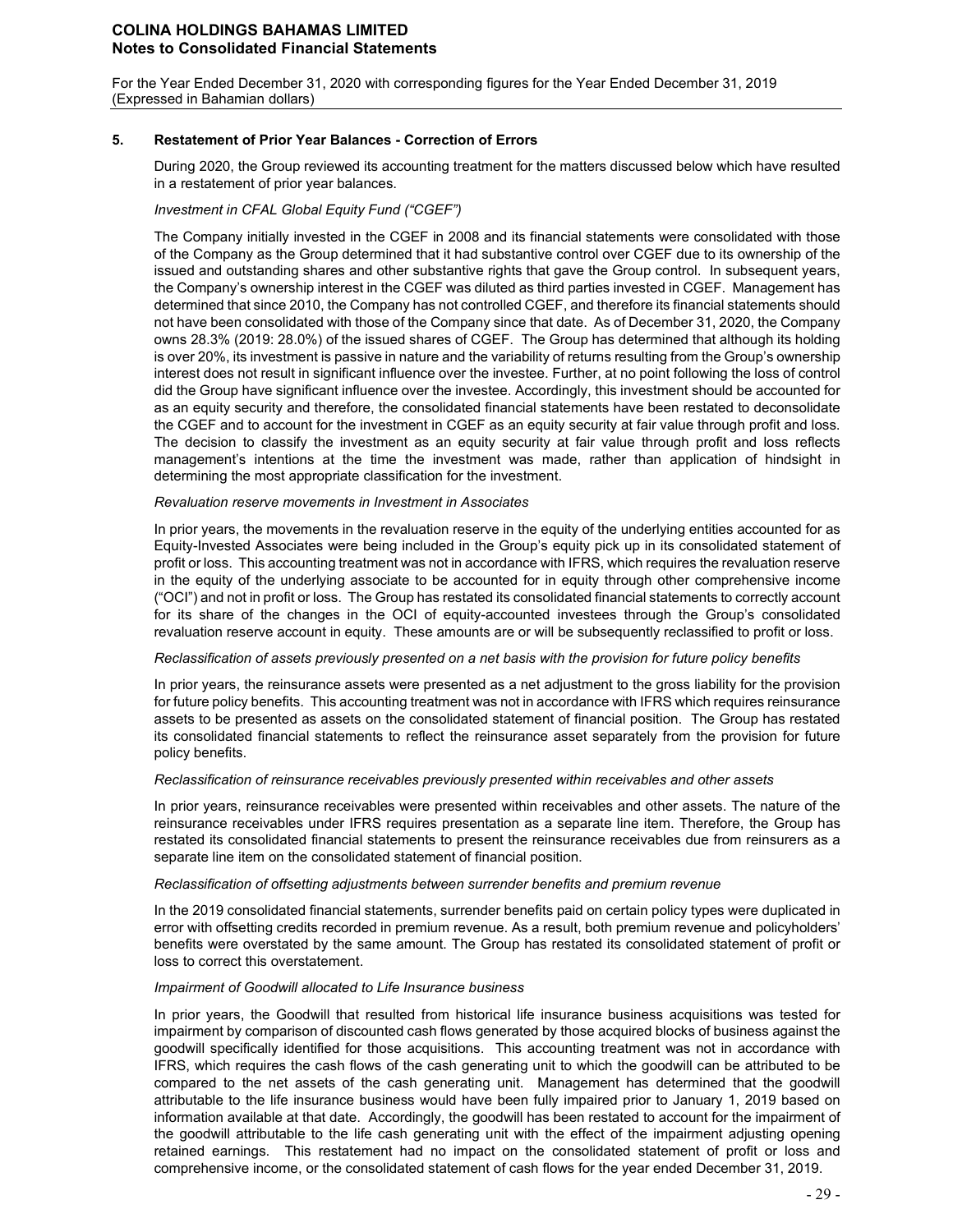For the Year Ended December 31, 2020 with corresponding figures for the Year Ended December 31, 2019 (Expressed in Bahamian dollars)

The 2019 consolidated statements of financial position, profit or loss, profit or loss and other comprehensive income, and statement of changes in equity have been restated to show the impact of the correction of the above errors. A summary of the balances affected by these prior period adjustments is summarized below:

*Impact of Corrections on the Consolidated Statement of Financial Position As at January 1, 2019 and December 31, 2019:*

|                                                  |   |               |  |                |                                       | January 1, 2019  |                          |                          |      |             |  |  |  |  |
|--------------------------------------------------|---|---------------|--|----------------|---------------------------------------|------------------|--------------------------|--------------------------|------|-------------|--|--|--|--|
|                                                  |   |               |  |                | <b>Impact of Correction of Errors</b> |                  |                          |                          |      |             |  |  |  |  |
|                                                  |   | As previously |  |                | Inv. In                               | Reins.           |                          | Reclass-                 |      |             |  |  |  |  |
|                                                  |   | reported      |  | <b>CGEF</b>    | Assoc.                                | Asset            | Goodwill                 | ifications               |      | As restated |  |  |  |  |
| <b>ASSETS</b>                                    |   |               |  |                |                                       |                  |                          |                          |      |             |  |  |  |  |
| Cash and demand balances                         | S | 43,474,899    |  | \$ (4,903,280) |                                       |                  |                          | ٠                        | \$   | 38,571,619  |  |  |  |  |
| Investment securities and other financial assets |   | 429,020,638   |  | (1,686,999)    |                                       |                  | ٠                        | ٠                        |      | 427,333,639 |  |  |  |  |
| Reinsurance assets                               |   |               |  |                | ٠                                     | 17,136,853       |                          |                          |      | 17,136,853  |  |  |  |  |
| Reinsurance receivables                          |   |               |  |                |                                       |                  | $\overline{\phantom{a}}$ | 10,811,938               |      | 10,811,938  |  |  |  |  |
| Receivables and other assets                     |   | 66,264,018    |  | (27, 559)      |                                       |                  | ٠                        | (10, 811, 938)           |      | 55,424,521  |  |  |  |  |
| Goodwill                                         |   | 13,065,819    |  |                |                                       |                  | (6,647,482)              |                          |      | 6,418,337   |  |  |  |  |
| <b>Total assets</b>                              | s | 764,254,557   |  | (6,617,838)    | $\blacksquare$                        | 17,136,853       | (6,647,482)              | $\blacksquare$           | \$   | 768,126,090 |  |  |  |  |
| <b>LIABILITIES</b>                               |   |               |  |                |                                       |                  |                          |                          |      |             |  |  |  |  |
| Provision for future policy benefits             | S | 434,961,581   |  |                |                                       | $-$ \$17,136,853 |                          | $\blacksquare$           | \$   | 452,098,434 |  |  |  |  |
| Other liabilities                                |   | 78,183,489    |  | (428, 168)     |                                       |                  |                          | ٠                        |      | 77,755,321  |  |  |  |  |
| <b>EQUITY</b>                                    |   |               |  |                |                                       |                  |                          |                          |      |             |  |  |  |  |
| <b>Revaluation reserve</b>                       |   | 13,964,081    |  |                | (50, 779)                             |                  |                          | ٠                        |      | 13,913,302  |  |  |  |  |
| Retained earnings                                |   | 87,543,304    |  |                | 50,779                                | ٠                | (6,647,482)              | ٠                        |      | 80,946,601  |  |  |  |  |
| Non-controlling interests                        |   | 23,733,667    |  | (6, 189, 670)  |                                       |                  |                          |                          |      | 17,543,997  |  |  |  |  |
| <b>Total liabilities and equity</b>              |   | 764,254,557   |  | (6,617,838)    |                                       | 17,136,853       | (6,647,482)              | $\overline{\phantom{0}}$ | - 55 | 768,126,090 |  |  |  |  |

|                                                  |    |               |             |                | As at December 31, 2019 |                          |                          |   |             |
|--------------------------------------------------|----|---------------|-------------|----------------|-------------------------|--------------------------|--------------------------|---|-------------|
|                                                  |    |               |             |                |                         |                          |                          |   |             |
|                                                  |    | As previously |             | Inv. In        | Reins.                  |                          | Reclass-                 |   |             |
|                                                  |    | reported      | <b>CGEF</b> | Assoc.         | <b>Assets</b>           | Goodwill                 | <b>ifications</b>        |   | As restated |
| <b>ASSETS</b>                                    |    |               |             |                |                         |                          |                          |   |             |
| Cash and demand balances                         | \$ | 44,330,366    | (367, 194)  |                |                         |                          | ۰.                       |   | 43,963,172  |
| Investment securities and other financial assets |    | 445,753,030   | (8,321,138) |                |                         |                          | ٠                        |   | 437,431,892 |
| Reinsurance assets                               |    |               |             |                | 16,608,929              |                          |                          |   | 16,608,929  |
| Reinsurance receivables                          |    |               |             |                |                         | $\overline{\phantom{a}}$ | 8,461,647                |   | 8,461,647   |
| Receivables and other assets                     |    | 94,542,220    | (56, 122)   |                |                         |                          | (8,461,647)              |   | 86,024,451  |
| Goodwill                                         |    | 13,065,819    |             |                |                         | (6,647,482)              |                          |   | 6,418,337   |
| <b>Total assets</b>                              | s  | 793,285,199   | (8,744,454) | $\blacksquare$ | 16,608,929              | (6,647,482)              | $\overline{\phantom{0}}$ | S | 794,502,192 |
| <b>LIABILITIES</b>                               |    |               |             |                |                         |                          |                          |   |             |
| Provision for future policy benefits             |    | 458,614,942   |             |                | 16,608,929              |                          |                          |   | 475,223,871 |
| Other liabilities                                |    | 83,020,960    | (327, 237)  |                |                         |                          |                          |   | 82,693,723  |
| <b>EQUITY</b>                                    |    |               |             |                |                         |                          |                          |   |             |
| Revaluation reserve                              |    | 13,902,509    |             | 414,947        |                         |                          |                          |   | 14,317,456  |
| Retained earnings                                |    | 97,272,149    |             | (414, 947)     |                         | (6,647,482)              | ٠                        |   | 90,209,720  |
| Non-controlling interests                        |    | 28,081,377    | (8,417,217) |                |                         |                          |                          |   | 19,664,160  |
| <b>Total liabilities and equity</b>              |    | 793,285,199   | (8,744,454) |                | 16.608.929              | (6,647,482)              |                          |   | 794,502,192 |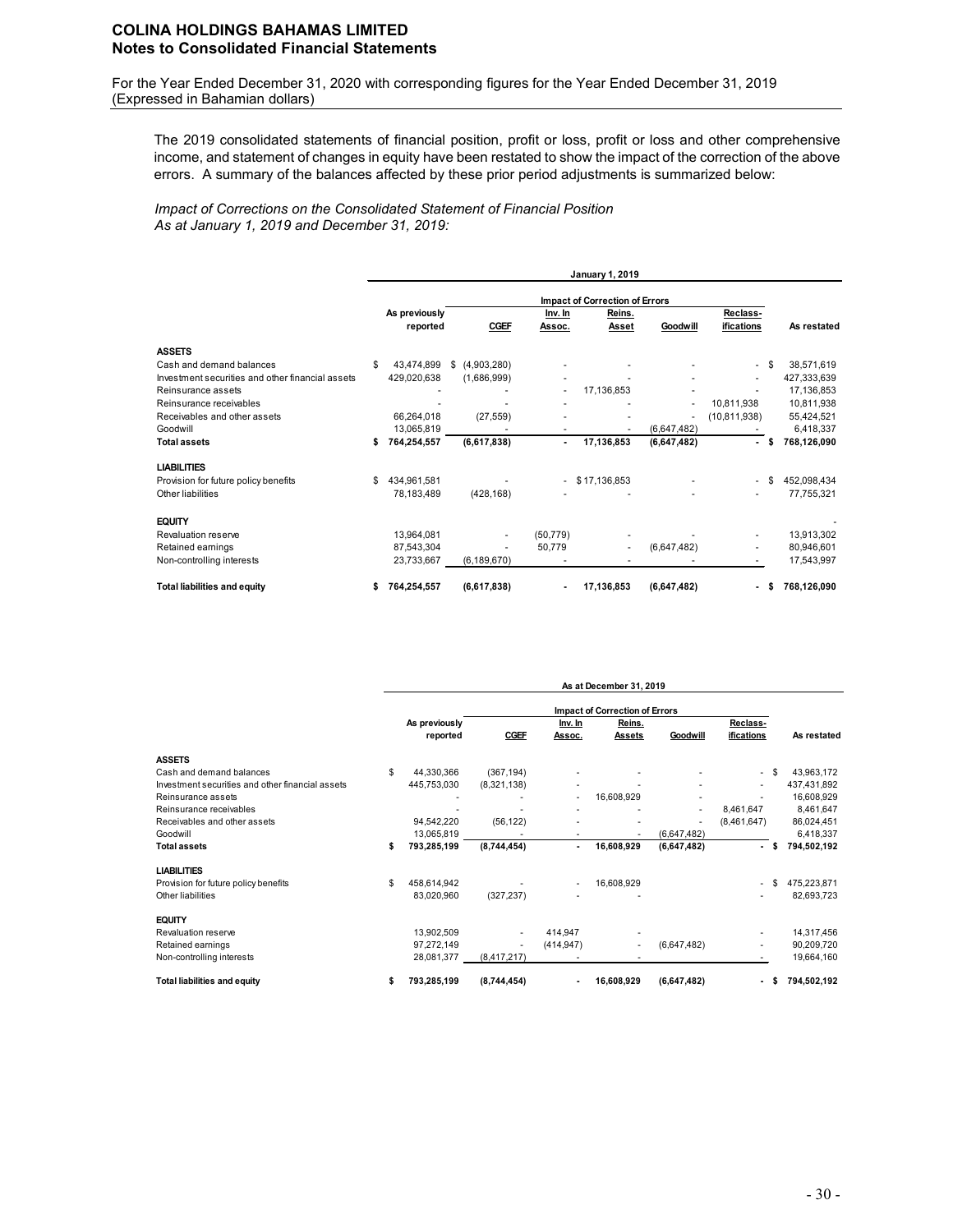For the Year Ended December 31, 2020 with corresponding figures for the Year Ended December 31, 2019 (Expressed in Bahamian dollars)

*Impact of Corrections on the Consolidated Statement of Profit and Loss and Comprehensive Income For the year ended December 31, 2019:*

|                                                                                                                                                                                         |                           |                 |   | For the 12 months ended December 31, 2019 |                         |                        |                                  |
|-----------------------------------------------------------------------------------------------------------------------------------------------------------------------------------------|---------------------------|-----------------|---|-------------------------------------------|-------------------------|------------------------|----------------------------------|
|                                                                                                                                                                                         |                           |                 |   | <b>Impact of Correction of Errors</b>     |                         |                        |                                  |
|                                                                                                                                                                                         | As previously<br>reported | <b>CGEF</b>     |   | Inv. In<br>Assoc.                         | Reins.<br><b>Assets</b> | Reclass-<br>ifications | As restated                      |
| Revenues:                                                                                                                                                                               |                           |                 |   |                                           |                         |                        |                                  |
| Premium revenue                                                                                                                                                                         | \$<br>135,458,195         |                 |   |                                           |                         | $(1, 163, 184)$ \$     | 134,295,011                      |
| Net investment income                                                                                                                                                                   | 38,931,291                | (975, 295)      |   |                                           |                         |                        | 37,955,996                       |
| Share of profit/(loss) of equity-accounted investees                                                                                                                                    | 913,418                   |                 |   | (465, 726)                                |                         |                        | 447,692                          |
| <b>Total revenues</b>                                                                                                                                                                   | \$<br>182,838,650         | (975, 295)      |   | (465, 726)                                |                         | $(1, 163, 184)$ \$     | 180,234,445                      |
| Benefits and expenses:                                                                                                                                                                  |                           |                 |   |                                           |                         |                        |                                  |
| Policyholders' benefits                                                                                                                                                                 | \$<br>101,059,263         |                 |   |                                           |                         | $(1, 163, 184)$ \$     | 99,896,079                       |
| General and administrative expenses                                                                                                                                                     | 35,800,898                | (158,062)       |   |                                           |                         |                        | 35,642,836                       |
| Finance costs and interest                                                                                                                                                              | 2,143,907                 | 71,183          |   |                                           | ٠                       |                        | 2,215,090                        |
| <b>Total benefits and expenses</b>                                                                                                                                                      | \$<br>163,380,489         | (86, 879)       |   |                                           |                         | $(1, 163, 184)$ \$     | 162,130,426                      |
| Net income for the year                                                                                                                                                                 | \$<br>19,458,161          | (888, 416)      |   | (465, 726)                                |                         |                        | \$<br>18,104,019                 |
| Other comprehensive income/(loss):<br>Reclassification during the year to profit or loss<br>Share of OCI of Equity-Accounted Investees<br>Change in available-for-sale financial assets | 168,898<br>(230, 470)     |                 |   | 465,726                                   |                         |                        | 168,898<br>465,726<br>(230, 470) |
| Total comprehensive income for the year                                                                                                                                                 | 19,396,589 \$             | $(888, 416)$ \$ |   |                                           | \$                      | \$                     | \$<br>18,508,173                 |
| Attributable to:                                                                                                                                                                        |                           |                 |   |                                           |                         |                        |                                  |
| Equity shareholders of the Company                                                                                                                                                      | 17,551,538                |                 |   |                                           |                         |                        | 17,551,538                       |
| Non-controlling interests                                                                                                                                                               | 1,845,051                 | (888, 416)      |   |                                           |                         |                        | 956,635                          |
| Total comprehensive income for the year<br>shareholders of the Company                                                                                                                  | 19,396,589 \$             | $(888, 416)$ \$ |   |                                           | \$                      | \$                     | \$<br>18,508,173                 |
| Basic earnings per ordinary share                                                                                                                                                       | 0.61                      |                 |   | (0.02)                                    |                         |                        | \$<br>0.59                       |
| Comprehensive earnings per ordinary share                                                                                                                                               | 0.61                      |                 | S |                                           |                         |                        | \$<br>0.61                       |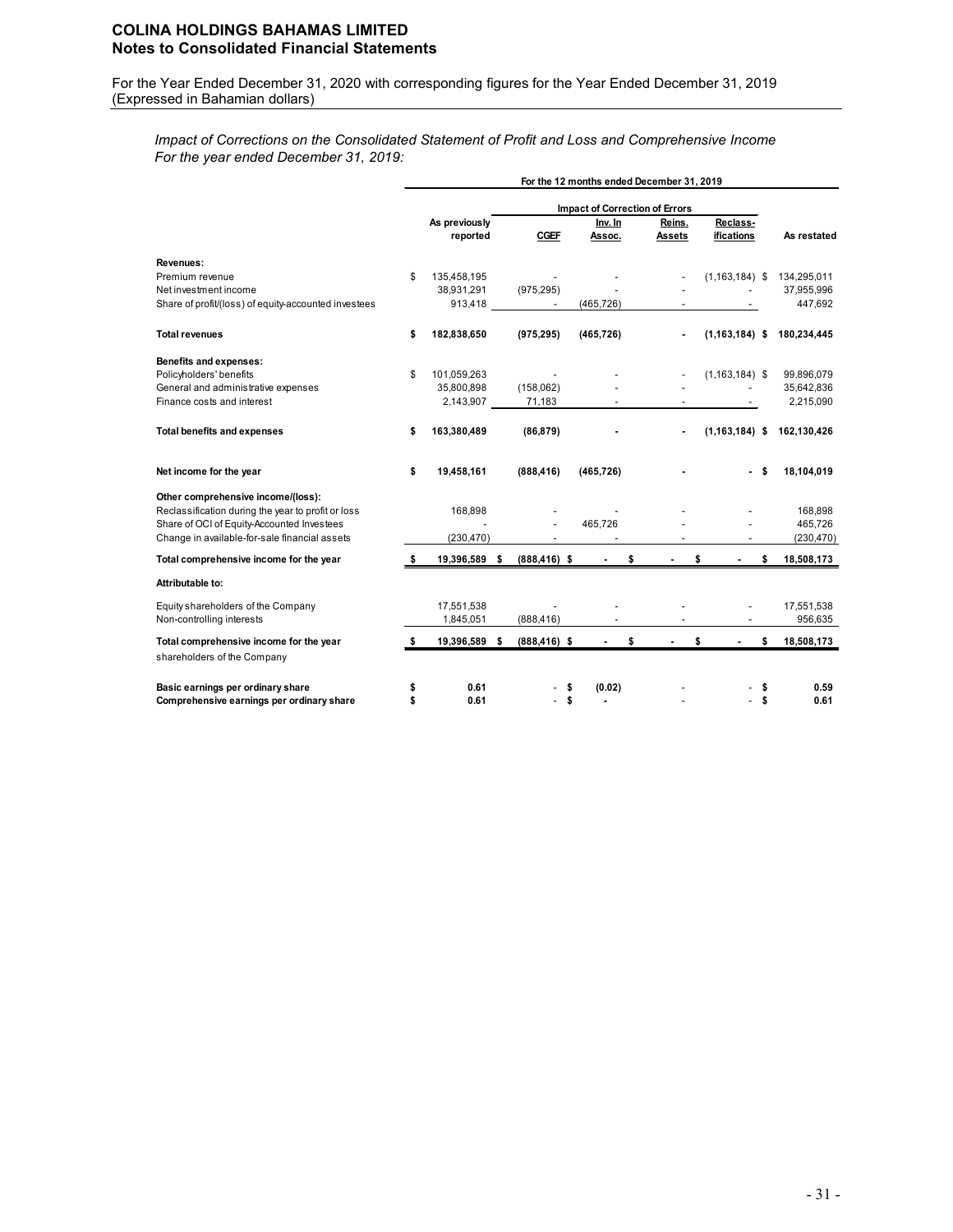For the Year Ended December 31, 2020 with corresponding figures for the Year Ended December 31, 2019 (Expressed in Bahamian dollars)

# *Impact of Corrections on the Consolidated Statement of Cash Flows For the year ended December 31, 2019:*

|                                                        |                  |             | For the 12 months ended December 31, 2019        |                |            |                |
|--------------------------------------------------------|------------------|-------------|--------------------------------------------------|----------------|------------|----------------|
|                                                        |                  |             |                                                  |                |            |                |
|                                                        | As previously    |             | <b>Impact of Correction of Errors</b><br>Inv. In | Reins.         | Reclass-   |                |
|                                                        | reported         | <b>CGEF</b> | Assoc.                                           | <b>Assets</b>  | ifications | As restated    |
| Cash flows from operating activities:                  |                  |             |                                                  |                |            |                |
| Net income                                             | \$<br>19,458,161 | (888, 416)  | (465, 726)                                       |                | \$         | 18,104,019     |
| Change in unrealized losses/(gains) on fair value      |                  |             |                                                  |                |            |                |
| through profit or loss securities                      | (7, 332, 021)    | 774,963     |                                                  |                |            | (6, 557, 058)  |
| Changes in loss provisions for loans and receivables   | 1,386,402        | (177, 844)  |                                                  |                |            | 1,208,558      |
| Interest income                                        | (31, 871, 860)   | 863,323     |                                                  |                |            | (31,008,536)   |
| Dividend income                                        | (2,342,082)      | 129,975     |                                                  |                |            | (2,212,107)    |
| Finance costs and interest                             | 2,143,907        | 343,626     |                                                  |                |            | 2,487,533      |
| Operating cash flows before changes in operating       |                  |             |                                                  |                |            |                |
| assets and liabilities                                 | 8,068,232        | 1,045,627   | (465, 726)                                       |                |            | 8,648,134      |
| Changes in operating assets and liabilities:           |                  |             |                                                  |                |            |                |
| (Decrease)/increase in other assets                    | (33, 454, 308)   | 665,176     |                                                  |                |            | (32,789,132)   |
| (Increase)/decrease in other liabilities               | 4,972,235        | 100,931     |                                                  |                |            | 5,073,166      |
| Net cash provided by/(used in) operating activities    | (20, 413, 841)   | 1,811,734   | (465, 726)                                       | $\overline{a}$ |            | (19,067,832)   |
| Cash flows from investing activities:                  |                  |             |                                                  |                |            |                |
| Fair value through profit or loss securities purchased | (49,359,084)     | 13,866,436  |                                                  |                |            | (35, 492, 648) |
| Proceeds on disposal of fair value through profit      |                  |             |                                                  |                |            |                |
| or loss securities                                     | 35,915,912       | (7,982,261) |                                                  |                |            | 27,933,651     |
| Proceeds on disposal of available-for-sale securities  | 52,274,072       | (25,000)    |                                                  |                |            | 52,249,072     |
| Interest received                                      | 31,235,792       | (856, 366)  |                                                  |                |            | 30,379,426     |
| Dividends received                                     | 2,342,082        | (129.975)   |                                                  |                |            | 2,212,107      |
| Net cash (used in)/provided by investing activities    | 42,132,001       | 4,872,834   |                                                  |                |            | 47,004,836     |
| Cash flows from financing activities:                  |                  |             |                                                  |                |            |                |
| Changes in non-controlling interests                   | 2,502,659        | (1,339,131) |                                                  |                |            | 1,163,528      |
| Net cash used in financing activities                  | (19, 376, 341)   | (1,339,131) |                                                  |                |            | (21,059,098)   |
| Net (decrease)/increase in cash and cash equivalents   | 2,341,819        | 5,345,437   | (465, 726)                                       |                |            | 6,877,905      |
| Cash and cash equivalents, beginning of year           | 41,988,547       | (4,903,280) |                                                  |                |            | 37,085,267     |
| Cash and cash equivalents, end of year                 | 44,330,366       | 442,157     | (465, 726)                                       |                |            | 43,963,172     |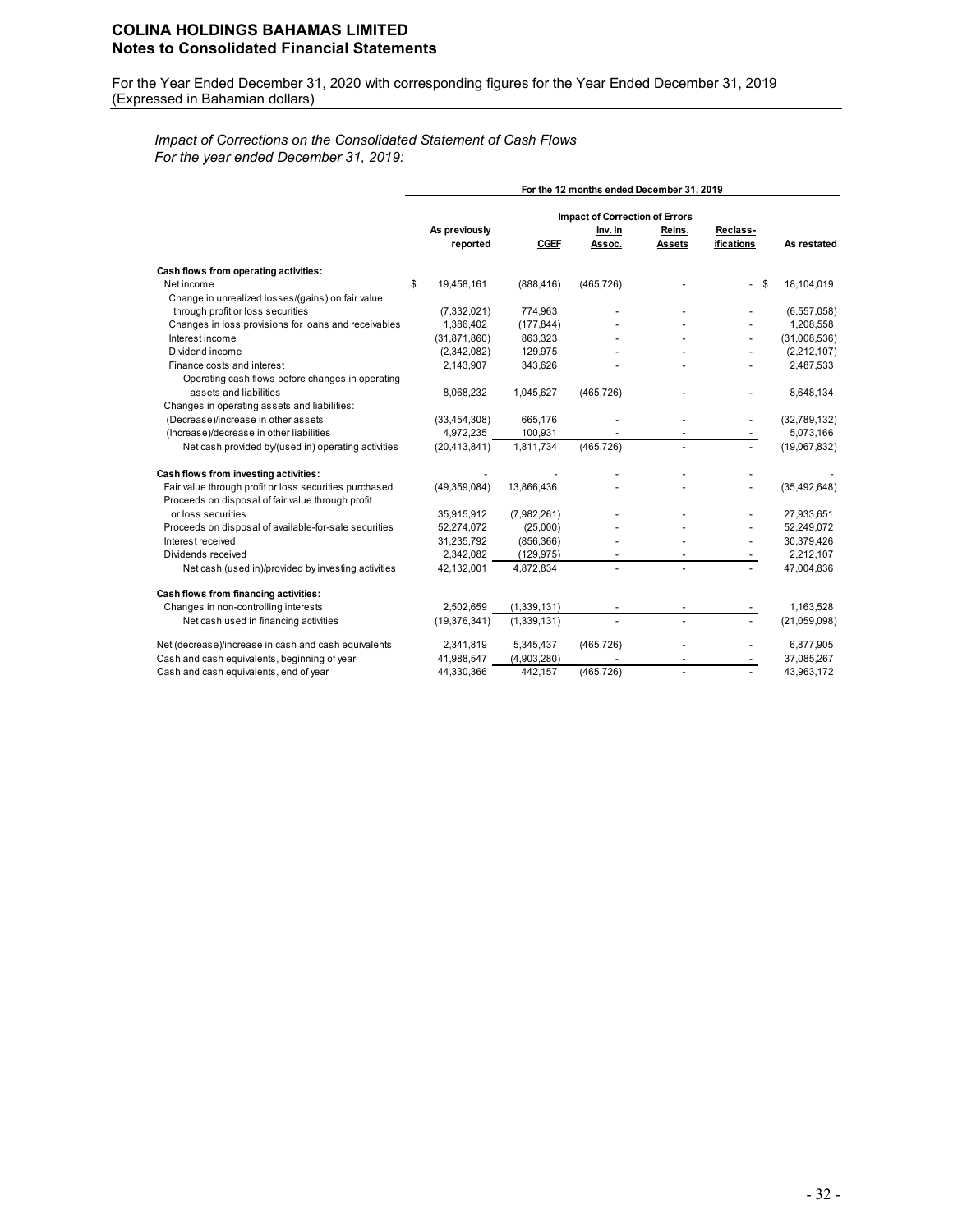For the Year Ended December 31, 2020 with corresponding figures for the Year Ended December 31, 2019 (Expressed in Bahamian dollars)

# **6. Subsidiaries**

Subsidiaries of the Company as of December 31, 2020 are as follows:

|                                                                                                  | Place of      |              |
|--------------------------------------------------------------------------------------------------|---------------|--------------|
| Name                                                                                             | Incorporation | Shareholding |
| <b>Life and Health Insurance Company</b>                                                         |               |              |
| Colina Insurance Limited ("Colina")                                                              | The Bahamas   | 100%         |
| <b>Mortgage Company</b>                                                                          |               |              |
| Colina Mortgage Corporation Ltd.<br>('CMCO")                                                     | The Bahamas   | 100%         |
| <b>Investment Property Holding Companies</b>                                                     |               |              |
| Bay St. Holdings Ltd.                                                                            | The Bahamas   | 100%         |
| Colina Real Estate Fund Ltd. ("CREFL")                                                           | The Bahamas   | 84%          |
| Collmpco One Ltd.                                                                                | The Bahamas   | 100%         |
| Dax Limited                                                                                      | The Bahamas   | 100%         |
| Goodman's Bay Development Company<br>Limited ("GBDC")                                            | The Bahamas   | 86%          |
| IMPCO Properties (Bahamas) Limited                                                               | The Bahamas   | 100%         |
| IMPCO Real Estate Holdings (Bahamas)<br>Limited                                                  | The Bahamas   | 100%         |
| NCP Holdings Ltd.                                                                                | The Bahamas   | 100%         |
| P.I. Investments Ltd.                                                                            | The Bahamas   | 100%         |
| Wednesday Holding Company Ltd.                                                                   | The Bahamas   | 100%         |
| <b>Investment Holding Companies</b>                                                              |               |              |
| August Property Holdings Ltd.                                                                    | The Bahamas   | 100%         |
| Colina MTS Limited                                                                               | The Bahamas   | 100%         |
| <b>CPCH Bahamas Limited</b>                                                                      | The Bahamas   | 100%         |
| Fairway Close Development Company Ltd.                                                           | The Bahamas   | 100%         |
| Partner Investment Ltd.                                                                          | The Bahamas   | 100%         |
| PRO Health Holdings Ltd.                                                                         | The Bahamas   | 100%         |
| Sharp Investment Ltd.                                                                            | The Bahamas   | 100%         |
| <b>Investment Funds</b>                                                                          |               |              |
| CFAL Global Bond Fund Ltd. ("CGBF")                                                              | The Bahamas   | 90%          |
| <b>Ikonic Fund SAC Limited</b>                                                                   | The Bahamas   | 93%          |
| <b>General Insurance Agency</b>                                                                  |               |              |
| Colina General Insurance Agents<br>& Brokers Limited ("CGIA")                                    | The Bahamas   | 100%         |
| Indigo Insurance (Bahamas) Limited ("Indigo") (formerly Mint<br>Insurance Company (Bahamas) Ltd. | The Bahamas   | 100%         |
| <b>Investment Brokerage and Advisory Services</b>                                                |               |              |
| Colina Financial Advisors Ltd. ("CFAL")                                                          | The Bahamas   | 100%         |
| <b>CFAL Securities Ltd.</b>                                                                      | The Bahamas   | 100%         |
|                                                                                                  |               |              |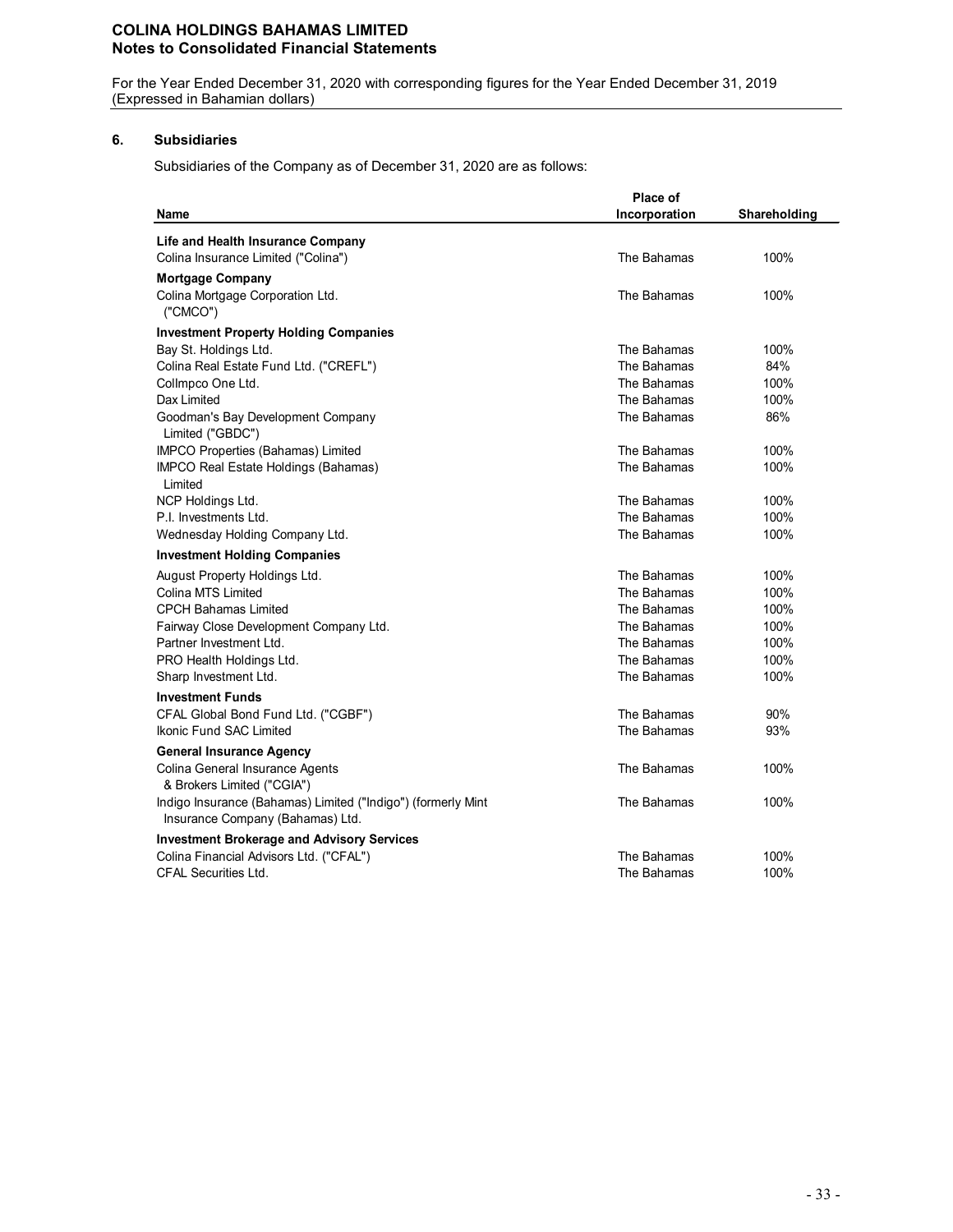For the Year Ended December 31, 2020 with corresponding figures for the Year Ended December 31, 2019 (Expressed in Bahamian dollars)

### **7. Segment Information**

For management purposes, the Group is organized into business units based on its products and services and has three reportable operating segments as follows:

- Life Division offers a wide range of whole life and term insurance, pension, annuity, and savings and investment products.
- Group and Health Division offers a wide range of individual medical and group life and health medical insurance.
- Other includes the Group's participation in International Reinsurance Managers, LLC ("IRM") reinsurance facilities and the operations of its other subsidiary and associated companies.

Segment performance is evaluated based on profit or loss, which in certain respects is measured differently from profit or loss in the consolidated financial statements.

Intersegment transactions have occurred between operating segments at an arm's length basis in a manner similar to transactions with third parties. Segment income, expense and results would then include those transfers between business segments which would then be eliminated on consolidation.

The segment results for the period ended December 31 are as follows:

|                                           | 2020 |              |    |               |    |                 |    |              |  |
|-------------------------------------------|------|--------------|----|---------------|----|-----------------|----|--------------|--|
|                                           |      | Life         |    | <b>Health</b> |    | <b>Other</b>    |    | <b>Total</b> |  |
| <b>INCOME</b>                             |      |              |    |               |    |                 |    |              |  |
| Net premium revenue                       | \$   | 47, 151, 713 | \$ | 51,399,099    |    | 9,192,837.00 \$ |    | 107,743,649  |  |
| Net investment income and share of income |      |              |    |               |    |                 |    |              |  |
| from equity-accounted investees           |      | 14,215,133   |    | 401,721       |    | (224, 653)      |    | 14,392,201   |  |
| Net commission income                     |      |              |    |               |    | 3,648,966       |    | 3,648,966    |  |
| Investment management and other fees      |      |              |    | 7,243,261     |    | 8,191,343       |    | 15,434,604   |  |
| Other income and fees                     |      | 157,613      |    | 2,761,251     |    | 2,076,909       |    | 4,995,773    |  |
| Total revenues                            |      | 61,524,459   |    | 61,805,332    |    | 22,885,402      |    | 146,215,193  |  |
| POLICYHOLDER BENEFITS                     |      | 38,214,139   |    | 29,922,054    |    | 7,230,609       |    | 75,366,802   |  |
| <b>EXPENSES</b>                           |      | 20,168,135   |    | 16,313,259    |    | 13,774,860      |    | 50,256,254   |  |
| <b>NET INCOME</b>                         |      | 3,142,185    | \$ | 15,570,019    | \$ | 1,879,933       | \$ | 20,592,137   |  |
| <b>TOTAL ASSETS</b>                       | \$   | 642,029,169  | \$ | 94,878,467    | \$ | 48,488,054      | \$ | 785,395,690  |  |
| <b>TOTAL LIABILITIES</b>                  | \$   | 537,009,137  | \$ | 35,038,404    | \$ | 13,511,067      | \$ | 585,558,608  |  |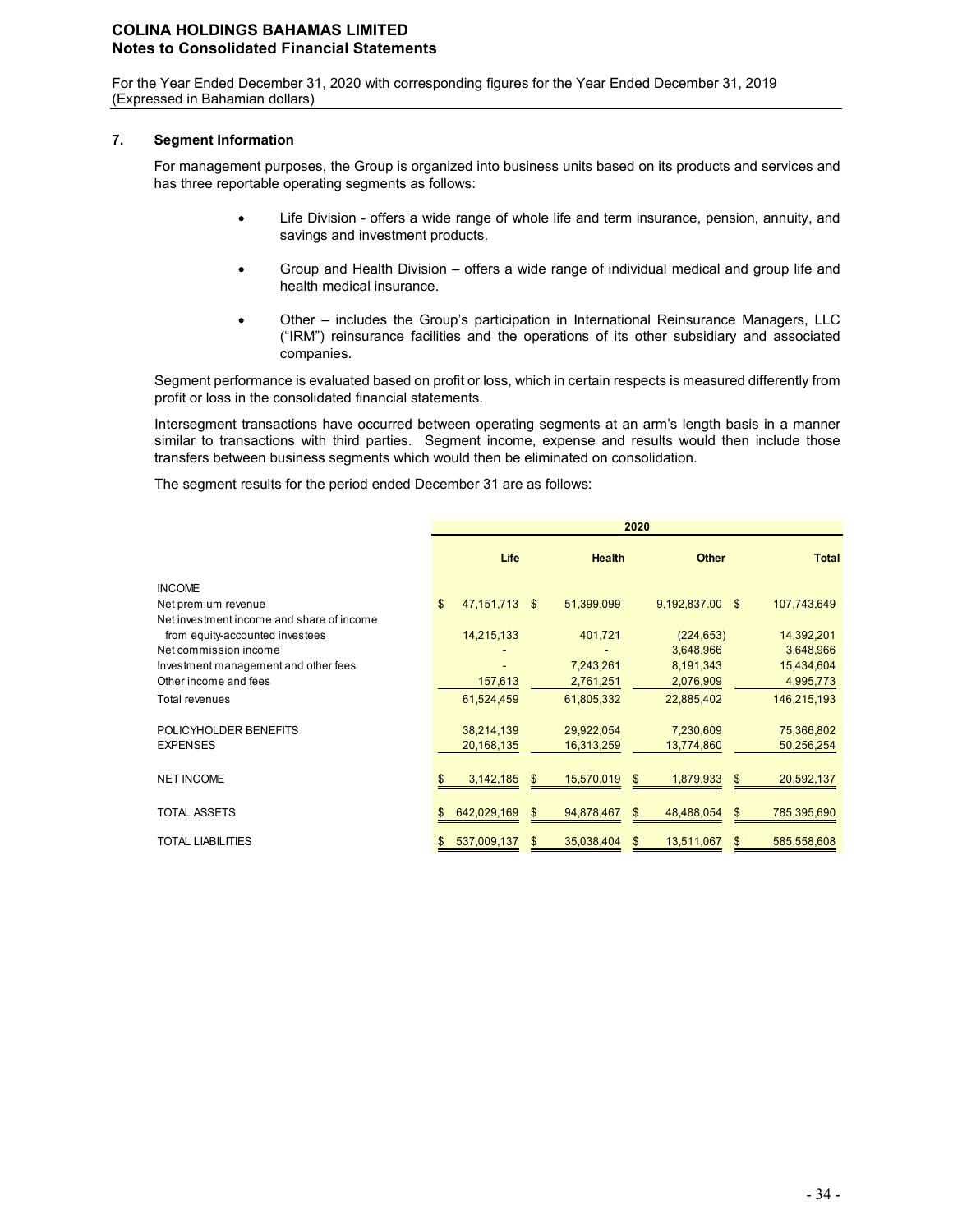For the Year Ended December 31, 2020 with corresponding figures for the Year Ended December 31, 2019 (Expressed in Bahamian dollars)

|                                           |    | 2019 (Restated - See Note 5) |    |               |    |               |    |              |  |  |  |
|-------------------------------------------|----|------------------------------|----|---------------|----|---------------|----|--------------|--|--|--|
|                                           |    | Life                         |    | Health        |    | Other         |    | <b>Total</b> |  |  |  |
| <b>INCOME</b>                             |    |                              |    |               |    |               |    |              |  |  |  |
| Net premium revenue                       | \$ | 51,243,355                   | \$ | 52,905,793 \$ |    | 14,885,722 \$ |    | 119,034,870  |  |  |  |
| Net investment income and share of income |    |                              |    |               |    |               |    |              |  |  |  |
| from equity-accounted investees           |    | 35,144,484                   |    | 537,104       |    | 2,722,100     |    | 38,403,688   |  |  |  |
| Net commission income                     |    |                              |    |               |    | 3,803,765     |    | 3,803,765    |  |  |  |
| Investment management and other fees      |    |                              |    | 7,848,371     |    | 6,823,217     |    | 14,671,588   |  |  |  |
| Other income and fees                     |    | 848,352                      |    | 1,985,683     |    | 1,486,499     |    | 4,320,534    |  |  |  |
| Total revenues                            |    | 87,236,191                   |    | 63,276,951    |    | 29,721,303    |    | 180,234,445  |  |  |  |
| POLICYHOLDER BENEFITS                     |    | 58,572,964                   |    | 38,747,117    |    | 15,128,679    |    | 112,448,760  |  |  |  |
| <b>EXPENSES</b>                           |    | 21,460,156                   |    | 17,081,834    |    | 11,139,676    |    | 49,681,666   |  |  |  |
| <b>NET INCOME</b>                         |    | 7,203,071                    | S  | 7,448,000     | S  | 3,452,948     | S  | 18,104,019   |  |  |  |
|                                           |    |                              |    |               |    |               |    |              |  |  |  |
| TOTAL ASSETS                              | \$ | 633,280,524                  | S  | 107,318,085   | \$ | 53,903,583    | \$ | 794,502,192  |  |  |  |
| <b>TOTAL LIABILITIES</b>                  | \$ | 538,274,566                  |    | 41,163,453    | S  | 17,682,925    | S  | 597,120,944  |  |  |  |

#### **8. Invested Assets**

The following represent the Company's total invested assets which are comprised of the following:

|                                                  | 2020                | 2019         |
|--------------------------------------------------|---------------------|--------------|
|                                                  |                     | (Restated)   |
|                                                  |                     | (See Note 5) |
| Term deposits                                    | \$<br>15,660,104 \$ | 5,170,577    |
| Investment securities and other financial assets | 443,758,594         | 437,431,892  |
| Mortgages and commercial loans                   | 23,493,544          | 25,330,141   |
| Policy loans                                     | 67,471,882          | 69,614,153   |
| Investment properties                            | 56,609,849          | 59.036,402   |
| Equity-accounted investees                       | 14,997,768          | 17,532,501   |
|                                                  |                     |              |
| Total invested assets                            | 621,991,741         | 614,115,666  |

Invested assets comprise 78.7% of total assets at December 31, 2020 (2019: 76.7%).

# **9. Cash and Cash Equivalents**

For the purposes of the consolidated statement of cash flows, cash and cash equivalents are comprised of the following:

|                                                                    |                     | 2020 | 2019<br>(Restated)<br>(See Note 5) |
|--------------------------------------------------------------------|---------------------|------|------------------------------------|
| Term deposits                                                      | \$<br>15,660,104 \$ |      | 5,170,577                          |
| Less: Deposits with original maturities of<br>greater than 90 days | (12, 947, 266)      |      | (5, 170, 577)                      |
| Short-term deposits (cash equivalents)                             | 2,712,838           |      |                                    |
| Cash and demand balances                                           | 31,271,815          |      | 43,963,172                         |
| Total cash and cash equivalents                                    | \$<br>33,984,653    |      | 43,963,172                         |

As of the reporting date, there were no short-term deposits (2019: nil). The weighted-average interest rate on deposits with original maturities greater than 90 days is 2.3% (2019: 2.9%) per annum.

Included in deposits with original maturities of greater than 90 days are restricted balances held in favour of regulatory bodies in the Turks & Caicos Islands and the Cayman Islands totaling \$2,885,095 (2019: \$2,284,829). No restricted amounts are included in cash and demand balances (2019: Nil).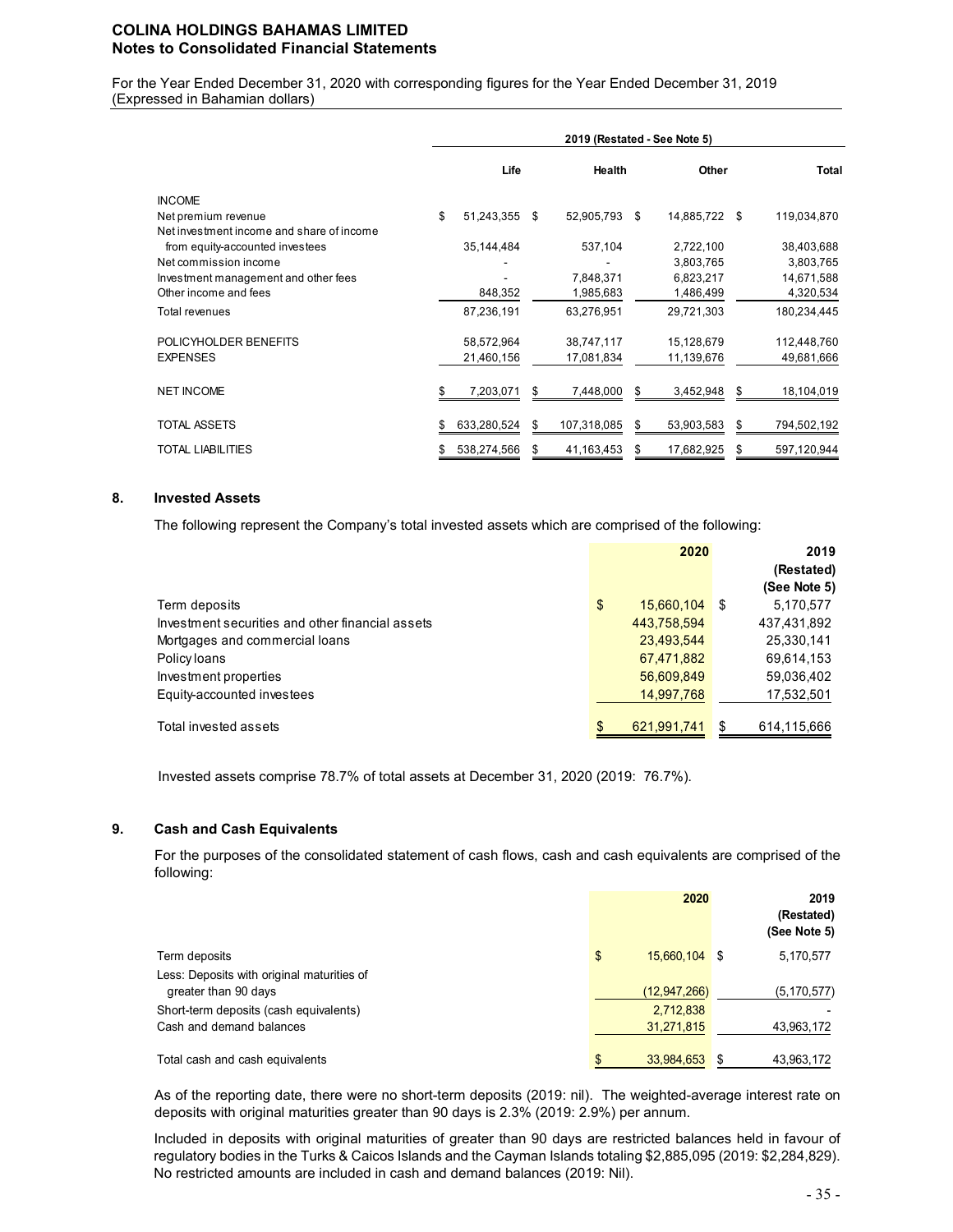For the Year Ended December 31, 2020 with corresponding figures for the Year Ended December 31, 2019 (Expressed in Bahamian dollars)

### **10. Investment Securities and other Financial Assets**

Investment securities and other financial assets comprise equity and debt securities classified into the following categories:

|                                                        | 2020              | 2019<br>(Restated)<br>(See Note 5) |
|--------------------------------------------------------|-------------------|------------------------------------|
| Equity securities                                      |                   |                                    |
| Fair value through profit or loss                      | \$<br>10,882,575  | 11,220,326<br>- \$                 |
| Available-for-sale                                     | 15,923,100        | 16,406,315                         |
| Total equity securities                                | 26,805,675        | 27,626,641                         |
| Non-pledged debt securities                            |                   |                                    |
| Fair value through profit or loss                      | 84,736,070        | 87,716,499                         |
| Available-for-sale                                     | 288,066,809       | 270,720,925                        |
| Loans and receivables                                  | 44,150,040        | 44,150,040                         |
| Total debt securities (non-pledged)                    | 416,952,919       | 402,587,464                        |
| Pledged debt securities (See Note 20)                  |                   |                                    |
| Fair value through profit or loss                      |                   | 7,217,787                          |
| Total debt securities (pledged)                        |                   | 7,217,787                          |
| Total pledged and non-pledged debt securities          | 416,952,919       | 409,805,251                        |
| Total investment securities and other financial assets | 443,758,594<br>\$ | 437,431,892<br>\$                  |

Included in financial assets at fair value through profit or loss are financial instruments in the Bahamas Investment Fund (See Note 35).

Included in investment securities and other financial assets are government debt securities which are mainly comprised of fixed rate and variable rate bonds tied to the Bahamian \$ Prime Rate issued by The Bahamas Government. These securities have interest rates ranging from 4.1% to 8.6% per annum (2019: from 1.4% to 8.6% per annum) and scheduled maturities between 2021 and 2065 (2019: between 2020 and 2065).

Included in debt securities classified as 'available-for-sale' is \$2,185,000 (2019: \$2,185,000) representing a restricted balance which is held in favour of the CILStatutory Trust (the "Trust"). The Trust was established in accordance with the Insurance Act, 2005 and Insurance (General) Regulations 2010 (as amended). The aforementioned legislation requires that a minimum of \$2,000,000 in assets be deposited in favour of the Insurance Commission of The Bahamas by registered insurers in respect of any entities which propose to carry on life and/or health insurance business.

The movements in the categories of investment securities are as follows:

|                                  |                  | Available-        |   | Loans           |     |                |
|----------------------------------|------------------|-------------------|---|-----------------|-----|----------------|
|                                  | <b>FVPL</b>      | for-sale          |   | and receivables |     | Total          |
| At December 31, 2018             | \$<br>90,931,489 | \$<br>293.089.149 | S | 45.000.000      | \$. | 429,020,638    |
| Restatement for deconsolidation  |                  |                   |   |                 |     |                |
| of CGEF (Note 5)                 | (736,997)        | (950,000)         |   |                 |     | (1,686,997)    |
| January 1, 2019 as restated      | 90,194,492       | 292,139,149       |   | 45.000.000      |     | 427.333.641    |
| Additions                        | 35,492,648       | 48,308,346        |   |                 |     | 83,800,994     |
| Disposals and maturities         | (27, 933, 651)   | (52, 249, 072)    |   |                 |     | (80, 182, 723) |
| Net fair value gains/(losses)    | 8,401,123        | (1,071,183)       |   | (849,960)       |     | 6,479,980      |
| At December 31, 2019 as restated | 106,154,612      | 287, 127, 240     |   | 44,150,040      |     | 437,431,892    |
| Additions                        | 24,110,393       | 63,054,620        |   |                 |     | 87,165,013     |
| Disposals and maturities         | (22, 309, 034)   | (36, 373, 347)    |   |                 |     | (58, 682, 381) |
| Net fair value losses            | (12, 337, 326)   | (9,818,604)       |   |                 |     | (22, 155, 930) |
| At December 31, 2020             | \$<br>95.618.645 | 303.989.909       |   | 44.150.040      |     | 443.758.594    |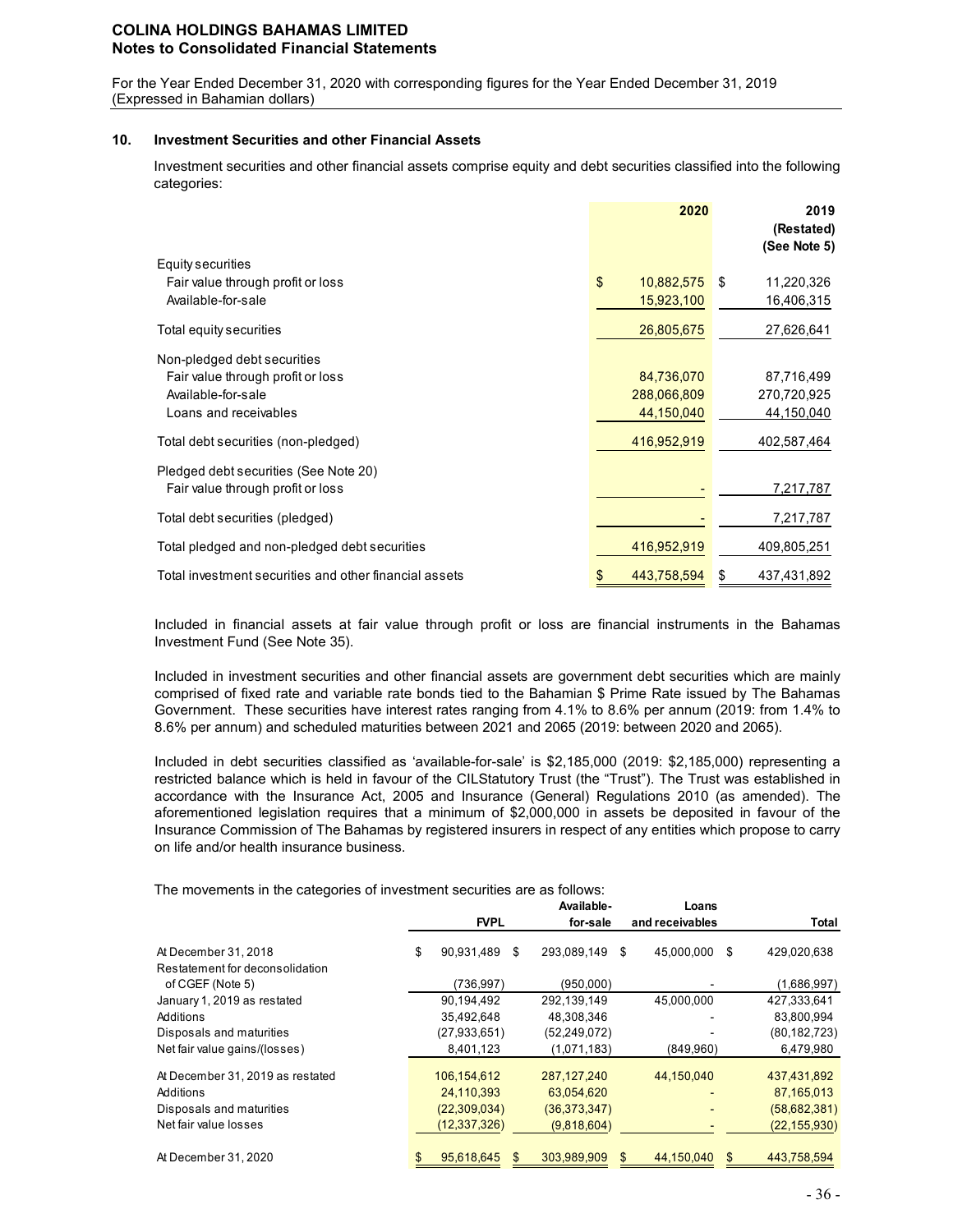For the Year Ended December 31, 2020 with corresponding figures for the Year Ended December 31, 2019 (Expressed in Bahamian dollars)

Realized net fair value gains/(losses) are included in net investment income in the consolidated statement of income.

The following table shows an analysis of financial instruments by level within the fair value hierarchy:

| At December 31, 2020                                                        | Level 1            |     | Level 2       | <b>Total Fair Value</b> |
|-----------------------------------------------------------------------------|--------------------|-----|---------------|-------------------------|
| <b>Financial assets designated at</b><br>fair value through profit or loss: |                    |     |               |                         |
| Equity securities                                                           | \$<br>4,932,918 \$ |     | 2,061,272 \$  | 6,994,190               |
| Shares in investment funds                                                  |                    |     | 3,888,385     | 3,888,385               |
| Government securities                                                       |                    |     | 70, 155, 143  | 70, 155, 143            |
| Preferred shares                                                            |                    |     | 489,283       | 489,283                 |
| Other debt securities                                                       |                    |     | 14,091,644    | 14,091,644              |
| Total                                                                       | 4,932,918<br>\$    | \$  | 90,685,727    | \$<br>95,618,645        |
| Available-for-sale financial assets:                                        |                    |     |               |                         |
| Equity securities                                                           | \$<br>7,790,252    | -S  | 3,287,350 \$  | 11,077,602              |
| Shares in investment funds                                                  |                    |     | 4,845,498     | 4,845,498               |
| Government securities                                                       |                    |     | 252,559,506   | 252,559,506             |
| Preferred shares                                                            |                    |     | 13,908,312    | 13,908,312              |
| Other debt securities                                                       |                    |     | 21,598,991    | 21,598,991              |
| Total                                                                       | 7,790,252<br>\$    | \$. | 296, 199, 657 | \$<br>303,989,909       |
| Loans and receivables:                                                      |                    |     |               |                         |
| Sovereign debt                                                              |                    |     | 34,681,500    | 34,681,500              |
| Total                                                                       | \$                 |     | 34,681,500    | 34,681,500              |

The Group did not have any financial instruments classified as Level 3 as at December 31, 2020.

| At December 31, 2019 (Restated - See Note 5) | Level 1         | Level <sub>2</sub> | <b>Total Fair Value</b> |
|----------------------------------------------|-----------------|--------------------|-------------------------|
| <b>Financial assets designated at</b>        |                 |                    |                         |
| fair value through profit or loss:           |                 |                    |                         |
| <b>Non-Pledged Securities</b>                |                 |                    |                         |
| Equity securities                            | \$<br>5,017,972 | \$<br>2,659,484    | \$<br>7,677,456         |
| Shares in investment funds                   |                 | 3,542,871          | 3,542,871               |
| Government securities                        |                 | 77,847,455         | 77,847,455              |
| Preferred shares                             |                 | 1,492,856          | 1,492,856               |
| Other debt securities                        |                 | 8,376,187          | 8,376,187               |
| Sub-total                                    | 5,017,972       | 93,918,853         | 98,936,825              |
| Pledged Securities (See Note 20)             |                 |                    |                         |
| Government securities                        | \$              | \$<br>4,484,236    | \$<br>4,484,236         |
| Other debt securities                        |                 | 2,733,551          | 2,733,551               |
| Sub-total                                    |                 | 7,217,787          | 7,217,787               |
| Total                                        | \$<br>5,017,972 | \$<br>101,136,640  | \$<br>106,154,612       |
| Available-for-sale financial assets:         |                 |                    |                         |
| Equity securities                            | \$<br>7,415,223 | \$<br>4,344,363    | \$<br>11,759,586        |
| Shares in investment funds                   |                 | 4,646,728          | 4,646,728               |
| Government securities                        |                 | 245,529,817        | 245,529,817             |
| <b>Preferred shares</b>                      |                 | 13,952,275         | 13,952,275              |
| Other debt securities                        |                 | 11,238,834         | 11,238,834              |
| Total                                        | \$<br>7,415,223 | \$<br>279,712,017  | \$<br>287,127,240       |
| Loans and receivables:                       |                 |                    |                         |
| Sovereign debt                               | \$              | \$<br>44,150,040   | \$<br>44,150,040        |
| Total                                        | \$              | \$<br>44,150,040   | \$<br>44,150,040        |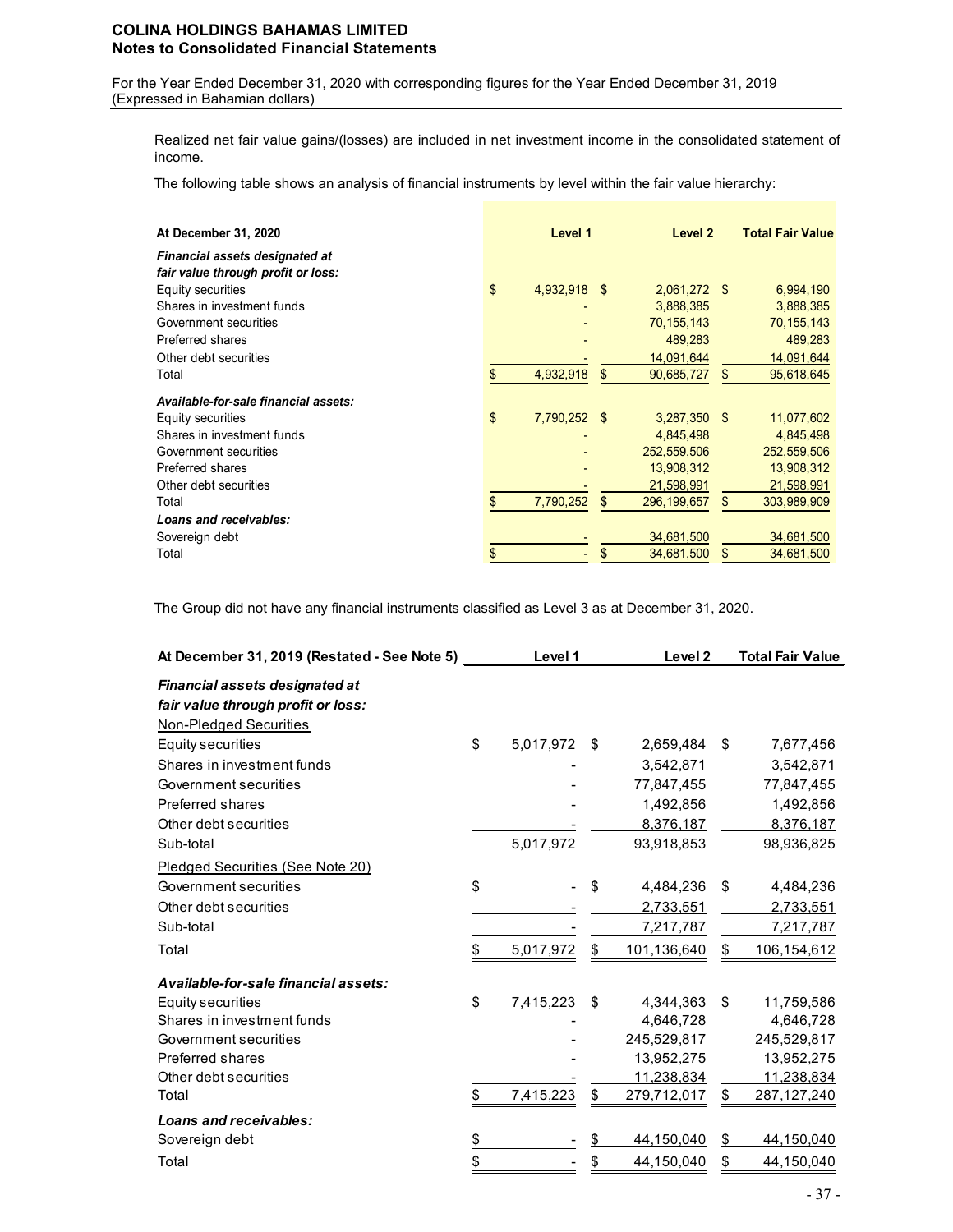For the Year Ended December 31, 2020 with corresponding figures for the Year Ended December 31, 2019 (Expressed in Bahamian dollars)

The Group did not have any financial instruments classified as Level 3 as at December 31, 2019.

The following table presents the fair value and the amount of change in the fair value of the Company's financial assets as at and for the year ended December 31, 2020 and 2019 showing separately the fair value of financial assets with contractual terms that give rise to cash flows that are solely payments of principal and interest on the principal amount outstanding ("SPPI") and the fair value of financial assets that do not give rise to cash flows that are solely payments of principal and interest on the principal amount outstanding ("non-SPPI"):

|                            | 2020                  |                              |      |                   |                   |                                  |  |  |  |  |
|----------------------------|-----------------------|------------------------------|------|-------------------|-------------------|----------------------------------|--|--|--|--|
| <b>Financial Assets</b>    |                       | <b>SPPI Financial Assets</b> |      |                   |                   | <b>Non-SPPI Financial Assets</b> |  |  |  |  |
| (in B\$000s)               | <b>Total Carrying</b> |                              |      | Change in         |                   | <b>Change in</b>                 |  |  |  |  |
|                            | Value                 | <b>Fair Value</b>            |      | <b>Fair Value</b> | <b>Fair Value</b> | <b>Fair Value</b>                |  |  |  |  |
| Term deposits              | 15.660.104 \$<br>\$   |                              | - \$ | $-$ \$            | 15,660,104 \$     |                                  |  |  |  |  |
| Equity securities          | 18.071.792            |                              |      |                   | 18.071.792        |                                  |  |  |  |  |
| Shares in investment funds | 8.733.883             |                              | -    |                   | 8,733,883         |                                  |  |  |  |  |
| Government securities      | 322.714.649           |                              |      |                   | 322.714.649       |                                  |  |  |  |  |
| Preferred shares           | 14,397,595            |                              |      |                   | 14,397,595        |                                  |  |  |  |  |
| Other debt securities      | 35,690,635            |                              |      |                   | 35,690,635        |                                  |  |  |  |  |
| Sovereign debt             | 44,150,040            | 44.150.040                   |      |                   |                   |                                  |  |  |  |  |

|                            |                       |                              |  | <b>ZUIJ (RESIGIEU - JEE NUIE J)</b> |  |                                  |  |                          |
|----------------------------|-----------------------|------------------------------|--|-------------------------------------|--|----------------------------------|--|--------------------------|
| <b>Financial Assets</b>    |                       | <b>SPPI Financial Assets</b> |  |                                     |  | <b>Non-SPPI Financial Assets</b> |  |                          |
| (in B\$000s)               | <b>Total Carrying</b> |                              |  | Change in                           |  |                                  |  | Change in                |
|                            | Value                 | <b>Fair Value</b>            |  | <b>Fair Value</b>                   |  | <b>Fair Value</b>                |  | <b>Fair Value</b>        |
| Term deposits              | \$<br>5,170,577 \$    | - \$                         |  | - \$                                |  | 5.170.577 \$                     |  |                          |
| Equity securities          | 19.437.042            | $\overline{\phantom{a}}$     |  | ۰                                   |  | 19.437.042                       |  |                          |
| Shares in investment funds | 8.189.599             | $\overline{\phantom{a}}$     |  | $\overline{\phantom{a}}$            |  | 8.189.599                        |  | $\overline{\phantom{0}}$ |
| Government securities      | 327,861,508           | $\overline{\phantom{a}}$     |  | $\overline{\phantom{a}}$            |  | 327,861,508                      |  |                          |
| Preferred shares           | 15.445.131            | $\overline{\phantom{a}}$     |  | $\overline{\phantom{a}}$            |  | 15.445.131                       |  |                          |
| Other debt securities      | 22,348,572            | $\overline{\phantom{a}}$     |  | $\overline{\phantom{a}}$            |  | 22,348,572                       |  |                          |
| Sovereign debt             | 44.150.040            | 44.150.040                   |  | $\overline{\phantom{a}}$            |  |                                  |  |                          |
|                            |                       |                              |  |                                     |  |                                  |  |                          |

**2019 (Restated - See Note 5)**

#### **11. Receivables and Other Assets**

Receivables and other assets are comprised of the following:

|                                                | 2020               |   | 2019<br>(Restated)<br>(See Note 5) |
|------------------------------------------------|--------------------|---|------------------------------------|
| Financial assets                               |                    |   |                                    |
| Premiums receivable                            | \$<br>4,479,283 \$ |   | 3,922,815                          |
| Less: Provision on premiums receivable         | (1,645,708)        |   | (1,811,421)                        |
| Net balances receivable on ASO plans           | 47,577,328         |   | 54,212,503                         |
| Agents' balances                               | 932,242            |   | 1,034,629                          |
| Less: Provision on agents' balances            | (910, 241)         |   | (1,020,301)                        |
| Accrued interest income                        | 5,535,363          |   | 4,802,016                          |
| Loan to SBL Ltd. (See Note 36)                 |                    |   | 1,611,642                          |
| Receivables from related parties (See Note 36) | 135,502            |   | 83,048                             |
| Participation in IRM reinsurance facilities    | 1,157,902          |   | 3,356,062                          |
| Non-financial assets                           |                    |   |                                    |
| Properties assumed under mortgage defaults     | 1,753,400          |   | 1,785,400                          |
| Land held for development                      | 4,468,501          |   | 4,468,501                          |
| Prepayments and other assets                   | 12,927,025         |   | 13,579,557                         |
| Total receivables and other assets             | \$<br>76,410,597   | S | 86,024,451                         |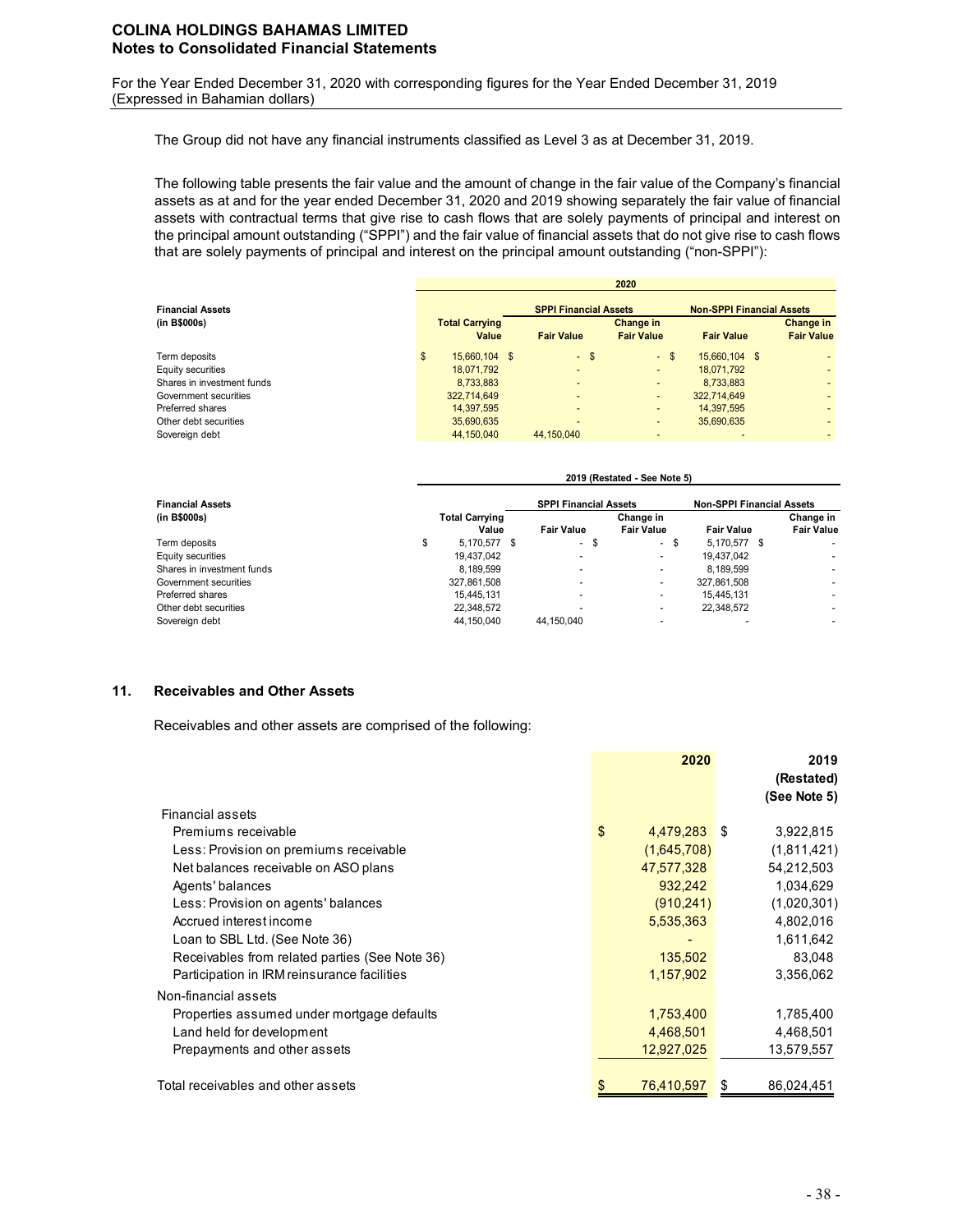For the Year Ended December 31, 2020 with corresponding figures for the Year Ended December 31, 2019 (Expressed in Bahamian dollars)

### *Administrative Services Only (ASO) receivables*

Included in receivables and other assets are net amounts due from / (due to) groups to whom the Group provides administrative services only ("ASO").

### *Participation in IRM reinsurance facilities*

The Group participates in reinsurance facilities managed by International Reinsurance Managers, LLC ("IRM"), an underwriting management company domiciled in the United States of America which provides group health reinsurance services to small and medium sized insurance companies in the Caribbean and Latin America. The Group's participation in these facilities varies from 10% to 50% for differing underwriting years and its interest is included above. The underlying assets of the reinsurance facilities are principally comprised of US Treasury money market instruments.

#### **12. Policy Loans**

Policy loans are comprised of:

|                                  | 2020                | 2019               |
|----------------------------------|---------------------|--------------------|
| Policy loans                     | 63,704,638 \$<br>\$ | 65,762,722         |
| Accrued interest on policy loans | 3,805,332           | 3,903,562          |
| Subtotal                         | 67,509,970          | 69,666,284         |
| Less: Provisions                 | (38,088)            | (52, 131)          |
| Policy loans, net                | 67,471,882<br>\$    | 69,614,153<br>- \$ |

Policy loans are secured by the cash surrender values of the policies on which the loans are made with the exception of \$38,088 (2019: \$52,131) in policy overloans. Policy overloans represent policy loans in excess of the cash surrender values of the policies on which the loans are made. These overloans are not secured by cash surrender values, however, the related policies remain in force. The policy overloans have been fully provided for at December 31, 2020. Interest is accrued on a monthly basis and the loans are settled on termination of the policy, if not repaid while the policy remains in force. The approximate annual effective interest rate on policy loans is 11.8% (2019: 11.6%).

### **13. Mortgages and Commercial Loans**

Mortgages and commercial loans are comprised of the following:

|                                     | 2020             | 2019             |
|-------------------------------------|------------------|------------------|
| Mortgages and commercial loans      | 31,451,977<br>\$ | 32,528,433<br>S  |
| Accrued interest                    | 12,779,484       | 11,225,265       |
| Subtotal                            | 44,231,461       | 43,753,698       |
| Less: Provisions                    | (20, 737, 917)   | (18, 423, 557)   |
| Mortgages and commercial loans, net | 23,493,544       | 25,330,141<br>\$ |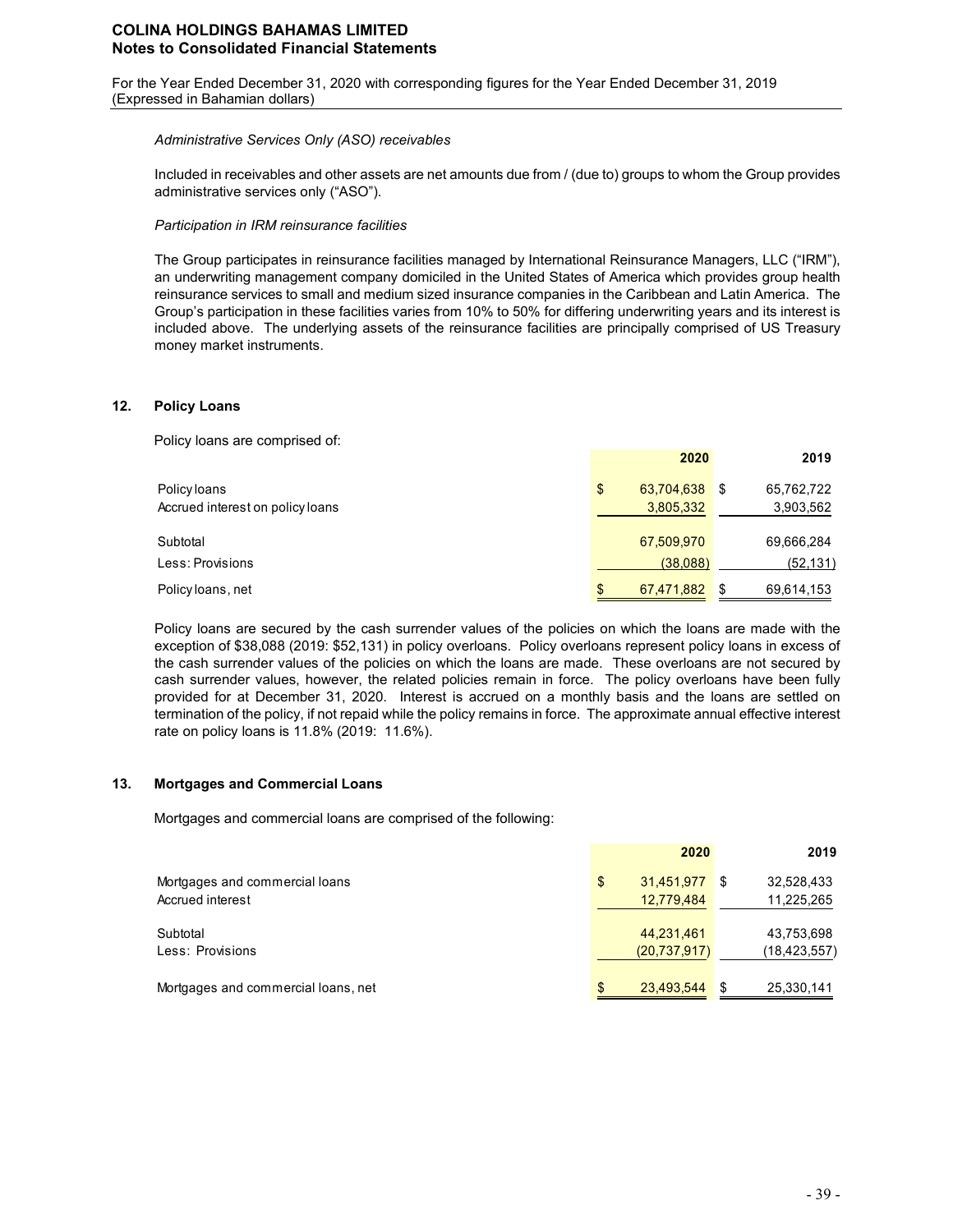For the Year Ended December 31, 2020 with corresponding figures for the Year Ended December 31, 2019 (Expressed in Bahamian dollars)

Mortgages and commercial loans are classified into the following categories:

|                       | 2020             |     | 2019       |
|-----------------------|------------------|-----|------------|
| Residential mortgages | \$<br>16,766,285 | l S | 18,072,645 |
| Commercial mortgages  | 11,982,584       |     | 11,756,601 |
| Commercial paper      | 2,703,108        |     | 2,699,187  |
| Subtotal              | 31,451,977       |     | 32,528,433 |
| Accrued interest      | 12,779,484       |     | 11,225,265 |
| Total                 | \$<br>44,231,461 | \$  | 43,753,698 |

The totals above represent the Group's gross exposure on mortgages and commercial loans. It is the Group's policy not to lend more than 75% of collateralized values.

Included in residential mortgages at December 31, 2019 are loans to employees and salespersons amounting to \$2,169,790 (2019: \$\$2,291,855).

Provisions on mortgages and commercial loans are as follows:

| Residential mortgages<br>Commercial mortgages<br>Accrued interest | \$. | 3.708.856<br>5.689.591<br>11,339,470 | 3,780,582<br>5,289,286<br>9,353,689 |
|-------------------------------------------------------------------|-----|--------------------------------------|-------------------------------------|
| Total provisions on mortgages and commercial loans                |     | 20,737,917                           | 18,423,557                          |

The movement in loan loss provisions is as follows:

|                                   | 2020          | 2019       |
|-----------------------------------|---------------|------------|
| Balance, beginning of year        | 18,423,557    | 16,959,752 |
| Increase in provisions            | 2,667,132     | 2,332,490  |
| Provisions written back to income | (352, 772)    | (868, 685) |
| Balance, end of year              | 20,737,917 \$ | 18,423,557 |

As of the reporting date, the approximate weighted average interest rates on mortgages and commercial loans are as follows:

|                       | 2020  | 2019  |
|-----------------------|-------|-------|
| Residential mortgages | 7.55% | 7.54% |
| Commercial mortgages  | 9.21% | 9.19% |
| Commercial paper      | 7.90% | 7.90% |

**2020 2019**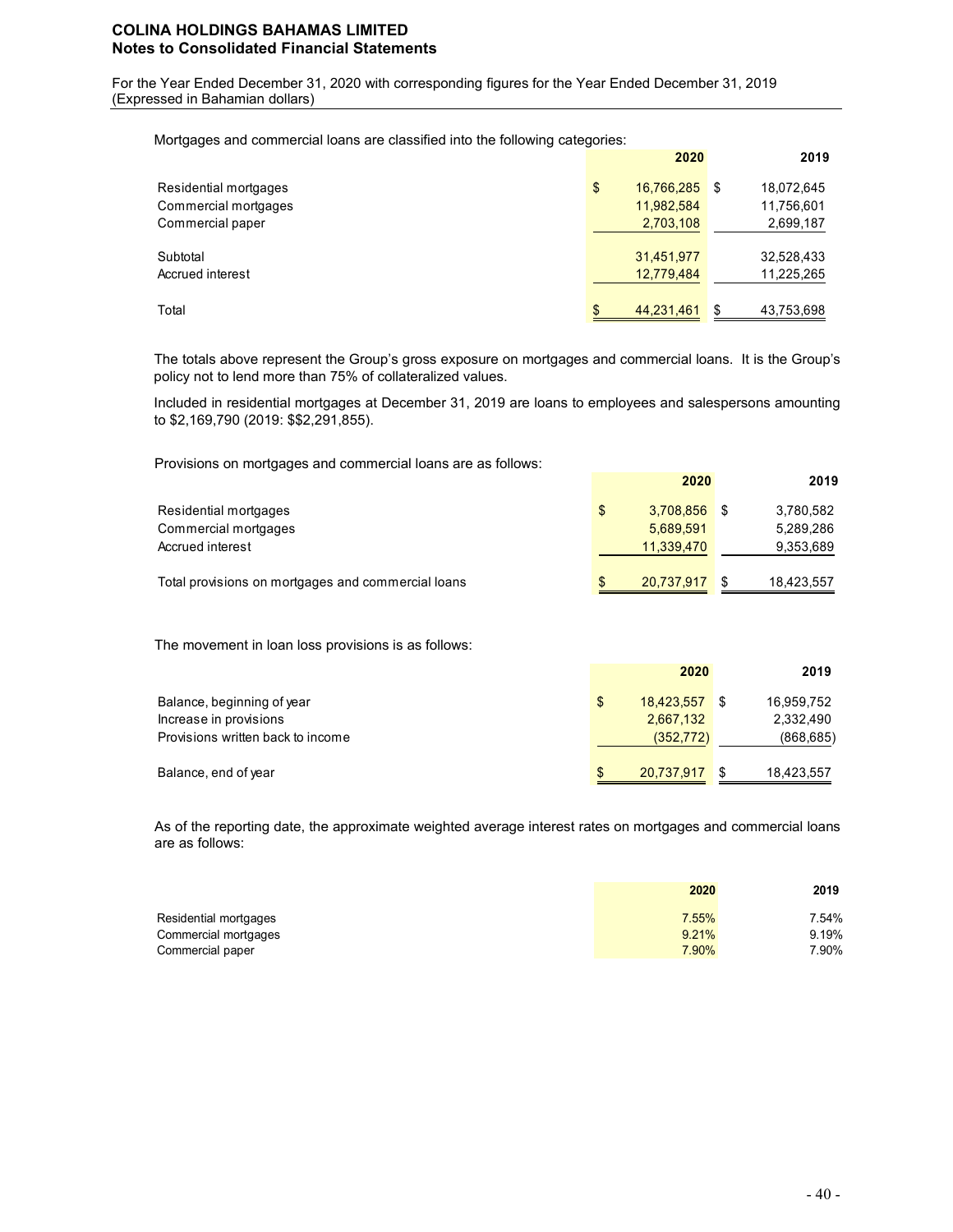For the Year Ended December 31, 2020 with corresponding figures for the Year Ended December 31, 2019 (Expressed in Bahamian dollars)

### **14. Investment Properties**

The Group's investment properties consist of land holdings, residential rental properties, and commercial office rental properties and are carried at fair value. All investment properties have been classified as Level 3 in the fair value measurement hierarchy and there were no transfers from or to Level 3 during the period. Movements in investment properties classified by category are as follows:

|                                                |                 |   |                    |     | Commercial  |     |             |
|------------------------------------------------|-----------------|---|--------------------|-----|-------------|-----|-------------|
|                                                | Land            |   | <b>Residential</b> |     | Office      |     | Total       |
| At December 31, 2018                           | \$<br>3,140,000 | S | 630,000            | S   | 55,691,743  | S   | 59,461,743  |
| Additions                                      |                 |   |                    |     | 729.661     |     | 729.661     |
| Disposals                                      |                 |   |                    |     | (170,002)   |     | (170,002)   |
| Net loss from fair value adjustments           |                 |   |                    |     | (985,000)   |     | (985,000)   |
| At December 31, 2019                           | \$<br>3.140.000 | S | 630,000            | S   | 55.266.402  | \$. | 59,036,402  |
| Additions                                      |                 |   |                    |     | 158.749     |     | 158.749     |
| Gain from fair value adjustments through       |                 |   |                    |     |             |     |             |
| revaluation reserve (See Note 25)              |                 |   |                    |     | 1.057.086   |     | 1,057,086   |
| Loss from fair value adjustments (See Note 29) |                 |   |                    |     | (3,642,388) |     | (3,642,388) |
| At December 31, 2020                           | 3.140.000       |   | 630,000            | \$. | 52.839.849  | S.  | 56.609.849  |

A revaluation gain of \$1,057,086 (2019: nil) was recognized through the revaluation reserve for an investment property which was originally owner-occupied and transferred from property and equipment to investment property. Net gains/(losses) on all other investment properties from fair value adjustments are included in net investment income on the consolidated statement of profit or loss (See Note 29).

In accordance with the Group's policy for the valuation of investment property holdings in intervening periods, the fair values of all properties at December 31, 2020 were based on valuations performed by management using the Discounted Cash Flow Method (DCF) and the Sales Comparison Method (SC). (2019: DCF and SC).

Significant unobservable inputs used in the valuations in 2020 were as follows:

| <b>Property</b><br><b>Classification</b> | <b>Valuation</b><br>technique | Significant unobservable inputs                                                                                                                | Range (weighted<br>average)                                                        |
|------------------------------------------|-------------------------------|------------------------------------------------------------------------------------------------------------------------------------------------|------------------------------------------------------------------------------------|
| Land and land<br>lots                    | SC.                           | Sales price / acre                                                                                                                             | $$10,000 - $375,000$<br>(\$59,663)                                                 |
| Residential                              | <b>SC</b>                     | Sales price / sq.ft.                                                                                                                           | \$330 (\$330)                                                                      |
| Commercial<br>office                     | <b>DCF</b>                    | Estimated rental rate / sq.ft. / p.a.<br>Discount rate<br>Rent growth p.a.<br>Expense inflation p.a.<br>Capitalization rate for terminal value | $$10 - $78$<br>9.8%-11.0%<br>$1.0\% - 3.0\%$<br>$2.0\% - 3.0\%$<br>$8.5\% - 9.8\%$ |
|                                          | SC                            | Vacancy rate<br>Sales price / sq. ft.                                                                                                          | $5.5\% - 21.8\%$<br>\$6(\$6)                                                       |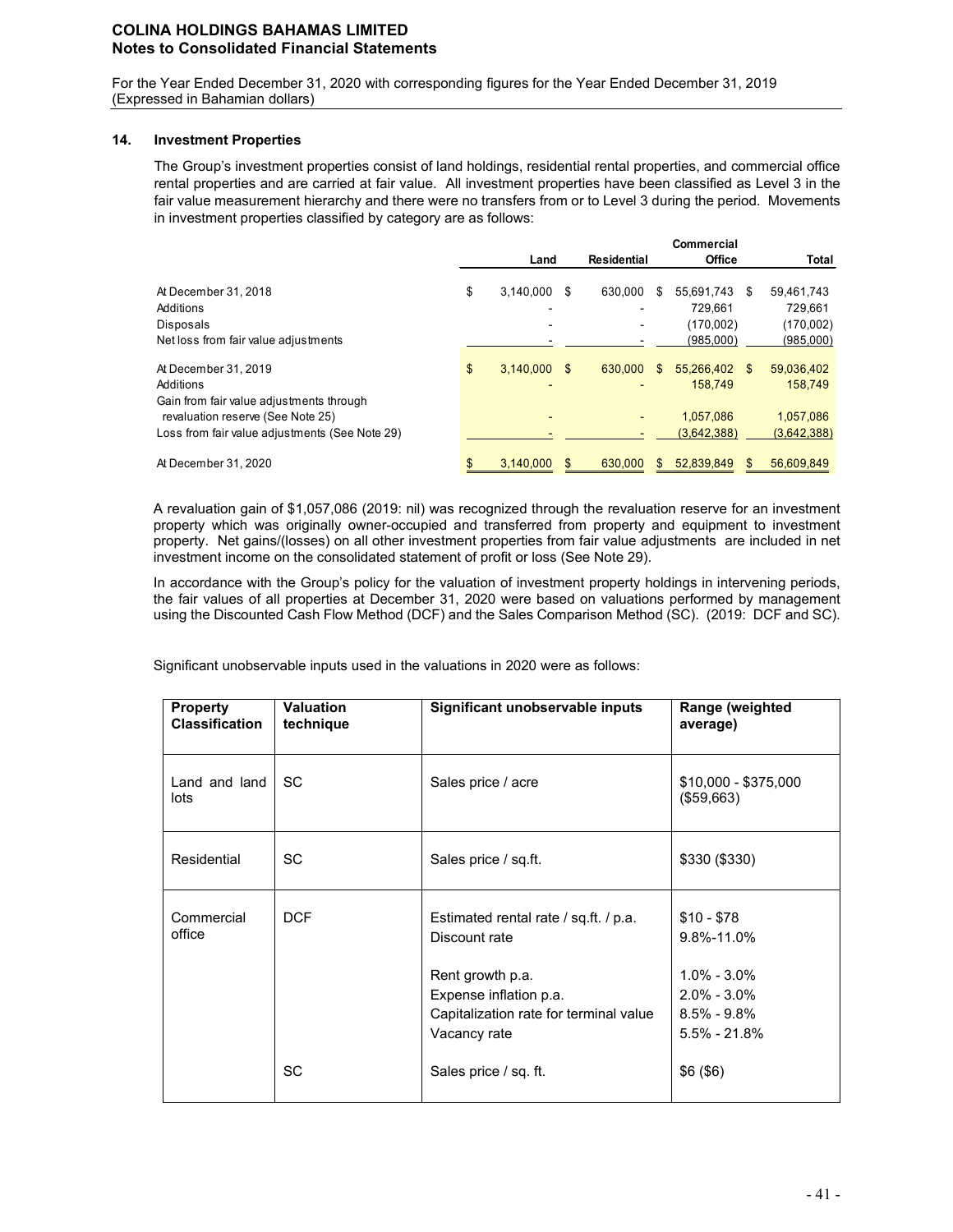For the Year Ended December 31, 2020 with corresponding figures for the Year Ended December 31, 2019 (Expressed in Bahamian dollars)

| Property<br><b>Classification</b> | <b>Valuation</b><br>technique | Significant unobservable inputs                                                                                                                                                         | Range (weighted<br>average)                                                                               |
|-----------------------------------|-------------------------------|-----------------------------------------------------------------------------------------------------------------------------------------------------------------------------------------|-----------------------------------------------------------------------------------------------------------|
| Land and land<br>lots             | <b>SC</b>                     | Sales price / acre                                                                                                                                                                      | $$10,000 - $375,000$<br>(\$11,700)                                                                        |
| Residential                       | <b>SC</b>                     | Sales price / sq.ft.                                                                                                                                                                    | \$330 (\$330)                                                                                             |
| Commercial<br>office              | <b>DCF</b><br>SC              | Estimated rental rate / sq.ft. / p.a.<br>Discount rate<br>Rent growth p.a.<br>Expense inflation p.a.<br>Capitalization rate for terminal value<br>Vacancy rate<br>Sales price / sq. ft. | $$10 - $78$<br>$9.3\% - 10.5\%$<br>$1.0\% - 3.0\%$<br>3.0%<br>$8.0\% - 9.3\%$<br>5% - 32.0%<br>\$12(\$12) |
|                                   | IA                            | Capitalization rate<br>Estimated rental rate / sq.ft./ p.a.                                                                                                                             | $9.0\%$<br>\$19 - \$29                                                                                    |

Significant unobservable inputs used in the valuations in 2019 were as follows:

Under the IA method, the projected net annual income net of estimated building expenses is determined and is divided by the capitalization rate. The capitalization rate is the expected rate of return used on similar investments.

The RC method bases the cost of replacing the subject property with a structure providing similar utility. The cost estimate may not be necessarily based on similar materials if considered appropriate by the appraiser based on current construction standards.

Under the DCF method, fair value is estimated using assumptions regarding the benefits and liabilities of ownership over the asset's life including an exit or terminal value. This method involves the projection of a series of cash flows on a real property interest. A market-derived discount rate is applied to establish the present value of the income streams associated with the property. The exit yield is normally separately determined and differs from the discount rate.

The duration of the cash flows and the specific timing of the inflows and outflows are determined by events such as lease renewals, and related re-letting, redevelopment, or refurbishment. The appropriate duration is typically driven by market behavior that is a characteristic of the class of property. Periodic cash flows are typically estimated as gross rental income less vacancy, non-recoverable expenses, maintenance and other operating and management expenses. The series of periodic net operating income, along with an estimate of the terminal value anticipated at the end of the projection period, is then discounted.

Under the SC method, fair value is determined by a comparison of recent property sales similar to the subject property. The prices for these properties provide the basis for estimating the value of the subject by comparison. Appropriate adjustments are made for the differences in the properties as they compare to the subject property. The adjusted process yields various indicators of value which are analyzed and correlated to provide a value estimate for the subject property.

Significant increases (decreases) in estimated rental values and rent growth per annum in isolation would result in a significantly higher (lower) fair value of the property. Significant increase (decrease) in long-term vacancy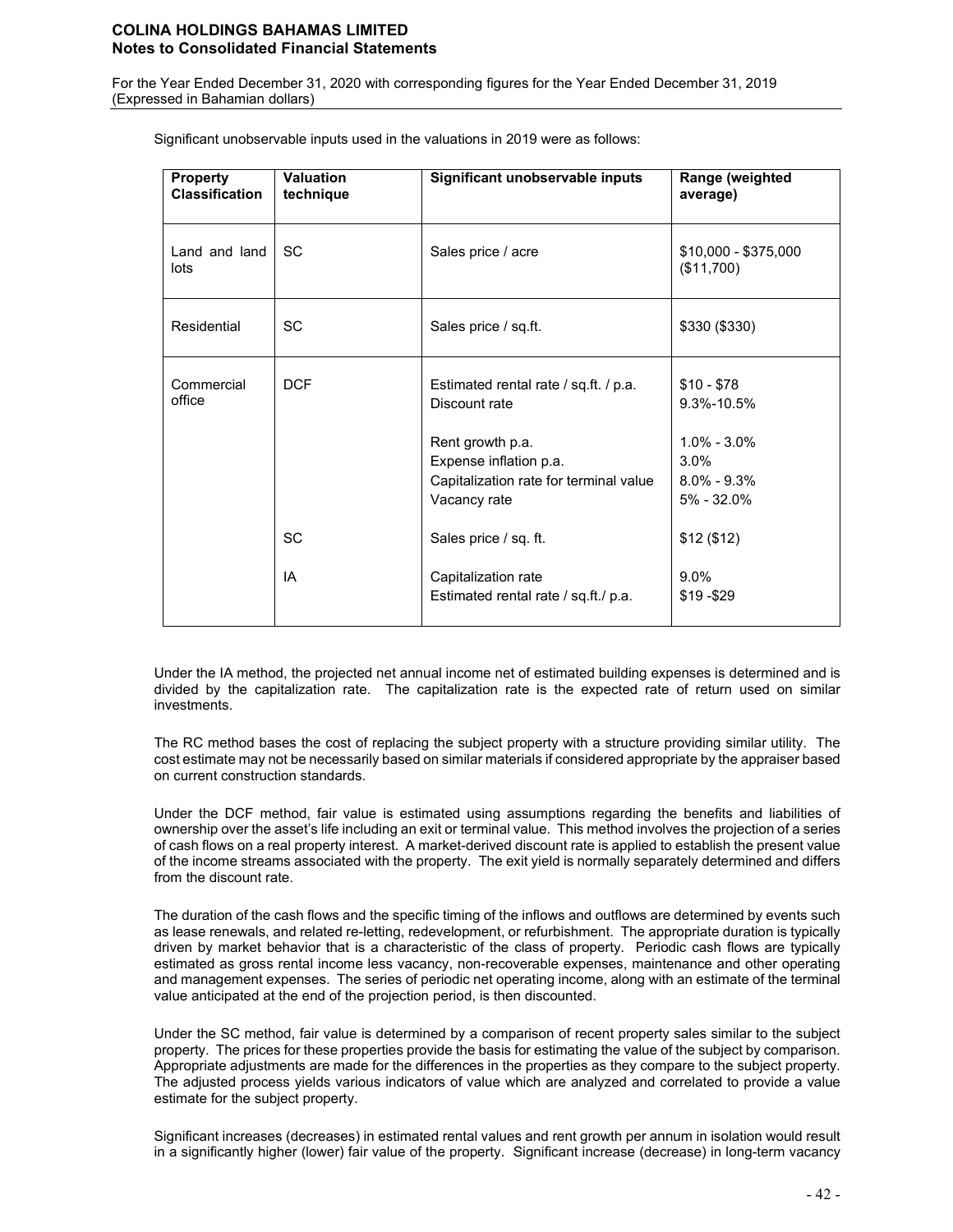For the Year Ended December 31, 2020 with corresponding figures for the Year Ended December 31, 2019 (Expressed in Bahamian dollars)

rates and discount rates in isolation would result in a significantly lower (higher) fair value. Increases/(decreases) in the capitalization rate would result in a significantly lower (higher) fair value.

Generally, a change in the assumption made for the estimated rental value is accompanied by a directionally similar change in the rent growth per annum and discount rate and an opposite change in the long term vacancy rate.

The Company has no restrictions on the realisability of its investment properties and no contractual obligations to either purchase, construct or develop investment property for repair, maintenance and enhancement.

Investment properties, with carrying values totaling approximately \$12.1 million (2019: \$13.0 million), have been mortgaged in support of loans advanced to subsidiary companies by the Group. The referenced loans have been eliminated on consolidation. Rental income from investment properties totaled \$4,867,991 (2019: \$4,876,411), (See Note 29). Direct expenses related to generating rental income from investment properties, amounting to \$1,763,993 (2019: \$1,666,110), are included in general and administrative expenses.

### **15. Equity-accounted investees**

Equity-accounted investees are comprised of:

|                          |     | 2020           |     | 2019       |
|--------------------------|-----|----------------|-----|------------|
| Walk-In Holdings Limited | \$. | $3,902,448$ \$ |     | 4,126,881  |
| SBL Ltd.                 |     | 11.095.320     |     | 13,405,620 |
| Total                    |     | 14,997,768     | -\$ | 17,532,501 |

Gains and losses from the Group's equity-accounted investees are comprised of the following:

|                                                              | 2020                 | 2019<br>(Restated)<br>(See Note 5) |
|--------------------------------------------------------------|----------------------|------------------------------------|
| Share of profit / (loss) of equity-accounted investees       |                      |                                    |
| Walk-In Holdings Limited                                     | $(221,601)$ \$<br>\$ | 321.664                            |
| SBL Ltd.                                                     | (1,881,815)          | 126,028                            |
| Total share of profit / (loss) of equity-accounted investees | $(2,103,416)$ \$     | 447,692                            |

Gains and losses recognized in revaluation reserve from the Group's equity-accounted investees are comprised of the following:

|                                                                        | 2020                  | 2019<br>(Restated)      |
|------------------------------------------------------------------------|-----------------------|-------------------------|
| Share of OCI of equity-accounted investees<br>Walk-In Holdings Limited | $(2,831)$ \$<br>\$    | (See Note 5)<br>(2,831) |
| SBL Ltd.                                                               | (428, 486)            | 468,557                 |
| Total share of OCI of equity-accounted investees                       | \$<br>$(431, 317)$ \$ | 465,726                 |

#### *Walk-In Holdings Limited*

In November 2007, the Group, through its wholly-owned subsidiary, PRO Health Holdings Ltd., acquired interest in Walk-In Holdings Limited ("WIHL"), a privately-held company incorporated in The Bahamas at a cost of \$3,402,631.The Group now owns 31% (2019: 31%) of WIHL WIHL owns and operates medical clinics in The Bahamas.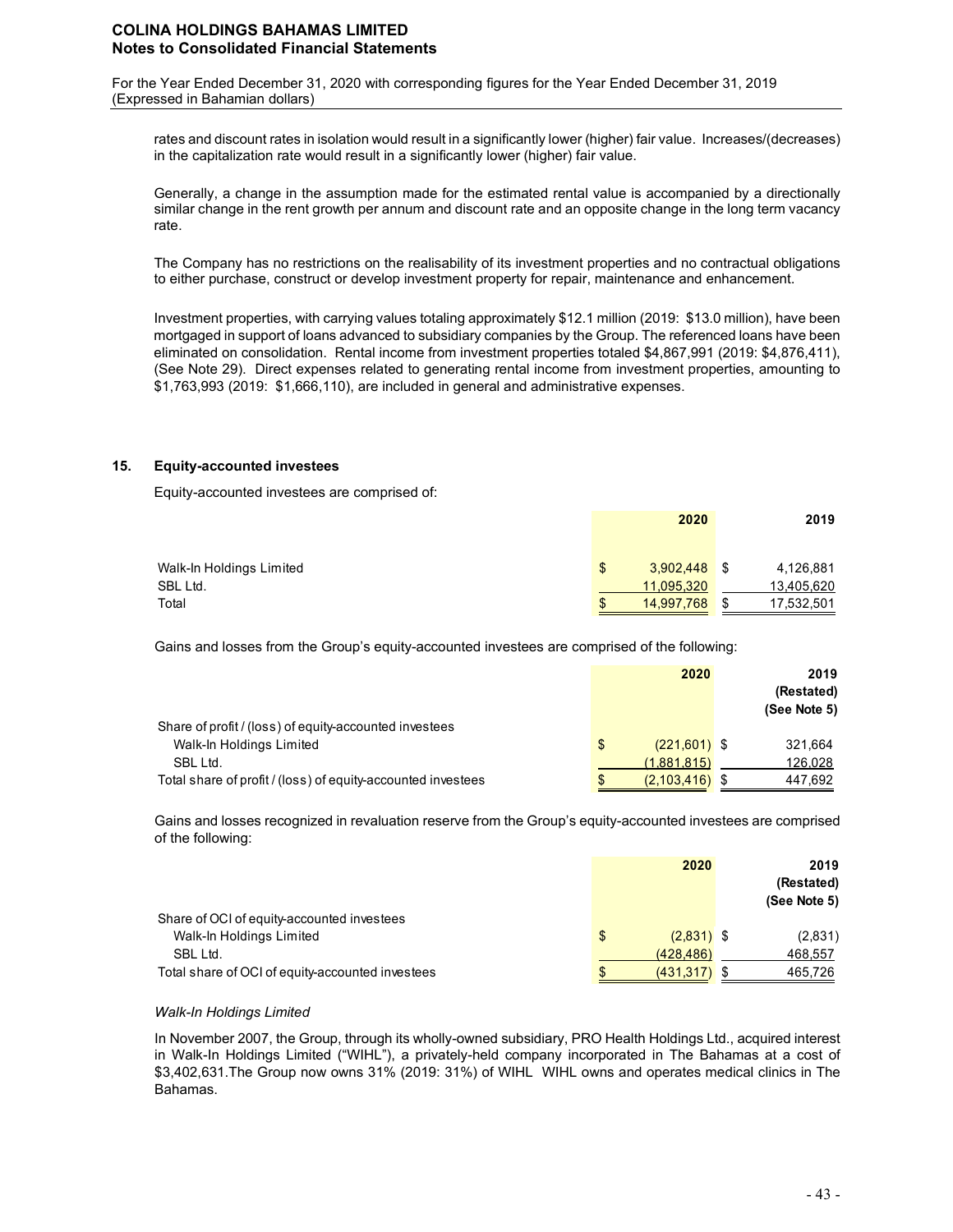For the Year Ended December 31, 2020 with corresponding figures for the Year Ended December 31, 2019 (Expressed in Bahamian dollars)

The investment in WIHL is comprised of the following:

|                                      | 2020                 |          | 2019       |
|--------------------------------------|----------------------|----------|------------|
| Total assets                         | \$<br>11,723,893 \$  |          | 11,319,651 |
| <b>Total liabilities</b>             | (372, 424)           |          | (370, 681) |
| Net assets of WIHL                   | \$<br>11.351.469     | <b>S</b> | 10,948,970 |
| Company's share of WIHL's net assets | \$<br>$3,169,747$ \$ |          | 3,394,180  |
| Goodwill                             | 732,701              |          | 732,701    |
| Total investment in WIHL             | 3,902,448            | \$       | 4,126,881  |

Management estimates that the carrying value of the investment in WIHL approximates its fair value at the reporting date.

The Group's share of WIHL's comprehensive net income is as follows:

|                                                                                                                                | <b>12 Months Ended</b><br>Dec. 31, 2020     | <b>12 Months Ended</b><br>Dec. 31, 2019<br>(Restated)<br>(See Note 5) |
|--------------------------------------------------------------------------------------------------------------------------------|---------------------------------------------|-----------------------------------------------------------------------|
| Total revenue                                                                                                                  | \$<br>5,999,133                             | 8,468,449<br>\$                                                       |
| Net Income before OCI for the period<br>Other comprehensive income for the period<br>Total comprehensive income for the period | \$<br>$(723, 975)$ \$<br>9,133<br>(714,842) | 1,037,625<br>9,133<br>1,046,758<br>\$                                 |
| Share of WIHL's net profit/(loss)<br>Share of WIHL's OCI through revaluation reserve                                           | \$<br>$(221, 601)$ \$<br>(2,831)            | 318,834<br>(2,831)                                                    |

### *SBL Ltd.*

In July 2009, the Company and Colina, purchased 7% and 12% of SBL Ltd. ("SBL") at a cost of \$3 million and \$5 million respectively. In considering the classification of its 19% equity holding in SBL, the Group has classified its investment in SBL as an equity-accounted investee as two of the ten Board members of SBL are also Directors of the Company. In May 2009, SBL acquired the issued and outstanding shares of Ansbacher (Bahamas) Limited ("ABL") and in July 2009, merged ABL subsequently with Sentinel Bank & Trust Limited ("SBT") with the surviving entity retaining the name Ansbacher (Bahamas) Limited. ABL's principal activities comprise private and specialist banking, wealth protection and management, and fiduciary services.

During 2013, the Company and Colina made additional capital contributions of \$124,473 and \$213,382 respectively in SBL Ltd. The funds were used by SBL's subsidiary, ABL to partially fund the acquisition of Finter Bank and Trust (Bahamas) Limited. CHBL and Colina's percentage ownership in SBL Ltd. after the capital contribution remained at 7% and 12% respectively.

The Company made additional investments in SBL and ABL during 2015. However, these additional investments did not impact the Company's consolidated percentage ownership in SBL nor its classification as an equity-accounted investee. In June 2015, the Company facilitated a \$15 million loan to SBL using proceeds received from bank borrowings. This loan was fully repaid in August 2020 (See Notes 11 and 36). In December 2015, the Company purchased 1 Series B Preference Share of ABL with a par value of \$0.01 and Share Premium of \$4,999,999.99 for a total investment of \$5 million. The Preference Share was issued at the rate of 7% per annum and is cumulative and non-voting and is included in Investment Securities in the available-forsale classification.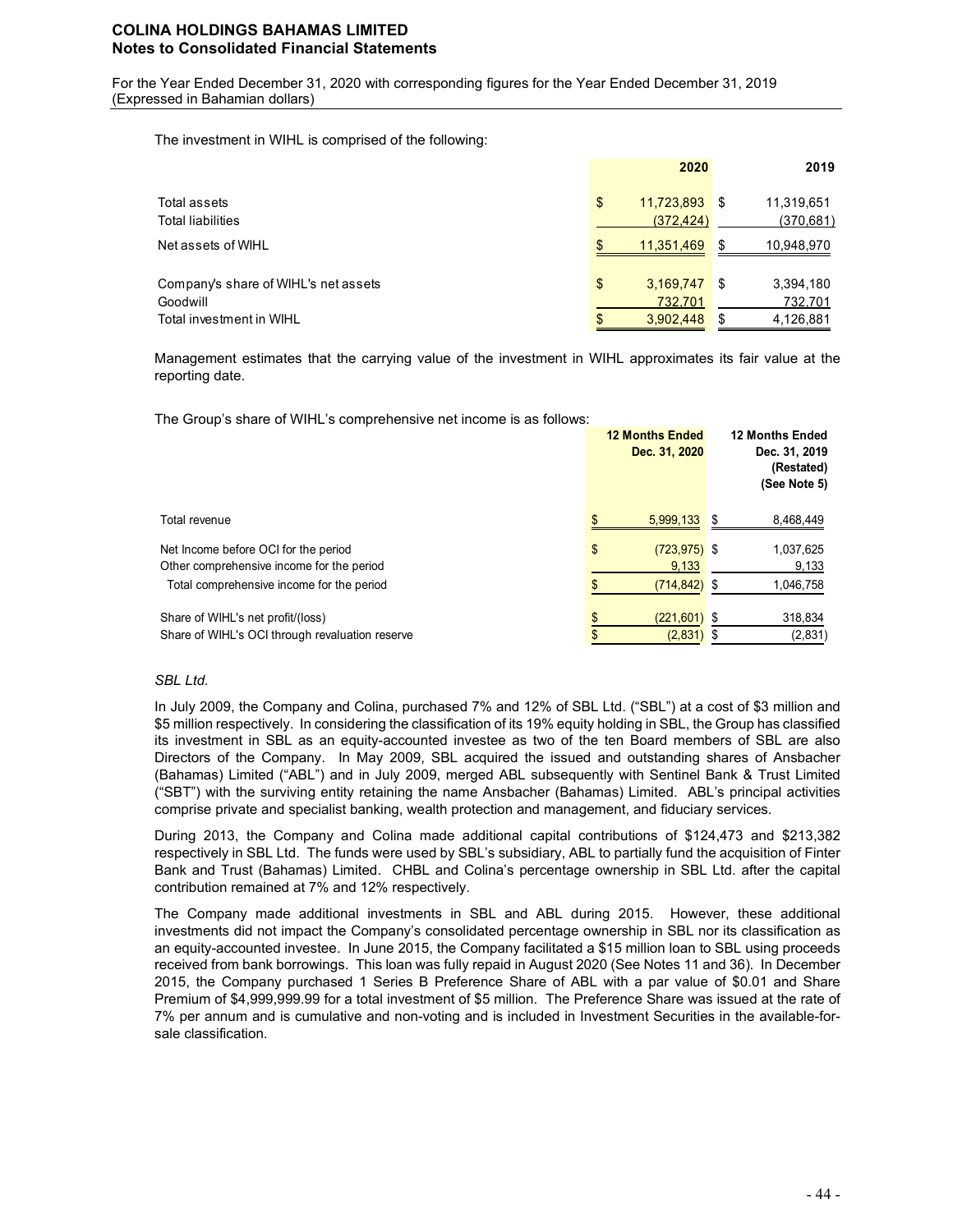For the Year Ended December 31, 2020 with corresponding figures for the Year Ended December 31, 2019 (Expressed in Bahamian dollars)

The investment in SBL is comprised of the following:

|                                     | 2020                |      | 2019          |
|-------------------------------------|---------------------|------|---------------|
| Total assets                        | \$<br>558,636,632   | - \$ | 462,994,238   |
| Total liabilities                   | (495, 240, 202)     |      | (388,040,228) |
| Net assets of SBL                   | 63.396.430          | S    | 74,954,010    |
| Company's share of SBL's net assets | \$<br>10,434,766 \$ |      | 12,290,281    |
| Intangible assets                   | 660.554             |      | 1,115,339     |
| Total investment in SBL             | 11.095.320          | \$.  | 13,405,620    |

Management estimates that the carrying value of the investment in SBL approximates its fair value at the reporting date.

The Group's share of SBL's comprehensive net income is as follows:

|                                                                                                                                | <b>12 Months Ended</b><br>Dec. 31, 2020                 | <b>12 Months Ended</b><br>Dec. 31, 2019<br>(Restated)<br>(See Note 5) |
|--------------------------------------------------------------------------------------------------------------------------------|---------------------------------------------------------|-----------------------------------------------------------------------|
| Total revenue                                                                                                                  | \$.<br>25,524,688                                       | 26,857,666<br>S                                                       |
| Net Income before OCI for the period<br>Other comprehensive income for the period<br>Total comprehensive income for the period | \$<br>$(9,904,290)$ \$<br>(2,255,189)<br>(12, 159, 479) | 5,342,095<br>2,466,090<br>7,808,185<br>S                              |
| Share of SBL's net profit/(loss)<br>Share of SBL's OCI through revaluation reserve                                             | (1,881,815)<br>(428, 486)                               | 126,028<br>\$.<br>468,557                                             |

The following table shows an analysis of goodwill and other intangible assets included in equity-accounted investees for the years ending December 31, 2020 and 2019:

|                                                 | <b>Other Intangibles</b> |  |                         |  |                         |  |
|-------------------------------------------------|--------------------------|--|-------------------------|--|-------------------------|--|
|                                                 | Goodwill                 |  | <b>Assets</b>           |  | Total                   |  |
| Balance as of December 31, 2018<br>Amortization | \$<br>732.701            |  | 1.570.124<br>(454, 785) |  | 2,302,825<br>(454, 785) |  |
| Balance as of December 31, 2019<br>Amortization | 732.701                  |  | 1,115,339<br>(454, 785) |  | 1,848,040<br>(454, 785) |  |
| Balance as of December 31, 2020                 | 732.701                  |  | 660.554                 |  | 1,393,255               |  |

The gross carrying value and accumulated amortization by major category of other intangible assets is shown below.

|                               | 2020                  |              |                    |                                |  |              |
|-------------------------------|-----------------------|--------------|--------------------|--------------------------------|--|--------------|
|                               |                       |              |                    | <b>Other Intangible Assets</b> |  |              |
|                               | <b>Gross Carrying</b> |              | <b>Accumulated</b> |                                |  |              |
|                               |                       | Value        |                    | <b>Amortization</b>            |  | <b>Total</b> |
|                               |                       |              |                    |                                |  |              |
| Customer relationships        | \$                    | 2,648,770 \$ |                    | $(1,988,216)$ \$               |  | 660,554      |
| Software                      |                       | 585.696      |                    | (585, 696)                     |  | -            |
| Total Other Intangible Assets |                       | 3,234,466    |                    | $(2,573,912)$ \$               |  | 660,554      |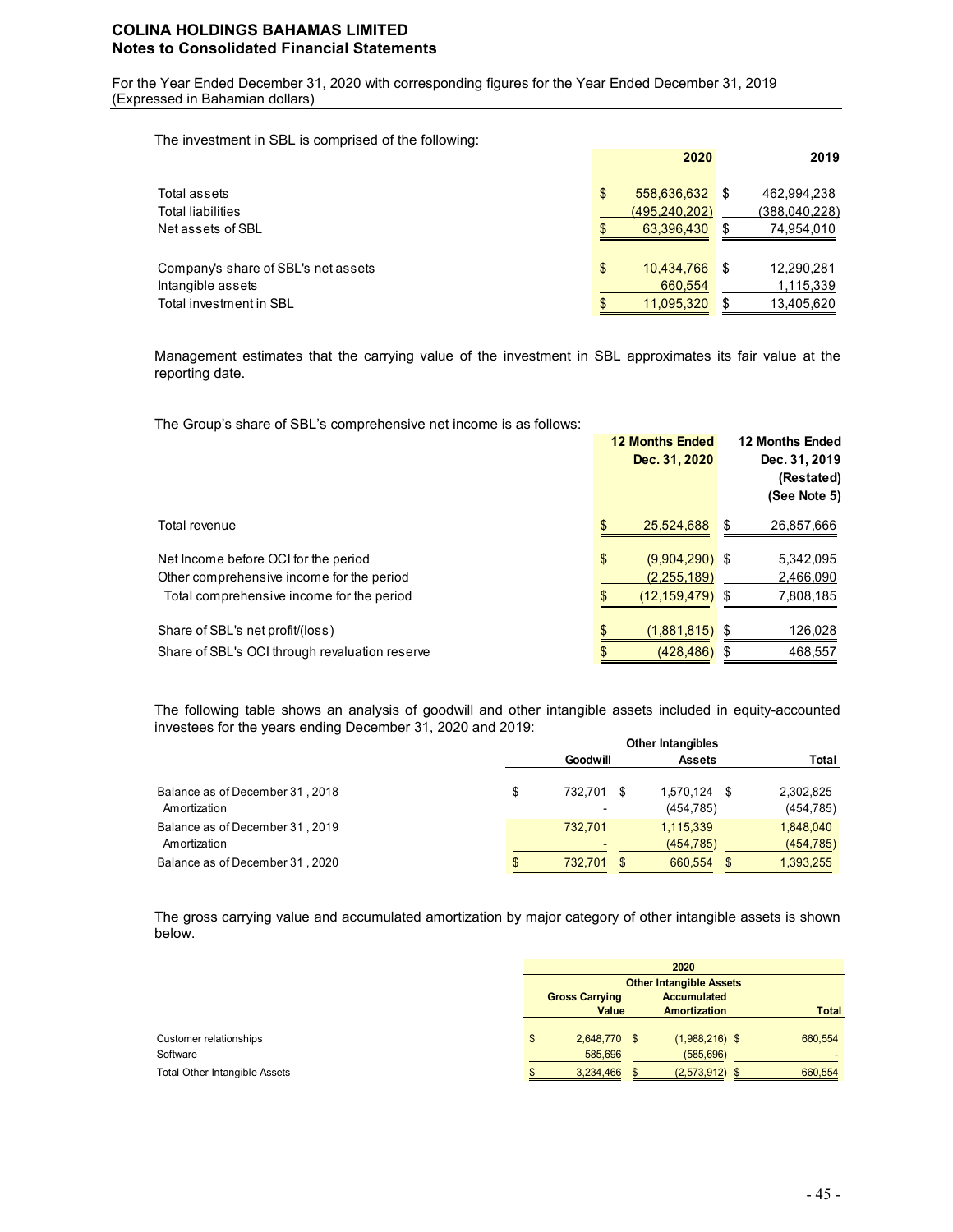For the Year Ended December 31, 2020 with corresponding figures for the Year Ended December 31, 2019 (Expressed in Bahamian dollars)

|                               |                                |  | 2019                |  |           |
|-------------------------------|--------------------------------|--|---------------------|--|-----------|
|                               | <b>Other Intangible Assets</b> |  |                     |  |           |
|                               | <b>Gross Carrying</b>          |  | Accumulated         |  |           |
|                               | Value                          |  | <b>Amortization</b> |  | Total     |
| Customer relationships        | \$<br>2,648,770 \$             |  | $(1,564,351)$ \$    |  | 1,084,419 |
| Software                      | 585,696                        |  | (554, 776)          |  | 30,920    |
| Total Other Intangible Assets | 3,234,466                      |  | (2, 119, 127)       |  | 1,115,339 |

The useful life of intangible assets with finite lives ranges from 2 to 10 years, with a weighted average amortization period of 9 years. Expected amortization of the intangible assets is shown below:

|                     |    | <b>Other intangibles</b><br>included in<br><b>Equity-accounted</b><br><b>Investees</b> |
|---------------------|----|----------------------------------------------------------------------------------------|
|                     |    |                                                                                        |
| 2021                | \$ | 443,420                                                                                |
| 2022                |    | 217,134                                                                                |
| 2023                |    |                                                                                        |
| 2024 and thereafter |    |                                                                                        |
|                     | S  | 660,554                                                                                |

## **16. Property and Equipment**

|                                                                                 |     | Land, land<br><b>improvements</b>      |     | Leasehold               |               | Furniture,<br>fixtures and            | <b>Motor</b>                   |                    |                                     |
|---------------------------------------------------------------------------------|-----|----------------------------------------|-----|-------------------------|---------------|---------------------------------------|--------------------------------|--------------------|-------------------------------------|
|                                                                                 |     | and buildings                          |     | <b>improvements</b>     |               | equipment                             | vehicles                       |                    | <b>Total</b>                        |
| Cost / revalued amounts:<br>At January 1, 2019<br>Additions<br><b>Disposals</b> | \$  | 26,399,256 \$<br>44,187<br>(234.011)   |     | 1,596,701               | \$            | 5,120,190 \$<br>646,241<br>(365, 710) | 46,156<br>39,353<br>(6, 250)   | $\mathbf{\hat{s}}$ | 33,162,303<br>729,781<br>(605, 971) |
| At December 31, 2019<br>Additions<br><b>Disposals</b>                           | \$  | 26,209,432 \$<br>462.274<br>(136, 458) |     | 1,596,701<br>16,511     | $\mathsf{\$}$ | 5,400,721<br>311,882<br>(86, 310)     | \$<br>79,259<br>510            | \$                 | 33,286,113<br>791,177<br>(222, 768) |
| At December 31, 2020                                                            | \$. | 26,535,248                             | \$. | 1,613,212               | \$            | 5,626,293                             | \$<br>79,769                   | \$                 | 33,854,522                          |
| Accumulated depreciation:                                                       |     |                                        |     |                         |               |                                       |                                |                    |                                     |
| At January 1, 2019<br><b>Disposals</b><br>Depreciation charge                   | \$  | 9,436,617 \$<br>(53, 222)<br>1,345,949 |     | 1,180,918 \$<br>118,715 |               | 3,993,151 \$<br>(12, 437)<br>204,759  | 41,312 \$<br>(6, 250)<br>7,638 |                    | 14,651,998<br>(71,909)<br>1,677,061 |
| At December 31, 2019<br>Transfers<br><b>Disposals</b><br>Depreciation charge    | \$  | 10,729,344<br>(2, 275)<br>1.245.132    | \$  | 1,299,633<br>101,304    | \$            | 4,185,473 \$<br>(1, 346)<br>354.266   | 42,700<br>1,346<br>10,233      | $\mathbf{\$}$      | 16,257,150<br>(2,275)<br>1,710,935  |
| At December 31, 2020                                                            | \$  | 11,972,201                             | \$  | 1,400,937               | \$            | 4,538,393                             | \$<br>54,279                   | \$                 | 17,965,810                          |
| Net book value:                                                                 |     |                                        |     |                         |               |                                       |                                |                    |                                     |
| At December 31, 2020                                                            | \$  | 14,563,047                             | \$  | 212,275                 | \$            | 1,087,900                             | \$<br>25,490                   | \$                 | 15,888,712                          |
| At December 31, 2019                                                            | S   | 15,480,088                             | \$  | 297,068                 | \$            | 1,215,248                             | \$<br>36,559                   | S                  | 17,028,963                          |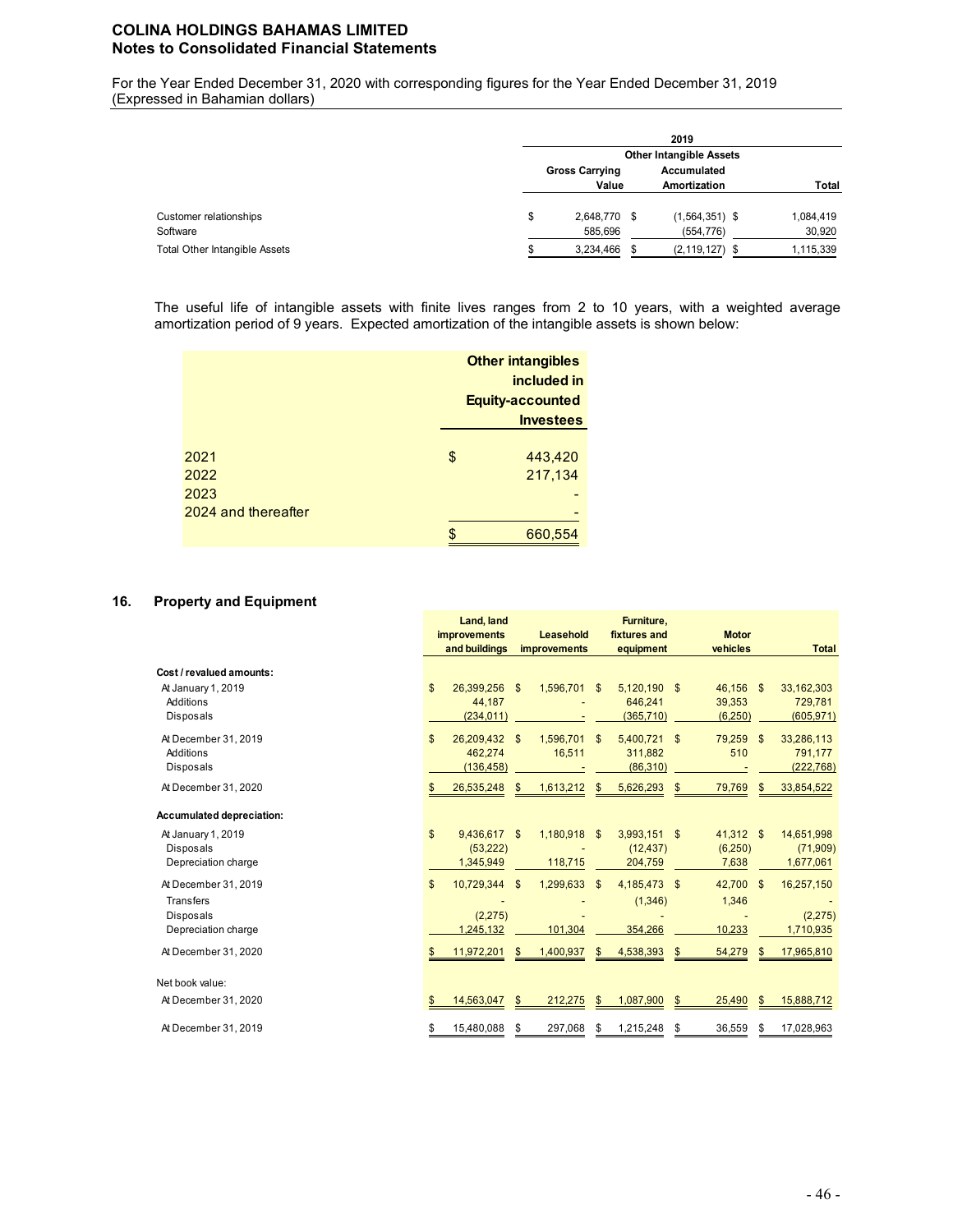For the Year Ended December 31, 2020 with corresponding figures for the Year Ended December 31, 2019 (Expressed in Bahamian dollars)

Property, plant and equipment includes ROU assets with a net book value of \$3,170,087 (2019: \$3,493,177) related to leased properties that do not meet the definition of investment property:

|                          |                | 2020          | 2019        |
|--------------------------|----------------|---------------|-------------|
| Gross                    | $\mathfrak{L}$ | 6.357.587     | 6,069,032   |
| Accumulated depreciation |                | (3, 187, 500) | (2,575,855) |
| Total ROU assets         | \$             | 3,170,087     | 3,493,177   |

The revalued amounts of land, land improvements and buildings is comprised of the following:

|                            |    | 2020       | 2019       |
|----------------------------|----|------------|------------|
| Land and land improvements | \$ | 5,110,001  | 5,110,001  |
| ROU assets (gross)         |    | 6,357,587  | 6,069,032  |
| <b>Buildings</b>           |    | 15,067,660 | 15,030,399 |
| Total cost/revalued amount | S  | 26,535,248 | 26,209,432 |

Properties are stated at their revalued amounts, as assessed by qualified independent property appraisers or management valuation in intervening periods. The revalued amount is the estimated amount for which a property should exchange on the date of valuation between a willing buyer and a willing seller in an arm's-length transaction, after proper marketing wherein the parties had acted knowledgeably, prudently and without compulsion, assuming that the buyer is granted vacant possession of all parts of the property required by the business and disregarding potential alternative uses.

Increases in the carrying amount arising on revaluation of land and buildings are credited to the revaluation reserve in equity.

If land, land improvements and buildings were stated on a historical cost basis, the carrying amount would be approximately \$8.3 million (2019: \$8.9 million).

### **17. Goodwill**

|                                | 2020                |      | 2019<br>(Restated)<br>(See Note 5) |
|--------------------------------|---------------------|------|------------------------------------|
| Cost                           | \$<br>17,244,032 \$ |      | 17,244,032                         |
| Accumulated impairment charges | (10, 825, 695)      |      | (10, 825, 695)                     |
| Net book amount                | \$<br>6,418,337     | \$   | 6,418,337                          |
| Balance, beginning of year     | \$<br>6,418,337     | - \$ | 6,418,337                          |
| Impairment charge              |                     |      |                                    |
| Balance, end of year           | 6,418,337           | \$   | 6,418,337                          |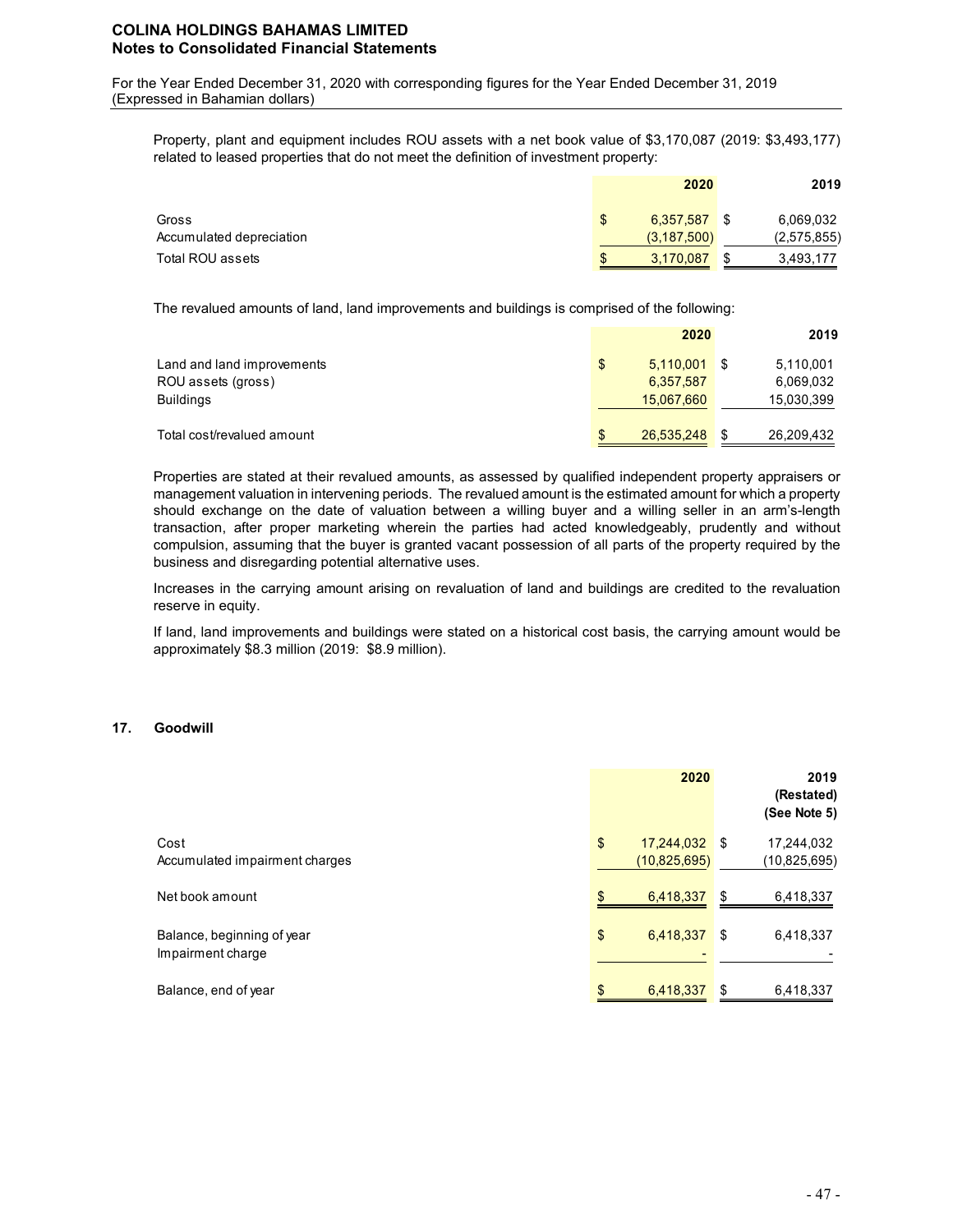For the Year Ended December 31, 2020 with corresponding figures for the Year Ended December 31, 2019 (Expressed in Bahamian dollars)

| For the purposes of impairment testing, goodwill has been allocated to the Group's CGUs as follows: |  |  |
|-----------------------------------------------------------------------------------------------------|--|--|
|                                                                                                     |  |  |

|                                                               | 2020                                            |                                |               |                                     |              |                                                  |  |  |
|---------------------------------------------------------------|-------------------------------------------------|--------------------------------|---------------|-------------------------------------|--------------|--------------------------------------------------|--|--|
|                                                               | Life                                            |                                | <b>Health</b> |                                     | <b>Other</b> | <b>Total</b>                                     |  |  |
| Insurance acquisitions<br><b>CFAL</b><br><b>CGIA</b><br>Total | \$<br>$\sqrt{3}$<br>$\omega_{\rm c}$<br>۰<br>\$ | 3,420,840 \$<br>۰<br>3,420,840 | \$            | 1,007,167<br>1,990,330<br>2,997,497 | $-$ \$<br>\$ | 3,420,840<br>1,007,167<br>1,990,330<br>6,418,337 |  |  |
|                                                               |                                                 | 2019 (Restated - See Note 5)   |               |                                     |              |                                                  |  |  |
|                                                               | Life                                            | Health                         |               | Other                               |              | Total                                            |  |  |
| Insurance acquisitions<br><b>CFAL</b><br><b>CGIA</b>          | \$<br>\$<br>$\overline{\phantom{a}}$<br>-       | 3,420,840 \$                   |               | $\sim$<br>1,007,167<br>1,990,330    | \$           | 3,420,840<br>1,007,167<br>1,990,330              |  |  |
| Total                                                         | \$<br>$\overline{\phantom{0}}$                  | 3,420,840                      | \$            | 2,997,497                           | \$           | 6,418,337                                        |  |  |

Goodwill is comprised of goodwill that was acquired as a result of insurance company mergers and acquisitions by Colina and goodwill resulting from the acquisition of CFAL and CGIA by CHBL.

The recoverable amount of goodwill related to insurance acquisitions was based on its value in use determined by the present value of projected net cash flows of the respective CGUs.

The key assumptions used in the estimation of the recoverable amount are set out below. The values assigned to the key assumptions represent management's assessment of future trends in the relevant industries and have been based on historical data from both external and internal sources.

|                               | 2020            | 2019            |
|-------------------------------|-----------------|-----------------|
| Discount rate                 | 9.5% to 13.0%   | 9.25% to 13.0%  |
| Growth rate on terminal value | 2.0% to $3.0\%$ | 2.0% to 3.0%    |
| Growth rate on revenues       | 2.0% to 4.0%    | 3.8% to $4.0\%$ |
| Growth rate on expenses       | 2.0% to $7.5\%$ | 3.5% to 7.5%    |

For the insurance and subsidiary acquisitions, three and five years of cash flows, respectively, were included in the discounted cash flow model. A long-term growth rate into perpetuity has been determined based on estimates by management.

#### **18. Other Intangible Assets**

|                                                                                  | 2020                                     | 2019                               |
|----------------------------------------------------------------------------------|------------------------------------------|------------------------------------|
| Cost<br>Accumulated amortization                                                 | \$<br>$10,731,159$ \$<br>(8,966,687)     | 10,384,019<br>(8,502,992)          |
| Net book amount                                                                  | \$<br>1,764,472                          | 1,881,027<br>\$                    |
| Balance, beginning of year<br>Additions during the period<br>Amortization charge | \$<br>1,881,027<br>347,140<br>(463, 695) | 2,344,722<br><b>S</b><br>(463,695) |
| Balance, end of year                                                             | \$.<br>1,764,472                         | \$<br>1,881,027                    |

Upon acquisition of CFAL in September 2013, the excess of the purchase price over total net assets acquired totaled \$5,879,167 and was recognized as goodwill. At the time of acquisition, the analysis to identify intangible assets for allocation purposes of purchase price over net assets acquired had not been completed.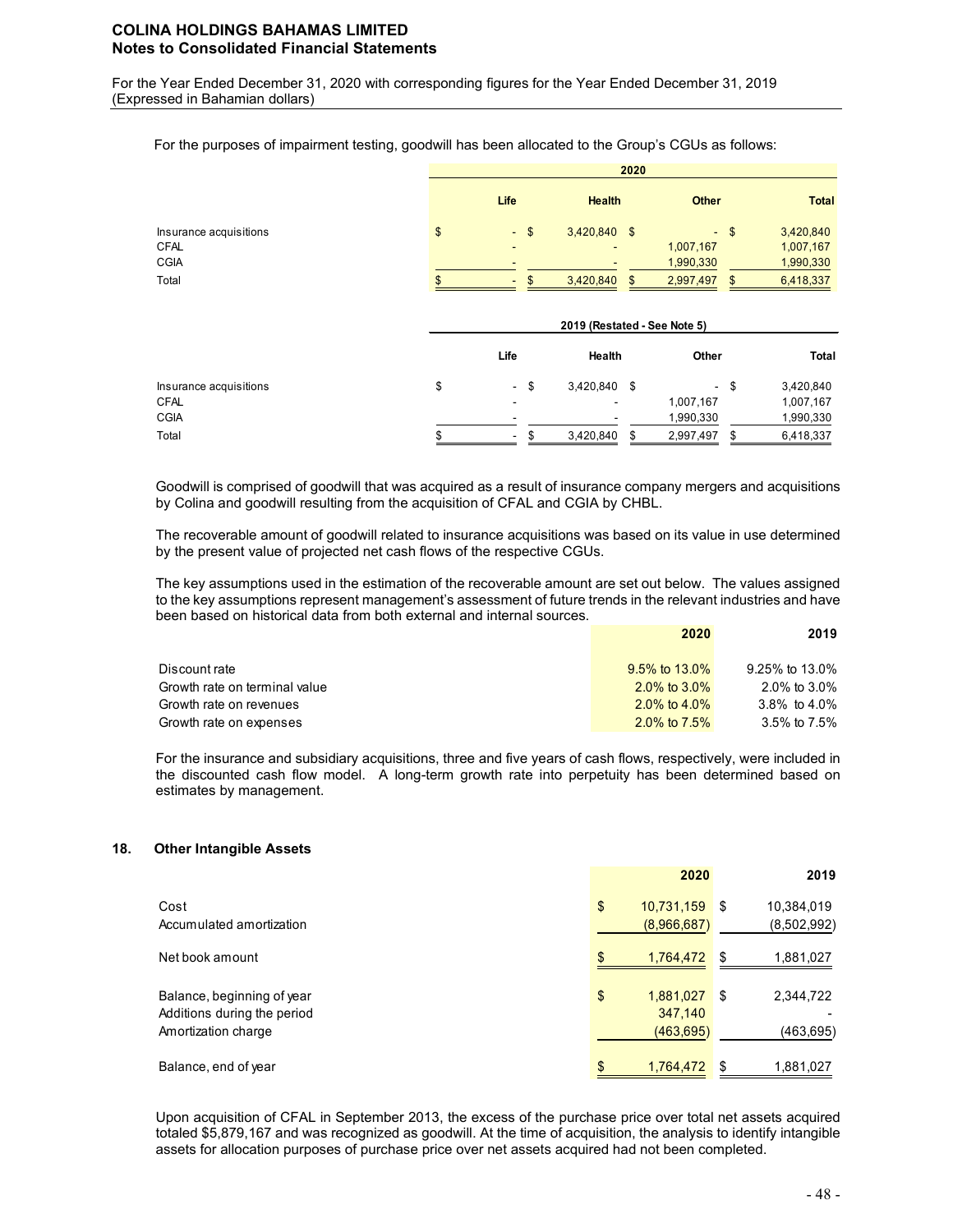For the Year Ended December 31, 2020 with corresponding figures for the Year Ended December 31, 2019 (Expressed in Bahamian dollars)

During 2014, an independent valuation exercise was performed in order to determine this allocation at the valuation date of October 1, 2013. As a result of this, an amount of \$4,872,000 was allocated to intangible assets.

The gross carrying value and accumulated amortization by major category of other intangible assets from acquisitions as of December 31, 2020 is shown below:

|                               | <b>Other Intangible Assets</b> |                       |  |                     |  |              |  |  |
|-------------------------------|--------------------------------|-----------------------|--|---------------------|--|--------------|--|--|
|                               |                                | <b>Gross Carrying</b> |  | <b>Accumulated</b>  |  |              |  |  |
|                               |                                | <b>Value</b>          |  | <b>Amortization</b> |  | <b>Total</b> |  |  |
|                               |                                |                       |  |                     |  |              |  |  |
| Customer relationships        | \$                             | 4,572,000             |  | $(3,259,668)$ \$    |  | 1,312,332    |  |  |
| Trade name                    |                                | 300,000               |  | (195,000)           |  | 105,000      |  |  |
| Development costs             |                                | 347.140               |  |                     |  | 347,140      |  |  |
| Total Other Intangible Assets |                                | 5,219,140             |  | (3,454,668)         |  | 1,764,472    |  |  |

Expected amortization of other intangible assets is shown below:

|                     | <b>Expected</b><br><b>Amortization</b><br><b>Other Intangible</b><br><b>Assets</b> |
|---------------------|------------------------------------------------------------------------------------|
| 2021                | \$<br>533,122                                                                      |
| 2022<br>2023        | 533,122<br>533,122                                                                 |
| 2024 and thereafter | 165,106                                                                            |
|                     | \$<br>1,764,472                                                                    |

### **19. Provision for Future Policy Benefits and Reinsurance Assets**

The provision for future policy benefits is calculated using expected future policy lapse rates, mortality, morbidity, investment yield and policy maintenance expense assumptions and any other relevant contingency. The reinsurance assets are presented separately on the Statement of Financial Position.

The provisions for adverse deviation recognize uncertainty in establishing these best estimates and allow for possible deterioration in experience. As the best estimate assumption is realized, the provisions for adverse deviations will be released in future income to the extent that they are no longer required to cover adverse experience.

The assumptions used in determining the provision for future policy benefits are reviewed regularly, compared to emerging experience and updated when appropriate. The assumptions that are most sensitive to change are investment yields, expenses, policy lapse rates, and mortality and morbidity.

The impact of the COVID-19 pandemic is still uncertain and dependent on the progression of the virus, potential treatments, the distribution of vaccines and on actions taken by governments, businesses and individuals. Explicit estimates have been included in the Provision for Future Policy Benefits to provide for shortterm additional claims due to COVID-19. Given the circumstances, it is difficult to reliably predict the potential impact of this disease on the Company's future policy benefits.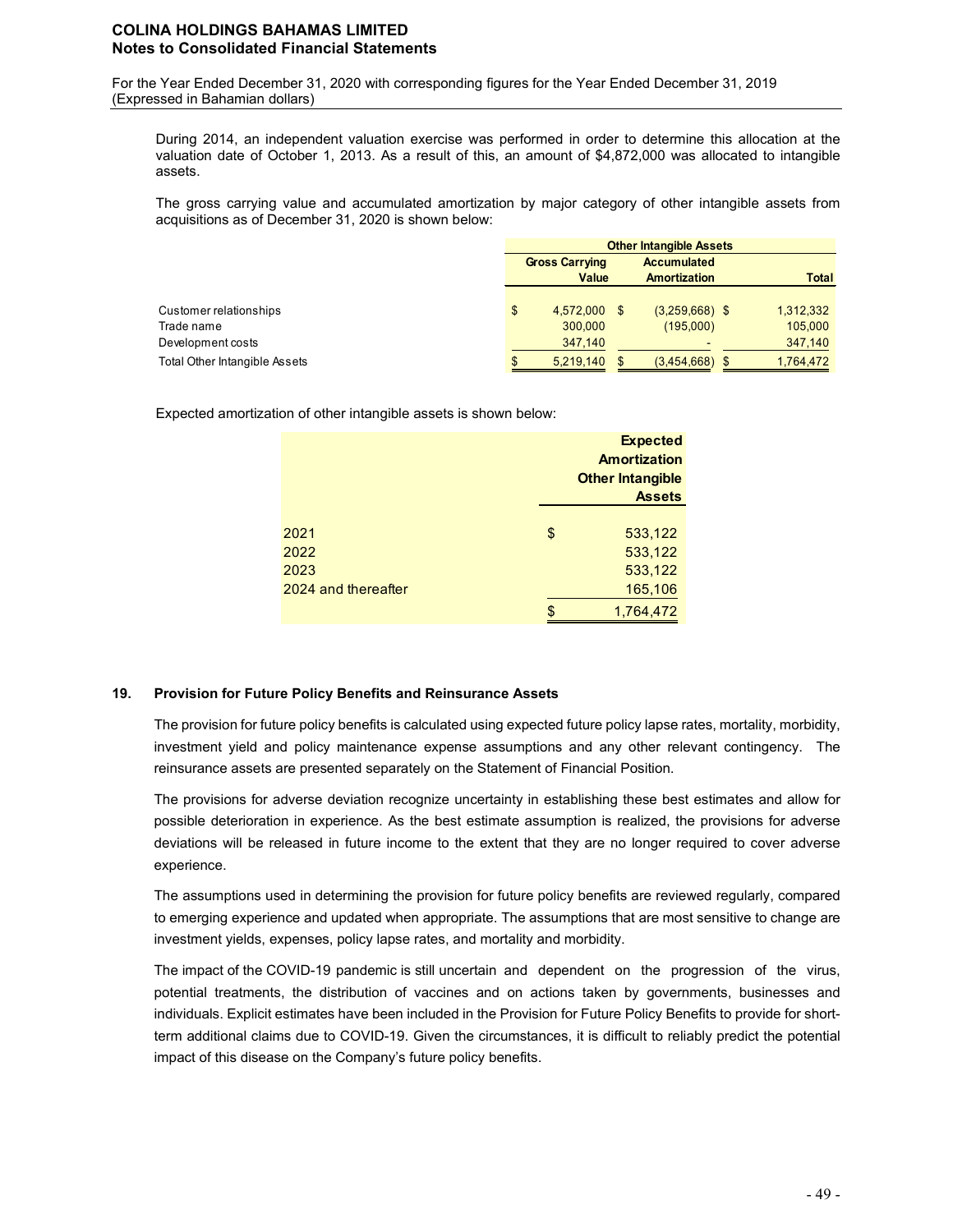For the Year Ended December 31, 2020 with corresponding figures for the Year Ended December 31, 2019 (Expressed in Bahamian dollars)

### *Margins for Adverse Deviation Assumptions*

The basic assumptions made in establishing provisions for future policy benefits are best estimates for a range of possible outcomes. To recognize the uncertainty in establishing these best estimates, to allow for possible deterioration in experience and to provide greater comfort that the provisions are adequate to pay future benefits, the Appointed Actuary is required to include a margin in each assumption.

The impact of these margins is to increase provisions and decrease the income that would be recognized on inception of the policy. The Canadian Institute of Actuaries prescribes a range of allowable margins. The Company uses assumptions which take into account the risk profiles of the business. The Closed Participating Fund ("Closed Par Fund"), discussed below, has the lowest margins, as the risk is passed back to the policyholders by dividend distributions.

## *Investment yields*

The computation of provisions takes into account projected net investment income on assets supporting policy liabilities and income expected to be earned or forgone on reinvestment or financing of mismatched cash flows. Uncertainties exist with respect to projections of interest rates and the magnitude of losses from asset defaults. The Company accounts for such uncertainties by incorporating provisions for losses into projections of investment income. A margin for adverse deviation is calculated by interest rate scenario testing under the CALM methodology. The margin in the most adverse scenario can be interpreted as deducting 35 basis points from the current (Prime) rates immediately and assuming future interest rates remain at that level in the long term. If future interest rates were to differ by 100 basis points from that assumed in the valuation, without changing the policyholder dividend scale, the liability would increase by \$62.6 million (2019: \$68.9 million) or decrease by \$48.3 million (2019: \$52.5 million).

### *Expenses*

The administration expense assumption is based on an expense study conducted by the Company. The expenses are allocated by line of business using allocation factors developed by the Company. Such expense studies are conducted annually, and are subject to changes in the Company's cost structure as well as the rate of inflation. Best estimate expenses are assumed to increase with inflation range of 1.73% to 2.5% throughout the years. Expenses are increased by a range of 0% to 6.25%, where the Closed Par Fund has no margin. If future expenses are to differ by 10% from that assumed, the liability would increase by \$6.1 million (2019: \$6.4 million) or decrease by \$6.1 million (2019: \$6.4 million).

### *Policy lapse rates*

Policyholders may allow their policies to lapse by choosing not to continue to pay premiums. The Company bases its estimate of future lapse rates on previous experience for a block of policies. A margin for adverse deviation is added by increasing or decreasing lapse rates, whichever is adverse, by a range of 5% to 20%. If future margins on lapse rates are to differ by 10% from that assumed, the liability would increase by \$8.1 million (2019: \$8.8 million) or decrease by \$7.7 million (2019: \$8.3 million).

### *Mortality and Morbidity*

Assumptions for life business are based on Company and industry experience. A margin is added for adverse deviation in the range of 4.0 to 11.25 per 1000 divided by the expectation of life for mortality, and between 15% and 20% for morbidity. The Closed Par Fund has the lowest margin added. If future mortality and morbidity are to differ by 10% from that assumed, the liability would increase by \$3.6 million (2019: \$3.5 million) or decrease by \$3.4 million (2019: \$3.2 million).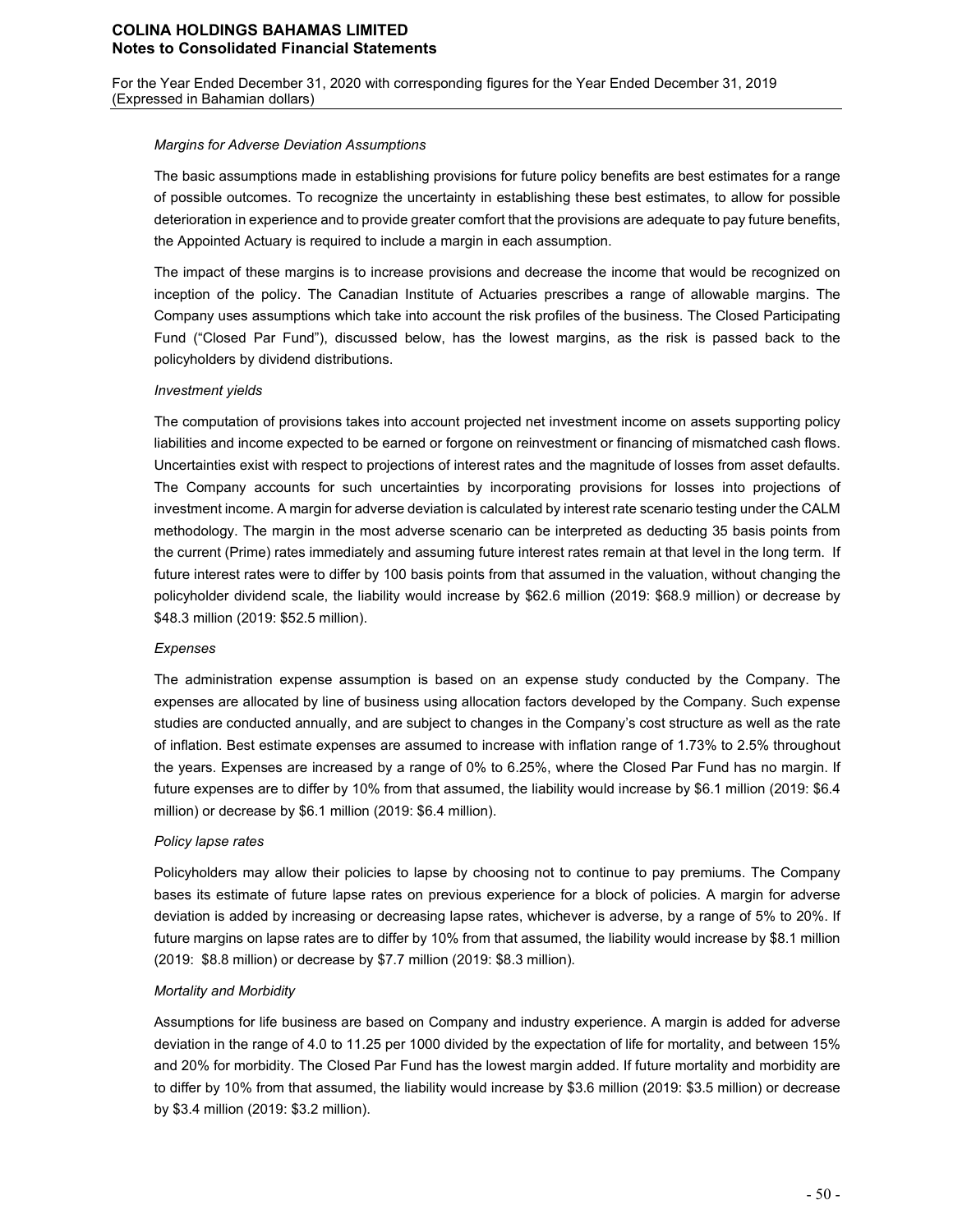For the Year Ended December 31, 2020 with corresponding figures for the Year Ended December 31, 2019 (Expressed in Bahamian dollars)

## *Medical claims costs*

The principal assumption underlying the estimate of the medical claims reserve is the Company's past claims development experience and loss ratios. If the average claim costs were to increase by 10%, gross liabilities would increase by \$0.8 million (2019: \$1.0 million), with the net liabilities increasing by \$0.7 million (2019: \$0.9 million). If the average claim costs were to decrease by 10%, gross liabilities would decrease by \$0.8 million (2019: \$1.0 million), with the net liabilities decreasing by \$0.7 million (2019: \$1.0 million).

### *Analysis of provision for future policy benefits*

The following is a summary of the provision for future policy benefits by product line:

|                                            |     |                |      | 2020                     |                   |
|--------------------------------------------|-----|----------------|------|--------------------------|-------------------|
|                                            |     | <b>Gross</b>   |      | <b>Reinsurance</b>       | <b>Net</b>        |
|                                            |     | <b>Reserve</b> |      | <b>Asset</b>             | <b>Reserve</b>    |
| Life insurance                             | \$. | 435,992,410    | - \$ | 15,025,750               | \$<br>420,966,660 |
| Annuities                                  |     | 16,831,548     |      | $\overline{\phantom{0}}$ | 16,831,548        |
| Accident and health                        |     | 15,026,248     |      | 1,661,729                | 13,364,519        |
| Colina Investment Plan (See Note 35)       |     | 3,735,632      |      |                          | 3,735,632         |
| Total provision for future policy benefits |     | 471,585,838    | \$.  | 16,687,479               | \$<br>454,898,359 |

|                                            |   | 2019 (Restated - See Note 5) |    |                    |     |                |  |  |  |
|--------------------------------------------|---|------------------------------|----|--------------------|-----|----------------|--|--|--|
|                                            |   | Gross                        |    | <b>Reinsurance</b> |     | <b>Net</b>     |  |  |  |
|                                            |   | <b>Reserve</b>               |    | Asset              |     | <b>Reserve</b> |  |  |  |
| Life insurance                             | S | 432,630,373                  | -S | 15,007,606         | \$. | 417,622,767    |  |  |  |
| Annuities                                  |   | 18.899.364                   |    |                    |     | 18.899.364     |  |  |  |
| Accident and health                        |   | 18.197.961                   |    | 1,601,323          |     | 16,596,638     |  |  |  |
| Colina Investment Plan (See Note 35)       |   | 5,496,173                    |    |                    |     | 5,496,173      |  |  |  |
| Total provision for future policy benefits |   | 475,223,871                  | S  | 16,608,929         | S   | 458.614.942    |  |  |  |

The following is a summary of the provision for future policy benefits by contract category:

|                                                  |     | <b>Gross</b>   |     | <b>Reinsurance</b> | <b>Net</b>     |
|--------------------------------------------------|-----|----------------|-----|--------------------|----------------|
|                                                  |     | <b>Reserve</b> |     | <b>Asset</b>       | <b>Reserve</b> |
| Short-term insurance contracts                   | \$  | 16,803,149 \$  |     | 1,661,729<br>-\$   | 15,141,420     |
| Long-term insurance and other contracts          |     |                |     |                    |                |
| -with fixed and guaranteed terms                 |     | 210,577,593    |     | 14,537,845         | 196,039,748    |
| -with fixed and guaranteed terms and with DPF    |     | 207,580,418    |     | (848, 886)         | 208,429,304    |
| -without fixed and guaranteed terms              |     | 17,715,535     |     |                    | 17,715,535     |
| -without fixed and guaranteed terms and with DPF |     | 15,173,511     |     | 1,336,791          | 13,836,720     |
| Long-term investment contracts with DPF          |     | 3,735,632      |     |                    | 3,735,632      |
| Total provision for future policy benefits       | \$. | 471,585,838    | \$. | 16,687,479<br>\$.  | 454.898.359    |

**2020**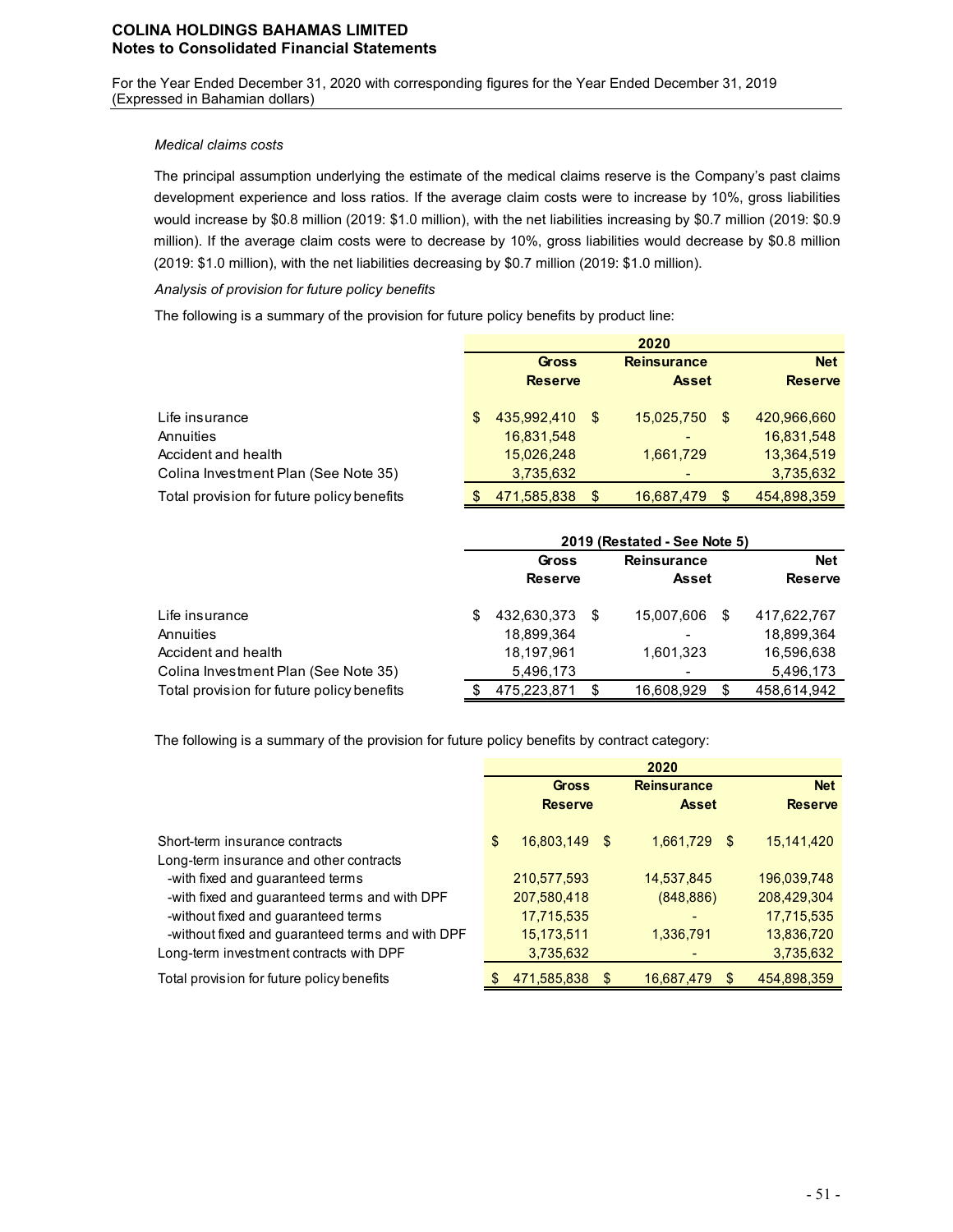For the Year Ended December 31, 2020 with corresponding figures for the Year Ended December 31, 2019 (Expressed in Bahamian dollars)

|                                                                                                                                    | 2019 (Restated - See Note 5) |                                       |   |                          |      |                                       |  |  |
|------------------------------------------------------------------------------------------------------------------------------------|------------------------------|---------------------------------------|---|--------------------------|------|---------------------------------------|--|--|
|                                                                                                                                    |                              | Gross                                 |   | <b>Reinsurance</b>       |      | <b>Net</b>                            |  |  |
|                                                                                                                                    |                              | <b>Reserve</b>                        |   | Asset                    |      | <b>Reserve</b>                        |  |  |
| Short-term insurance contracts<br>Long-term insurance and other contracts                                                          | \$                           | 19,808,962                            | S | 1,601,322                | - \$ | 18,207,640                            |  |  |
| -with fixed and guaranteed terms<br>-with fixed and guaranteed terms and with DPF                                                  |                              | 205,699,259<br>208,604,083            |   | 14,538,354<br>(979, 734) |      | 191.160.905<br>209,583,817            |  |  |
| -without fixed and guaranteed terms<br>-without fixed and guaranteed terms and with DPF<br>Long-term investment contracts with DPF |                              | 19,673,967<br>15.941.427<br>5,496,173 | S | 1.448.987                |      | 19,673,967<br>14,492,440<br>5,496,173 |  |  |
| Total provision for future policy benefits                                                                                         |                              | 475.223.871                           |   | 16.608.929               | S    | 458.614.942                           |  |  |

### *Provision for Unpaid Claims and Reinsurers' Share of Provision for Unpaid Claims*

The movement in the provision for unpaid claims for included in short-term insurance contracts comprises:

|                                                              | 2020 |                |                    |              |            |                |
|--------------------------------------------------------------|------|----------------|--------------------|--------------|------------|----------------|
|                                                              |      | <b>Gross</b>   | <b>Reinsurers'</b> |              | <b>Net</b> |                |
|                                                              |      |                |                    | <b>Share</b> |            |                |
| Provision, beginning of year                                 | \$   | $9,277,341$ \$ |                    | 467.141 \$   |            | 8,810,200      |
| Claims incurred                                              |      | 29, 194, 193   |                    | 1,513,301    |            | 27,680,892     |
| Claims paid                                                  |      | (31,000,019)   |                    | (1,466,917)  |            | (29, 533, 102) |
| Provision, end of year                                       |      | 7,471,515 \$   |                    | 513,525 \$   |            | 6,957,990      |
|                                                              |      |                |                    |              |            |                |
| Breakdown of the provision                                   |      |                |                    |              |            |                |
| Notified claims                                              | \$   | 1,374,655 \$   |                    |              | \$         | 1,374,655      |
| Incurred but not reported (IBNR) on medical, dental & vision |      | 6,096,860      |                    | 513,525      |            | 5,583,335      |
| Provision, end of year                                       | ¢    | 7,471,515      | -\$                | 513,525      | \$         | 6,957,990      |

The IBNR on medical, dental & vision from the table above is included in the net reserve on short-term insurance contracts as follows:

|                                               |     | 2020       |
|-----------------------------------------------|-----|------------|
| IBNR on medical, dental & vision              | \$. | 5.583.335  |
| Group life and other IBNR                     |     | 3.058.409  |
| <b>IBNR</b> on reinsurance facilities         |     | 6.499.676  |
| Net reserve on short-term insurance contracts |     | 15.141.420 |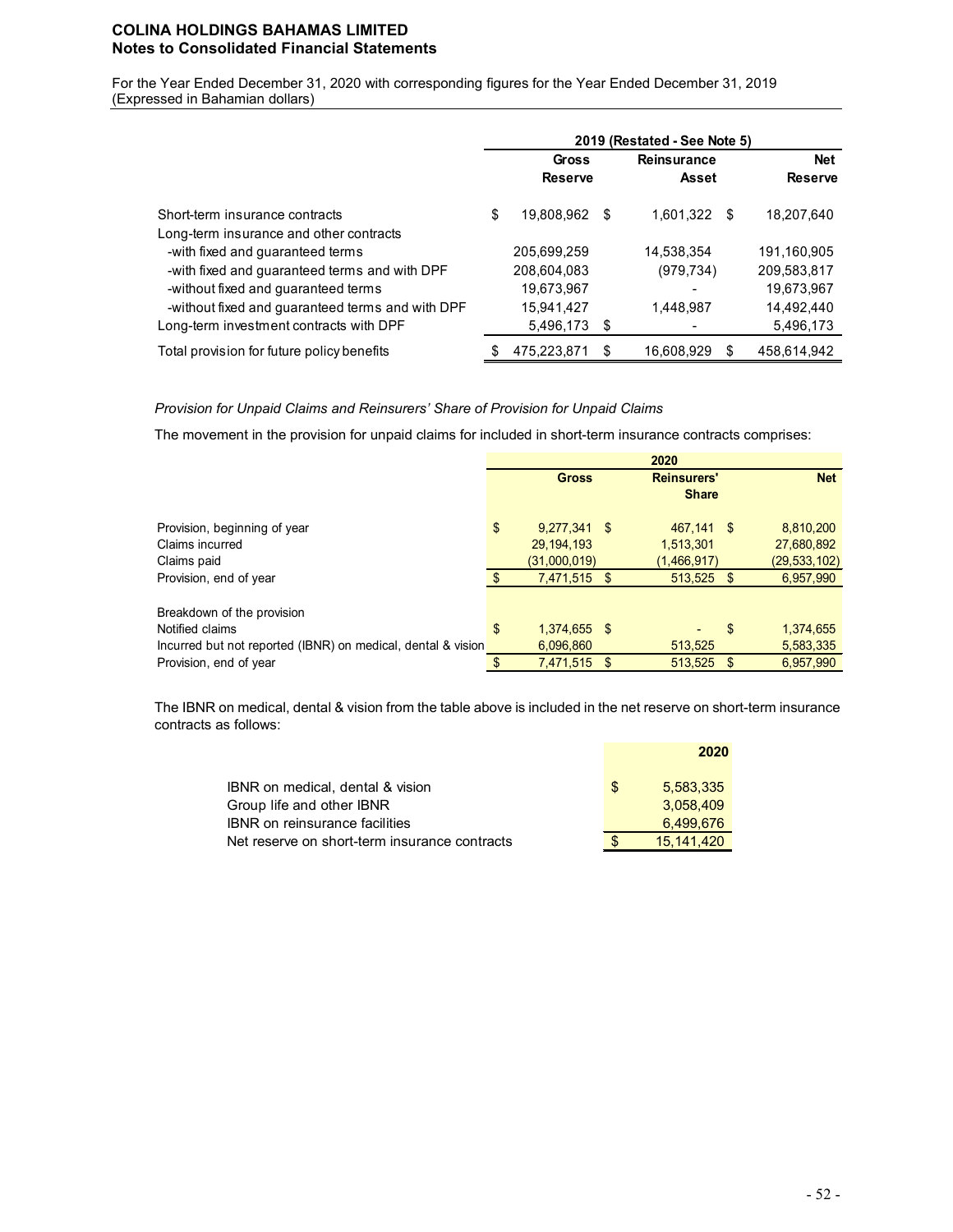For the Year Ended December 31, 2020 with corresponding figures for the Year Ended December 31, 2019 (Expressed in Bahamian dollars)

#### *Short-term insurance contracts*

The following table shows the estimate of claims by calendar year, net of reinsurance for the past 3 years for the medical, dental and vision lines of business. The table shows how the estimate of total incurred claims for each calendar year varies based on the when the estimate is made:

|                                                                   | <b>Year Claim is Incurred</b> |             |  |             |  |             |  |              |  |  |
|-------------------------------------------------------------------|-------------------------------|-------------|--|-------------|--|-------------|--|--------------|--|--|
| (in B\$000s)                                                      |                               | 2018        |  | 2019        |  | 2020        |  | <b>Total</b> |  |  |
| Estimate of net claims                                            |                               |             |  |             |  |             |  |              |  |  |
| End of year incurred                                              | \$                            | $34,602$ \$ |  | $32,875$ \$ |  | 28.064 \$   |  | 95,541       |  |  |
| One year later                                                    |                               | 34.094      |  | 32,509      |  |             |  |              |  |  |
| Two years later                                                   |                               | 34,308      |  |             |  |             |  |              |  |  |
| Current (December 31, 2020)<br><b>Estimate of ultimate claims</b> | \$                            | $34,308$ \$ |  | $32,509$ \$ |  | $28,064$ \$ |  | 94,881       |  |  |
| <b>Cumulative payments</b>                                        |                               |             |  |             |  |             |  |              |  |  |
| (through December 31, 2020)                                       |                               | (34, 277)   |  | (32, 119)   |  | (23, 433)   |  | (89, 829)    |  |  |
| Current (December 31, 2020)                                       |                               |             |  |             |  |             |  |              |  |  |
| Amount included in the provision for unpaid claims                |                               |             |  |             |  |             |  |              |  |  |
| net of reinsurers' share of provision for unpaid claims \$        |                               | 31S         |  | 390S        |  | $4,631$ \$  |  | 5,052        |  |  |

The following table shows how the amount presented in the table above is included in the total provision for unpaid claims and reinsurers' share of provision for unpaid claims:

| (in B\$000s)                                                                                                  |     | 2020  |
|---------------------------------------------------------------------------------------------------------------|-----|-------|
| Amount included in the provision for unpaid claims<br>net of reinsurer's share of provision for unpaid claims | \$. | 5.052 |
| Other provisions                                                                                              |     | 1.906 |
| Total                                                                                                         |     | 6.958 |

### *Analysis of change in provision for future policy benefits*

|                                                                                                                                      |     | <b>Gross</b><br><b>Reserve</b> |     | <b>Reinsurance</b><br><b>Asset</b>     | <b>Net</b><br><b>Reserve</b> |
|--------------------------------------------------------------------------------------------------------------------------------------|-----|--------------------------------|-----|----------------------------------------|------------------------------|
| Balance, January 1, 2019<br>(Restated - See Note 5)<br>Normal changes in policy liabilities<br>Changes in assumptions and refinement | \$  | 452,098,436 \$<br>17,833,037   |     | 17,136,855<br>\$<br>676.001            | 434,961,581<br>17.157.036    |
| of estimates                                                                                                                         |     | 5,292,398                      |     | (1,203,927)                            | 6,496,325                    |
| Balance, December 31, 2019<br>Normal changes in policy liabilities<br>Changes in assumptions and refinement                          | \$. | 475.223.871<br>21.740.849      | - S | 16,608,929<br><sup>\$</sup><br>583.843 | 458.614.942<br>21,157,006    |
| of estimates                                                                                                                         |     | (25, 378, 882)                 |     | (505, 293)                             | (24, 873, 589)               |
| Balance, end of year                                                                                                                 |     | 471.585.838                    |     | 16,687,479<br>\$.                      | 454.898.359                  |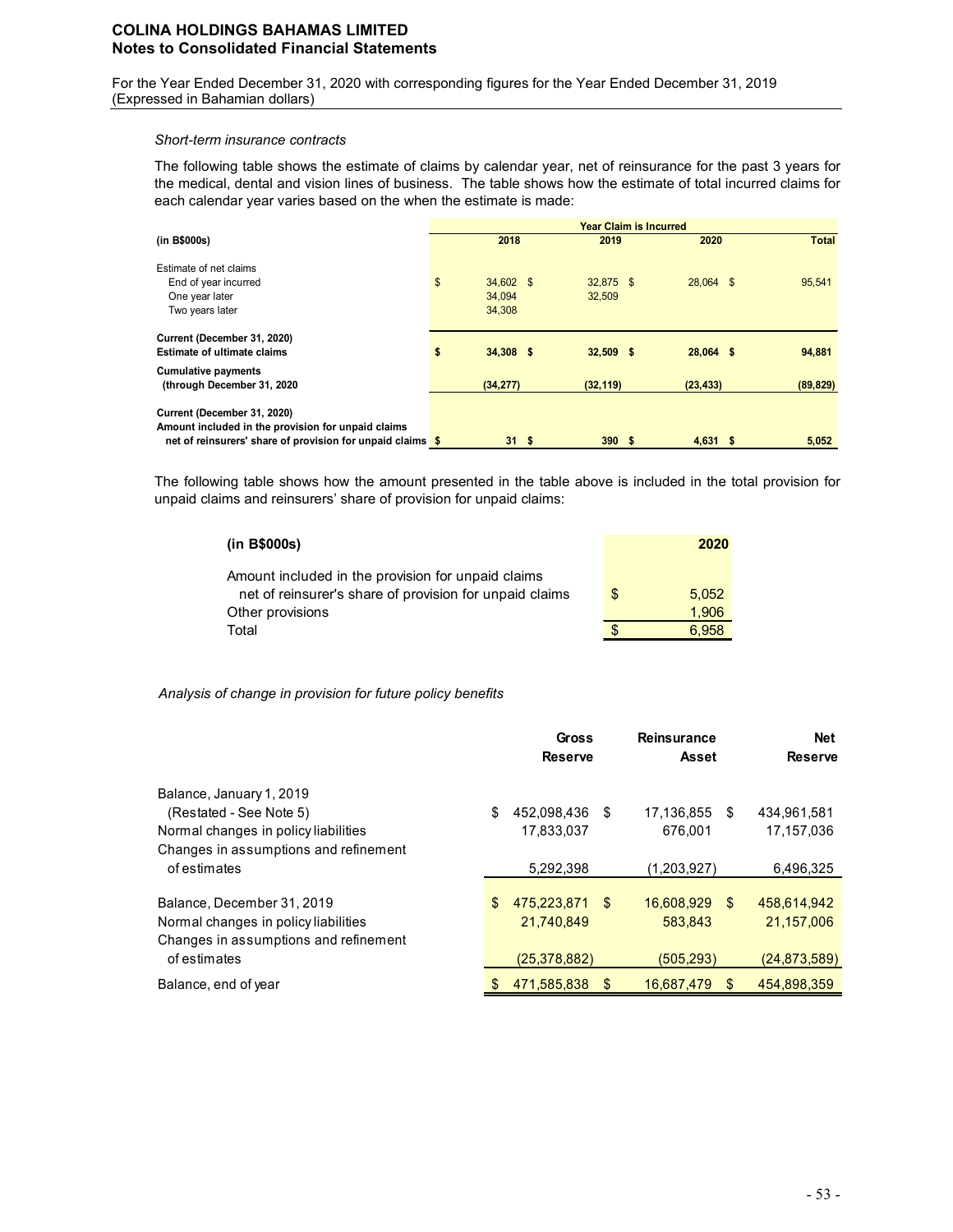For the Year Ended December 31, 2020 with corresponding figures for the Year Ended December 31, 2019 (Expressed in Bahamian dollars)

### *Closed Participating Fund*

In the provision for future policy benefits as of December 31, 2020 are actuarial reserves totaling \$33.0 million (2019: \$33.5 million) relating to Colina's commitment to maintain and operate a Closed Participating Fund ("Closed Par Fund") covering the individual participating business (both life and annuity) of the Canada Life portfolio of business acquired on January 1, 2004. The objective of this Closed Par Fund is to finance the participating policyholders' reasonable expectations that Colina will: (i) pay the benefits guaranteed by each participating policy according to its terms; (ii) pay dividends according to the current dividend scale provided that current experience continues; and (iii) make an equitable adjustment to the dividend scale in future years to reflect any deviations from the current experience, in accordance with the insurer's dividend policy as well as applicable actuarial standards. Future profits that may emerge within the Closed Par Fund are for the sole benefit of the participating policyholders.

The Appointed Actuary's valuation of the Closed Par Fund as of December 31, 2020 shows that it had the following asset mix:

|                       | 2020   | 2019    |
|-----------------------|--------|---------|
|                       |        |         |
| Government securities | 65.0%  | 62.0%   |
| Policy loans          | 21.5%  | 20.7%   |
| Equity securities     | 9.4%   | 9.5%    |
| Mortgage Ioans        | 1.9%   | 2.8%    |
| Cash and equivalents  | 1.1%   | 1.8%    |
| Corporate bonds       | 1.1%   | $3.2\%$ |
| Total                 | 100.0% | 100.0%  |

### **20. Repurchase Agreement**

On December 7, 2015, Colina entered into a structured repurchase transaction with Deutsche Bank AG (DB), acting through its London Branch. On the initial exchange, DB funded Colina with an amount totaling US\$35 million at an annual fixed rate of 4.85% in exchange for delivery by Colina to DB of assets with face amounts totaling US\$47.5 million (the Pledged Bonds). The Pledged Bonds by Colina in respect of this transaction are bonds held by Colina through its interests in its subsidiary CFAL Global Bond Fund Ltd. (CGBF). Colina owns 100% of the issued shares in Class C of the CGBF and by agreement dated December 7, 2015, has been granted all rights and obligations over all assets and liabilities in Class C of the CGBF.

The repurchase agreement required the funded amount by DB to Colina of US\$35 million to be repaid in 5 equal principal repayment instalments of US\$7 million. The Company met its scheduled repayments for the fiscal years ended December 2016 through 2019, and was scheduled to continue the scheduled repayments until December 10, 2020.

The table below shows the amount of collateral that was given in respect of the repurchase agreement:

|                                                            | 2020 | 2019      |
|------------------------------------------------------------|------|-----------|
| Payables under sale and repurchase agreements              |      | 7.000.000 |
| Carrying amount of collateral provided in respect of above |      | 7.217.787 |

The repurchase transaction was scheduled to terminate on December 10, 2020, however, on May 13, 2020, the Company exercised its rights for early termination. Early termination fees totaling \$150,000 are included in administrative expenses. All collateral pledged was returned to the Company and the Company has reclassified these unencumbered assets in investment securities at fair value through profit or loss.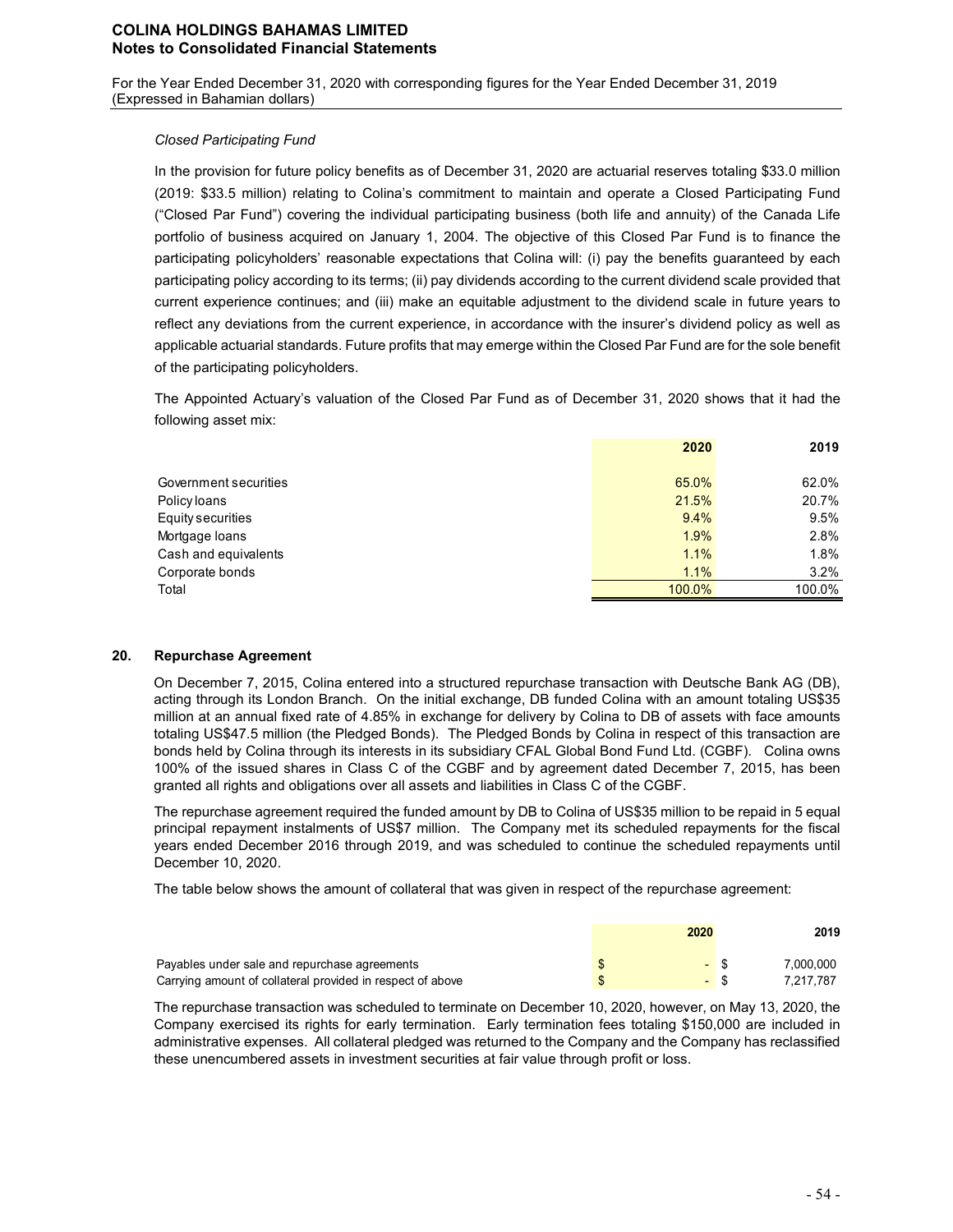For the Year Ended December 31, 2020 with corresponding figures for the Year Ended December 31, 2019 (Expressed in Bahamian dollars)

### **21. Lease Liabilities**

### *Lease liabilities*

The Group has lease contracts for property and other real estate used in its operations. Leases generally have lease terms between 3 and 20 years, inclusive of renewable clauses that are likely to be exercised. Where lease terms are for periods of 12 months or less or are for low value, the Group has applied the 'short-term lease' and 'lease of low-value assets' recognition exemption.

The carrying amounts of ROU assets recognized and the movements during the period are included in Note 16 with Property and Equipment.

Set out below are the carrying amounts of lease liabilities and the movements during the period:

|                              |     | 2020         |      | 2019       |
|------------------------------|-----|--------------|------|------------|
| At the beginning of the year | \$  | 4,167,356 \$ |      | 4,936,962  |
| Additions                    |     | 605,977      |      | 41,588     |
| Accretion of interest        |     | 235,618      |      | 272,443    |
| Payments                     |     | (871, 983)   |      | (899, 367) |
| Lease terminations           |     | (88, 912)    |      | (184,270)  |
| As at December 31,           | \$. | 4.048.056    | S    | 4,167,356  |
| Current                      | \$  | 807,869      | - \$ | 642,901    |
| Non-current                  |     | 3,240,187    |      | 3,524,455  |
| Total                        | \$  | 4.048.056    | S    | 4,167,356  |

The following are the amounts recognized in profit or loss:

|                                                                                                      | 2020                        | 2019               |
|------------------------------------------------------------------------------------------------------|-----------------------------|--------------------|
| Depreciation expense ROU assets (See Note 16)<br>Interest expense on lease liabilities (See Note 32) | \$<br>613.919 \$<br>235,618 | 698.277<br>272,443 |
| Total amount recognized in profit or loss                                                            | 849.537                     | 970,720            |

The Group has several lease contracts that include extension and termination options. These options are negotiated by management to provide flexibility in managing the leased-asset portfolio and align with the Group's business needs. Management exercises significant judgement in determining whether these extension and termination options are reasonably certain to be exercised.

### **22. Other Liabilities**

|                                        | 2020             |      | 2019<br>(Restated)<br>(See Note 5) |
|----------------------------------------|------------------|------|------------------------------------|
| Third party pension liabilities        | \$<br>28,316,950 | - \$ | 28,034,042                         |
| Benefits payable to policyholders      | 15,623,058       |      | 15,786,004                         |
| Accrued expenses and other liabilities | 33,672,687       |      | 35,188,889                         |
| Reinsurance payables                   | 3,988,574        |      | 3,684,788                          |
| Total other liabilities                | 81,601,269       | £.   | 82,693,723                         |

Interest on third party pension plans are at rates between 4.1% to 4.5% (2019: 4.1% to 4.5%).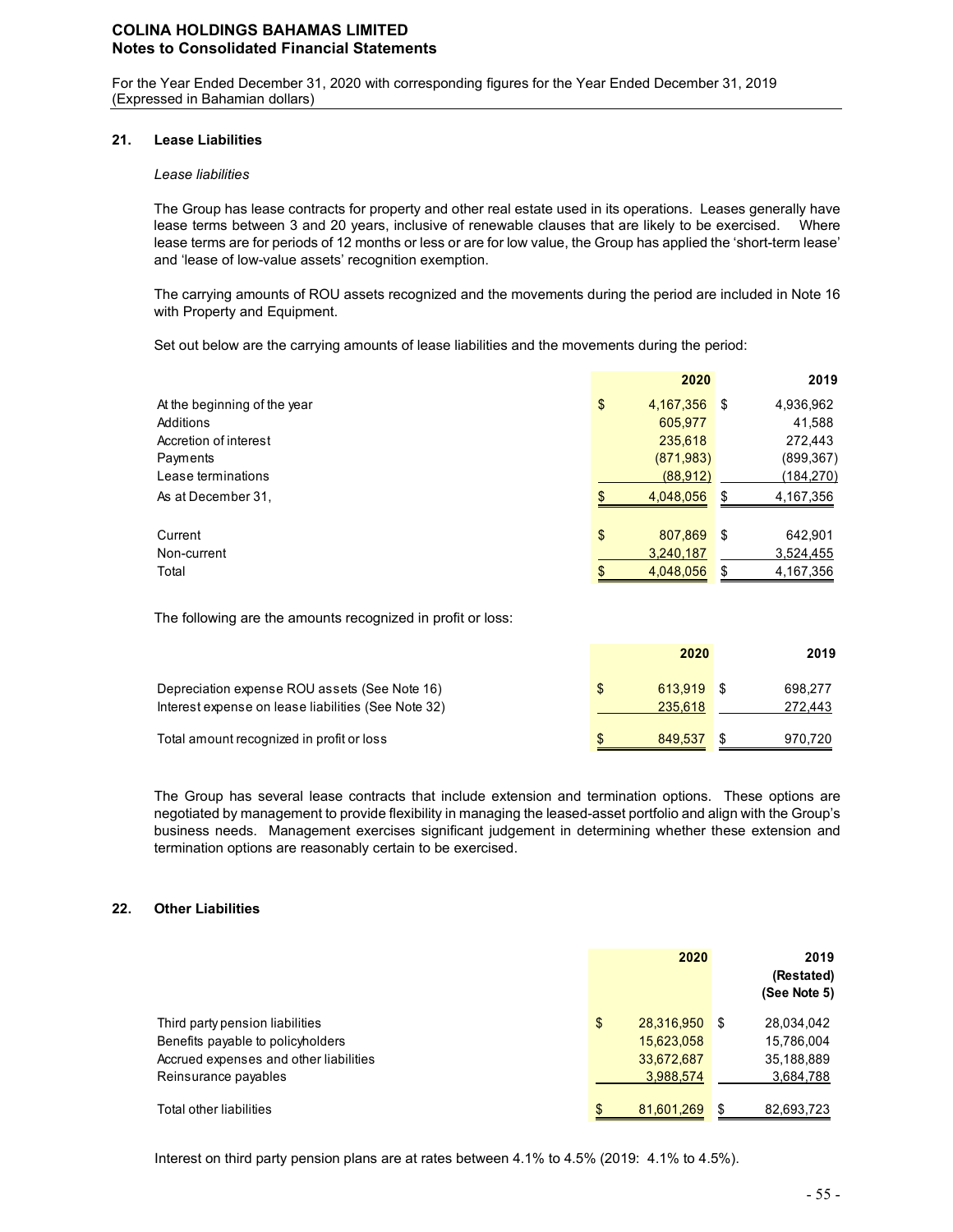For the Year Ended December 31, 2020 with corresponding figures for the Year Ended December 31, 2019 (Expressed in Bahamian dollars)

# **23. Non-controlling Interests**

|                                                            | 2020          |                  |  |                    |    |                 |  |        |
|------------------------------------------------------------|---------------|------------------|--|--------------------|----|-----------------|--|--------|
|                                                            |               | <b>GBDC</b>      |  | <b>CGBF</b>        |    | <b>CREFL</b>    |  | Total  |
| % ownership by NCI as at December 31, 2020                 |               | 14.0%            |  | 12.8%              |    | 14.9%           |  |        |
| (in B\$000s)                                               |               |                  |  |                    |    |                 |  |        |
| Total assets<br><b>Total liabilities</b>                   | $\mathsf{\$}$ | 36,694 \$<br>483 |  | $125,052$ \$<br>83 |    | 12,534<br>1,953 |  |        |
| Net assets                                                 |               | $36,211$ \$      |  | 124,969 \$         |    | 10,581          |  |        |
| Net assets attributable to NCI                             |               | $4,935$ \$       |  | $13,832$ \$        |    | $1,584$ \$      |  | 20,351 |
| Total revenues                                             | \$            | $1,352$ \$       |  | $(3,600)$ \$       |    | 660             |  |        |
| Net profit / (loss)<br>Other comprehensive income / (loss) | \$            | 835 \$<br>13     |  | $(3,845)$ \$       |    | (544)<br>(5)    |  |        |
| Total comprehensive income / (loss)                        |               | 848 \$           |  | $(3,845)$ \$       |    | (549)           |  |        |
| Profit / (loss) allocated to NCI                           | S             | 119S             |  | 461                | \$ | $(83)$ \$       |  | 497    |

|                                            | 2019 (Restated - See Note 5) |             |   |             |    |              |  |        |
|--------------------------------------------|------------------------------|-------------|---|-------------|----|--------------|--|--------|
|                                            |                              | <b>GBDC</b> |   | <b>CGBF</b> |    | <b>CREFL</b> |  | Total  |
| % ownership by NCI as at December 31, 2019 |                              | 14.0%       |   | 10.0%       |    | 16.1%        |  |        |
| (in B\$000s)                               |                              |             |   |             |    |              |  |        |
| Total assets                               | \$                           | 39,781 \$   |   | 136,061 \$  |    | 13,579       |  |        |
| <b>Total liabilities</b>                   |                              | 1,718       |   | 8,659       |    | 2,440        |  |        |
| Net assets                                 |                              | 38,063      | S | 127,402     | \$ | 11,139       |  |        |
| Net assets attributable to NCI             |                              | 5,329 \$    |   | 12,546 \$   |    | 1,789 \$     |  | 19,664 |
| Total revenues                             |                              | $3,289$ \$  |   | 13,199 \$   |    | 647          |  |        |
| Net profit                                 | \$                           | $2,881$ \$  |   | 13,025 \$   |    | 247          |  |        |
| Other comprehensive income / (loss)        |                              | 15          |   |             |    | (849)        |  |        |
| Total comprehensive income / (loss)        |                              | $2,896$ \$  |   | 13,025 \$   |    | (602)        |  |        |
| Profit / (loss) allocated to NCI           | S                            | 407 \$      |   | 643 \$      |    | $(93)$ \$    |  | 957    |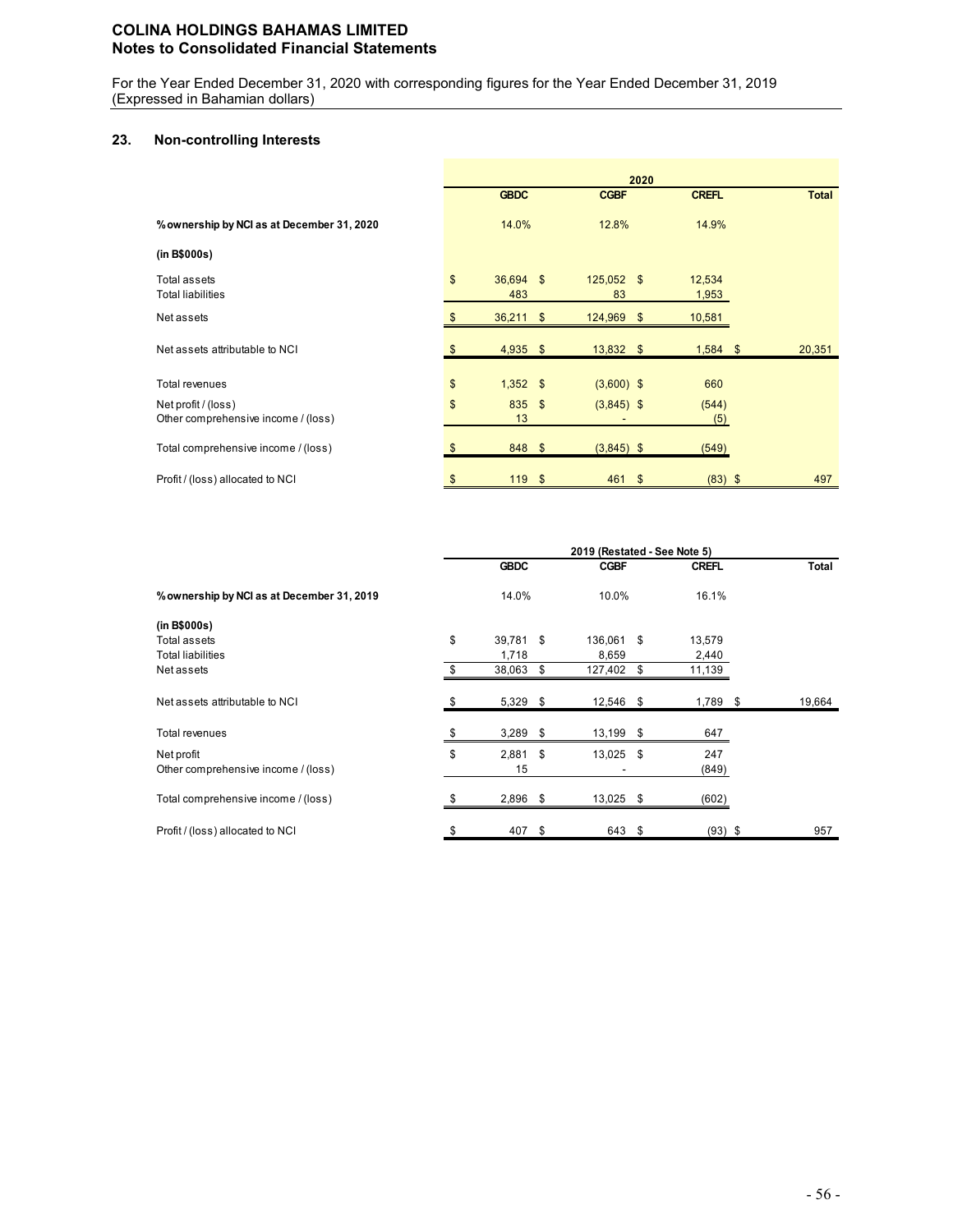For the Year Ended December 31, 2020 with corresponding figures for the Year Ended December 31, 2019 (Expressed in Bahamian dollars)

### **24. Share Capital**

|                                           |                | 2020          | 2019       |
|-------------------------------------------|----------------|---------------|------------|
| Authorized:                               |                |               |            |
| 45,000,000 Class "A" Preference Shares of | \$             | 45.000.000 \$ | 45,000,000 |
| B\$1.00 each (2019: 45,000,000)           |                |               |            |
| 30,000,000 Class "B" Preference Shares of | \$             | 300,000 \$    | 300.000    |
| B\$0.01 each (2019: 30,000,000)           |                |               |            |
| 35,000,000 Class "A" Ordinary Shares of   | $\mathfrak{L}$ | 35,000,000 \$ | 35,000,000 |
| B\$1.00 each (2019: 35,000,000)           |                |               |            |
| 40,000,000 Class "B" Ordinary Shares of   | \$             | 400,000 \$    | 400,000    |
| B\$0.01 each (2019: 40,000,000)           |                |               |            |
| Issued and fully paid:                    |                |               |            |
| 42,500,000 Class "A" Preference Shares of | \$             | 42.500.000 \$ | 42.500.000 |
| B\$1.00 each (2019: 42,500,000)           |                |               |            |
| 24,729,613 Class "A" Ordinary Shares of   | \$             | 24.729.613 \$ | 24,729,613 |
| B\$1.00 each (2019: 24,729,613)           |                |               |            |

The Class "A" Preference Shares were authorized for issue on September 30, 2005, as non-voting and redeemable at the discretion of the Board of Directors at any time after September 30, 2006, upon 90 days' notice. The shares were issued with dividends payable quarterly at the Bahamian \$ Prime rate plus 2.25% per annum on the par value outstanding to shareholders of record on the record date.

The Company gave notice to the Class "A" Preference Shareholders on October 29, 2008 of its intention to retire all issued and fully paid Class "A" Preference Shares. Preference Shareholders of record on that date were provided with the first right of refusal to subscribe for an equivalent amount of Par Value of Class "A" Preference Shares which were issued at a dividend rate payable quarterly at the Bahamian \$ Prime rate plus 1.5% per annum. On January 31, 2009, all issued and fully paid Class "A" Preference Shares issued and fully paid on that date were issued at the new dividend rate. The Class "A" Preference Shares rank in priority to the ordinary shares in a winding up with respect to repayment of capital and any cumulative dividends in arrears. During 2015, an additional 2,000,000 of Class "A" Preference Shares were issued.

At the Extraordinary Annual General Meeting of the Company held June 3, 2015, the shareholders approved resolutions to authorize an additional 30,000,000 of Class "B" Preference Share capital with a par value of \$0.01 each and an additional 40,000,000 of Class "B" Ordinary voting share capital with a par value of \$0.01. At December 31, 2020, none of the Class "B" ordinary or preference share capital were issued.

### **25. Revaluation Reserve**

The revaluation reserve is comprised of the net gain/(loss) on remeasurement of available-for-sale securities to fair value and revaluation adjustments related to land and buildings. Also included in the revaluation reserve are unrealized gains related to the purchase of additional equity in a subsidiary company subsequent to the date control was first established.

|                                                                                                                                               | Available-for-<br>Sale  |   | Subsidiary<br><b>Acquisitions</b> |   | Land and<br><b>Building</b> | Equity-<br><b>Accounted</b><br>Investees | Total                            |
|-----------------------------------------------------------------------------------------------------------------------------------------------|-------------------------|---|-----------------------------------|---|-----------------------------|------------------------------------------|----------------------------------|
| Balance as of December 31, 2018                                                                                                               | \$<br>6,416,920         | S | 2.291.925                         | S | 5,255,236 \$                | - \$                                     | 13,964,081                       |
| Restatement of Equity-Accounted<br>Investee balances (See Note 5)                                                                             |                         |   |                                   |   |                             | (50, 779)                                | (50, 779)                        |
| Balance as of January 1, 2019, as restated                                                                                                    | 6,416,920               |   | 2,291,925                         |   | 5,255,236                   | (50, 779)                                | 13,913,302                       |
| Net fair revaluation gains of Equity-Accounted<br>Investees (See Note 15)<br>Net fair value losses during the year<br>Transfers to net income | (230, 470)<br>168,898   |   |                                   |   |                             | 465,726                                  | 465,726<br>(230, 470)<br>168,898 |
| Balance as of December 31, 2019<br>Revaluation adjustment                                                                                     | 6,355,348<br>(109, 950) |   | 2,291,925                         |   | 5,255,236                   | 414,947                                  | 14,317,456<br>(109, 950)         |
| Net fair revaluation losses of Equity-Accounted<br>Investees (See Note 15)                                                                    |                         |   |                                   |   |                             | (431, 317)                               | (431, 317)                       |
| Net fair value losses during the year                                                                                                         | (10, 375, 469)          |   |                                   |   |                             |                                          | (10, 375, 469)                   |
| Revaluation of investment property (Note 14)                                                                                                  |                         |   |                                   |   | 1,057,086                   |                                          | 1,057,086                        |
| Transfers to net income                                                                                                                       | (692, 645)              |   |                                   |   |                             |                                          | (692, 645)                       |
| Balance as of December 31, 2020                                                                                                               | (4,822,716)             |   | 2.291.925                         |   | 6,312,322                   | (16, 370)                                | \$<br>3,765,161                  |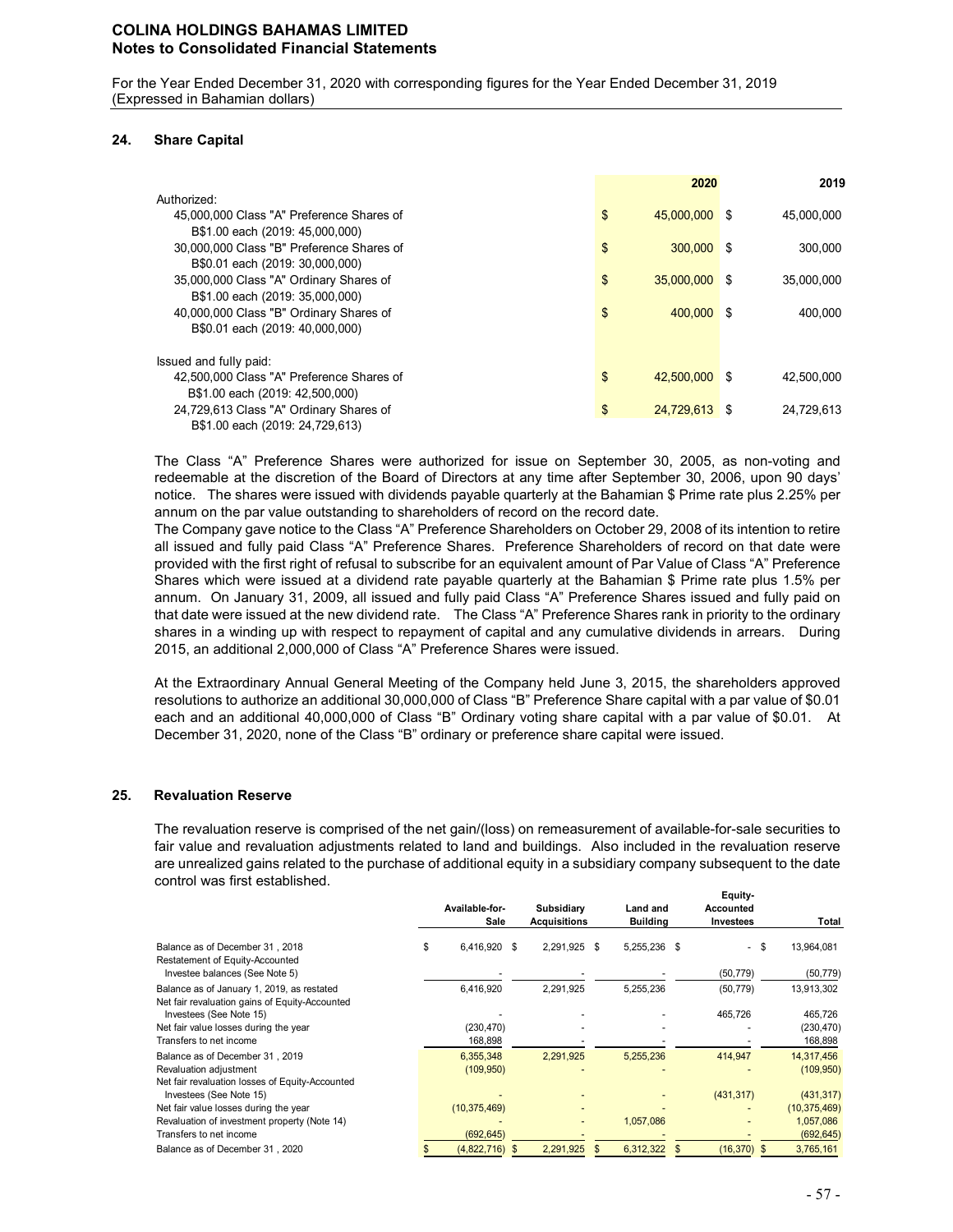For the Year Ended December 31, 2020 with corresponding figures for the Year Ended December 31, 2019 (Expressed in Bahamian dollars)

### **26. Contingent Liabilities and Commitments**

The Group has the following contingent liabilities and commitments as of the year-end reporting date:

### *Legal proceedings and regulations*

The Group operates in the insurance and financial services industry and is subject to legal proceedings in the normal course of business. While it is not practicable to forecast or determine the final results of all pending or threatened legal proceedings, management does not believe that such proceedings (including litigations) will have a material effect on its results and financial position.

The Group is also subject to insurance solvency regulations in all the jurisdictions in which it operates and has complied with all regulations. There are no contingencies associated with the Group's compliance or lack of compliance with such regulations.

#### *Contingent liabilities*

The Group may have contingent liabilities in respect of bank and other guarantees and other matters arising in the ordinary course of business. It is not anticipated that any material loss will arise from the contingent liabilities. Other than as disclosed in Note 10, as at December 31, 2020, the Group did not provide any guarantees to third parties in the ordinary course of business. (2019: Nil).

The Group, is from time to time, in connection with its normal operations, named as a defendant in actions for damages and costs allegedly sustained by the plaintiffs. The Board of Directors is of the opinion, based upon the advice of counsel, that the final outcome of such actions will not have a material adverse effect on the financial position of the Group.

### *Commitments*

*Lending:* The Company had no commitments to extend credit for mortgages and commercial loans at December 31, 2020 (2019: Nil).

*Purchase of property and equipment:* The Company had no commitments for the purchase of capital equipment or services at December 31, 2020 (2019: Nil).

### **27. Future Minimum Lease Payments Receivable**

The Group derives rental income from certain of its investment properties under non-cancellable rental agreements. See also Note 29. The future minimum lease payments due to be received under these agreements as of December 31, 2020 are as follows:

|                      | At December 31,<br>2020 | At December 31,<br>2019 |
|----------------------|-------------------------|-------------------------|
| Less than one year   | \$<br>1,418,795 \$      | 1,620,813               |
| One to two years     | 1,001,620               | 1,226,792               |
| Two to three years   | 1,028,429               | 888,477                 |
| Three to four years  | 823,897                 | 875,074                 |
| Four to five years   | 829,879                 | 888,767                 |
| More than five years | 1,793,995               | 2,383,415               |
| Total                | \$<br>6,896,615         | \$<br>7,883,338         |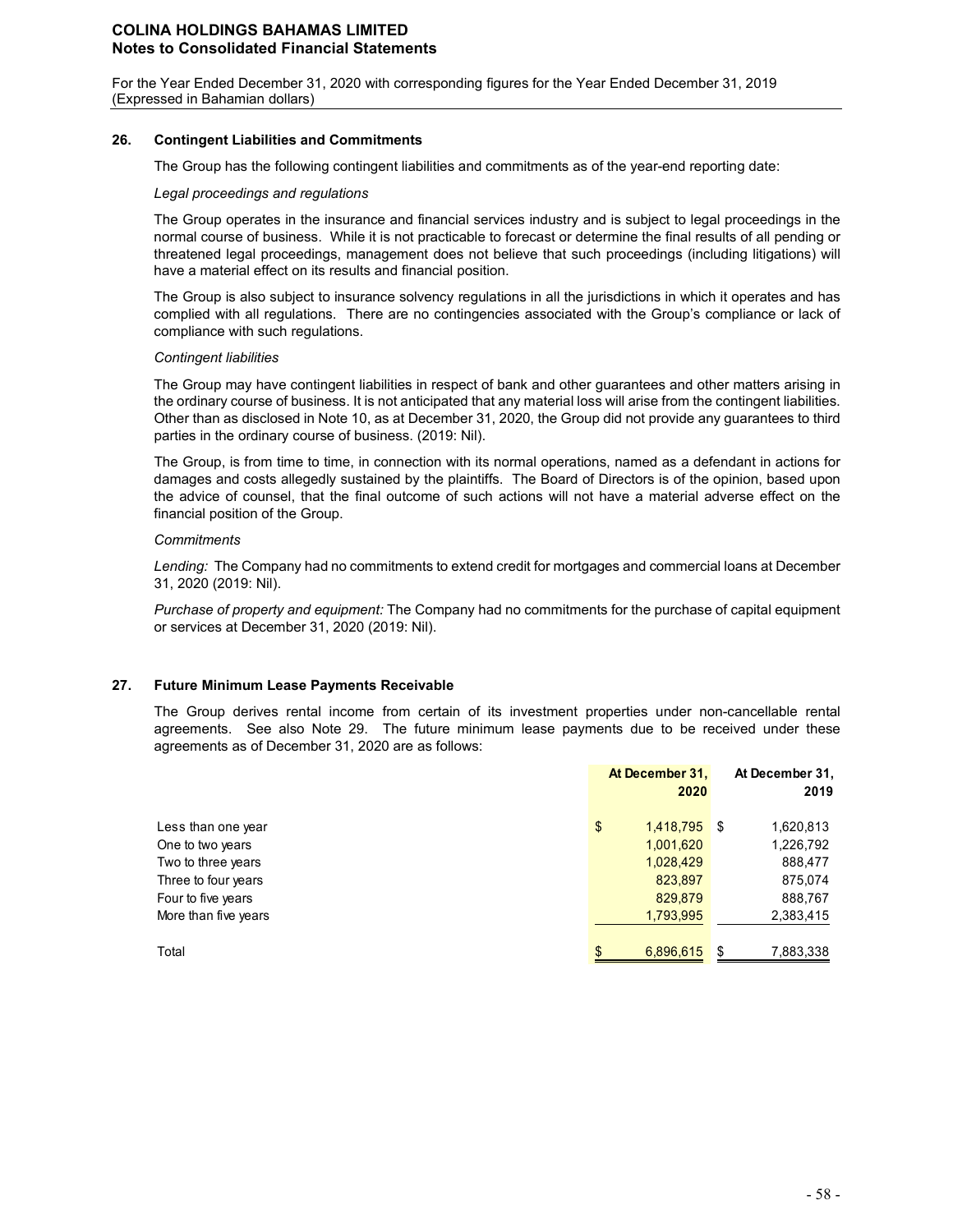For the Year Ended December 31, 2020 with corresponding figures for the Year Ended December 31, 2019 (Expressed in Bahamian dollars)

### **28. Net Premium Revenue**

Net premium revenue is comprised of the following:

|                                                                    | 2020                                 | 2019<br>(Restated)<br>(See Note 5) |
|--------------------------------------------------------------------|--------------------------------------|------------------------------------|
| Life and health insurance premiums<br>Less: Reinsurance premiums   | 113,587,814 \$<br>\$<br>(15,745,298) | 119,356,141<br><u>(15,260,141)</u> |
| Subtotal<br>Premiums from IRM reinsurance facilities (See Note 11) | 97,842,516<br>9,901,133              | 104,096,000<br>14,938,870          |
| Net premium revenue                                                | \$<br>107,743,649                    | 119,034,870<br>S                   |

Net premium revenues are classified in the following categories:

|                                                     | 2020              |     | 2019<br>(Restated)<br>(See Note 5) |
|-----------------------------------------------------|-------------------|-----|------------------------------------|
| Short-term insurance contracts                      | \$<br>67,791,651  | -\$ | 74,078,830                         |
| Long-term insurance and other contracts             |                   |     |                                    |
| -with fixed and guaranteed terms                    | 32,557,239        |     | 33,829,562                         |
| -with fixed and quaranteed terms and with DPF       | 16,975,544        |     | 17,925,099                         |
| -without fixed and quaranteed terms                 | 29,296            |     | 2,016,624                          |
| -without fixed and guaranteed terms and with DPF    | 5,513,059         |     | 5,622,527                          |
| Long-term investment contracts with DPF             | 622,158           |     | 822,369                            |
| Total premium revenue arising from contracts issued | 123,488,947       |     | 134,295,011                        |
| Premiums ceded to reinsurers                        | (15, 745, 298)    |     | (15,260,141)                       |
| Net premium revenue                                 | \$<br>107.743.649 | S   | 119,034,870                        |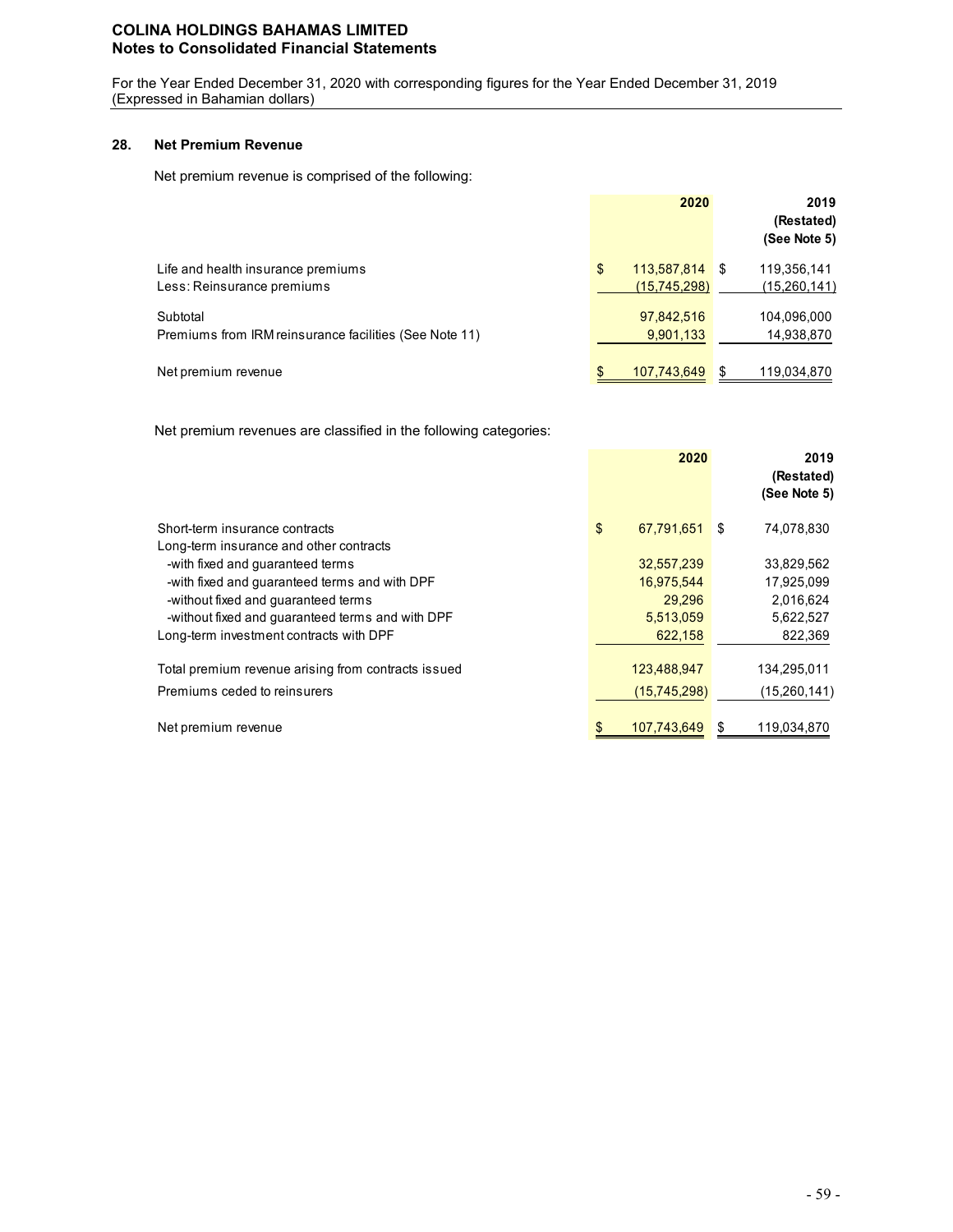For the Year Ended December 31, 2020 with corresponding figures for the Year Ended December 31, 2019 (Expressed in Bahamian dollars)

### **29. Net Investment Income**

Net investment income is classified as follows:

|                                                                  | 2020             | 2019<br>(Restated)<br>(See Note 5) |
|------------------------------------------------------------------|------------------|------------------------------------|
| Term deposits                                                    | \$<br>157,780 \$ | 139,233                            |
| Investment securities                                            |                  |                                    |
| Interest income                                                  | 22,246,872       | 20,787,409                         |
| Dividend income                                                  | 1,275,222        | 2,212,107                          |
| Net fair value losses/(gains) included in profit and loss        | (11,780,461)     | 6,710,450                          |
| Net fair value losses included in the revaluation                |                  |                                    |
| reserve (See Note 25)                                            | (10, 375, 469)   | (230, 470)                         |
| Net investment return on managed assets                          | 1,523,944        | 29,618,729                         |
| Mortgages and commercial loans                                   | 361,397          | 1,021,753                          |
| Policy loans                                                     | 7,631,945        | 7,527,660                          |
| Rental income (See Note 14)                                      | 4,867,991        | 4,876,411                          |
| Fair value losses on investment properties (See Note 14)         | (3,642,388)      | (985,000)                          |
| Other fees and income                                            | (4,590,741)      | (4,334,027)                        |
| Total return on invested assets                                  | 6,120,148        | 37,725,526                         |
| Less: Fair value losses in the revaluation reserve (See Note 25) | 10,375,469       | 230,470                            |
|                                                                  |                  |                                    |
| Total net investment income recognized in income                 | 16,495,617<br>\$ | 37,955,996<br>\$                   |

Included in net investment income are impairment charges from investment securities totaling \$150,000 (2019: \$938,750).

### **30. Net Policyholders' Benefits**

Net policyholders' benefits are comprised of the following:

|                                                                       | 2020                             | 2019<br>(Restated)<br>(See Note 5) |
|-----------------------------------------------------------------------|----------------------------------|------------------------------------|
| Life and health policyholder benefits<br>Less: Reinsurance recoveries | \$<br>81,508,403<br>(12.522.738) | 88,295,289<br>S<br>(11,100,680)    |
| Subtotal<br>Benefits paid on IRM reinsurance                          | 68,985,665                       | 77,194,609                         |
| facilities (See Note 10)                                              | 10,097,720                       | 11,600,790                         |
| Total net policyholders' benefits                                     | \$<br>79,083,385                 | 88,795,399<br>\$.                  |

Included in life and health policyholder benefits is \$872,999 related to interest on policy dividends on deposit (2019: \$826,841).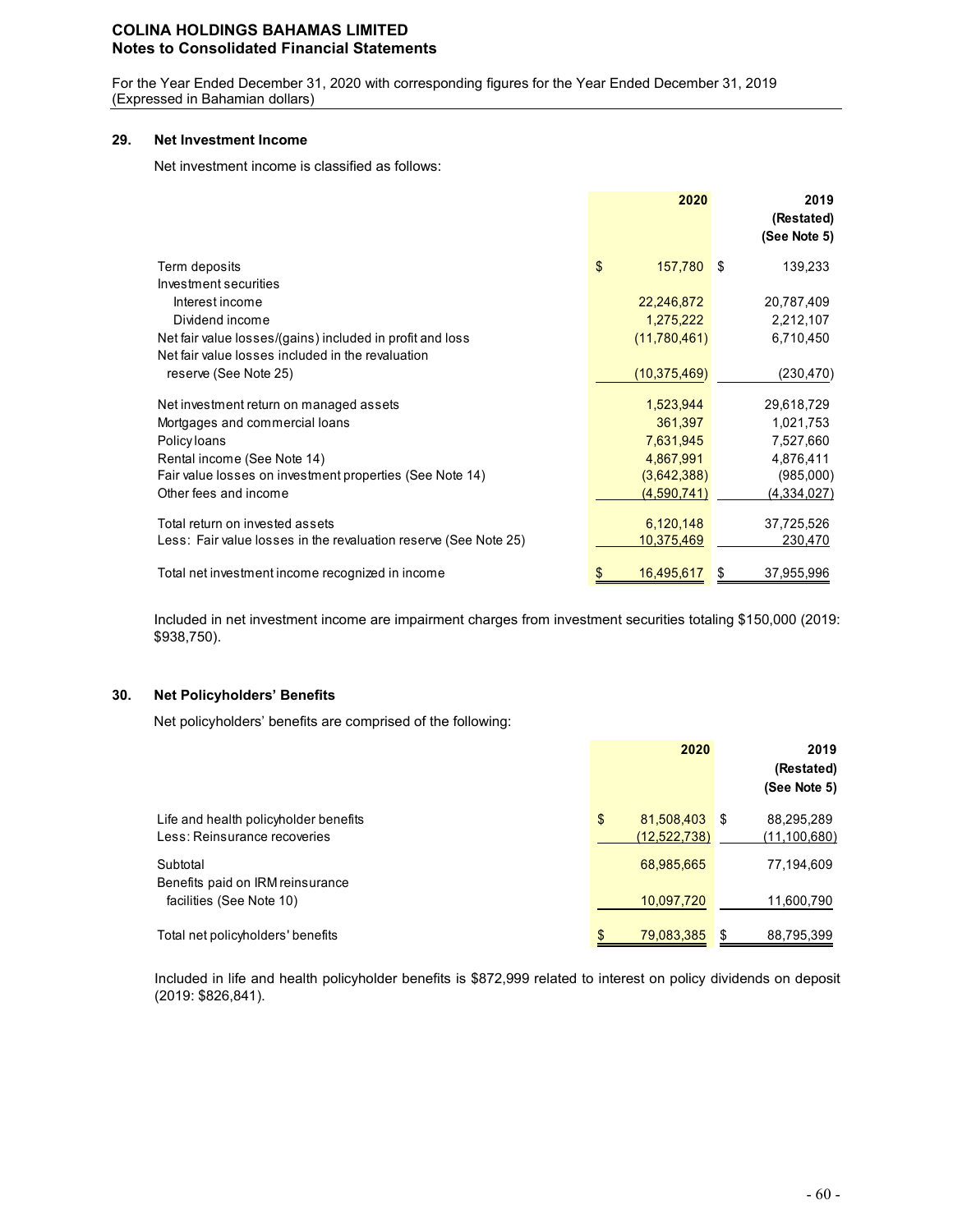For the Year Ended December 31, 2020 with corresponding figures for the Year Ended December 31, 2019 (Expressed in Bahamian dollars)

Policyholders' benefits for the year by contract classification were as follows:

|                                                                                                                 | 2020             | 2019<br>(Restated)<br>(See Note 5) |
|-----------------------------------------------------------------------------------------------------------------|------------------|------------------------------------|
| Short-term insurance contracts                                                                                  | \$<br>40.989.348 | 54,782,141<br>\$                   |
| Long-term insurance and other contracts<br>-with fixed and guaranteed terms<br>-with fixed and quaranteed terms | 16,918,882       | 14,983,937                         |
| and with DPF                                                                                                    | 25,553,311       | 22,622,015                         |
| -without fixed and guaranteed terms<br>-without fixed and guaranteed terms                                      | 1,885,211        | 1,930,648                          |
| and with DPF                                                                                                    | 3,523,643        | 3,197,646                          |
| Long-term investment contracts with DPF                                                                         | 2,735,728        | 2,379,692                          |
| Total policyholders' benefits                                                                                   | 91,606,123       | 99,896,079                         |
| Reinsurance recoveries                                                                                          | (12, 522, 738)   | (11, 100, 680)                     |
| Net policyholders' benefits                                                                                     | 79.083.385<br>\$ | 88,795,399<br>S                    |

## **31. General and Administrative Expenses**

General and administrative expenses are comprised of:

|                                                     | 2020                | 2019<br>(Restated)<br>(See Note 5) |
|-----------------------------------------------------|---------------------|------------------------------------|
| Salaries and employee/salesperson benefits          | \$<br>17.851.216 \$ | 17.665.314                         |
| Fees, insurance and licences                        | 5.204.951           | 6,128,784                          |
| IRM reinsurance facilities expenses (See Note 11)   | 1,712,213           | 1,643,596                          |
| Advertising and communications expense              | 3,584,001           | 3,896,312                          |
| Depreciation and amortization (See Notes 16 and 18) | 2,174,630           | 2,140,756                          |
| Premises and maintenance                            | 2,949,672           | 3,553,881                          |
| Underwriting fees                                   | 716.505             | 746.366                            |
| Consulting and Other expenses/(write-offs)          | 3,579,261           | (132, 173)                         |
| Total general and administrative expenses           | 37,772,449          | 35,642,836<br>S                    |

### **32. Finance Costs and Interest**

Finance costs and interest are comprised of:

|                                             | 2020                 | 2019      |
|---------------------------------------------|----------------------|-----------|
| Interest on third party pension liabilities | \$<br>$1.200.893$ \$ | 1,181,803 |
| Interest on liabilities due to ASO groups   | 527,139              | 562,058   |
| Interest on lease liabilities (See Note 21) | 235,618              | 272.443   |
| Other interest costs                        | 177.621              | 198.786   |
| Total finance costs and interest            | \$<br>2.141.271      | 2,215,090 |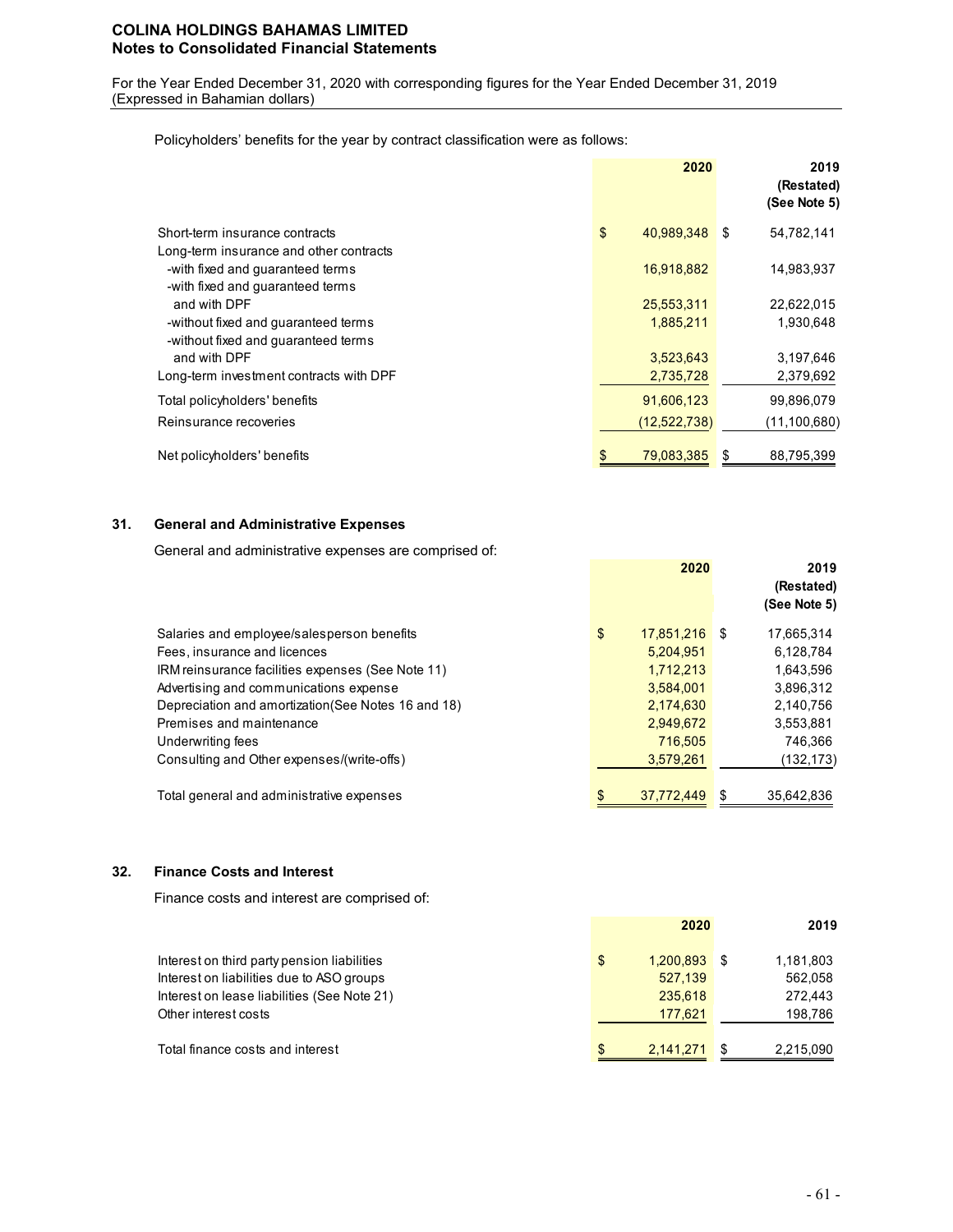For the Year Ended December 31, 2020 with corresponding figures for the Year Ended December 31, 2019 (Expressed in Bahamian dollars)

### **33. Earnings Per Share and Dividends Per Share**

Basic earnings per ordinary share is calculated by dividing net income attributable to ordinary shareholders of the Company by the weighted average number of ordinary shares issued and outstanding during the year, excluding ordinary shares of the Company acquired by Colina and held as treasury shares. There were no treasury shares held by the Company as at December 31, 2020.

|                                                            | 2020       | 2019<br>(Restated)<br>(See Note 5) |
|------------------------------------------------------------|------------|------------------------------------|
| Net income attributable to equity shareholders             | 20,095,290 | 17,147,384<br>\$                   |
| Net income attributable to ordinary shareholders           | 17,651,540 | 14,703,634<br>\$                   |
| Weighted average number of ordinary shares outstanding     | 24,729,613 | 24,729,613                         |
| Basic earnings per ordinary share                          | 0.71       | \$<br>0.59                         |
|                                                            |            |                                    |
|                                                            | 2020       | 2019<br>(Restated)<br>(See Note 5) |
| Comprehensive income attributable to equity shareholders   | 9,542,995  | 17,551,538<br>\$                   |
| Comprehensive income attributable to ordinary shareholders | 7,099,245  | \$<br>15,107,788                   |
| Weighted average number of ordinary shares outstanding     | 24,729,613 | 24,729,613                         |

Dividends to the Company's shareholders are recognized as a liability in the period in which they are declared by the Board of Directors. Dividends paid by the Company to the Class "A" ordinary shareholders in 2020 totalled \$5,440,515 (\$0.22 per share) (2019: \$5,440,515 (\$0.22 per share)).

Dividends paid by the Company to the Class "A" preference shareholders during 2020 totalled \$2,443,750 (2019: \$2,443,750).

The Company does not have any dilutive shares.

## **34. Pension Plan**

The Group's subsidiaries operate various defined contribution plans for eligible administrative employees and salespersons which are administered by CFAL. Under the respective plans, eligible staff and salespersons contribute between 5% to 7.5% of pensionable earnings with the subsidiary Companies contributing between 5% to 7.5%. The subsidiary Group's matching contributions vest with the employee/salesperson on various scales but fully vest after five to ten years. Pension expense for the year was \$814,753 and is included in salaries and employee/salespersons' benefits expense (2019: \$825,395).

## **35. Unit Linked Funds and Investment Plans**

Certain policy contracts allow the policyholder to invest in units in a notional fund called the Bahamas Investment Fund (the "BIF"). The value of the units is linked to the performance of the underlying assets of the BIF. These assets may be varied by the Company from time to time and neither the policyholder nor any other person who may be entitled to benefit has any legal or beneficial interest in the BIF or the units or any underlying assets, which are solely the property of the Group.

Certain policy contracts, obtained through the acquisition of the former Colina in 2002, allow the policyholder to acquire units in a notional investment fund known as the Colina Investment Plan (the "CIP"). The value of the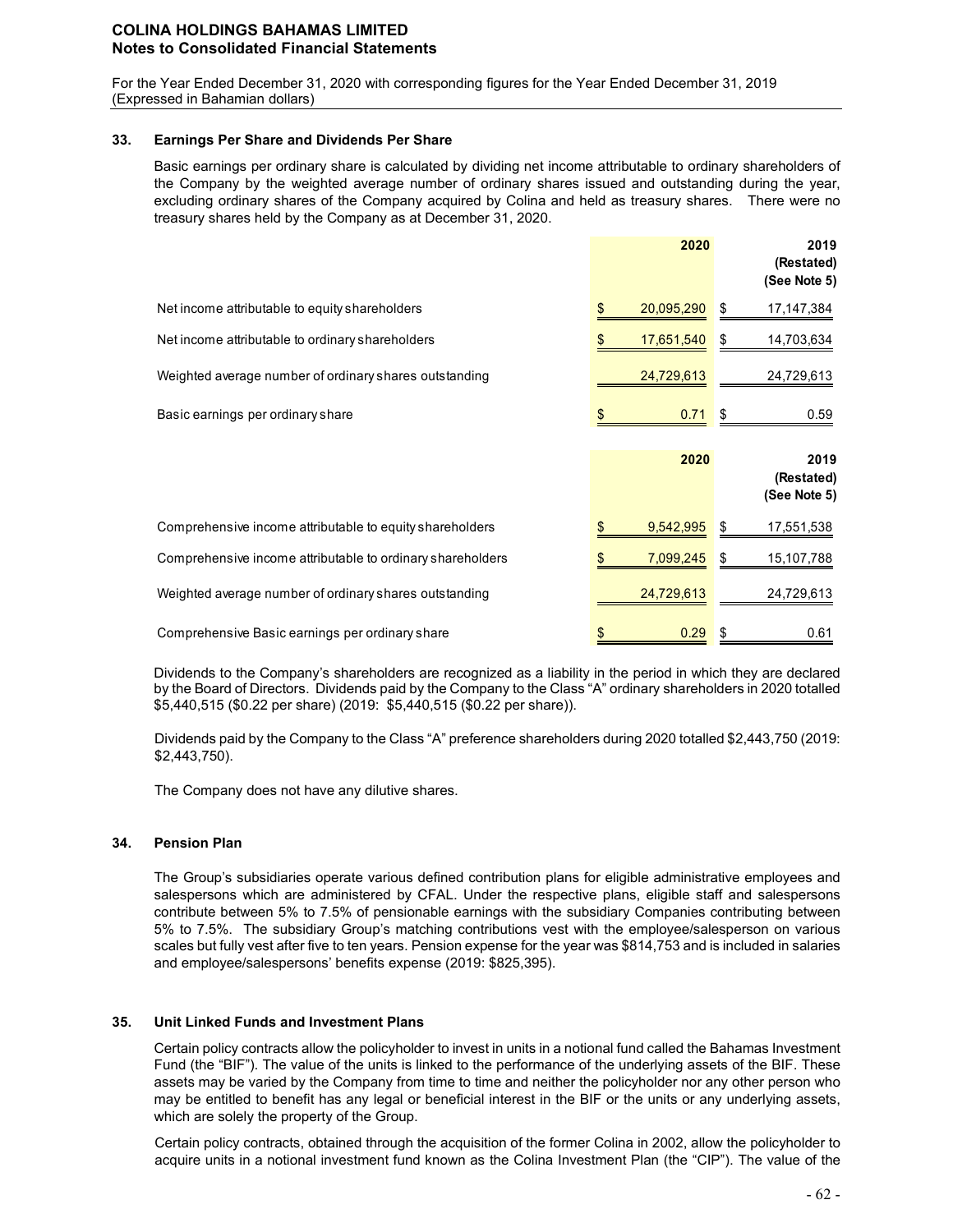For the Year Ended December 31, 2020 with corresponding figures for the Year Ended December 31, 2019 (Expressed in Bahamian dollars)

units is based on the performance of the underlying assets of the CIP. These assets may be varied from time to time.

Depending on the issue date of their policy, the Group may have guaranteed investors in the CIP a minimum rate of return of either 4% or 4.5% per annum, payable at maturity. The liabilities in relation to these guarantees are included in the provision for future policy benefits.

Issuance of new CIP policies was discontinued in January 2001.

The underlying assets of the BIF and CIP that are included in their respective categories in the reporting at December 31, 2020 are as follows:

|                             |                  | <b>Bahamas Investment</b><br><b>Fund</b> | <b>Colina Investment</b><br>Plan |                 |
|-----------------------------|------------------|------------------------------------------|----------------------------------|-----------------|
|                             | 2020             | 2019                                     | 2020                             | 2019            |
| Equities - listed           | \$<br>3,125,110  | \$<br>3,668,204                          | \$<br>1,386,638                  | 2,599,280<br>\$ |
| Equities - unquoted         |                  | 66.894                                   |                                  | 15,000          |
| Preferred shares - unquoted | 489,283          | 492,855                                  | 262,642                          | 264.428         |
| Government securities       | 6,426,300        | 6,178,114                                | 2,469,900                        | 2,794,018       |
| Debt securities - unquoted  | 464.287          | 475.001                                  | 21,429                           | 28,572          |
| Policy loans                |                  |                                          | 355,595                          | 559.949         |
| Cash                        | 309,988          | 1,016,554                                | 170,074                          | 189,226         |
| Due from/(to) general fund  | 121,646          | (303,939)                                | (930, 646)                       | (954,300)       |
| Total assets                | \$<br>10,936,614 | \$<br>11,593,683                         | \$<br>3,735,632                  | 5,496,173       |

### **36. Related Party Balances and Transactions**

Related parties are entities or individuals where there is effective control or significant influence by the Company, its directors, AFH or its shareholders. All significant balances and transactions with related parties, are disclosed in these consolidated financial statements as being with related parties.

*Year-end balances arising from sales/purchases of products and /or services* 

The following related party amounts are included in the consolidated statement of financial position as at December 31:

|                              |              |              |                |        | Other          |        | Key                |               |                 |
|------------------------------|--------------|--------------|----------------|--------|----------------|--------|--------------------|---------------|-----------------|
|                              |              |              | Other          |        | related        |        | <b>Management/</b> | <b>Total</b>  | Total           |
|                              | <b>AFH</b>   |              | affiliates     |        | parties        |        | <b>Directors</b>   | 2020          | 2019            |
| <b>Assets</b>                |              |              |                |        |                |        |                    |               |                 |
| Investment securities        | \$<br>- \$   |              | 376,656        | \$     | $5.000.000$ \$ |        | $\sim$             | \$ 5.376,656  | \$<br>5,285,986 |
| ROU assets                   | \$<br>$\sim$ | $\mathbf{s}$ | $2,022,195$ \$ |        | 29.198 \$      |        | $\sim$             | \$2,051,393   | \$<br>2,426,512 |
| Mortgages and                |              |              |                |        |                |        |                    |               |                 |
| and commercial loans, net    | \$<br>$-$ \$ |              |                | - \$   |                | $-$ \$ | 300.669            | \$<br>300.669 | \$<br>327.721   |
| Cash and bank balances       | \$<br>$-$ \$ |              |                | $-$ \$ | 207.120 \$     |        | $\sim$             | \$<br>207.120 | \$<br>406.015   |
| Receivables and other assets | \$<br>24.930 | \$           | 78.981         | \$     | $31,591$ \$    |        | $\sim$             | \$<br>135,502 | \$<br>1,694,690 |
| Liabilities                  |              |              |                |        |                |        |                    |               |                 |
| Loans and other borrowings   | \$<br>$\sim$ |              | 2.662.964      | -\$    | $37,110$ \$    |        | $\sim$             | \$2.700.074   | \$<br>3,067,109 |
| Other liabilities            | \$<br>- \$   |              | 18.099         | - \$   | $2.511$ \$     |        | $\sim$             | \$<br>20,610  | \$<br>54.832    |

Included in "Investment securities" and "Receivables and other assets" in 2020 is the \$5 million investment in ABL Preference Shares (2019: \$5 million) (See Note 11).

Loans advanced to related parties included in mortgages and commercial loans carry interest rates of 5.5% p.a. (2019: 5.5% p.a.).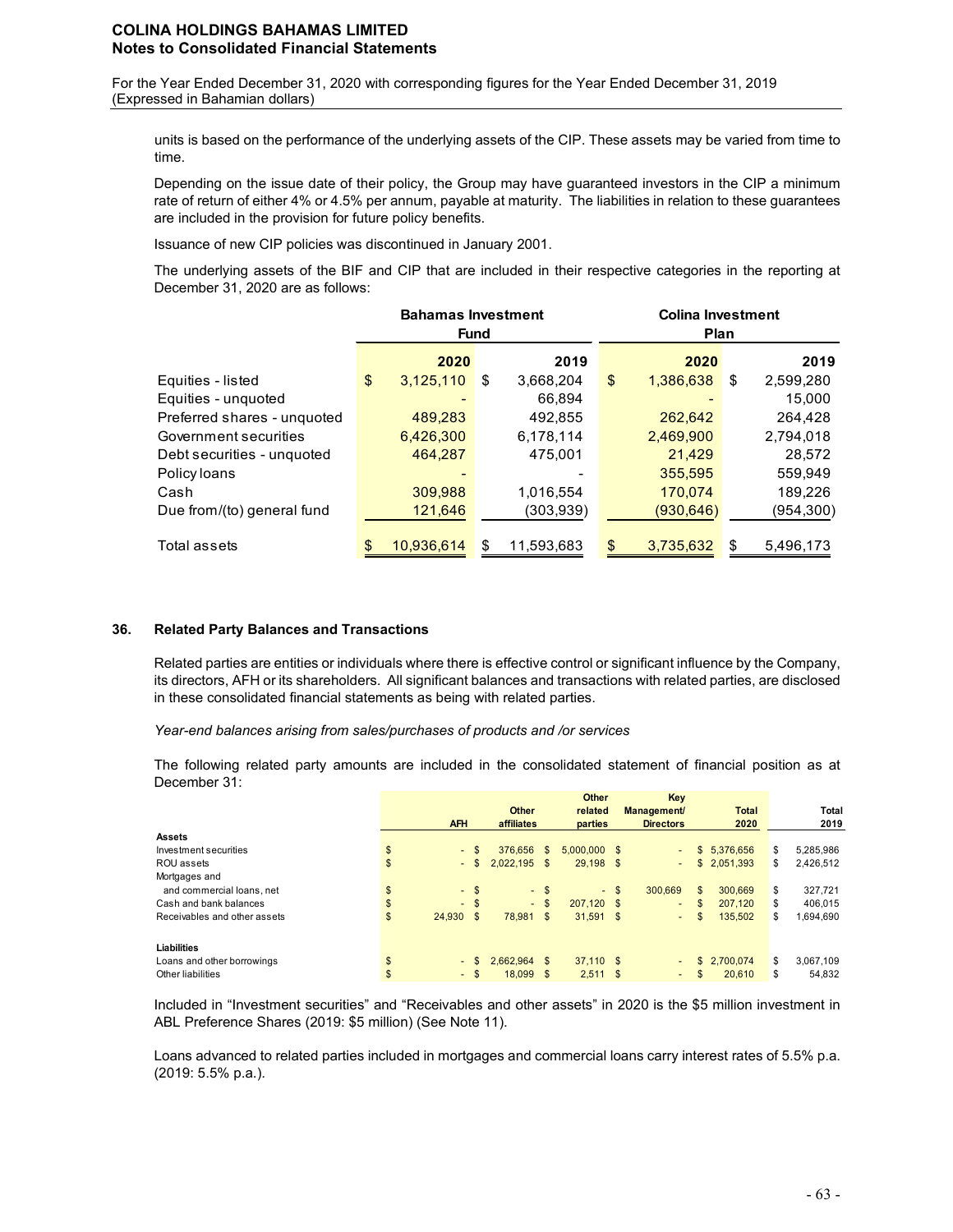For the Year Ended December 31, 2020 with corresponding figures for the Year Ended December 31, 2019 (Expressed in Bahamian dollars)

#### *Transactions with related parties*

The following transactions were carried out with related parties:

|                           |                 |               |                   |                | Other     |                 |                 |
|---------------------------|-----------------|---------------|-------------------|----------------|-----------|-----------------|-----------------|
|                           |                 |               | <b>Other</b>      |                | related   | <b>Total</b>    | <b>Total</b>    |
|                           | <b>AFH</b>      |               | <i>affiliates</i> |                | parties   | 2020            | 2019            |
| <b>Revenues</b>           |                 |               |                   |                |           |                 |                 |
| Group medical insurance   | \$<br>31,930    | \$            | 864,813           | $\mathfrak{L}$ | 991,485   | \$<br>1,888,228 | \$<br>1,907,243 |
| Investment management     |                 |               |                   |                |           |                 |                 |
| and other fees            |                 |               | 374,347           |                | 21,030    | 395,377         | 386,295         |
| Rental income             |                 |               |                   |                | 72,000    | 72,000          | 72,000          |
| Interest and other income |                 |               |                   |                | 802,898   | 802,898         | 1,152,479       |
| Total                     | \$<br>31,930    | \$            | 1,239,160         | \$             | 1,887,413 | \$<br>3,158,503 | \$<br>3,518,017 |
| <b>Expenses</b>           |                 |               |                   |                |           |                 |                 |
| Management and            |                 |               |                   |                |           |                 |                 |
| consulting fees           | \$<br>113,363   | $\sqrt[6]{3}$ |                   | \$             |           | \$<br>113,363   | \$<br>108,803   |
| Legal fees                |                 |               | 316,262           |                |           | 316,262         | 272,602         |
| Administration, Registrar |                 |               |                   |                |           |                 |                 |
| and Transfer Agent fees   |                 |               | 115,876           |                |           | 115,876         | 118,590         |
| Property management fees  |                 |               | 61,920            |                |           | 61,920          | 61,920          |
| Advertising and marketing |                 |               | 122,899           |                |           | 122,899         | 156,386         |
| Property rental           |                 |               | 655,891           |                | 34,203    | 690,094         | 716,022         |
| Medical lab expenses      |                 |               |                   |                | 478,043   | 478,043         | 399,481         |
| Interest and financing    |                 |               |                   |                |           |                 |                 |
| costs                     |                 |               | 2,850             |                | 168,519   | 171,369         | 400,047         |
| Other                     | 932,400         |               | 521,460           |                | 27,235    | 1,481,095       | 838,893         |
| Total                     | \$<br>1,045,763 | \$            | 1,797,158         | \$             | 708,000   | \$<br>3,550,921 | \$<br>3,072,744 |

### *Key management personnel compensation*

Key management personnel are those persons having authority and responsibility for planning, directing and controlling the activities of the Group and its subsidiaries, directly or indirectly, including any director (whether executive or otherwise) of the Group. Compensation for key management personnel for the year ended December 31, 2020 was \$4,217,100 (2019: \$3,540,547).

### *Directors' fees*

Fees paid to Directors for services rendered on the Company's Board and Board Committees for the year ended December 31, 2020 totaled \$287,290 (2019: \$281,168).

### **37. Risk Management**

#### *Governance Framework*

The primary objective of the Company's Corporate Governance framework is to protect the Company's shareholders from events that hinder the sustainable achievement of financial performance objectives, including failing to exploit opportunities. Key management recognizes the critical importance of having efficient and effective risk management systems in place. The Group has a clear organizational structure with documented delegated authorities and responsibilities from the Board of Directors to executive management committees and senior managers.

#### *Regulatory Framework*

Regulators are primarily interested in protecting the rights of the policyholders and have established guidelines and regulations by which the Group is required to comply to ensure that the Group is satisfactorily managing affairs for their benefit. The operations of the Group are subject also to regulatory requirements in the foreign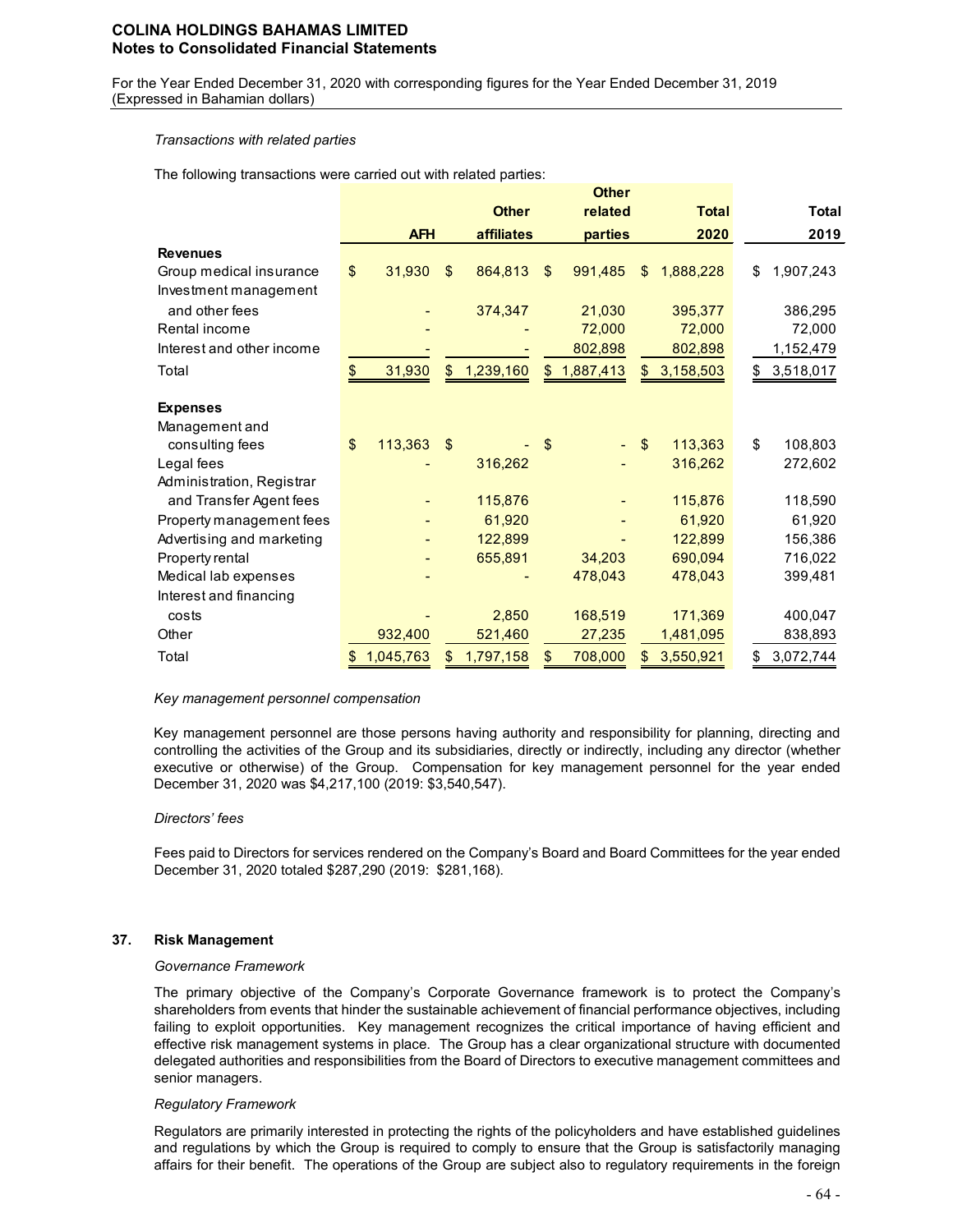For the Year Ended December 31, 2020 with corresponding figures for the Year Ended December 31, 2019 (Expressed in Bahamian dollars)

jurisdictions in which it operates. The Group's regulators are interested in ensuring that the Group maintains an appropriate solvency position to meet unforeseen liabilities arising from changes in the economic environment. Such regulations not only prescribe approval and monitoring of activities, but also impose certain restrictive provisions to minimize the risk of default and insolvency on the part of insurance companies to meet unforeseen liabilities as they arise.

#### *Insurance risk*

The risk under any one insurance contract is the possibility that the insured event occurs and the uncertainty of the amount and timing of the resulting claim.

For a portfolio of insurance contracts where the theory of probability is applied to pricing and provisioning, the principal risk that the Group faces under its insurance contracts is that the actual claims and benefit payments exceed the carrying amount of the insurance liabilities. This could occur because the frequency or severity of claims and benefits are greater than estimated. Insurance events are random and the actual number and amount of claims and benefits will vary from year to year from the estimate established using statistical techniques.

Experience shows that the larger the portfolio of similar insurance contracts, the smaller the relative variability about the expected outcome will be. In addition, a more diversified portfolio is less likely to be affected across the board by a change in any subset of the portfolio. The Group has developed its insurance underwriting strategy to diversify the type of insurance risks accepted and within each of these categories to achieve a sufficiently large population of risks to reduce the variability of the expected outcome.

Factors that increase insurance risk include lack of risk diversification in terms of type and amount of risk, geographical location and type of industry covered.

#### *Frequency and severity of claims*

For contracts where death is the insured risk, the most significant factors that could increase the overall frequency of claims are epidemics or wide spread changes in lifestyle such as eating, smoking and exercise habits, resulting in earlier or more claims than expected. For contracts where survival is the insured risk, the most significant factor is continued improvement in medical science and social conditions that would increase longevity.

At present, these risks do not vary significantly in relation to the location of the risk insured by the Group. However, undue concentration by amounts could have an impact on the severity of benefit payments on a portfolio basis.

The table below indicates the concentration of insured benefits across four bands of insured benefits per coverage insured rounded to the nearest thousand.

|                        | 2020<br>(in \$000s) | 2019<br>(in \$000s) |
|------------------------|---------------------|---------------------|
| \$0 to \$49,999        | \$<br>349,287       | \$<br>387,496       |
| \$50,000 to \$99,999   | 768,845             | 834,808             |
| \$100,000 to \$149,999 | 1,909,142           | 2,020,140           |
| \$150,000 and over     | 3,172,972           | 3,155,745           |
| Total                  | \$<br>6,200,246     | \$<br>6,398,189     |

The Group manages risks through its underwriting strategy and reinsurance arrangements. The underwriting strategy is intended to ensure that the risks underwritten are well diversified in terms of type of risk and the level of insured benefits. Medical selection is also included in the Group's underwriting procedures with premiums varied to reflect the health condition and family medical history of the applicants. The Group limits the amount of loss on any one policy by reinsuring certain levels of risk in various areas of exposure with other insurers.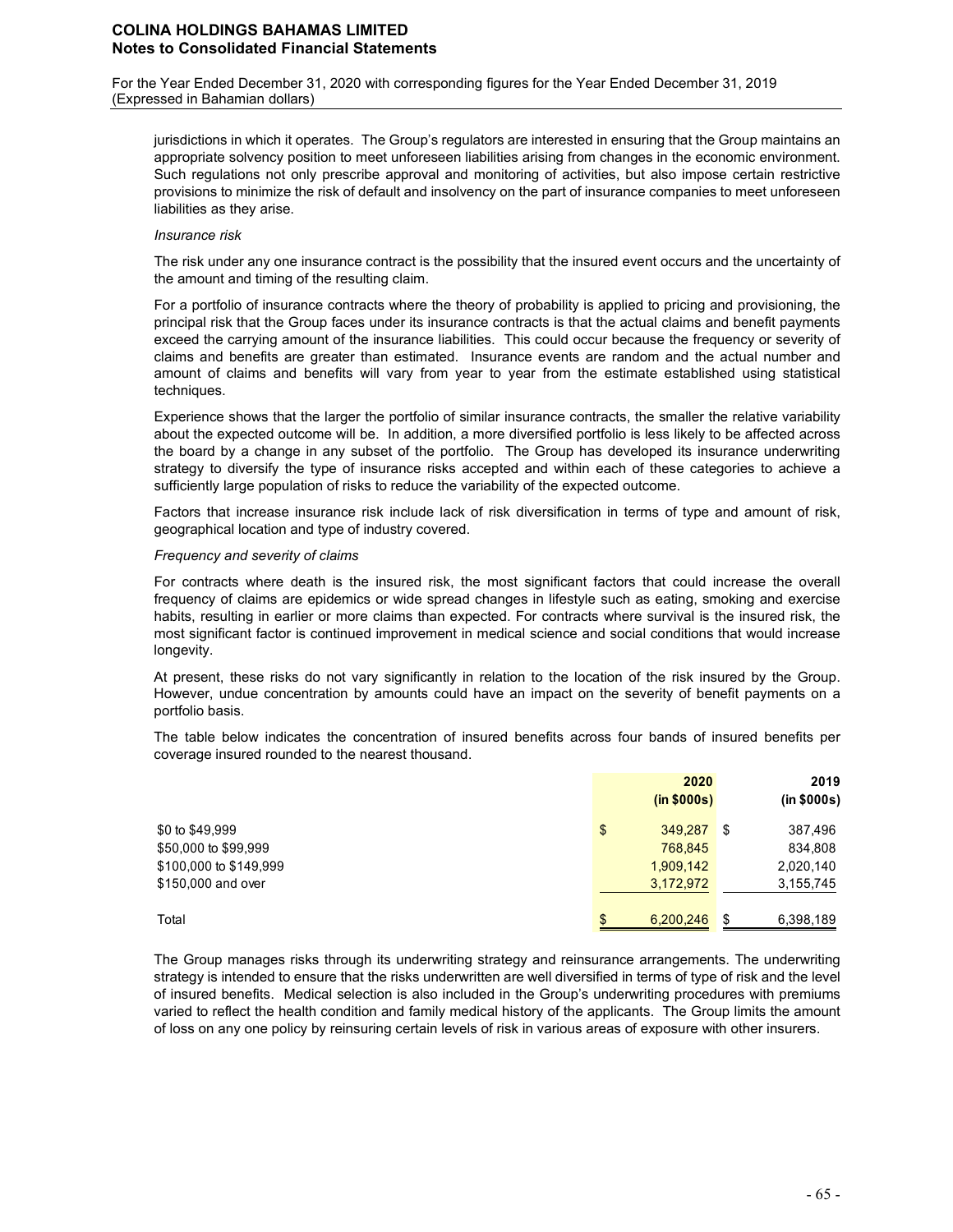For the Year Ended December 31, 2020 with corresponding figures for the Year Ended December 31, 2019 (Expressed in Bahamian dollars)

Generally, the Group has retention limits on insurance policies as follows:

|                                               |                | 2020         | 2019    |
|-----------------------------------------------|----------------|--------------|---------|
| Individual life                               | \$             | $50.000$ \$  | 50.000  |
| Individual accidental death and dismemberment | \$             | $50.000$ \$  | 50.000  |
| Individual personal accident                  | $\mathfrak{L}$ | $50.000$ \$  | 50.000  |
| Group accidental death and dismemberment      | \$             | $50.000$ \$  | 50.000  |
| Individual and Group Medical                  | \$             | $250.000$ \$ | 250.000 |

Reinsurance ceded does not discharge the Group's liability as the primary insurer and failure of reinsurers to honour their obligations could result in losses to the Group.

#### *Financial risk*

The Group is exposed to financial risk through its financial assets, financial liabilities (investment contracts and borrowings), reinsurance assets and insurance liabilities. In particular, the key financial risk is that the proceeds from its financial assets are not sufficient to fund the obligations arising from its insurance and investment contracts. The most important components of this financial risk are interest rate risk, credit risk and liquidity risk.

These risks arise from open positions in interest rate and equity products, all of which are exposed to general and specific market movements. The risk that the Group primarily faces due to the nature of its investments and liabilities is interest rate risk.

The Group manages these positions within an asset liability management ("ALM") framework that has been developed to maximize long-term investment returns in excess of its obligations under insurance and investment contracts. The principal technique of the Group's ALM is to match cash flows from assets to the liability cash flows arising from insurance and investment contracts by reference to the type of benefits payable to contract holders. For each distinct category of liabilities, a separate portfolio of assets is maintained.

The Group's ALM is integrated with the management of the financial risks associated with the Group's other financial assets and liabilities not directly associated with insurance and investment liabilities.

#### *Interest rate risk*

The Group is vulnerable to periods of declining interest rates given that most of its investments in government bonds have floating interest rates tied to the Bahamian \$ Prime rate. The Group manages this risk by attempting to retain a level of assets to liabilities with similar principal values, effective interest rates and maturity dates.

The Group monitors interest rate risk by calculating the duration of the investment portfolio and the liabilities issued. The duration is an indicator of the sensitivity of the assets and liabilities to changes in current interest rates. The duration of the liabilities is determined by projecting expected cash flows from the contracts using best estimates of mortality, morbidity and terminations. No future discretionary supplemental benefits are assumed to accrue. The duration of the assets is calculated in a consistent manner. Any gap between the duration of the assets and the duration of the liabilities is minimized by means of buying and selling securities of different durations. The Group's sensitivity to interest rate risk is included in Note 19.

#### *Credit risk*

Credit risk arises from the failure of a counterparty to perform according to the terms of the contract. From this perspective, the Group's credit risk exposure is primarily concentrated in its deposits placed with other financial institutions, loans to policyholders and other clients, and amounts due from reinsurers and insurance contract holders.

The Group's deposits are primarily placed with well-known high quality financial institutions. Loans to policyholders are generally collateralized by cash surrender values of the respective policies. Mortgage loans are adequately secured by properly registered legal charges on real property. With respect to the Group's unsecured commercial paper loans and other material unsecured receivables, management is satisfied that the debtors concerned are both financially able and willing to meet their obligations to the Group except in those instances where impairment provisions have been made.

Reinsurance is used to manage insurance risk. This does not, however, discharge the Group's liability as primary insurer. If a reinsurer fails to pay a claim for any reason, the Group remains liable for the payment to the policyholder. The creditworthiness of reinsurers is considered on an annual basis by reviewing their financial strength prior to finalization of any contract. Management assesses the Group's reinsurance placement policy by assessing the creditworthiness of all reinsurers by reviewing credit grades provided by rating agencies and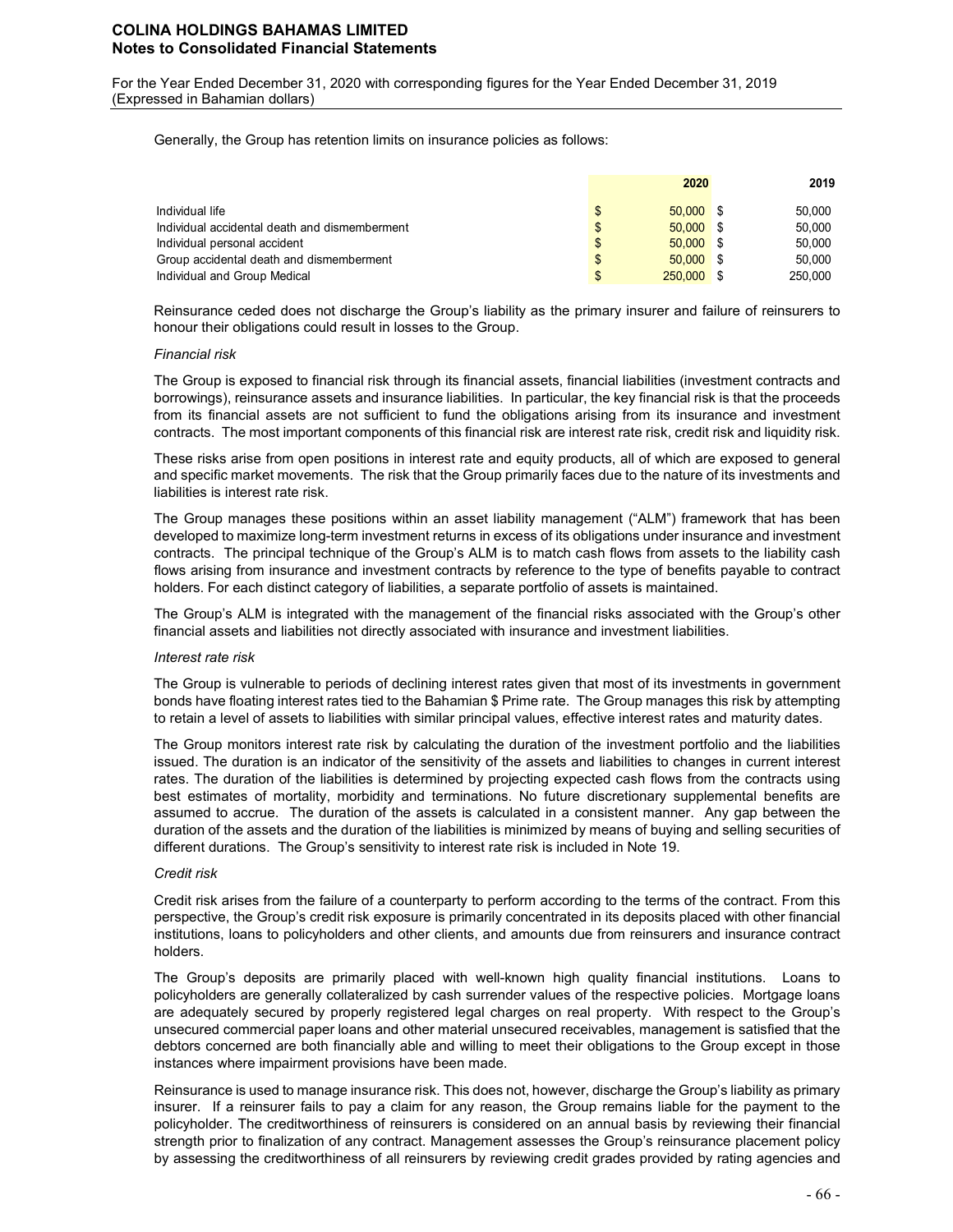For the Year Ended December 31, 2020 with corresponding figures for the Year Ended December 31, 2019 (Expressed in Bahamian dollars)

other publicly available financial information. The Group's main reinsurer is Munich Reinsurance Company Canada Branch (Life).

The table following provides information regarding the credit risk exposure of the Group by classifying assets according to the Group's internal assessments of the credit ratings of counterparties. The table also includes an aging analysis of financial assets, providing information regarding the Group's exposures on amounts current, and past due:

|                                | <b>Balances with</b>     |        |                          |          | <b>Current</b> |        |                          |              | Past due but not impaired |          |          |               |
|--------------------------------|--------------------------|--------|--------------------------|----------|----------------|--------|--------------------------|--------------|---------------------------|----------|----------|---------------|
| December 31, 2020              | no scheduled             |        | <b>Investment</b>        |          | Non-           |        | <b>Unit</b>              |              | $30 - 90$                 |          | >90 days |               |
| (in \$000s)                    | repayment dates          |        | Grade                    |          | Graded         |        | Linked                   |              | days                      |          |          | <b>Total</b>  |
| Financial assets               |                          |        |                          |          |                |        |                          |              |                           |          |          |               |
| Term deposits                  | $\mathfrak{s}$           | $-$ \$ | 15.660 \$                |          |                | $-$ \$ | $\overline{\phantom{a}}$ | $\mathbf{s}$ | $\sim$                    | <b>S</b> | $-$ \$   | 15,660        |
| <b>FVPL</b> securities         | ٠                        |        | 1.809                    |          | 83,305         |        | 10.505                   |              | $\overline{\phantom{a}}$  |          |          | 95,619        |
| AFS securities                 | $\overline{\phantom{a}}$ |        | 6.404                    |          | 293.445        |        | 4,141                    |              | ۰                         |          | $\sim$   | 303,990       |
| Loans and receivables          |                          |        |                          |          | 44,150         |        | ۰                        |              |                           |          |          | 44,150        |
| Mortgages and commercial loans |                          |        |                          |          | 9,121          |        | $\overline{\phantom{a}}$ |              | 2,554                     |          | 11,819   | 23,494        |
| Policy loans                   | 67,116                   |        |                          |          |                |        | 356                      |              | $\overline{\phantom{a}}$  |          | ۰.       | 67,472        |
| Cash and demand balances       | 30,792                   |        |                          |          |                |        | 480                      |              |                           |          |          | 31,272        |
| Premiums receivable            |                          |        | $\overline{\phantom{0}}$ |          | 2,057          |        | ۰                        |              | 689                       |          | 88       | 2,834         |
| Reinsurance receivables        |                          |        | ٠                        |          | 1,377          |        | ٠                        |              | 5,842                     |          | 7.744    | 14,963        |
| Loan to SBL Ltd.               |                          |        |                          |          |                |        | $\overline{\phantom{a}}$ |              |                           |          |          |               |
| Other financial assets         | 1,316                    |        | 5,535                    |          | 47,577         |        |                          |              |                           |          |          | 54,428        |
| Total financial assets         | 99,224<br>S              | \$     | 29,408                   | <b>S</b> | 481.032        | -S     | 15.482                   | \$           | 9,085                     | S        | 19,651   | \$<br>653,882 |

| December 31, 2019              | <b>Balances with</b> |                 |    |            |      |         |      |                          | Past due but not impaired |                          |    |          |         |
|--------------------------------|----------------------|-----------------|----|------------|------|---------|------|--------------------------|---------------------------|--------------------------|----|----------|---------|
| (Restated - See Note 5)        |                      | no scheduled    |    | Investment |      | Non-    |      | Unit                     |                           | $30 - 90$                |    | >90 days |         |
| (in \$000s)                    |                      | repayment dates |    | Grade      |      | Graded  |      | Linked                   |                           | days                     |    |          | Total   |
| Financial assets               |                      |                 |    |            |      |         |      |                          |                           |                          |    |          |         |
| Term deposits                  | \$                   | - \$            |    | $5.171$ \$ |      |         | - \$ | $\sim$                   | \$                        | ۰.                       | -S | - \$     | 5,171   |
| <b>FVPL</b> securities         |                      | ۰               |    | (1,606)    |      | 96,880  |      | 10,881                   |                           | ۰                        |    | ۰.       | 106,155 |
| AFS securities                 |                      |                 |    | 688        |      | 280,738 |      | 5,701                    |                           | ۰                        |    | ۰        | 287,127 |
| Loans and receivables          |                      |                 |    | ۰.         |      | 44,150  |      | ۰                        |                           | ۰                        |    |          | 44,150  |
| Mortgages and commercial loans |                      |                 |    | ۰          |      | 10,486  |      | $\overline{\phantom{a}}$ |                           | 2,014                    |    | 12,830   | 25,330  |
| Policy loans                   |                      | 69,054          |    | ۰          |      |         |      | 560                      |                           | $\overline{\phantom{a}}$ |    | ۰        | 69,614  |
| Cash and demand balances       |                      | 42.757          |    | ۰          |      |         |      | 1,206                    |                           | $\overline{\phantom{a}}$ |    | ٠        | 43,963  |
| Premiums receivable            |                      | ۰               |    | ۰.         |      | 1,589   |      | $\overline{\phantom{a}}$ |                           | 495                      |    | 27       | 2,111   |
| Reinsurance receivables        |                      |                 |    | ۰          |      | 1.579   |      | $\overline{\phantom{a}}$ |                           | 4.144                    |    | 2.739    | 8,462   |
| Loan to SBL Ltd.               |                      |                 |    | ۰.         |      | 1.612   |      | ۰                        |                           | $\overline{\phantom{a}}$ |    |          | 1,612   |
| Other financial assets         |                      | 3,453           |    | 4,809      |      | 54,213  |      |                          |                           |                          |    |          | 62,475  |
| Total financial assets         |                      | 115,264         | -S | 9,062      | - \$ | 491,247 | S    | 18,348                   |                           | 6,653                    |    | 15,596   | 656,170 |

Management's internal credit rating assessment allows for Government Securities and listed equity securities to be included in the 'Investment Grade' classification.

### *Liquidity risk*

The Group is exposed to daily calls on its available cash resources, mainly from claims arising from insurance contracts. Liquidity risk is the risk that cash may not be available to pay obligations when due at a reasonable cost. Management sets limits on the minimum proportion of maturing funds available to meet such calls and on the minimum level of borrowing facilities that should be in place to cover maturities, claims and surrenders at unexpected levels of demand.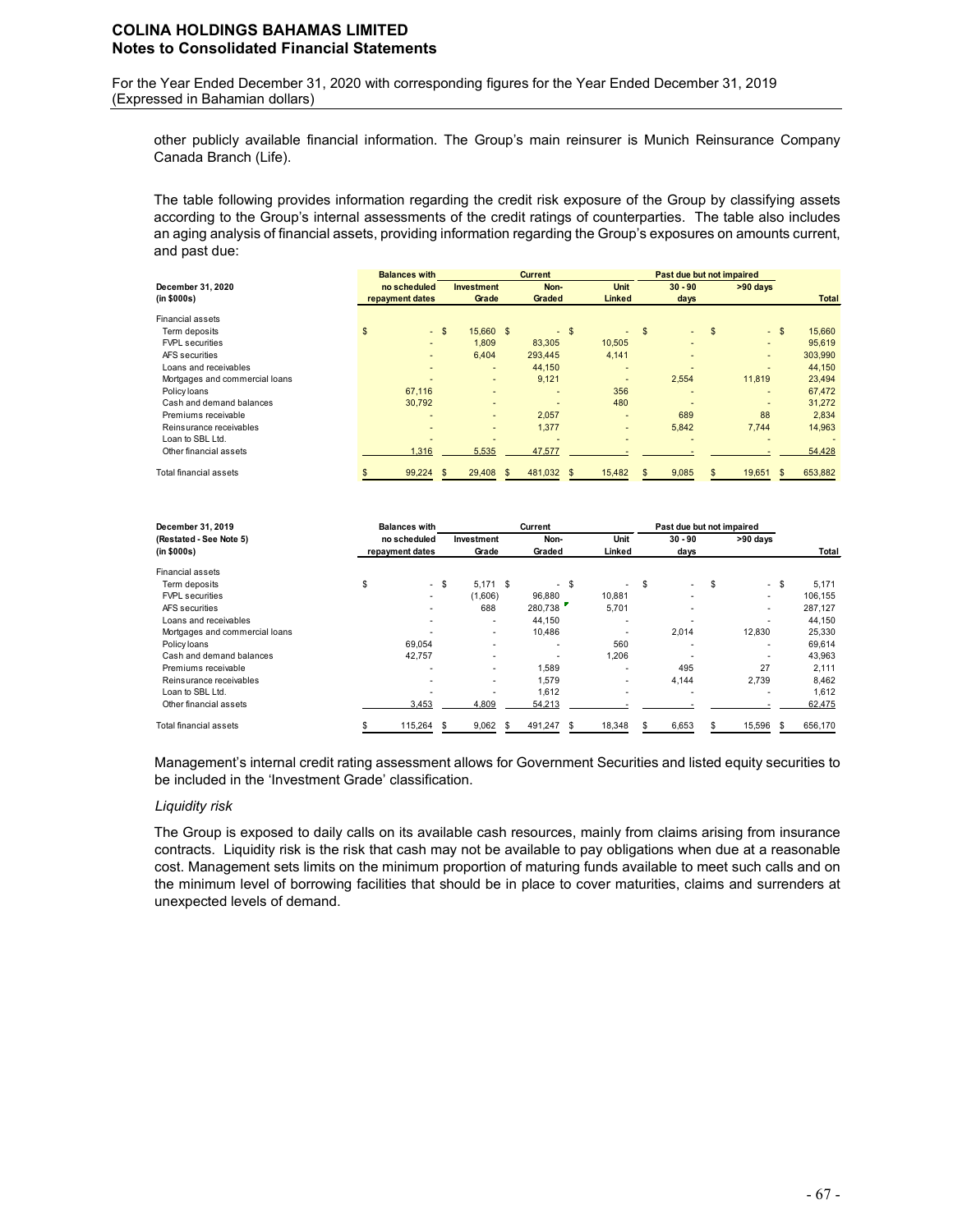For the Year Ended December 31, 2020 with corresponding figures for the Year Ended December 31, 2019 (Expressed in Bahamian dollars)

The table below summarizes the maturity profile of the financial liabilities of the Group based on remaining contractual obligations (undiscounted cash flow basis):

| December 31, 2020                                                                    |              |                 |                |                 | Over 5            |            | <b>No</b>   |               | <b>Not</b>        |              |                   |
|--------------------------------------------------------------------------------------|--------------|-----------------|----------------|-----------------|-------------------|------------|-------------|---------------|-------------------|--------------|-------------------|
| (in \$000s)                                                                          |              | Up to a year    |                | 1-5 years       | vears             |            | <b>Term</b> |               | <b>Classified</b> |              | <b>Total</b>      |
| Insurance and Investment Contracts                                                   |              |                 |                |                 |                   |            |             |               |                   |              |                   |
| Short-term insurance contracts                                                       | $\mathsf{s}$ | 5.044           | $\mathfrak{s}$ | 539 \$          | 100               | $^{\circ}$ |             | $\mathsf{\$}$ | 10,462            | $\mathbb{S}$ | 16,145            |
| Long-term insurance and other contracts                                              |              |                 |                |                 |                   |            |             |               |                   |              |                   |
| -with fixed and guaranteed terms                                                     |              | (9,221)         |                | (9,653)         | 718,774           |            |             |               | 12,851            |              | 712,751           |
| -with fixed and guaranteed terms, with DPF                                           |              | 11,214          |                | 50,658          | 544,291           |            |             |               | 16,900            |              | 623,063           |
| -without fixed and guaranteed terms                                                  |              | 1,834           |                | 6,589           | 16,324            |            |             |               | 346               |              | 25,093            |
| -without fixed and guaranteed terms, with DPF                                        |              | 2,435           |                | 7,093           | 11,495            |            |             |               | (1, 345)          |              | 19,678            |
| Long-term investment contracts with DPF                                              |              |                 |                |                 |                   |            |             |               | 3,736             |              | 3,736             |
| <b>Financial Liabilities</b>                                                         |              |                 |                |                 |                   |            |             |               |                   |              |                   |
| Policy dividends on deposit                                                          |              |                 |                |                 |                   |            | 28,323      |               |                   |              | 28,323            |
| Repurchase agreement                                                                 |              |                 |                |                 |                   |            |             |               |                   |              |                   |
| Lease liabilities                                                                    |              | 808             |                | 2,563           | 677               |            |             |               |                   |              | 4,048             |
| Other financial liabilities                                                          |              |                 |                |                 |                   |            | 81,601      |               |                   |              | 81,601            |
| Total                                                                                | \$           | 12,114          | \$             | 57,789          | \$<br>1,291,661   | \$         | 109,925     | S             | 42,950            | \$           | 1,514,439         |
| December 31, 2019 (Restated - See Note 5)                                            |              |                 |                |                 |                   |            |             |               |                   |              |                   |
|                                                                                      |              |                 |                |                 | Over 5            |            | <b>No</b>   |               | <b>Not</b>        |              |                   |
| (in \$000s)                                                                          |              | Up to a year    |                | 1-5 years       | years             |            | <b>Term</b> |               | Classified        |              | <b>Total</b>      |
|                                                                                      |              |                 |                |                 |                   |            |             |               |                   |              |                   |
| Insurance and Investment Contracts                                                   |              |                 |                |                 |                   |            |             |               |                   |              |                   |
| Short-term insurance contracts                                                       | \$           | 6.253           | - \$           | 49 \$           | 104 \$            |            |             | \$            | 12.891            | \$           | 19,297            |
| Long-term insurance and other contracts                                              |              |                 |                |                 |                   |            |             |               |                   |              |                   |
| -with fixed and quaranteed terms                                                     |              | (9,999)         |                | (14, 490)       | 683,798           |            |             |               | 9,675             |              | 668,984           |
| -with fixed and guaranteed terms, with DPF                                           |              | 10,632<br>1,917 |                | 49,028<br>6,856 | 556,291<br>17,637 |            |             |               | 4,178<br>348      |              | 620,129<br>26,758 |
| -without fixed and guaranteed terms<br>-without fixed and quaranteed terms, with DPF |              | 2,576           |                | 7,064           | 11,344            |            |             |               | (1,255)           |              | 19,729            |
| Long-term investment contracts with DPF                                              |              |                 |                |                 |                   |            |             |               | 5,496             |              | 5,496             |
| <b>Financial Liabilities</b>                                                         |              |                 |                |                 |                   |            |             |               |                   |              |                   |
| Policy dividends on deposit                                                          |              |                 |                |                 |                   |            | 28,036      |               |                   |              | 28,036            |
| Repurchase agreement                                                                 |              | 7.000           |                |                 |                   |            |             |               |                   |              | 7,000             |
| Lease liabilities                                                                    |              | 643             |                | 3,028           | 496               |            |             |               |                   |              | 4,167             |
| Other financial liabilities                                                          |              |                 |                |                 |                   |            | 82.694      |               |                   |              | 82,694            |

Due to system limitations, certain balances were not able to be classified and have been included in the caption 'not classified'.

The table below summarizes the expected recovery or settlement of assets:

| December 31, 2020<br>(in \$000s) | <b>Current</b>  | <b>Non-Current</b> |        | <b>Unit Linked</b> | <b>Total</b>  |
|----------------------------------|-----------------|--------------------|--------|--------------------|---------------|
| Term deposits                    | \$<br>15,660 \$ |                    | $-$ \$ | $-$ \$             | 15,660        |
| Investment securities            |                 |                    |        |                    |               |
| <b>FVPL</b> securities           |                 | 85,114             |        | 10,505             | 95,619        |
| AFS securities                   |                 | 299,849            |        | 4,141              | 303,990       |
| Loans and receivables            |                 | 44,150             |        |                    | 44,150        |
| Mortgages and commercial loans   | 11,675          | 11,819             |        |                    | 23,494        |
| Policy loans                     |                 | 67,116             |        | 356                | 67,472        |
| Investment properties            |                 | 56,610             |        |                    | 56,610        |
| Equity-accounted investees       |                 | 14,998             |        |                    | 14,998        |
| Cash and demand balances         | 30,792          |                    |        | 480                | 31,272        |
| Reinsurance assets               |                 | 16,687             |        |                    | 16,687        |
| Reinsurance receivables          | 230             | 14,733             |        |                    | 14,963        |
| Receivables and other assets     | 76,411          |                    |        |                    | 76,411        |
| Property and equipment           |                 | 15,889             |        |                    | 15,889        |
| Goodwill                         |                 | 6,418              |        |                    | 6,418         |
| Other intangible assets          |                 |                    | 1,764  |                    | 1,764         |
| <b>Total Assets</b>              | 134,768         | 635,147<br>\$      | \$     | 15,482             | \$<br>785,397 |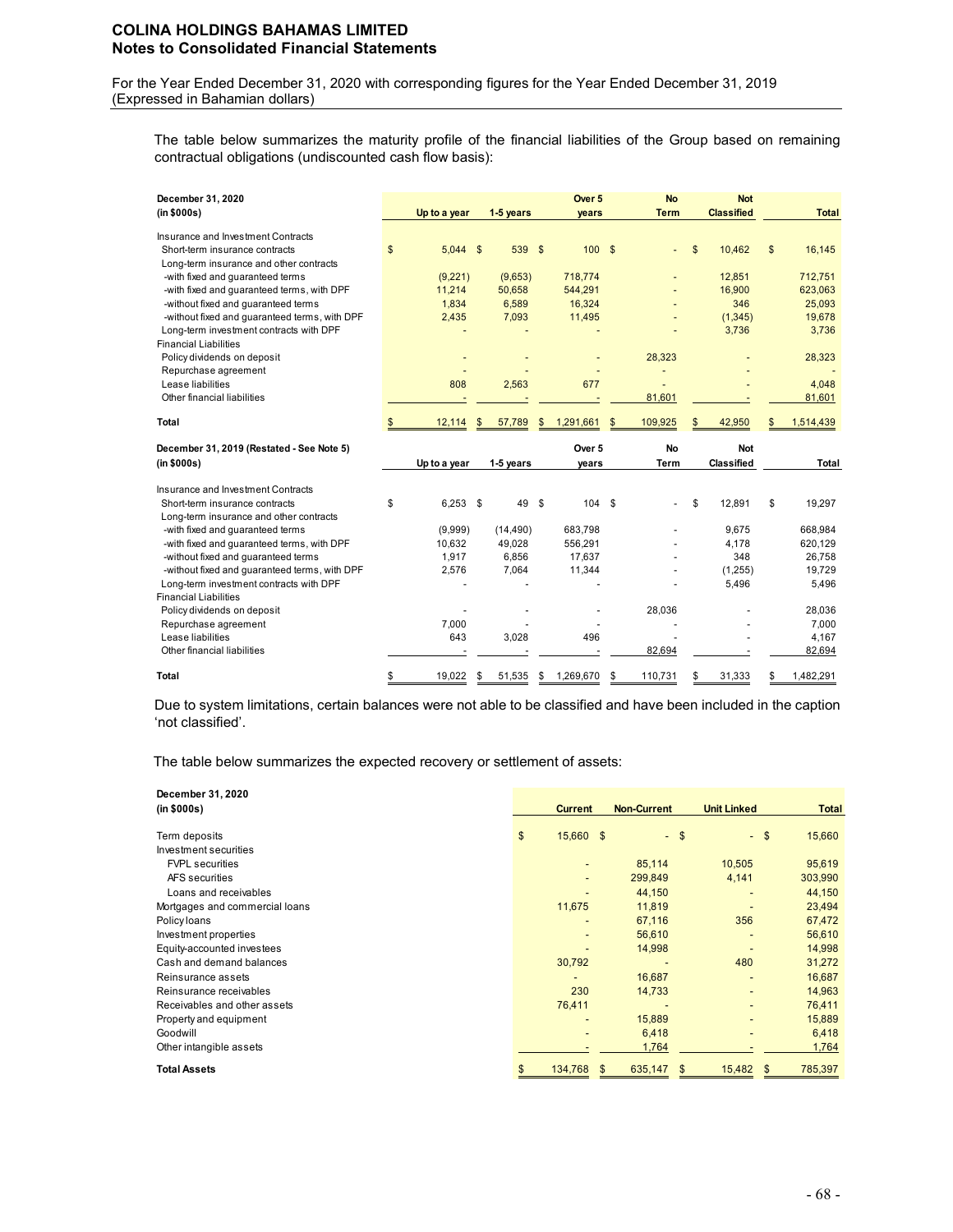For the Year Ended December 31, 2020 with corresponding figures for the Year Ended December 31, 2019 (Expressed in Bahamian dollars)

| December 31, 2019 (Restated - See Note 5) |                  |                |                                  |      |         |
|-------------------------------------------|------------------|----------------|----------------------------------|------|---------|
| (in \$000s)                               | Current          | Non-Current    | <b>Unit Linked</b>               |      | Total   |
| Term deposits                             | \$<br>$5,171$ \$ |                | - \$<br>$\overline{\phantom{a}}$ | - \$ | 5,171   |
| Investment securities                     |                  |                |                                  |      |         |
| <b>FVPL</b> securities                    |                  | 95,274         | 10,881                           |      | 106,155 |
| AFS securities                            |                  | 281,426        | 5,701                            |      | 287,127 |
| Loans and receivables                     |                  | 44,150         |                                  |      | 44,150  |
| Mortgages and commercial loans            | 2,684            | 22,646         |                                  |      | 25,330  |
| Policy loans                              |                  | 69,054         | 560                              |      | 69,614  |
| Investment properties                     |                  | 59,036         |                                  |      | 59,036  |
| Equity-accounted investees                |                  | 17,533         |                                  |      | 17,533  |
| Cash and demand balances                  | 42,757           |                | 1,206                            |      | 43,963  |
| Reinsurance assets                        |                  | 16,609         |                                  |      | 16,609  |
| Reinsurance receivables                   | 1,579            | 6,883          |                                  |      | 8,462   |
| Receivables and other assets              | 86,024           |                |                                  |      | 86,024  |
| Property and equipment                    |                  | 17,029         |                                  |      | 17,029  |
| Goodwill                                  |                  | 6,418          |                                  |      | 6,418   |
| Other intangible assets                   |                  | 1,881          |                                  |      | 1,881   |
| <b>Total Assets</b>                       | 138,215          | 637,939<br>\$. | 18,348<br>S                      | \$.  | 794,502 |

#### *Price risk*

The Group's listed and unlisted equity securities are susceptible to market price risk arising from uncertainties about future values of the investment securities. The Group has a relatively small investment in local equities which are exposed to market price risk arising from uncertainties about the future values of the investment. A sensitivity analysis has therefore not been presented. Securities reports on the equity portfolio are submitted to the Group's senior management on a regular basis. The Group's Board of Directors and/or respective Board Committees review and approve equity investment decisions meeting thresholds established in each respective subsidiary's Investment guidelines.

#### *Settlement Risk*

The Group's trading activities may give rise to settlement risk. Settlement risk is the risk of loss due to the failure of counterparty to honor its obligations to deliver cash, securities, or other assets as contractually agreed.

For those transactions, the Group mitigates settlement risk by the simultaneous commencement of the payment and the delivery parts of the transaction.

#### *Operational risk*

Operational risk is the risk of loss resulting from inadequate or failed internal processes or systems. Internal processes include activities relating to accounting, reporting, operations, compliance and personnel management. Such risk manifests itself in various breakdowns, errors and business interruptions and can potentially result in financial losses and other damage to the Group.

The Group regularly assesses new systems which will better enable the Group to monitor and control its exposure to operational risk in order to keep operational risk at appropriate levels.

#### *Capital Management*

The Group manages its capital requirements by assessing shortfalls between reported and required capital levels on a regular basis. Adjustments to current capital levels are made in light of changes in economic conditions and risk characteristics of the Group's activities. In order to maintain or adjust the capital structure, the Company may adjust the amount of dividends paid or return of capital to the shareholders.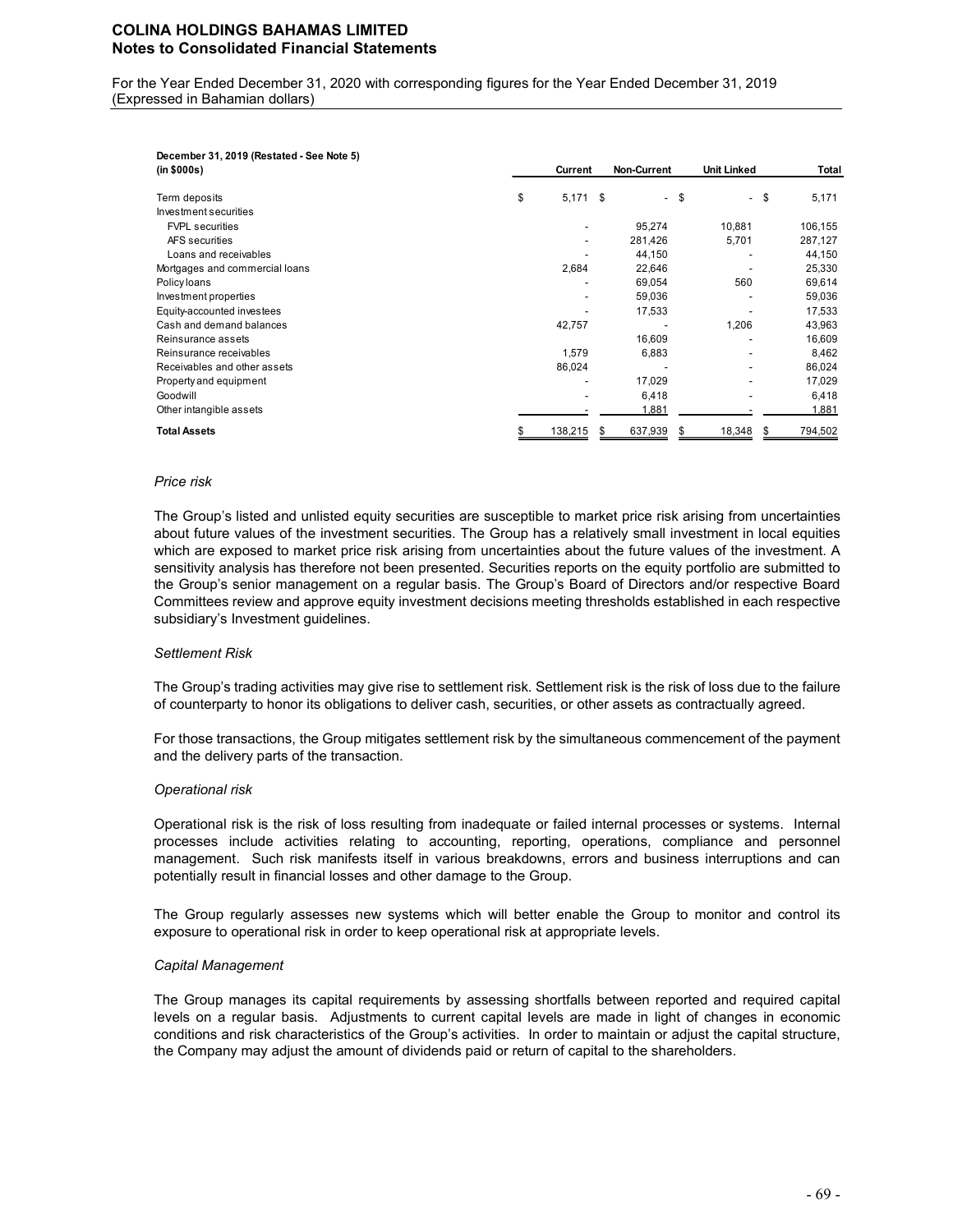For the Year Ended December 31, 2020 with corresponding figures for the Year Ended December 31, 2019 (Expressed in Bahamian dollars)

#### Subsidiary Capital Requirements

The Company and its subsidiaries fully complied with all externally imposed capital requirements during the reported financial period and no changes were made to the Company's capital base, objectives, policies and processes from the prior year. The following is a summary of capital requirements by principal subsidiary:

### *Colina*

Externally imposed capital requirements for Colina in The Bahamas are set and regulated by the Insurance Commission of The Bahamas. These requirements are put in place to ensure sufficient solvency margins. At December 31, 2020, Colina exceeded both the statutory margin requirement and the minimum ratio requirement of qualifying to admissible assets. Further objectives are set by management and the Board to maintain a strong credit rating and healthy capital ratios in order to support its business objectives and maximize shareholders' value. For the purposes of assessing its capital position, Colina uses the capital on its consolidated statement of financial position excluding goodwill and with limitations placed on all but the strongest forms of capital.

In addition to the solvency margins as required by statute, Colina measures its solvency ratio using Canadian reserving methodologies and solvency standards as measured by the Minimum Continuing Capital and Surplus Requirement ("MCCSR"). The Canadian Insurance regulator has set a MCCSR supervisory target of 150%. At December 31, 2020, Colina's MCCSR exceeded the target.

Colina is registered as a Class "A" external insurer in the Cayman Islands and capital requirements for its Cayman business is set and regulated by the Cayman Islands Monetary Authority. Colina is registered as an domestic long-term insurer under Section 5. (1)(a) of the Insurance Ordinance (CAP 16.06) to carry on business from within the Turks and Caicos Islands. Capital requirements for Colina's business in the Turks and Caicos Islands are set and regulated by the Turks and Caicos Islands Financial Services Commission. At December 31, 2020, Colina was in compliance with the capital requirements in both jurisdictions.

### *CFAL*

CFAL is required to have a minimum capital of \$25,000 calculated as per the Securities Act and was well in excess of the minimum requirement throughout 2020.

### *CGIA*

Externally imposed capital requirements are set by the Insurance Commission of The Bahamas ("the Commission"). These requirements are put in place to ensure sufficient solvency margins. The Commission generally requires companies registered as an insurance broker to maintain, at all times, a minimum paid up share capital and minimum net assets of not less than \$50,000 or the maximum deductible amount of the company's professional indemnity insurance, whichever is greater.

CGIA manages its capital structure to support its business. No changes were made in the objectives, policies or procedures during the year from January 1, 2020 to December 31, 2020. CGIA has been in compliance throughout the year ended December 31, 2020 with the capital requirements as determined by the Commission.

#### *Coronavirus (COVID-19)*

Since the start of January 2020, the outbreak of the Novel Coronavirus (COVID-19) has significantly impacted global commercial activity and has caused widespread business disruption. The Group has responded to the business disruptions caused by the pandemic as follows:

### Business continuity and risk management plans

The Group activated its business continuity and risk management plans immediately at the onset of the pandemic. These plans included alternative business operating practices to allow for business to continue and clients to be serviced through online and remote means.

#### Impact on the valuation of assets and liabilities

Due to the uncertainty of the economic impact of the pandemic, there has been significant market volatility which has negatively impacted market values and thus the fair values of certain of the Group's recognized assets. The Group has considered the potential impacts of the current economic volatility in the determination of estimates used to assess the valuation of its assets and liabilities and believe that the amounts presented in its consolidated financial statements appropriately consider current available information. Management will continue to monitor the economic environment and will continue to factor these changes in its assessments.